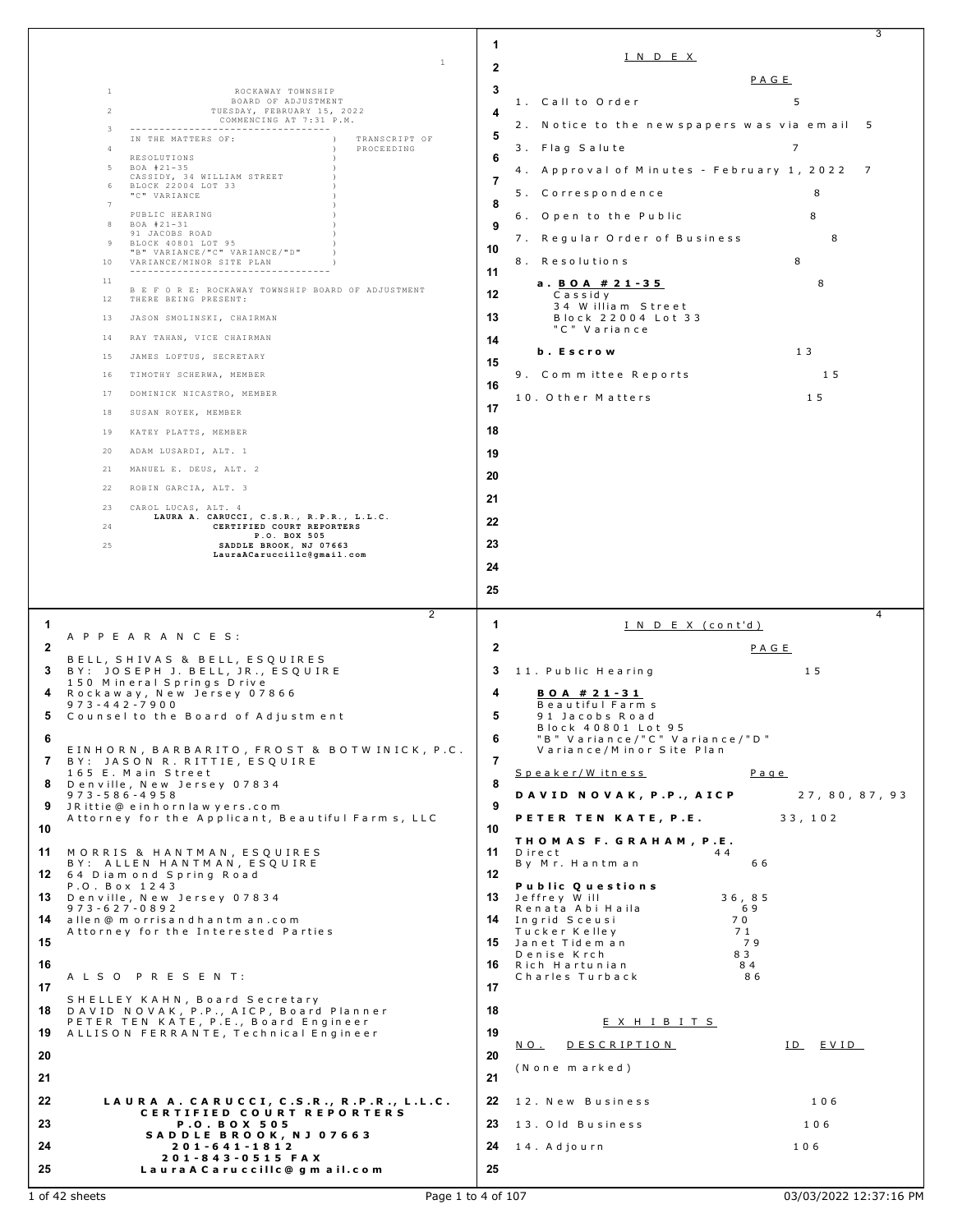|    | 5                                                    |    | 7                                                   |
|----|------------------------------------------------------|----|-----------------------------------------------------|
| 1. | 1. Call to Order                                     | 1  | MS. KAHN: Mr. Novak?                                |
| 2  | CHAIRMAN SMOLINSKI: This meeting of                  | 2  | MR. NOVAK: Here.                                    |
|    |                                                      | 3  |                                                     |
| 3  | the Rockaway Township Board of Adjustment is called  |    | 3. Flag Salute                                      |
| 4  | to order.                                            | 4  | CHAIRMAN SMOLINSKI: All rise.                       |
| 5  | 2. Notice to the newspapers was via email            | 5  | (At this point in the proceeding all                |
| 6  | CHAIRMAN SMOLINSKI: This meeting is                  | 6  | rise for a recitation of the Pledge of Allegiance.) |
| 7  | held pursuant to the New Jersey Open Public Meetings | 7  | 4. Approval of Minutes - February 1, 2022           |
| 8  | Act.                                                 | 8  | CHAIRMAN SMOLINSKI: First matter of                 |
| 9  | Notice has been properly posted and                  |    |                                                     |
|    |                                                      | 9  | the evening is the approval of the minutes of       |
| 10 | filed with the Municipal Clerk of the Township of    | 10 | February 1st, 2022.                                 |
| 11 | Rockaway, mailed to all those persons requesting --  | 11 | MR. NICASTRO: Motion.                               |
| 12 | AUDIENCE VOICE: We can't hear you.                   | 12 | MR. TAHAN: I'll second.                             |
| 13 | AUDIENCE VOICE: Speak up.                            | 13 | CHAIRMAN SMOLINSKI: Can we get a roll               |
| 14 | CHAIRMAN SMOLINSKI: It's on. I'll                    | 14 | call of those who are present.                      |
| 15 | bring it up a little more.                           | 15 | MS. KAHN: Mr. Smolinski?                            |
|    |                                                      |    |                                                     |
| 16 | And provided to The Citizen of Morris                | 16 | CHAIRMAN SMOLINSKI: Yes.                            |
| 17 | County and The Daily Record.                         | 17 | MS. KAHN: Mr. Loftus?                               |
| 18 | February 2, 2022, for The Citizen of                 | 18 | MR. LOFTUS: Yes.                                    |
| 19 | Morris County, and The Daily Record on January 31st, | 19 | MS. KAHN: Mr. Nicastro?                             |
| 20 | 2022.                                                | 20 | MR. NICASTRO: Yes.                                  |
| 21 | Notice to the paper was via email.                   | 21 | MS. KAHN: Mr. Tahan?                                |
|    |                                                      |    | MR. TAHAN: Yes.                                     |
| 22 | Formal action may be taken this                      | 22 |                                                     |
| 23 | evening.                                             | 23 | MS. KAHN: Ms. Royek?                                |
| 24 | Roll call.                                           | 24 | MS. ROYEK: Yes.                                     |
| 25 | MS. KAHN: Mr. Smolinski?                             | 25 | MS. KAHN: Ms. Platts?                               |
|    | LAURA A. CARUCCI, C.S.R., R.P.R., L.L.C.             |    | LAURA A. CARUCCI, C.S.R., R.P.R., L.L.C.            |
|    | 201-641-1812                                         |    | 201-641-1812                                        |
|    |                                                      |    |                                                     |
|    |                                                      |    |                                                     |
|    | 6                                                    |    | 8                                                   |
| 1  | CHAIRMAN SMOLINSKI: Present.                         | 1  | MS. PLATTS: Yes.                                    |
| 2  | MS. KAHN: Mr. Loftus?                                | 2  | MS. KAHN: Mr. Deus?                                 |
| 3  | MR. LOFTUS: Present.                                 | 3  | MR. DUES: Yes.                                      |
|    | MS. KAHN: Mr. Scherwa?                               | 4  | MS. KAHN: Ms. Garcia?                               |
|    | MR. SCHERWA: Here.                                   | ູວ | MS. GARCIA: Yes.                                    |
| 6  | MS. KAHN: Mr. Nicastro?                              | 6  |                                                     |
|    |                                                      |    | MS. KAHN: Ms. Lucas?                                |
| 7  | MR. NICASTRO: Here.                                  | 7  | MS. LUCAS: Yes.                                     |
| 8  | MS. KAHN: Mr. Tahan?                                 | 8  | MS. KAHN: Approved.                                 |
| 9  | MR. TAHAN: Here.                                     | 9  | 5. Correspondence                                   |
| 10 | MS. KAHN: Ms. Royek?                                 | 10 | CHAIRMAN SMOLINSKI: Correspondence.                 |
| 11 | MS. ROYEK: Here.                                     | 11 | MS. KAHN: Nothing.                                  |
| 12 | MS. KAHN: Ms. Platts?                                | 12 | 6. Open to the Public                               |
| 13 | MS. PLATTS: Here.                                    | 13 | CHAIRMAN SMOLINSKI: Okay. At this                   |
|    |                                                      |    |                                                     |
| 14 | MS. KAHN: Mr. Lusardi?                               | 14 | time I'm going to open it to the public for any     |
| 15 | MR. LUSARDI: Here.                                   | 15 | matter not on the agenda this evening.              |
| 16 | MS. KAHN: Mr. Deus?                                  | 16 | Seeing none, I'm going to close it.                 |
| 17 | MR. DEUS: Here.                                      | 17 | 7. Regular Order of Business                        |
| 18 | MS. KAHN: Ms. Garcia?                                | 18 | CHAIRMAN SMOLINSKI: All right.                      |
| 19 | MS. GARCIA: Here.                                    | 19 | Regular order of business.                          |
| 20 | MS. KAHN: Ms. Lucas?                                 | 20 | 8. Resolutions                                      |
| 21 |                                                      |    |                                                     |
|    | MS. LUCAS: Here.                                     | 21 | CHAIRMAN SMOLINSKI: We will do the                  |
| 22 | MS. KAHN: Mr. Bell?                                  | 22 | resolutions.                                        |
| 23 | MR. BELL: Here.                                      | 23 | Mr. Bell.                                           |
| 24 | MS. KAHN: Mr. Ten Kate?                              | 24 | a. BOA #21-35                                       |
| 25 | MR. TEN KATE: Here.                                  | 25 | MR. BELL: These are resolutions of the              |
|    | LAURA A. CARUCCI, C.S.R., R.P.R., L.L.C.             |    | LAURA A. CARUCCI, C.S.R., R.P.R., L.L.C.            |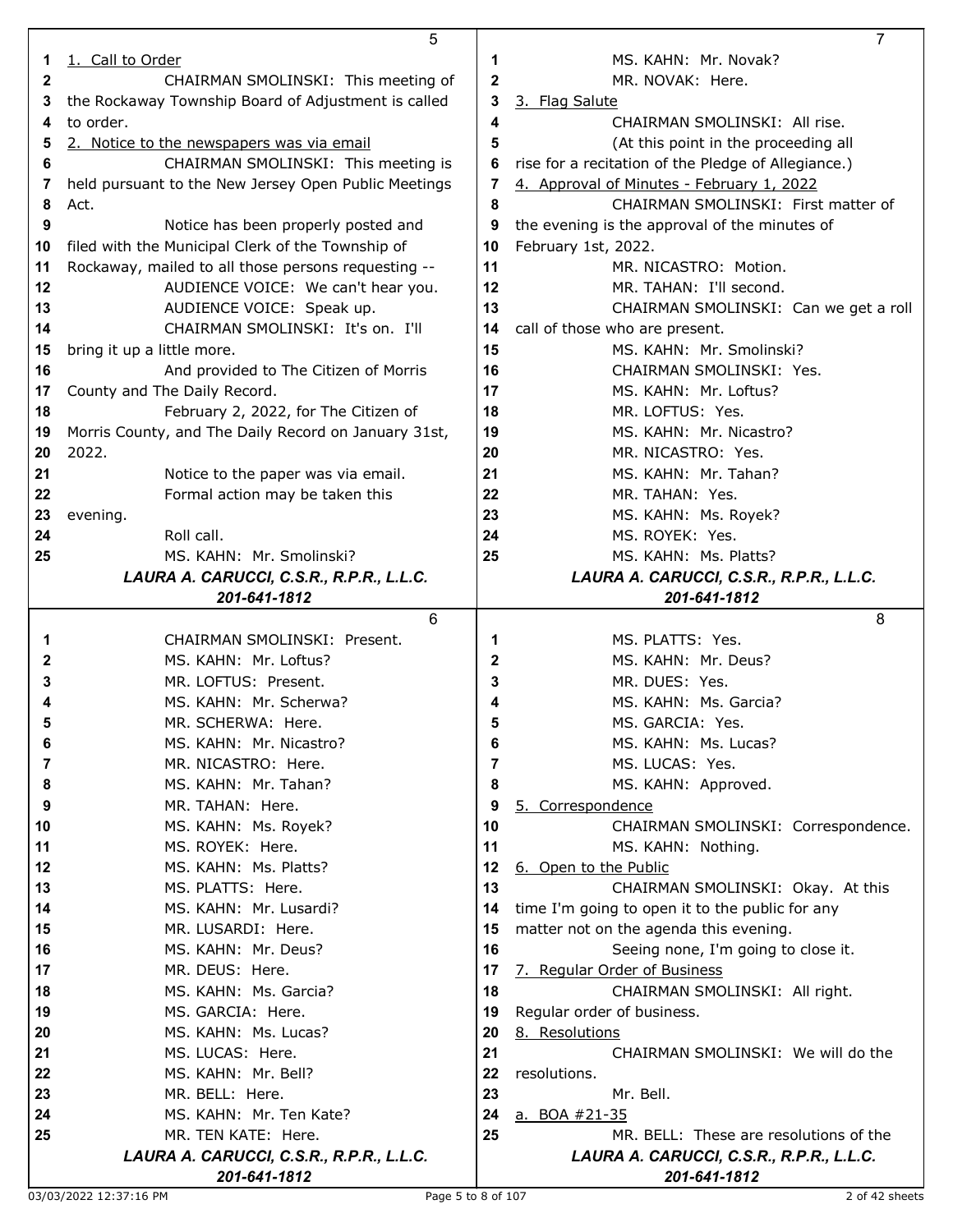|    | 9                                                        |    | 11                                                       |
|----|----------------------------------------------------------|----|----------------------------------------------------------|
| 1  | Zoning Board of Adjustment on the Township of            | 1  | Applicant agreed to install a new dry well as part of    |
| 2  | Rockaway approving the application of Patrick Cassidy    | 2  | the project.                                             |
| 3  | for a "C" variance approval.                             | 3  | 4. The hearing was opened to the                         |
| 4  | AUDIENCE VOICE: Speak up, please.                        | 4  | public and there were no public comments.                |
| 5  | AUDIENCE VOICE: No one can hear you.                     | 5  | Now, therefore, be it resolved, by the                   |
|    |                                                          | 6  |                                                          |
| 6  | MR. BELL: It's tough with the mask.                      |    | Zoning Board of Adjustment of the Township of            |
| 7  | I'm sorry.                                               | 7  | Rockaway that it does hereby make the following          |
| 8  | Whereas, Patrick Cassidy (hereinafter                    | 8  | findings of fact and conclusions of law:                 |
| 9  | referred to as "Applicant") made application under       | 9  | 1. The subject property is                               |
| 10 | N.J.S.A. 40:55D-70(c) for "C" variance approval for      | 10 | considerably undersized for the zone, as noted by Mr.    |
| 11 | impervious coverage in connection with the proposed      | 11 | Novak, so that the existing impervious coverage is       |
| 12 | addition to a single family dwelling; and                | 12 | less than it otherwise would be for a lot that met or    |
| 13 | Whereas, the subject property is also                    | 13 | exceeded the minimum lot size. As such, the size and     |
| 14 | known as 34 William Street, also known as Block          | 14 | configuration of the lot (the depth exceeds the          |
| 15 | 22004, Lot 33, in Rockaway Township; and                 | 15 | frontage) are such that the property can be deemed to    |
| 16 | Whereas, the applicant represented                       | 16 | satisfy the hardship criteria.                           |
| 17 | himself; and                                             | 17 | 2. The location and nature of the                        |
| 18 | Whereas, the Board is in receipt of the                  | 18 | proposed addition should have a minimal effect, if       |
| 19 | following reports:                                       | 19 | any, upon any other property owners in the area. Its     |
| 20 | Water/Sewer Department approved with no                  | 20 | limited scope ensures no substantial impact upon the     |
| 21 | comments.                                                | 21 | zone plan or zoning ordinance.                           |
| 22 | Fire Department approved with no                         | 22 | Now, therefore, be it resolved by the                    |
| 23 |                                                          | 23 | Zoning Board of Adjustment of the Township of            |
|    | comments.                                                |    |                                                          |
| 24 | Health Department approved with no                       | 24 | Rockaway, that it does hereby GRANT "C" variance         |
| 25 | comments.                                                | 25 | approval as follows:                                     |
|    | LAURA A. CARUCCI, C.S.R., R.P.R., L.L.C.                 |    | LAURA A. CARUCCI, C.S.R., R.P.R., L.L.C.                 |
|    | 201-641-1812                                             |    | 201-641-1812                                             |
|    |                                                          |    |                                                          |
|    | 10                                                       |    | 12                                                       |
| 1  | Building Department approved with no                     | 1  | Section 54-30.29(E)(9), impervious                       |
| 2  | comments.                                                | 2  | coverage; 25 percent maximum permitted, 36.58 percent    |
| 3  | David Novak, P.P., A.I.C.P. report                       | 3  | existing, 41.6 percent (1,875 square feet) proposed.     |
| 4  | dated January 25, 2022 with comments.                    | 4  | This approval is based upon a survey                     |
| 5  | Peter Ten Kate, P.E., report dated                       | 5  | prepared by Lakeland Surveying dated January 17,         |
| 6  | January 24, 2022 with comments, and                      | 6  | 2022, with no subsequent revision date.                  |
| 7  | Whereas, a hearing on February 1st,                      | 7  | Be it further resolved, by the Zoning                    |
| 8  | 2022, and the Applicant having previously submitted      | 8  | Board of Adjustment of the Township of Rockaway that     |
| 9  | an updated survey so the Application could be deemed     | 9  | the aforesaid approvals are granted based upon the       |
| 10 |                                                          | 10 |                                                          |
| 11 | complete, and the Board having heard the Applicant's     | 11 | following conditions:                                    |
| 12 | case, including the following:                           | 12 | 1. The Applicant shall comply with any                   |
| 13 | 1. Patrick Cassidy testified as the                      |    | and all representations made to the Board orally or      |
|    | Applicant and owner of the subject property. There       | 13 | in writing during the course of the hearing on this      |
| 14 | is a single family dwelling on the property and he       | 14 | matter.                                                  |
| 15 | described the proposed improvements.                     | 15 | 2. This application is subject to                        |
| 16 | 2. The property is zoned R-13                            | 16 | approval by any other governmental agency that may       |
| 17 | residential district. As noted in Mr. Novak's            | 17 | have jurisdiction, if any, including any municipal,      |
| 18 | report, there is a 25 percent maximum impervious         | 18 | county, state or federal agency.                         |
| 19 | coverage limit in the zone, and the existing coverage    | 19 | 3. Building permits shall not issue,                     |
| 20 | is 36.58 percent, which is 2,743 square feet. The        | 20 | if required, unless there is confirmation that a)        |
| 21 | Applicant proposes an increase to 41.6 percent, which    | 21 | property taxes are current and b) the escrow account     |
| 22 | is 1,875 square feet.                                    | 22 | for professional review fees is current with             |
| 23 | 3. There was a discussion regarding                      | 23 | sufficient fees to pay all current and anticipated       |
| 24 | drainage and the need to direct any runoff to avoid      | 24 | professional fees.                                       |
| 25 | adjoining properties or the public roadway. The          | 25 | 4. The Applicant shall install a dry                     |
|    | LAURA A. CARUCCI, C.S.R., R.P.R., L.L.C.<br>201-641-1812 |    | LAURA A. CARUCCI, C.S.R., R.P.R., L.L.C.<br>201-641-1812 |

3 of 42 sheets Page 9 to 12 of 107 03/03/2022 12:37:16 PM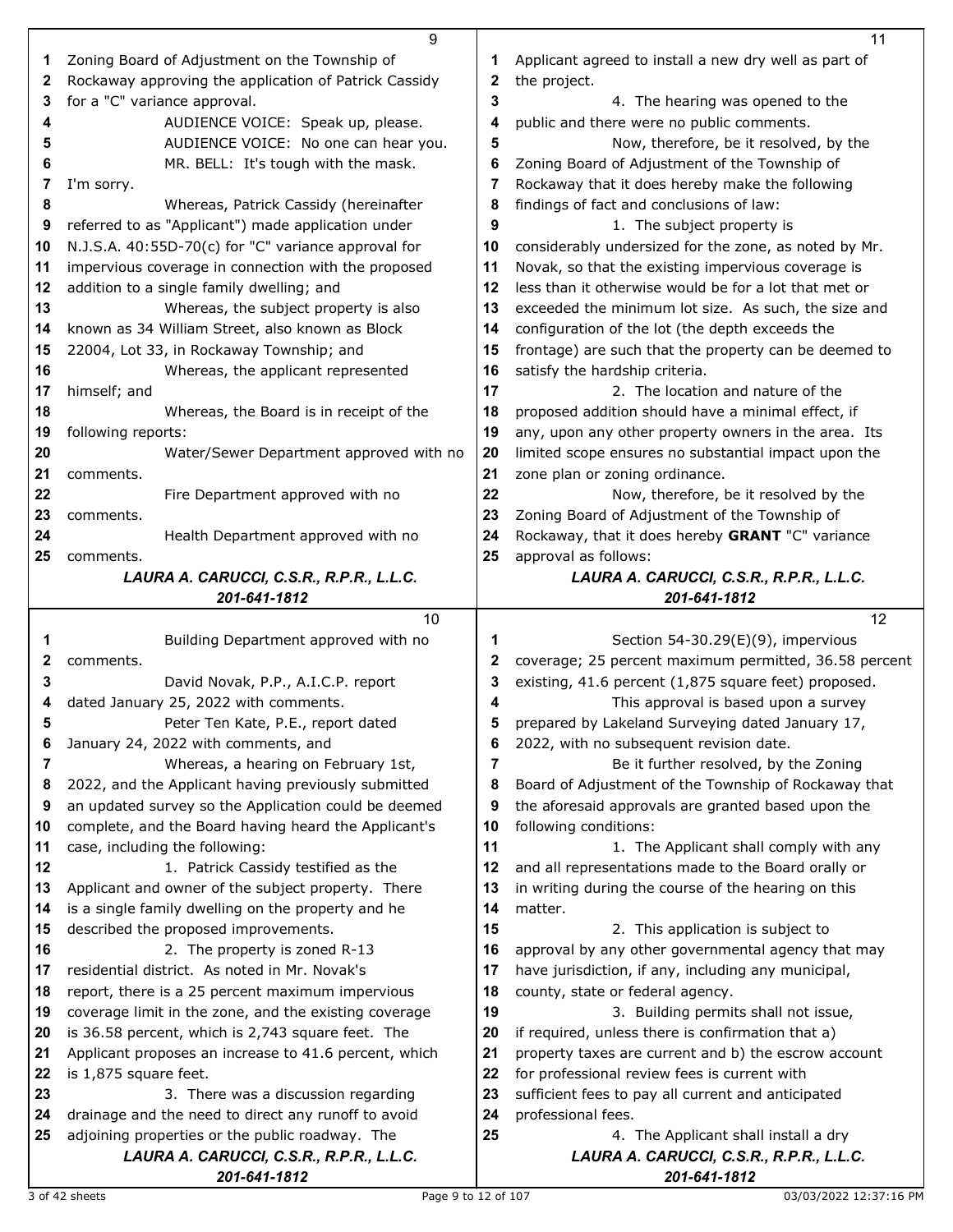|          | 13                                                    |          | 15                                                                                              |
|----------|-------------------------------------------------------|----------|-------------------------------------------------------------------------------------------------|
| 1        | well, subject to the approval of the Engineering      | 1        | MS. KAHN: Mr. Deus?                                                                             |
| 2        | Department.                                           | 2        | MR. DEUS: Yes.                                                                                  |
| 3        | MR. LOFTUS: I make a motion for                       | 3        | MS. KAHN: Ms. Garcia?                                                                           |
| 4        | approval.                                             | 4        | MS. GARCIA: Yes.                                                                                |
| 5        | MR. NICASTRO: Second.                                 | 5        | MS. KAHN: Ms. Lucas?                                                                            |
| 6        | MS. KAHN: Mr. Smolinski?                              | 6        | MS. LUCAS: Yes.                                                                                 |
| 7        | CHAIRMAN SMOLINSKI: Yes.                              | 7        | 9. Committee Reports                                                                            |
| 8        | MS. KAHN: Mr. Tahan?                                  | 8        | CHAIRMAN SMOLINSKI: Okay. At this                                                               |
| 9        | MR. TAHAN: Yes.                                       | 9        | time I believe we don't have any committee reports.                                             |
| 10       | MS. KAHN: Mr. Loftus?                                 | 10       | Is that correct?                                                                                |
| 11       | MR. LOFTUS: Yes.                                      | 11       | MS. KAHN: None.                                                                                 |
| 12       | MS. KAHN: Mr. Nicastro?                               | 12       | 10. Other Matters                                                                               |
| 13       | MR. NICASTRO: Yes.                                    | 13       |                                                                                                 |
| 14       | MS. KAHN: Ms. Royek?                                  | 14       | CHAIRMAN SMOLINSKI: Okay. I don't                                                               |
|          |                                                       |          | think we have any other matters to discuss this                                                 |
| 15       | MS. ROYEK: Yes.                                       | 15       | evening.                                                                                        |
| 16       | MS. KAHN: Ms. Platts?                                 | 16       | MS. KAHN: No.                                                                                   |
| 17       | MS. PLATTS: Yes.                                      | 17       | 11. Public Hearing                                                                              |
| 18       | MS. KAHN: Mr. Deus?                                   | 18       | CHAIRMAN SMOLINSKI: Okay. So let's                                                              |
| 19       | MR. DEUS: Yes.                                        | 19       | move on to our order of business for this evening,                                              |
| 20       | MS. KAHN Ms. Garcia?                                  | 20       | BOA #21-31, Beautiful Farms, Block 40801, Lot 95,                                               |
| 21       | MS. GARCIA: Yes.                                      | 21       | application for a "D" variance, minor site plan, and                                            |
| 22       | MS. KAHN: Ms. Lucas?                                  | 22       | turn it over to you, sir.                                                                       |
| 23       | MS. LUCAS: Yes.                                       | 23       | MR. RITTIE: Good evening, ladies and                                                            |
| 24       | b. Escrow                                             | 24       | gentlemen, my name is Jason Rittie. I'm a partner                                               |
| 25       | MR. BELL: The next resolution is for                  | 25       | with the law firm of Einhorn, Barbarito, Frost &                                                |
|          | LAURA A. CARUCCI, C.S.R., R.P.R., L.L.C.              |          | LAURA A. CARUCCI, C.S.R., R.P.R., L.L.C.                                                        |
|          | 201-641-1812                                          |          | 201-641-1812                                                                                    |
|          |                                                       |          |                                                                                                 |
|          | 14                                                    |          | 16                                                                                              |
| 1        | payment of professionals services from escrow         | 1        | Botwinick in Denville. I am the attorney for the                                                |
| 2        | accounts. We have before us two for Dewberry          | 2        | applicant tonight. Let me just give a brief summary.                                            |
| 3        | Associates, three for Boswell, and two for Burgis     | 3        | The applicant, Beautiful Farms, LLC,                                                            |
| 4        | Associates, which are related to 16 Upper Hibernia,   | 4        | has applied to the Zoning Board of Adjustment for an                                            |
| 5        | Marks, 42 Shawnee Ave., Sarkissian, 40 Shawnee Avenue | 5        | interpretation of the land use and development                                                  |
| 6        | Shop, and Nazarelli.                                  | 6        | regulations and/or, in the alternative, for a use                                               |
| 7        | MR. NICASTRO: I make a motion to                      | 7        | variance approval with associated minor site plan                                               |
| 8        | approve it.                                           | 8        | approval, bulk variance relief and such other                                                   |
| 9        | MR. TAHAN: Second.                                    | 9        | approvals, deviations, waivers, and exceptions as may                                           |
| 10       | MS. KAHN: Mr. Smolinski?                              | 10       | be required.                                                                                    |
| 11       | CHAIRMAN SMOLINSKI: Yes.                              | 11       | The applicant is seeking approvals to                                                           |
| 12       | MS. KAHN: Mr. Loftus?                                 | 12       | use and occupy the subject property as a farm and                                               |
| 13       | MR. LOFTUS: Yes.                                      | 13       | commercial farm with minor site plan approval for a                                             |
| 14       | MS. KAHN: Mr. Scherwa?                                | 14       | proposed parking area and other related site                                                    |
| 15       | MR. SCHERWA: Yes.                                     | 15       | improvements. We're also requesting bulk variance                                               |
| 16       | MS. KAHN: Mr. Nicastro?                               | 16       | relief for a proposed freestanding sign.                                                        |
| 17<br>18 | MR. NICASTRO: Yes.                                    | 17<br>18 | The applicant's proposed uses include                                                           |
|          | MS. KAHN: Mr. Tahan?                                  | 19       | breeding and raising poultry; forestry, including                                               |
| 19       | MR. TAHAN: Yes.                                       | 20       | harvesting lumbar; breeding and raising horses;                                                 |
| 20       | MS. KAHN: Ms. Royek?                                  | 21       | boarding horses; conducting agricultural related and                                            |
| 21<br>22 | MS. ROYEK: Yes.                                       |          | farm-based recreational activities; raising and                                                 |
| 23       | MS. KAHN: Ms. Platts?<br>MS. PLATTS: Yes.             | 22<br>23 | harvesting honey bees; private riding lessons; horse                                            |
| 24       | MS. KAHN: Mr. Lusardi?                                | 24       | husbandry and horse care; and nature and forest                                                 |
| 25       | MR. LUSARDI: Yes.                                     | 25       | education; group programs for children to focus on                                              |
|          | LAURA A. CARUCCI, C.S.R., R.P.R., L.L.C.              |          | riding lessons, horse husbandry and horse care, and<br>LAURA A. CARUCCI, C.S.R., R.P.R., L.L.C. |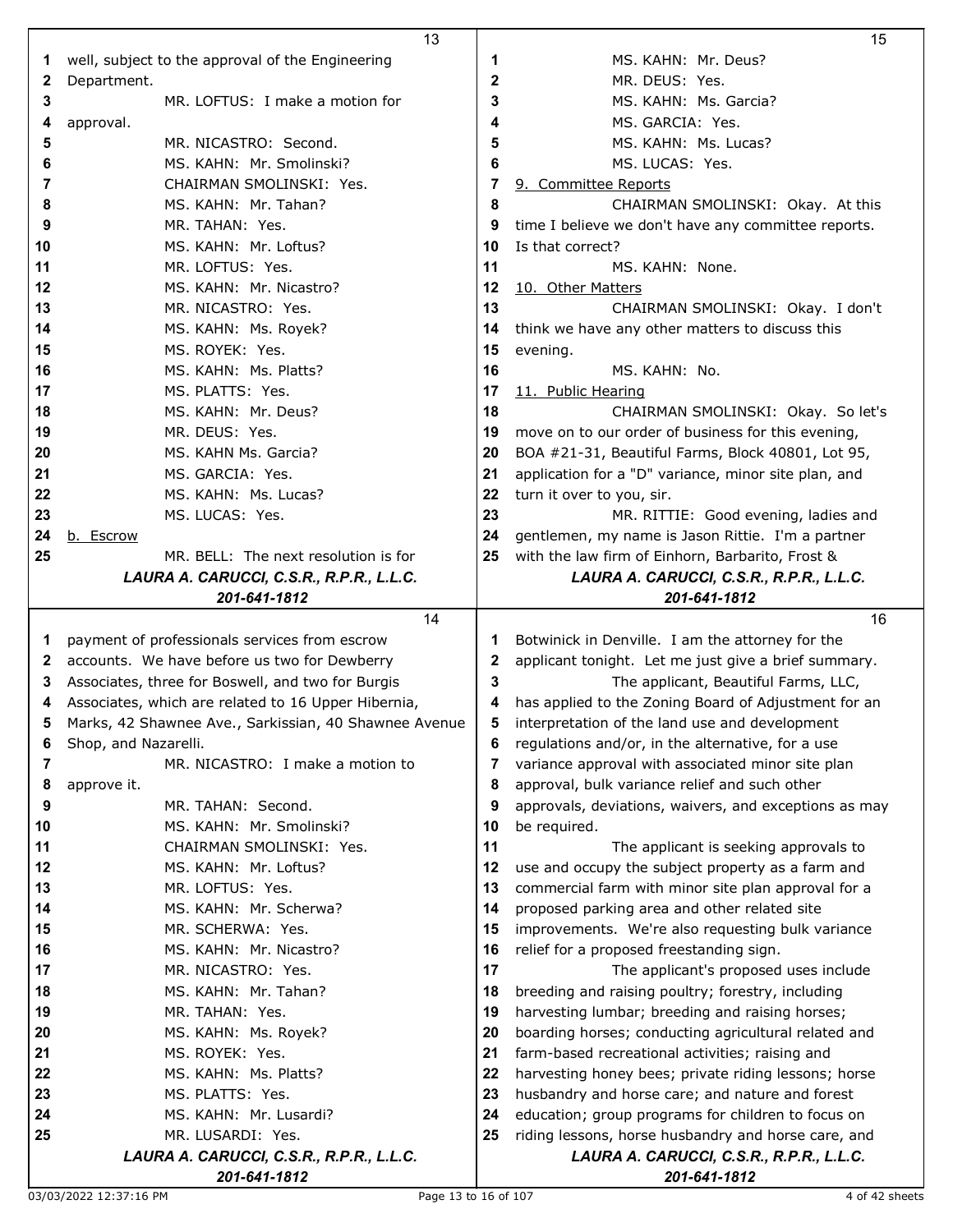|              | 17                                                                                               |          | 19                                                                                           |
|--------------|--------------------------------------------------------------------------------------------------|----------|----------------------------------------------------------------------------------------------|
| 1            | nature and forest education. We're also requesting                                               | 1        | wherein it states that provisions shall be made for                                          |
| $\mathbf{2}$ | approval for birthday parties on the farm with                                                   | 2        | adequate drainage facilities for all parking and                                             |
| 3            | animals and other agricultural related activities,                                               | 3        | loading areas and other paved areas.                                                         |
| 4            | such as yoga lessons incorporating and utilizing                                                 | 4        | No. 5. From the land use and                                                                 |
| 5            | livestock to assist with nature and agricultural                                                 | 5        | development regulations Section 54-29.15(F)(1),                                              |
| 6            | lessons, and such other permitted agricultural                                                   | 6        | wherein it states that all spaces within any parking                                         |
| 7            | activities and accessory activities for farm and                                                 | 7        | or loading area shall be clearly marked and                                                  |
| 8            | commercial farms all in accordance with the Right to                                             | 8        | maintained to show the arrangement of spaces within                                          |
| 9            | Farm ordinance.                                                                                  | 9        | the parking and loading areas.                                                               |
| 10           | The subject property is located at 91                                                            | 10       | No. 6. From the land use and                                                                 |
| 11           | Jacobs Road in the Township of Rockaway, being                                                   | 11       | development regulations Section 54-29.15(F)(3),                                              |
| 12           | further known and designated as Block 40801, Lot 95                                              | 12       | wherein it states that parking spaces designed for                                           |
|              | in the official tax map of the Township of Rockaway.                                             | 13       |                                                                                              |
| 13           |                                                                                                  |          | disabled persons shall have the international symbol                                         |
| 14           | The subject property is situated in the                                                          | 14       | of accessibility painted on the pavement of the                                              |
| 15           | R-88, Single Family Detached Residential district.                                               | 15       | spaces and shall be identified with a sign displaying                                        |
| 16           | The owners of the subject property are                                                           | 16       | the symbol and appropriate wordage to include                                                |
| 17           | Brian Caine and Christy Lee Sami, and Beautiful                                                  | 17       | disabled persons with valid ID only and a penalty                                            |
| 18           | Farms, LLC is also owned by Brian and Christy.                                                   | 18       | notice for violations as required by law.                                                    |
| 19           | The applicant requests a series of                                                               | 19       | No. 7. From the land use and                                                                 |
| 20           | variances. Just briefly, the first one is from the                                               | 20       | development regulations Section 54-29.15(G), wherein                                         |
| 21           | land use and development regulations, Section                                                    | 21       | it states that in any parking lot design to                                                  |
| 22           | 54-30.22(A)(3) and (D), wherein it states in relevant                                            | 22       | accommodate the public, designated parking spaces for                                        |
| 23           | part that the following principal uses are permitted                                             | 23       | handicap persons shall be required.                                                          |
| 24           | in the R-88 district. Those activities and uses set                                              | 24       | Just let the record show that legal                                                          |
| 25           | forth in and in accordance with Section 54-31, Right                                             | 25       | notice was sent to property owners within 200 feet on                                        |
|              | LAURA A. CARUCCI, C.S.R., R.P.R., L.L.C.                                                         |          | LAURA A. CARUCCI, C.S.R., R.P.R., L.L.C.                                                     |
|              | 201-641-1812                                                                                     |          | 201-641-1812                                                                                 |
|              | 18                                                                                               |          | 20                                                                                           |
| 1            | to Farm, on properties of five acres or more and any                                             | 1        | January 31st, 2022. Notice was published in both The                                         |
| 2            | use other than those uses specifically permitted are                                             | 2        | Citizen and The Daily Record. The Citizen newspaper                                          |
| 3            | prohibited.                                                                                      | 3        | was published on February 2, 2022, and The Daily                                             |
| 4            | If interpreted by the board to be                                                                | 4        | Record was published on January 31st, 2022.                                                  |
|              | necessary, either in whole or in part, the                                                       | 5        | The affidavit of service and proof of                                                        |
| 6            | applicant's proposed uses will require use variance                                              | 6        | publication have been provided to the board secretary                                        |
| 7            | relief.                                                                                          | 7        | on or about February 7th, and finally the Morris                                             |
| 8            | No. 2. From the land use and                                                                     | 8        | County Planning Board issued an exemption letter                                             |
| 9            | development regulations, Section 54-30.11(C) and (D),                                            | 9        | dated September 30, 2021.                                                                    |
| 10           | wherein it states: In addition to the signs                                                      | 10       | So that's the introduction. I don't                                                          |
| 11           | permitted in all districts in the R-88 district,                                                 | 11       | think we've ever had an opportunity to go through the                                        |
| 12           | properties are only permitted one residential                                                    | 12       | completeness.                                                                                |
| 13           | nameplate sign not more than two square feet in area.                                            | 13       | There was a completeness review letter                                                       |
| 14           | The applicant is proposing a                                                                     | 14       | dated November 1, 2021, by Burgis Associates                                                 |
| 15           | freestanding sign that does not conform with those                                               | 15       | consisting of three pages, which is what I'm                                                 |
| 16           | requirements.                                                                                    | 16       | referring to. We have requested waivers from several                                         |
| 17           | No. 3. From the land use and                                                                     | 17       | items.                                                                                       |
| 18<br>19     | development regulations, Section 54-29.15(E)(2),<br>wherein it states that all parking areas and | 18<br>19 | The first one is a statement of any and<br>all other approvals. The comment is the applicant |
| 20           | driveways for residential uses and residential                                                   | 20       | should provide testimony as to what additional                                               |
| 21           | districts shall be paved.                                                                        | 21       | governmental approvals, if any, are necessary.                                               |
| 22           | The applicant is not proposing to pave                                                           | 22       | Obviously that will be addressed during                                                      |
| 23           | the parking areas or driveways.                                                                  | 23       | the public hearing.                                                                          |
| 24           | No. 4. From the land use and                                                                     | 24       | The next comment is from Morris County                                                       |
| 25           |                                                                                                  |          |                                                                                              |
|              |                                                                                                  |          |                                                                                              |
|              | development regulations, Section 54-29.15(E)(3),<br>LAURA A. CARUCCI, C.S.R., R.P.R., L.L.C.     | 25       | approval. We did get an exception letter, as I<br>LAURA A. CARUCCI, C.S.R., R.P.R., L.L.C.   |

Г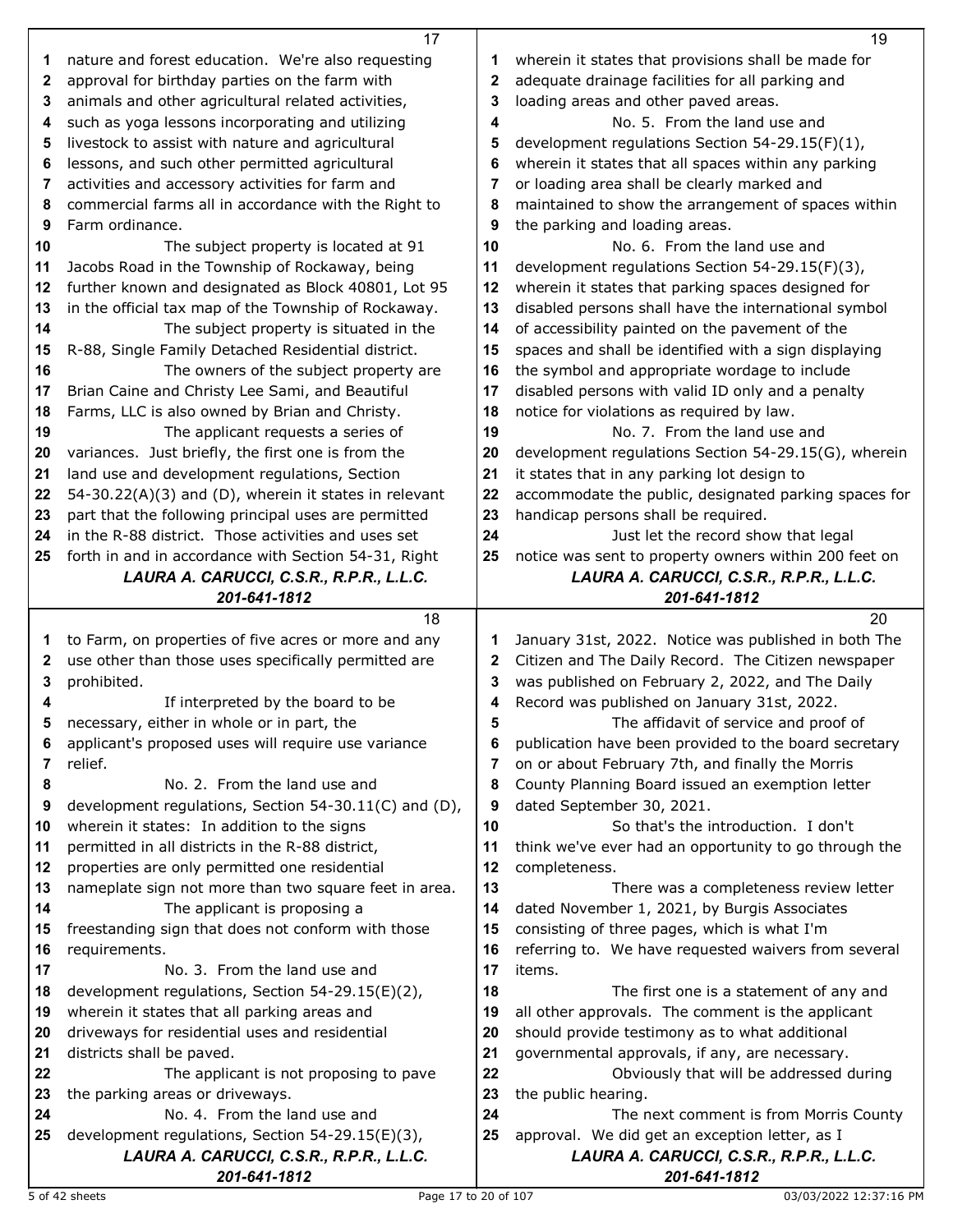|    | 21                                                                         |                | 23                                                                                             |
|----|----------------------------------------------------------------------------|----------------|------------------------------------------------------------------------------------------------|
| 1  | noted, dated September 30, 2021.                                           | 1              | hearing. The board should confirm the hearing is                                               |
| 2  | The next comment is copy of any                                            | $\mathbf{2}$   | properly noticed.                                                                              |
| 3  | protective covenants or deed restrictions or an                            | 3              | I stated for the record that it has                                                            |
|    | affidavit of no such covenants or restrictions exist.                      | 4              | been.                                                                                          |
| 4  |                                                                            |                |                                                                                                |
| 5  | The comment states the applicant should                                    | 5              | We did provide the affidavit and proof                                                         |
| 6  | confirm through testimony that no deed restrictions                        | 6              | of service. As I stated, that was sent to the board                                            |
| 7  | or protective covenants exist.                                             | 7              | secretary on or about February 7, 2022.                                                        |
| 8  | Just for the record, we did file with                                      | 8              | Next page, Form 10, location of                                                                |
| 9  | the application on October 22nd, 2022, copies of all                       | 9              | buildings and their setbacks. The comment states,                                              |
| 10 | easements and anything of record related to the                            | 10             | while the locations of buildings have been                                                     |
| 11 | subject property, and there are no protective                              | 11             | identified, only the setbacks of those buildings                                               |
| 12 | covenants that impact this application.                                    | 12             | closest to the property lines have been identified.                                            |
| 13 | 4. Minor site plan plot details or                                         | 13             | This will require a partial waiver.                                                            |
| 14 | requirements checklist. The first waiver is the                            | 14             | Given the nature of the application,                                                           |
| 15 | general description of the proposed development. The                       | 15             | most of that will be testified to during the course                                            |
|    | applicant requests a waiver from this item and                             | 16             | of the hearing.                                                                                |
| 16 |                                                                            |                |                                                                                                |
| 17 | indicates that this information will be provided at                        | 17             | Preliminary floor plans and building                                                           |
| 18 | the time of the hearing.                                                   | 18             | facade elevations for existing and proposed                                                    |
| 19 | And that is correct, we will provide                                       | 19             | dwellings: The comment states the applicant requests                                           |
| 20 | that.                                                                      | 20             | a waiver from this item. Testimony should be                                                   |
| 21 | The next item is floor plans for                                           | 21             | provided as to the utilization of the buildings on                                             |
| 22 | existing and proposed buildings. The comment states                        | 22             | site as well as what buildings and/or structures have                                          |
| 23 | the applicant requests a waiver from this item.                            | 23             | been constructed or altered since the applicant                                                |
| 24 | Testimony should be provided as to the utilization of                      | 24             | became owner of the property.                                                                  |
| 25 | the buildings on site as well as what buildings                            | 25             | That will be covered during testimony.                                                         |
|    | LAURA A. CARUCCI, C.S.R., R.P.R., L.L.C.                                   |                | LAURA A. CARUCCI, C.S.R., R.P.R., L.L.C.                                                       |
|    | 201-641-1812                                                               |                | 201-641-1812                                                                                   |
|    |                                                                            |                |                                                                                                |
|    | 22                                                                         |                | 24                                                                                             |
|    |                                                                            |                |                                                                                                |
| 1  | and/or structures have been constructed or altered                         | 1              | There's a duplicate comment for                                                                |
| 2  | since the applicant became owner of the site.                              | $\mathbf{2}$   | landscaping. We talked about that.                                                             |
| 3  | That will be covered during testimony.                                     | 3              | A copy of the certified list of                                                                |
|    | Elevations: The applicant requests a                                       | 4              | property owners, the comment states: The applicant                                             |
| 5  | waiver from this item. The existing single family                          | 5              | notes that this will be provided prior to the public                                           |
| 6  | home is exactly that, is occupied by Brian and                             | 6              | hearing. This should be confirmed at that time.                                                |
| 7  | Christy. And other than the deck, it's not used as                         | $\overline{7}$ | Just let it be known that with the                                                             |
| 8  | part of what's being proposed, and there's no changes                      | 8              | affidavit of service and proof of publication, we did                                          |
| 9  | to it being proposed as a result of this application.                      | 9              | send a current list of property owners.                                                        |
| 10 | We will have testimony from Mr. Caine                                      | 10             | Form 11, duplicate comment, a copy of                                                          |
| 11 | as to what improvements were done when they acquired                       | 11             | the certified list.                                                                            |
| 12 | the property, so the waiver for elevations is being                        | 12             | The next one is existing and proposed                                                          |
| 13 | requested as being nonapplicable.                                          | 13             | topographic contours. The applicant requests a                                                 |
| 14 | Landscaping: The applicant requests a                                      | 14             | waiver from this item. We note that existing                                                   |
| 15 | waiver from this item. The board may request                               | 15             | contours have been provided. The site plan does have                                           |
| 16 | landscaping in conjunction with the site plan                              | 16             | them.                                                                                          |
| 17 | application.                                                               | 17             | The floor plans for existing and                                                               |
| 18 | At this time, given the minor                                              | 18             | proposed buildings: Again, a redundant comment. We                                             |
| 19 | improvements that we are proposing, being the parking                      | 19             | will have testimony by the applicant as to what                                                |
| 20 | area, the existing landscaping is as it exists out                         | 20             | buildings exist and what they're used for.                                                     |
| 21 | there. We're not proposing any additional, but if it                       | 21             | Location and design of fences, walls,                                                          |
| 22 |                                                                            | 22             | sidewalks and similar improvements. The comment                                                |
| 23 | comes up during conversation during the course of the                      |                |                                                                                                |
|    | hearing, we will certainly listen to it and address                        | 23             | states: The applicant requests a waiver from this                                              |
| 24 | it.                                                                        | 24             | item. Testimony should be provided as to whether any                                           |
| 25 | Form 9: First is notice of the<br>LAURA A. CARUCCI, C.S.R., R.P.R., L.L.C. | 25             | such improvements are proposed and how visitors to<br>LAURA A. CARUCCI, C.S.R., R.P.R., L.L.C. |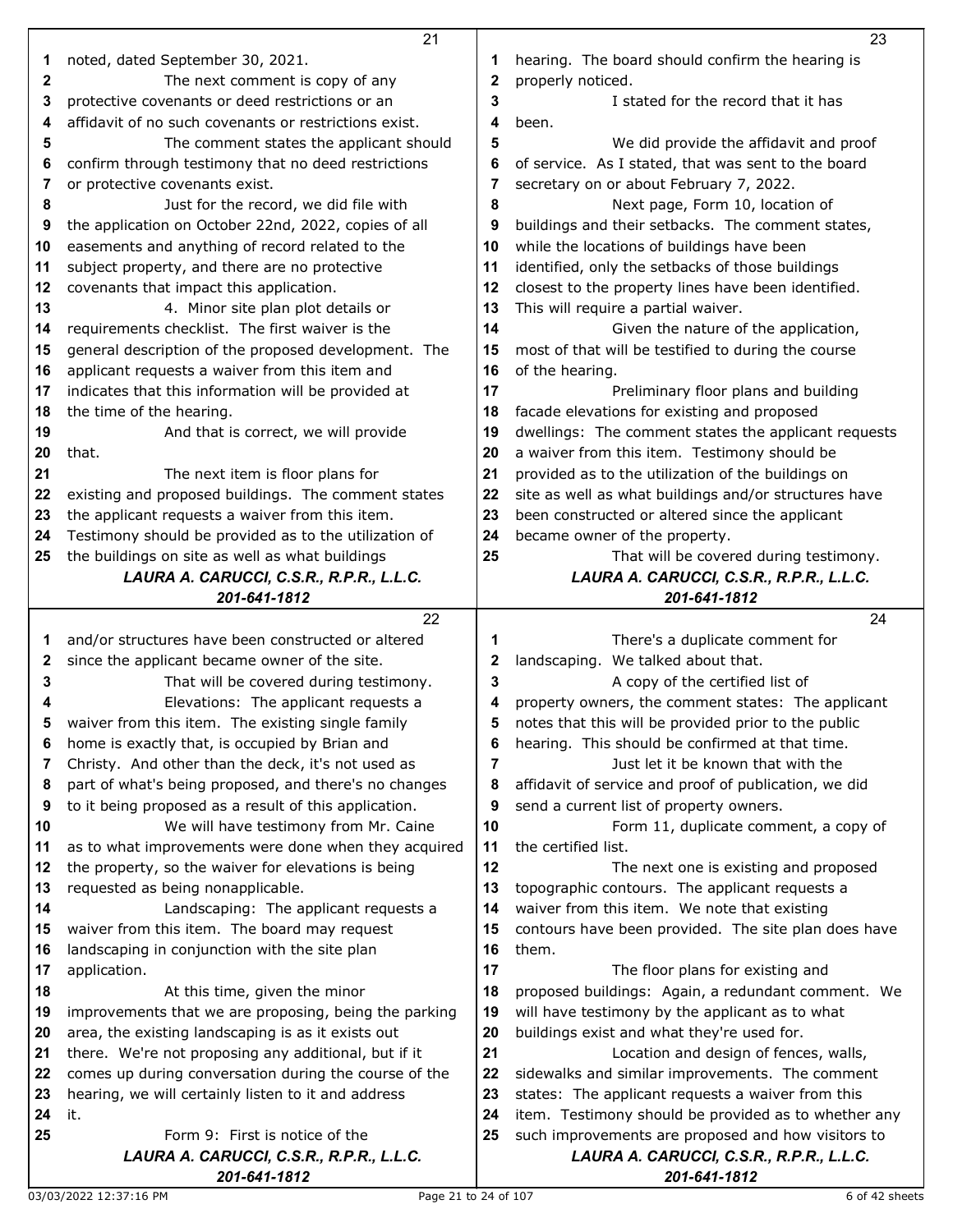|    | 25                                                       |             | 27                                                       |
|----|----------------------------------------------------------|-------------|----------------------------------------------------------|
| 1  | this site are expected to circulate it. Heights of       | 1           | the opening statement. We're going to get into each      |
| 2  | any walls or fences should be identified as well.        | 2           | and every issue that he has raised.                      |
| 3  | We will have an engineer that will talk                  | 3           | MR. HANTMAN: I am suggesting to you                      |
| 4  | about the site plan and cover most of that.              | 4           | that the application requires, the application           |
| 5  | That's the completeness review report,                   | 5           | requires that the reasons for the waivers be set         |
| 6  | unless there's any comments.                             | 6           | forth in the application and the notice. Waiting         |
| 7  | MR. HANTMAN: Chairman, I have a                          | 7           | until you get here and then listen to the testimony      |
| 8  | comment.                                                 | 8           | means that all of the people who were noticed or read    |
| 9  | CHAIRMAN SMOLINSKI: Please identify                      | 9           | it in the paper do not know the basis for the            |
| 10 | yourself.                                                | 10          | waivers, therefore, notice has not been effectively      |
| 11 | MR. HANTMAN: My name is Allen Hantman.                   | 11          | given because notice means we know why we're here.       |
| 12 | I'm an attorney with offices in Denville; Morris &       | 12          | That's our objection to this notice.                     |
| 13 | Hantman. I represent a group of people who are           | 13          | CHAIRMAN SMOLINSKI: Mr. Novak.                           |
| 14 | neighbors of this particular piece of property. And      | 14          | MR. NOVAK: Good evening, everybody.                      |
| 15 | just for information for the board, let me give you      | 15          | My name is Dave Novack with Burgis Associates. I am      |
| 16 |                                                          | 16          | the Zoning Board of Adjustment planning consultant.      |
|    | and counsel a copy of a list of the represented          | 17          |                                                          |
| 17 | people, and I'll provide whatever group we have, so      |             | As Mr. Rittie had indicated, I have a                    |
| 18 | we know that. If you need additional copies, I have      | 18          | memo that is dated November 1, 2021, which handles       |
| 19 | them.                                                    | 19          | and discusses the items for completeness.                |
| 20 | My comment is based on whether or not                    | 20          | I suppose my first question for                          |
| 21 | this board in fact has jurisdiction to listen to the     | 21          | completeness regards the minor site plan form.           |
| 22 | waivers.                                                 | 22          | In looking through the application                       |
| 23 | The waiver request, as set forth in                      | 23          | materials, particularly sheet three of the site plan,    |
| 24 | your ordinance, says that the applicant should list      | 24          | the plan identifies an existing parking area and a       |
| 25 | the waivers they're requesting and the reason for        | 25          | proposed parking area, and I think the board needs a     |
|    | LAURA A. CARUCCI, C.S.R., R.P.R., L.L.C.<br>201-641-1812 |             | LAURA A. CARUCCI, C.S.R., R.P.R., L.L.C.                 |
|    |                                                          |             | 201-641-1812                                             |
|    |                                                          |             |                                                          |
|    | 26                                                       |             | 28                                                       |
| 1  | them. If you look at the requests as submitted by        | 1           | little bit more detail on what's actually being          |
| 2  | the applicant, forgetting about what your planner        | $\mathbf 2$ | proposed in terms of that physical improvement. The      |
| 3  | said, each of them says we'll tell you when we get       | 3           | reason for that deals with our definition of "minor      |
| 4  | there.                                                   | 4           | site plan."                                              |
| 5  | That's not a proper notice. Notice                       | 5           | So a minor site plan is defined by                       |
| 6  | means that my clients and I should be in a position      | 6           | Section 54-4.1 as the development plan of one or more    |
| 7  | to look at what is being requested and what the          | 7           | lots which does not involve planned development, any     |
| 8  | rationale and reasons are before we walk in the room     | 8           | new street, alteration of existing traffic patterns      |
| 9  | and they tell us what they want to tell us. There's      | 9           | or extension of any off-tract improvement which is to    |
| 10 | no way of evaluating the nature and quality of the       | 10          | be prorated pursuant to N.J.S.A. 40:55D-42, and which    |
| 11 | proofs that are being submitted, and we shouldn't be     | 11          | is limited to the following classes' development, and    |
| 12 | doing it on the run. And that's what this                | 12          | those include interior renovations of existing           |
| 13 | application calls for, that's what the notices that      | 13          | buildings or building additions and the construction     |
| 14 | were sent to the people indicate, and that's what the    | 14          | of any accessory structure provided that such uses       |
| 15 | application indicates. That makes that failure to        | 15          | are specifically permitted in the zone district and      |
| 16 | notify us, you and the public, as to what the basis      | 16          | that such alteration or construction does not exceed     |
| 17 | for the waivers are, in my opinion, is a fatal defect    | 17          | 2,000 square feet in ground coverage or the              |
| 18 | and you cannot go forward until that's corrected. It     | 18          | alteration or improvement of the exterior facade of      |
| 19 | can't be done by testimony.                              | 19          | an existing building such as new windows, doorways or    |
| 20 | MR. BELL: We have to address the                         | 20          | siding material or the improvement of existing site      |
| 21 | completeness issues initially.                           | 21          | facilities, i.e., parking, drainage, generators or       |
| 22 | MR. HANTMAN: And this is the part of                     | 22          | similar equipment.                                       |
| 23 | the waivers -- the issue on waivers is part of           | 23          | So if there is an existing parking area                  |
| 24 | completeness.                                            | 24          | there and they're making improvements to that            |
| 25 | MR. BELL: I believe he only gave us                      | 25          | existing parking area, then the minor site plan          |
|    | LAURA A. CARUCCI, C.S.R., R.P.R., L.L.C.<br>201-641-1812 |             | LAURA A. CARUCCI, C.S.R., R.P.R., L.L.C.<br>201-641-1812 |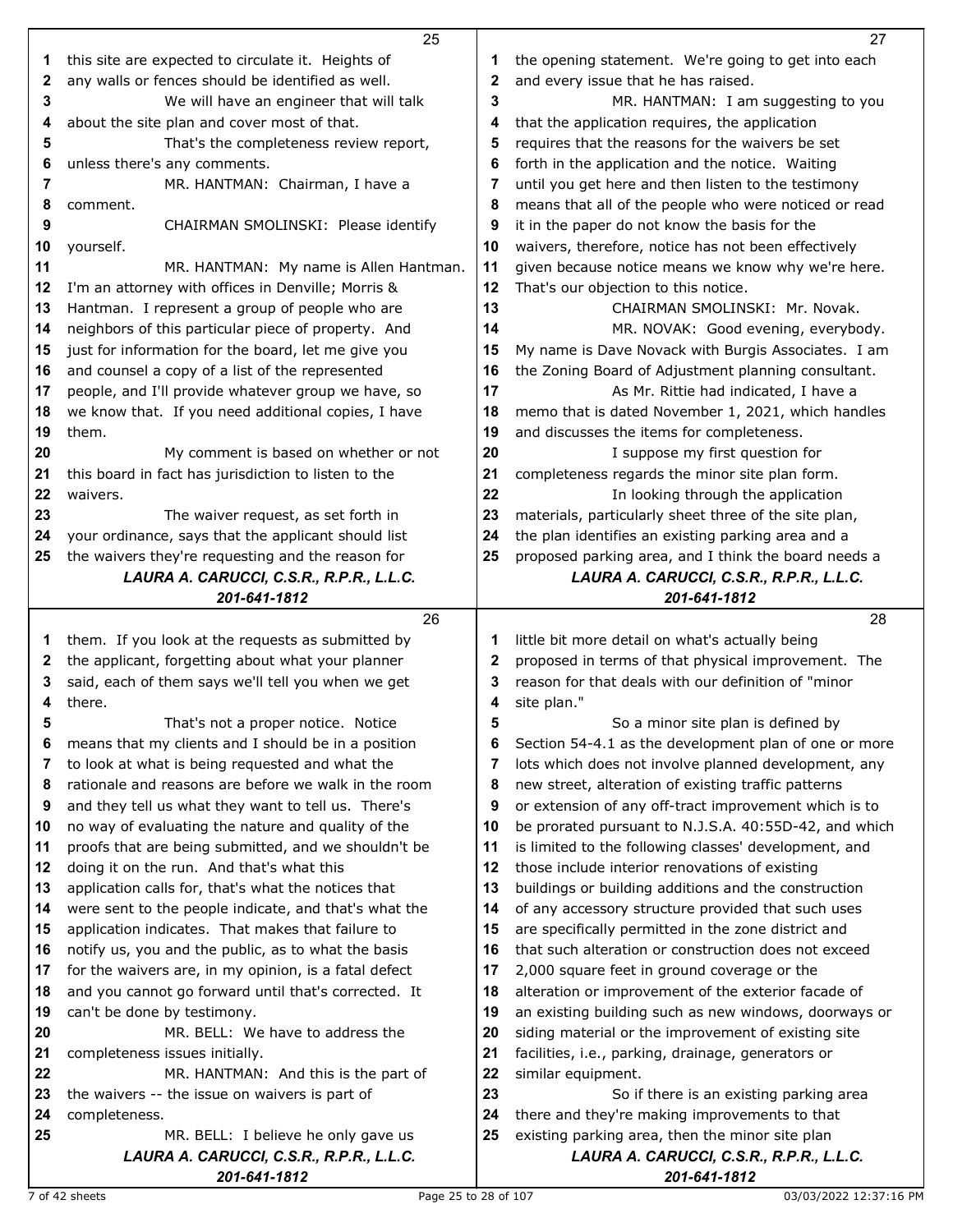|              | 29                                                                          |    | 31                                                                              |
|--------------|-----------------------------------------------------------------------------|----|---------------------------------------------------------------------------------|
| 1            | definition could be applied to this application, but                        | 1  | elevations, I don't think that particularly has too                             |
| $\mathbf{2}$ | if it's a new parking area, then I think we need to                         | 2  | much relevancy in this application. I would say that                            |
| 3            | raise the question of whether or not it should be                           | 3  | the floor plans would be a larger question mark.                                |
| 4            | classified as a preliminary and final site plan                             | 4  | Regarding Form 9, item five, the notice                                         |
| 5            | application. The applicant may require additional                           | 5  | of hearing, and item 6, affidavit and proof of                                  |
| 6            | waivers with that, but it's something that I think we                       | 6  | service, I'll obviously defer to Mr. Bell regarding                             |
| 7            | should approach at this completeness phase now.                             | 7  | the notice of the hearing, but we did hear that the                             |
| 8            | CHAIRMAN SMOLINSKI: Okay.                                                   | 8  | applicant did provide the affidavit and proof of                                |
| 9            | MR. NOVAK: So I don't know if you want                                      | 9  | service, otherwise we would not be here tonight.                                |
| 10           | to handle that first and then talk about some of the                        | 10 | Form 10, item 12, it's a partial                                                |
| 11           | other individual waivers, but I feel like we should                         | 11 | waiver. That could be addressed through testimony, I                            |
| 12           | probably address that site plan aspect first.                               | 12 | believe, by the engineer.                                                       |
| 13           | CHAIRMAN SMOLINSKI: Yes, I think we                                         | 13 | We have the same issue with item 13,                                            |
| 14           | should address them one at a time as we go through.                         | 14 | regarding preliminary floor plans and building facade                           |
| 15           | MR. NOVAK: So regarding the                                                 | 15 | elevations.                                                                     |
| 16           | application checklist, we'll backtrack to that one                          | 16 | Item 15, the proposed landscaping,                                              |
| 17           | first. I believe that the applicant can address                             | 17 | again that's something that the board can often                                 |
| 18           | through testimony the statement of any and all other                        | 18 | address through a condition of approval, should an                              |
| 19           | approvals. They did provide the exception from                              | 19 | approval be granted or requested during the site plan                           |
| 20           | Morris County, satisfying item 10.                                          | 20 | application process.                                                            |
| 21           | And then regarding item 12, a copy of                                       | 21 | And item 16, a copy of the certified                                            |
| 22           | any protected covenants or deed restrictions or an                          | 22 | list I believe has been provided.                                               |
| 23           | affidavit that no such covenants or restrictions                            | 23 | Moving on to Form 11, which is the "C"                                          |
| 24           | exist, they did provide all easements and records,                          | 24 | variance application plat detail requirements, we                               |
| 25           | and Mr. Rittie has indicated there are no protective                        | 25 | have received the copy of the certified list. The                               |
|              | LAURA A. CARUCCI, C.S.R., R.P.R., L.L.C.                                    |    | LAURA A. CARUCCI, C.S.R., R.P.R., L.L.C.                                        |
|              | 201-641-1812                                                                |    | 201-641-1812                                                                    |
|              |                                                                             |    |                                                                                 |
|              | 30                                                                          |    | 32                                                                              |
| 1            | covenants.                                                                  | 1  | existing proposed topographic contours --                                       |
| 2            | Regarding the application checklist, I                                      | 2  | MR. BELL: Was that provided?                                                    |
| 3            | feel that the board can grant those waivers subject                         | 3  | MR. NOVAK: The applicant had provided                                           |
| 4            | to additional testimony being granted regarding a                           | 4  | the proposed contours -- I'm sorry --                                           |
| 5            | statement of any and all other approvals required for                       | 5  | CHAIRMAN SMOLINSKI: The existing.                                               |
| 6            | this application.                                                           | 6  | MR. NOVAK: The existing contours.                                               |
| 7            | We addressed Form 4, minor site plan                                        | 7  | Forgive me.                                                                     |
| 8            | plat details and requirements, whether or not this                          | 8  | So I would say that often also depends                                          |
| 9            | application should be a minor site plan or a site                           | 9  | on what is being proposed with that parking area,                               |
| 10           | plan, but looking at this specifically regarding                            | 10 | quite frankly. Again, it would be helpful to get                                |
| 11           | floor plans for existing and proposed buildings, item                       | 11 | some additional testimony or clarification about                                |
| 12           | No. 12, it's difficult to say whether the board                             | 12 | whether it's existing or proposed and what                                      |
| 13           | should grant this waiver or not, because right now we                       | 13 | improvements are being done to it.                                              |
| 14           | don't necessarily have that testimony about how those                       | 14 | And then finally the location of the                                            |
| 15           | buildings are being used. Depending on what                                 | 15 | design of fences, walls, sidewalks or similar                                   |
| 16           | buildings are being used for what purposes, the board                       | 16 | improvements, I believe that can be addressed as well                           |
| 17           | may be interested to see the interior design of those                       | 17 | through engineering testimony.                                                  |
| 18           | buildings as well.                                                          | 18 | So the outstanding issues I think that                                          |
| 19           | Regarding a general description of the                                      | 19 | this board needs to hear some more information on is                            |
| 20           | proposed development, I believe that can be granted                         | 20 | regarding whether or not the existing or proposed                               |
| 21           | obviously through testimony.                                                | 21 | parking area is in fact existing and proposed, as                               |
| 22           | Landscaping is something that the board                                     | 22 | well as if we can get an overview of what those                                 |
| 23           | has often dealt with as a condition of approval,                            | 23 | buildings are being utilized to determine whether or                            |
| 24           | should an application be approved.                                          | 24 | not floor plans are required.                                                   |
| 25           | And elevations regarding facade<br>LAURA A. CARUCCI, C.S.R., R.P.R., L.L.C. | 25 | CHAIRMAN SMOLINSKI: I would like to<br>LAURA A. CARUCCI, C.S.R., R.P.R., L.L.C. |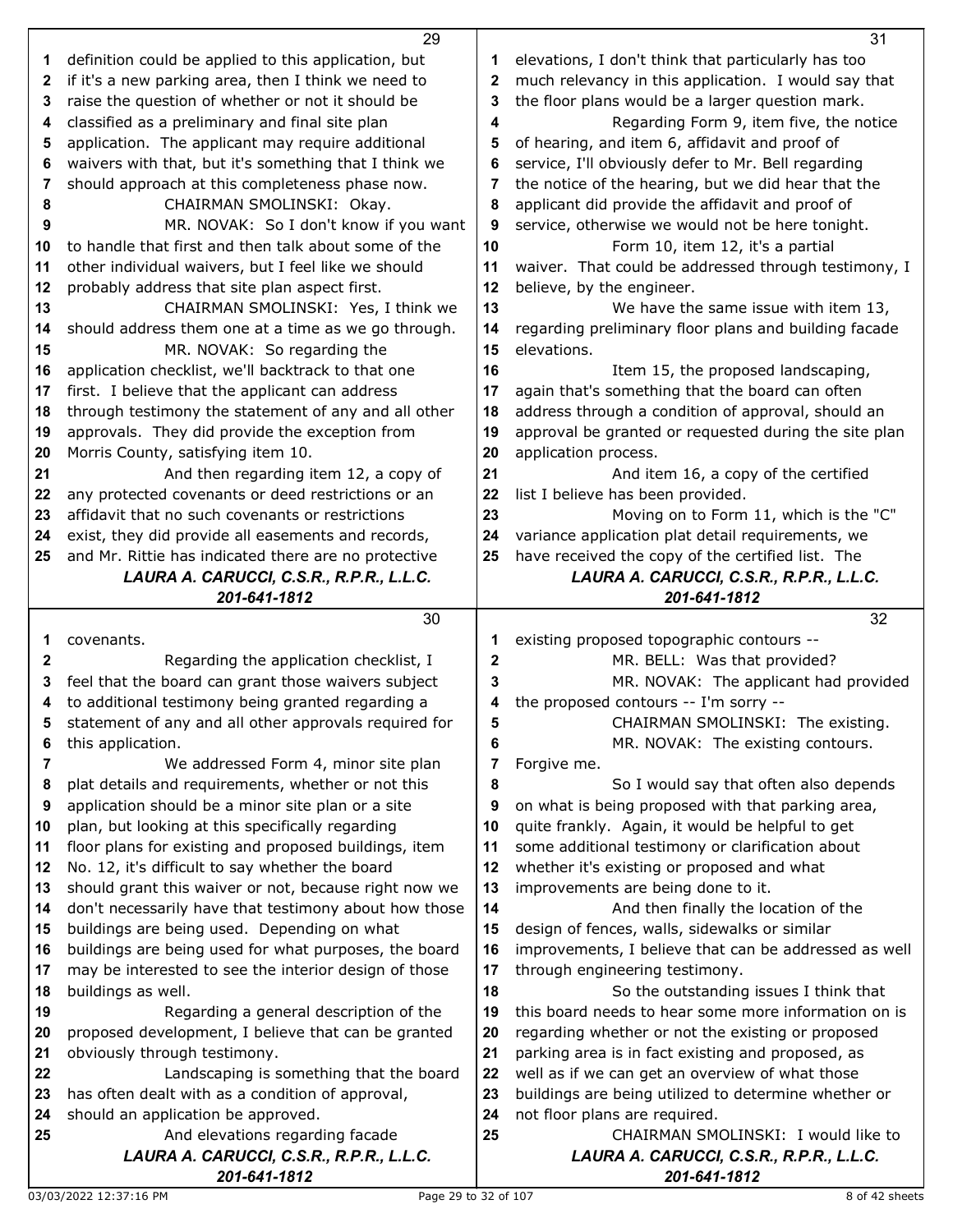|              | 33                                                                                    |              | 35                                                                                             |
|--------------|---------------------------------------------------------------------------------------|--------------|------------------------------------------------------------------------------------------------|
| 1            | get Mr. Ten Kate's opinion on items 11 and 16 under                                   | 1            | MR. BELL: It's very difficult to hear,                                                         |
| $\mathbf{2}$ | Form 11.                                                                              | 2            | I'm sorry.                                                                                     |
| 3            | MR. TEN KATE: My name is Peter Ten                                                    | 3            | MR. HANTMAN: The question I asked is                                                           |
| 4            | Kate, board engineer.                                                                 | 4            | whether or not we as members of the public, or, in my                                          |
| 5            | The existing contours are shown and we                                                | 5            | case, as a counsel are entitled to comment on these                                            |
| 6            | need testimony whether there's any site improvements,                                 | 6            | particular waiver requests or is the question being                                            |
| 7            | if the existing and proposed are the same. So if                                      | 7            | restricted entirely to the board?                                                              |
| 8            | they're not changing any grades whatsoever, the                                       | 8            | MR. BELL: No, I think you can comment                                                          |
| 9            | existing is the proposed. So that has to be verified                                  | 9            | when the time is appropriate. After we go through                                              |
| 10           | as the intent and what they intend to do with that                                    | 10           | the testimony from the board members, you certainly                                            |
| 11           | proposed parking area. So that requires additional                                    | 11           | can. I believe that the debate should be wide open,                                            |
| 12           | testimony for them to say we're not making any                                        | 12           | robust and open-ended.                                                                         |
| 13           | changes to the grades, so the existing and the                                        | 13           | MR. HANTMAN: Are we doing them one at                                                          |
| 14           | proposed are going to be the same, or, in the                                         | 14           | a time?                                                                                        |
| 15           | alternative, what they do propose.                                                    | 15           | MR. BELL: One at a time.                                                                       |
| 16           | As far as the elevations are concerned,                                               | 16           | MR. HANTMAN: If I want to make a                                                               |
| 17           | 16, you're talking about design of fences and walls?                                  | 17           | comment on this particular one, I wait for the board                                           |
| 18           | CHAIRMAN SMOLINSKI: Or other on site                                                  | 18           | to finish and then you'll open it?                                                             |
| 19           | improvements.                                                                         | 19           | MR. BELL: Yes.                                                                                 |
| 20           | MR. TEN KATE: Yes.                                                                    | 20           | MR. HANTMAN: That's fine.                                                                      |
| 21           | I think the same thing is going on with                                               | 21           | CHAIRMAN SMOLINSKI: Yes, we're going                                                           |
| 22           | other parts of the property that are shown on the                                     | 22           | to have a discussion amongst the members.                                                      |
| 23           | site plan that, from my first reading of it, there                                    | 23           | MR. HANTMAN: That's fine.                                                                      |
| 24           | are no changes proposed, but it's hard to tell                                        | 24           | AUDIENCE VOICE: I have a question.                                                             |
| 25           | whether existing and proposed are one and the same,                                   | 25           | MR. BELL: And those people that are                                                            |
|              | LAURA A. CARUCCI, C.S.R., R.P.R., L.L.C.                                              |              | LAURA A. CARUCCI, C.S.R., R.P.R., L.L.C.                                                       |
|              | 201-641-1812                                                                          |              | 201-641-1812                                                                                   |
|              |                                                                                       |              |                                                                                                |
|              |                                                                                       |              |                                                                                                |
|              | 34                                                                                    |              | 36                                                                                             |
| 1            | and we should hear testimony on that.                                                 | 1            | not represented by Mr. Hantman will also have the                                              |
| 2            | Does that answer your question?                                                       | $\mathbf{2}$ | opportunity to comment as well.                                                                |
| 3            | CHAIRMAN SMOLINSKI: I believe it does                                                 | 3            | AUDIENCE VOICE: I'd like to comment.                                                           |
| 4            | at this time.                                                                         | 4            | MR. BELL: Just so you know, this is                                                            |
| 5            | MR. TEN KATE: Okay. Thank you.                                                        | 5            | not an adversarial process and we should remember                                              |
| 6            | CHAIRMAN SMOLINSKI: Thank you, Peter.                                                 | 6            | that the proceeding before the board is essentially,                                           |
| 7            | Yes, I think we should probably take                                                  | 7            | as I indicated, non-adversarial, but the board is                                              |
| 8            | them one by one. We'll have a little discussion on                                    | 8            | charged with obtaining all the facts, and that's why                                           |
| 9            | each one first and vote them one by one and then just                                 | 9            | we encourage the participation, all facts required                                             |
| 10           | look through them.                                                                    | 10           | by, and then in the exercise of our discretion, make                                           |
| 11           | AUDIENCE VOICE: We can't hear you.                                                    | 11           | a decision which is in the best interest and accords                                           |
| 12<br>13     | AUDIENCE VOICE: Can't hear you.                                                       | 12<br>13     | with the rights of applicant and the interest of the                                           |
| 14           | CHAIRMAN SMOLINSKI: I said what we're                                                 | 14           | people, and that's what we're pledged to do. So                                                |
| 15           | going to look to do here is going through                                             | 15           | we're not going to prohibit anybody from commenting                                            |
| 16           | completeness here based upon some of the testimony                                    | 16           | at all, especially those people that are not                                                   |
| 17           | given here, vote on one by one, have some discussion                                  | 17           | represented by Mr. Hantman, of which tonight he gave<br>us a list of those individuals.        |
| 18           | amongst the members based on the testimony given by                                   | 18           |                                                                                                |
| 19           | our professionals and counsel, and then see where we<br>are in terms of completeness. | 19           | And we're going to take it one by one,<br>and that's the way we'll approach it, and we'll vote |
| 20           | So in terms of we'll start with the                                                   | 20           | on it one by one.                                                                              |
| 21           | application checklist. So item No. 9, statement of                                    | 21           | MR. WILL: I have a question on the                                                             |
| 22           | any and all other approvals.                                                          | 22           | completeness.                                                                                  |
| 23           | MR. HANTMAN: Chairman, are we expected                                                | 23           | MR. BELL: I'm sorry, I can't hear.                                                             |
| 24           | to comment on those or are you reserving this                                         | 24           | MR. WILL: I have a question on the                                                             |
| 25           | specifically for the board?                                                           | 25           | completeness.                                                                                  |
|              | LAURA A. CARUCCI, C.S.R., R.P.R., L.L.C.                                              |              | LAURA A. CARUCCI, C.S.R., R.P.R., L.L.C.                                                       |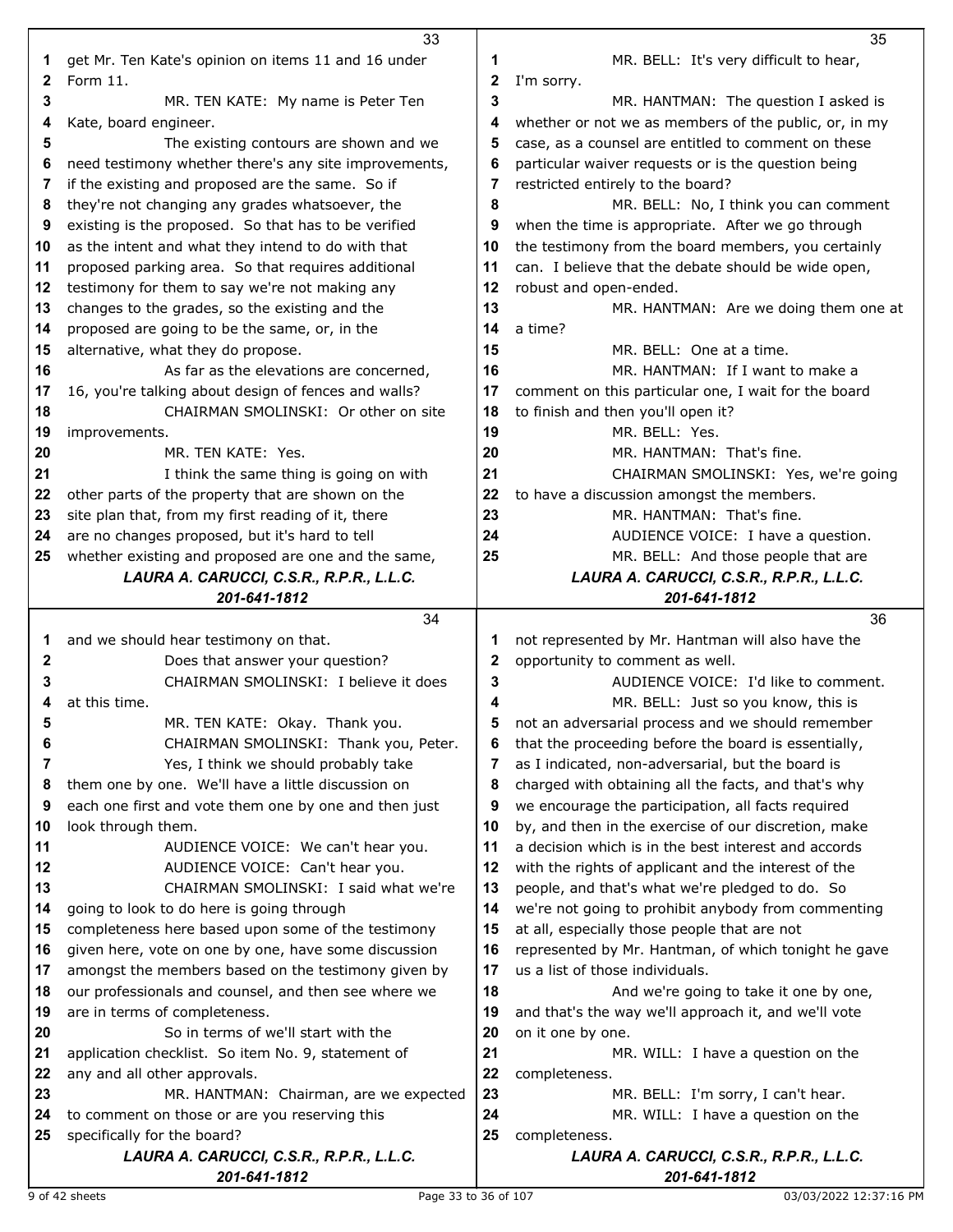|          | 37                                                                                               |              | 39                                                                                    |
|----------|--------------------------------------------------------------------------------------------------|--------------|---------------------------------------------------------------------------------------|
| 1        | My name is Jeffrey Will. I live at 67                                                            | 1            | to do this in an orderly fashion. There are a lot of                                  |
| 2        | Jacobs Road.                                                                                     | $\mathbf 2$  | people here. I want to keep the questions to minimal                                  |
| 3        | This project is in the Highlands or in                                                           | 3            | repeated comments or questions, hold comments to the                                  |
| 4        | the Highlands area up there, and my question as a                                                | 4            | end, and try to narrow it down to questions to the                                    |
| 5        | part of completeness, do they have Highlands                                                     | 5            | witnesses from our members here first, and then from                                  |
| 6        | Coalition approval?                                                                              | 6            | counsel and then the public.                                                          |
| 7        | MR. HANTMAN: That's a question for the                                                           | 7            | MR. BELL: Yes.                                                                        |
| 8        | approvals.                                                                                       | 8            | CHAIRMAN SMOLINSKI: So in terms of                                                    |
| 9        | MR. BELL: That's why we're asking                                                                | 9            | heading back to where we were beginning there.                                        |
| 10       | whether other governmental approvals are required for                                            | 10           | MS. KAHN: Jason, just talk into the                                                   |
| 11       | them this evening as well, is it subject to any other                                            | 11           | mic. They can't hear you.                                                             |
| 12       | regulation by any other governmental entity of which                                             | 12           | CHAIRMAN SMOLINSKI: Sorry. The thing                                                  |
| 13       | the Highlands would be a member.                                                                 | 13           | is all the way to my left there.                                                      |
| 14       | MR. WILL: Okay. Thank you.                                                                       | 14           | All right. So in terms of the                                                         |
| 15       | MR. BELL: And I'll leave that up to                                                              | 15           | statement of any other approvals, some of the                                         |
| 16       | Mr. Novak and Mr. Ten Kate.                                                                      | 16           | questions that I may have, the Highlands was raised                                   |
| 17       | MR. WILL: Thank you.                                                                             | 17           | but that's one of the other agencies, NJDEP in terms                                  |
| 18       | MR. NOVAK: The answer to that question                                                           | 18           | of if there's wetlands approvals, riparian approvals,                                 |
| 19       | is, it's going to depend on what's being proposed.                                               | 19           | board of health, etc.                                                                 |
| 20       | So if this is an existing parking area and there's no                                            | 20           | MR. RITTIE: Well, the short answer is                                                 |
| 21       | additional improvement coverage or impervious                                                    | 21           | no. Based on the minimal improvements we're                                           |
| 22       | coverage being proposed, and the amount of                                                       | 22           | proposing here, it really comes down to uses. We did                                  |
| 23       | disturbance is not greater than an acre, then it                                                 | 23           | state in the application and as we did, we filed for                                  |
| 24       | would not qualify as a major development, which means                                            | 24           | Morris County Planning Board. They would issue an                                     |
| 25       | that this board can hear this application prior to                                               | 25           | exemption. We don't believe we're going to need a                                     |
|          | LAURA A. CARUCCI, C.S.R., R.P.R., L.L.C.                                                         |              | LAURA A. CARUCCI, C.S.R., R.P.R., L.L.C.                                              |
|          | 201-641-1812                                                                                     |              | 201-641-1812                                                                          |
|          |                                                                                                  |              |                                                                                       |
|          | 38                                                                                               |              | 40                                                                                    |
| 1        | the Highlands doing a consistency determination with                                             | 1            | health license or anything from the health                                            |
| 2        | their regional master plan.                                                                      | $\mathbf{2}$ | department, but certainly if we do, we will get it.                                   |
| 3        | MR. BELL: So in effect, when if in                                                               | 3            | That's a standard condition to approval, whatever                                     |
| 4        | fact we do our resolution, they would also be subject                                            | 4            | ancillary approvals we may need, and that was stated                                  |
| 5        | to any other governmental entity as we always                                                    | 5            | in the application.                                                                   |
| 6        | require, and the Highlands would have to be                                                      | 6            | CHAIRMAN SMOLINSKI: Yes, so I think                                                   |
| 7        | consulted.                                                                                       | 7            | that goes to my main question, which is, you know, in                                 |
| 8        | Have you consulted the Highlands, Mr.                                                            | 8            | terms of I guess how are you looking to proceed with                                  |
| 9        | Rittie?                                                                                          | 9            | this this evening? Are we looking to proceed with                                     |
| 10       | MR. RITTIE: Well, we're not making any                                                           | 10           | the interpretation first and then into site plan or                                   |
| 11       | impervious improvements that trigger it and you'll                                               | 11           | are we looking to package everything together and                                     |
| 12       | hear that testimony. If you want, there's some big                                               | 12           | proceed in that direction? Because that makes a                                       |
| 13       | picture items that were outlined. I mean, we can                                                 | 13           | difference in how we look at this.                                                    |
| 14       | call up for completeness the engineer, Tom Graham, to                                            | 14           | MR. RITTIE: I think for efficiency                                                    |
| 15       | address the parking area, which was a question, and                                              | 15           | purposes, even with the interpretation side, I think                                  |
| 16       | some of the other items about the buildings. That's                                              | 16           | it would be beneficial to do the entire application.                                  |
| 17       | going to be covered all during and through testimony,                                            | 17           | And then when you get to the end, when you have your                                  |
| 18       | but for completeness we can get a couple of                                                      | 18           | deliberation, you will be looking at the                                              |
| 19       | statements on the record.                                                                        | 19           | interpretation versus use variance.                                                   |
| 20       | CHAIRMAN SMOLINSKI: Yes, I think what                                                            | 20           | Because I think, based on the plethora,                                               |
| 21       | I was trying to do is segregate the ones that I think                                            | 21           | if you will, of the proposed uses, my humble opinion,                                 |
| 22       | we can all agree on. It probably is going to be more                                             | 22           | arguably, there are some that are explicitly                                          |
| 23<br>24 | moot items. And then I want to ask questions first                                               | 23<br>24     | permitted and identified. The question will come                                      |
| 25       | of counsel of the witnesses that testified, before I                                             |              | about accessory uses to the principal uses and the                                    |
|          | open everything up to the public, so that we can try<br>LAURA A. CARUCCI, C.S.R., R.P.R., L.L.C. | 25           | like. So I think to answer you, this is a<br>LAURA A. CARUCCI, C.S.R., R.P.R., L.L.C. |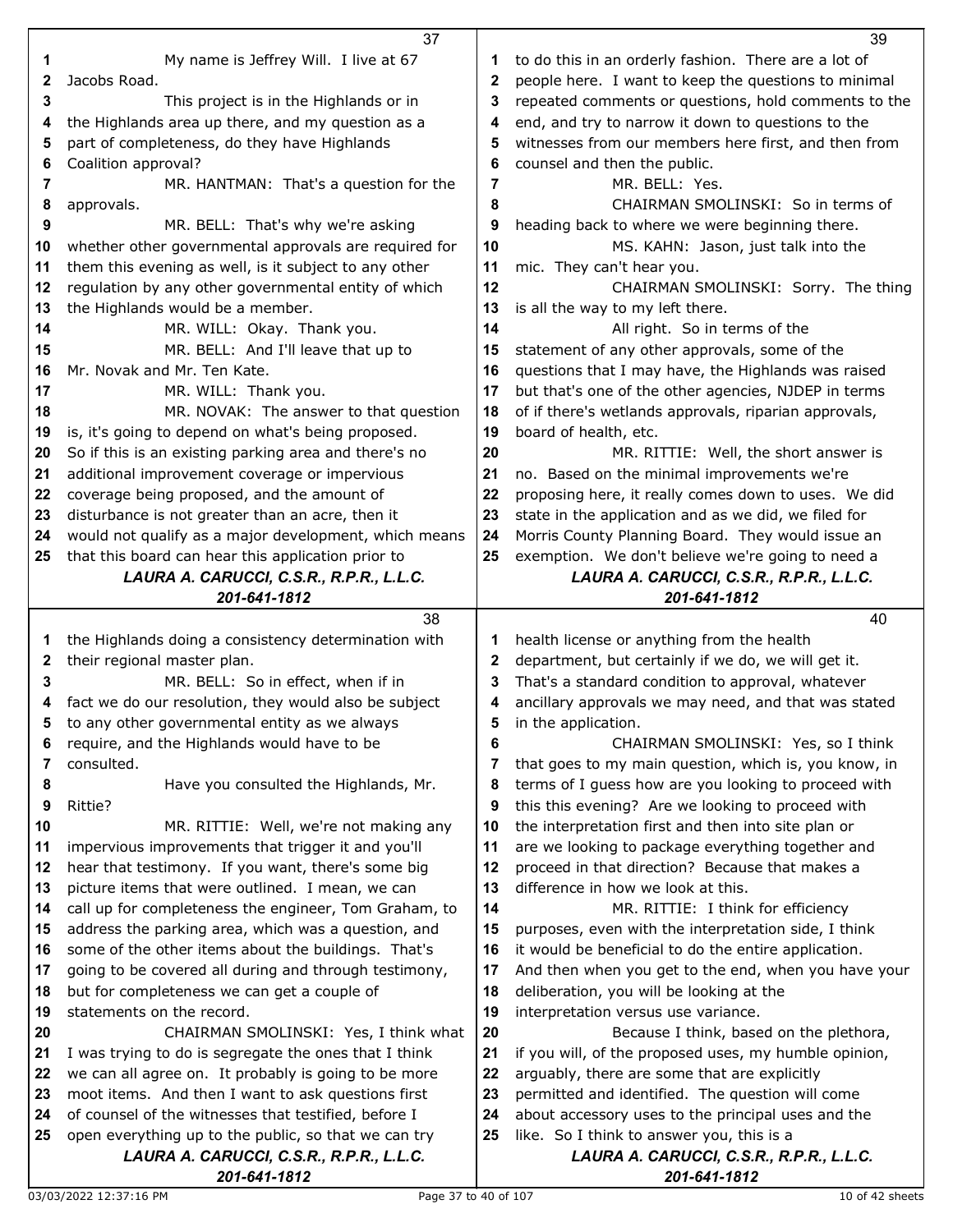|    | 41                                                          |    | 43                                                                                |
|----|-------------------------------------------------------------|----|-----------------------------------------------------------------------------------|
| 1  | long-winded answer to your question, I would rather         | 1  | MS. LUCAS: That's the next group?                                                 |
| 2  | we proceed, put in all the testimony and deal with          | 2  | CHAIRMAN SMOLINSKI: Yes.                                                          |
| 3  | the interpretation and the use variance and bulk            | 3  | MS. LUCAS: Okay. Sorry.                                                           |
| 4  | variances as part of the entire application.                | 4  | CHAIRMAN SMOLINSKI: That's okay.                                                  |
| 5  | MR. BELL: Our habit or practice has                         | 5  | We're going to go through them all,                                               |
| 6  | been to do the completeness first, though, Mr.              | 6  | we're going to go group by group.                                                 |
| 7  | Rittie, that's the way --                                   | 7  | Form 4, site plan and plat detail                                                 |
| 8  | MR. RITTIE: Maybe I misinterpreted his                      | 8  | requirements.                                                                     |
| 9  | question. I meant if we get through completeness for        | 9  | MR. NOVAK: Form 4, Mr. Chairman, I                                                |
| 10 | the type of hearing.                                        | 10 | would recommend we hear some comments from the                                    |
| 11 | CHAIRMAN SMOLINSKI: Yes, so again, I                        | 11 | applicant regarding this parking area, whether it's                               |
| 12 | think a lot of it ties together, so we have to look         | 12 | existing, whether it's proposed.                                                  |
| 13 | at the application, go forward with completeness with       | 13 | The first question is regarding that                                              |
| 14 | any and all uses as prescribed and eventual                 | 14 | parking area to determine whether or not it's a site                              |
| 15 | tenancies.                                                  | 15 | plan application or a minor site plan application.                                |
| 16 | So with that, if we look at the                             | 16 | The second item would be regarding                                                |
| 17 | checklist for the general requirements there, do we         | 17 | those floor plans, how those buildings are being                                  |
| 18 | feel that in terms of everybody here, members of the        | 18 | utilized, where the public is going to, in order to                               |
| 19 | board here, what are your thoughts on 9, 10, and 12?        | 19 | get that information to determine whether or not the                              |
| 20 | AUDIENCE VOICE: We can't hear you.                          | 20 | board wants those floor plans, so on and so forth.                                |
| 21 | MR. NOVAK: You got to talk in the                           | 21 | CHAIRMAN SMOLINSKI: Thank you, Dave.                                              |
| 22 | microphone.                                                 | 22 | MR. NOVAK: You're welcome.                                                        |
| 23 | CHAIRMAN SMOLINSKI: What are your                           | 23 | Again, that would also be helpful to                                              |
| 24 | thoughts with respect to 9, 10, and 12?                     | 24 | hear the information regarding the parking lot just                               |
| 25 | Obviously Morris County approval is                         | 25 | so that this board knows typically anything that                                  |
|    | LAURA A. CARUCCI, C.S.R., R.P.R., L.L.C.                    |    | LAURA A. CARUCCI, C.S.R., R.P.R., L.L.C.                                          |
|    | 201-641-1812                                                |    | 201-641-1812                                                                      |
|    |                                                             |    |                                                                                   |
|    | 42                                                          |    | 44                                                                                |
| 1  | granted.                                                    | 1  | counts as a major development with the Highlands, so                              |
| 2  | MR. TAHAN: Morris County approval, I                        | 2  | a quarter acre of impervious coverage, an acre of                                 |
| 3  | understand, was not required.                               | 3  | disturbance, or three or more new residential units.                              |
|    | CHAIRMAN SMOLINSKI: That's exactly.                         | 4  | If it counts as a major development,                                              |
|    | Yeah, so that is off the table.                             | 5  | before we even schedule a hearing date with this                                  |
| 6  | MR. TAHAN: And there's no protective                        | 6  | board, we ship it off to the Highlands first for a                                |
| 7  | covenants.                                                  | 7  | consistency determination with the regional master                                |
| 8  | CHAIRMAN SMOLINSKI: That's correct.                         | 8  | plan.                                                                             |
| 9  | MR. TAHAN: All right. So that's done.                       | 9  | So depending on what type of                                                      |
| 10 | And we just discussed No. 9, which would require if         | 10 | development is being proposed here, i.e., if there's                              |
| 11 | there's any other approvals.                                | 11 | an acre of disturbance or a quarter acre of                                       |
| 12 | CHAIRMAN SMOLINSKI: That would be                           | 12 | impervious coverage, if they're beneath that                                      |
| 13 | required.                                                   | 13 | threshold, we would not have sent them to the                                     |
| 14 | MR. TAHAN: Right.                                           | 14 | Highlands Council before this.                                                    |
| 15 | CHAIRMAN SMOLINSKI: As always.                              | 15 | CHAIRMAN SMOLINSKI: Please swear your                                             |
| 16 | Anybody else have any thoughts?                             | 16 | witness, if you could.                                                            |
| 17 | MS. LUCAS: My thoughts are taking into                      | 17 | MR. BELL: Would you please raise your                                             |
| 18 | account Mr. Hantman's objections about the                  | 18 | right hand. Please state your name.                                               |
| 19 | completeness. It seems like normally we would say           | 19 | MR. GRAHAM: Thomas Graham.                                                        |
| 20 | the government approvals, if we get to that point and       | 20 | MR. BELL: Do you solemnly swear that                                              |
| 21 | they need to be after the fact, then they would be          | 21 | the testimony that you're going to present to this                                |
| 22 | handled, but the requests for the waivers for the           | 22 | board tonight is the truth, the whole, and nothing                                |
| 23 | floor plans and the proposed buildings --                   | 23 | but the truth?                                                                    |
| 24 | CHAIRMAN SMOLINSKI: Yes, that would be                      | 24 | MR. GRAHAM: I do.                                                                 |
| 25 | the next group.<br>LAURA A. CARUCCI, C.S.R., R.P.R., L.L.C. | 25 | MR. BELL: Could you please tell us --<br>LAURA A. CARUCCI, C.S.R., R.P.R., L.L.C. |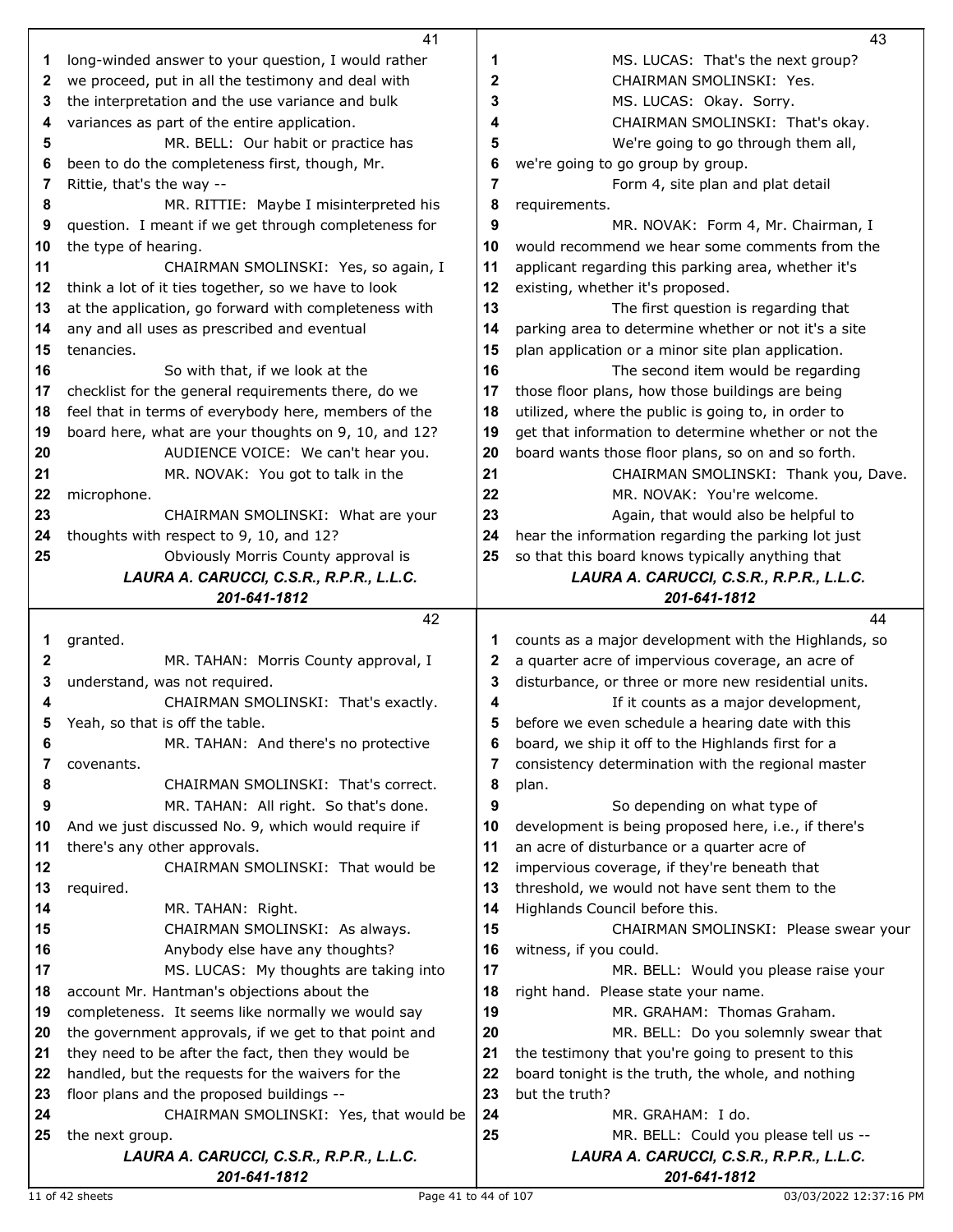|              | 45                                                                                |    | 47                                                             |
|--------------|-----------------------------------------------------------------------------------|----|----------------------------------------------------------------|
| 1            | MR. GRAHAM: My name is Thomas Graham.                                             | 1  | on the plan where the guests will park. That will be           |
| $\mathbf{2}$ | I'm a partner in the firm Dykstra Walker Design                                   | 2  | an existing field.                                             |
| 3            | Group. We prepared the survey and the site plan that                              | 3  | There are no improvements proposed to                          |
| 4            | was presented to the board. I'm a licensed                                        | 4  | the parking area to create pavement or it's just like          |
| 5            | professional engineer in the State of New Jersey, I                               | 5  | we travel to some other farm and you park in their             |
| 6            | have been since approximately 1992. I've testified                                | 6  | fields, that's what's going to happen here.                    |
| 7            | in front of this board and other boards in Morris,                                | 7  | MR. BELL: So it's not lined, then?                             |
| 8            | Sussex, Warren, Passaic, Hudson counties on numerous                              | 8  | THE WITNESS: We're not proposing to                            |
| 9            | occasions.                                                                        | 9  | line it. Just when people come in, they tell them to           |
| 10           | MR. BELL: And your licenses are still                                             | 10 | line up and park. This area can accommodate about 20           |
| 11           | active. Is that correct?                                                          | 11 | cars. We are proposing no improvements here. There             |
| 12           | MR. GRAHAM: Still active. Thank you.                                              | 12 | are no proposed contours, because we're not proposing          |
| 13           | THOMAS F. GRAHAM, P.E., c/o Dykstra                                               | 13 | any grading. The only real site improvement is the             |
| 14           |                                                                                   | 14 |                                                                |
| 15           | Walker Design Group, 21 Bowling Green Parkway, Suite                              | 15 | installation of a sign out by the road. But, again,            |
|              | 204, Lake Hopatcong, New Jersey 07849, having been                                | 16 | putting that sign in place is not going to require             |
| 16           | duly sworn, testifies as follows:                                                 | 17 | any regrading of the site or any other proposed<br>contours.   |
| 17           | THE WITNESS: There's some question                                                |    |                                                                |
| 18           | really about what we're doing.                                                    | 18 | So this project is proposing no new                            |
| 19           | I have pulled up here sheet 3 of 3 of                                             | 19 | impervious coverage, no land disturbance. We do not            |
| 20           | the site plan set that was submitted to you. It                                   | 20 | meet any of the thresholds for Soil Conservation               |
| 21           | shows Jacobs Road running up and down on the                                      | 21 | District approval, Highlands approval or any other             |
| 22           | right-hand side of the plan. This is the area of                                  | 22 | approvals.                                                     |
| 23           | detail. So the driveway comes off --                                              | 23 | We're not constructing anything, so we                         |
| 24           | MR. BELL: Excuse me. Is there a way                                               | 24 | won't be needing any DEP, wetland transition areas or          |
| 25           | that that could be shown to those people that are                                 | 25 | riparian zone approvals. We're not doing anything              |
|              | LAURA A. CARUCCI, C.S.R., R.P.R., L.L.C.                                          |    | LAURA A. CARUCCI, C.S.R., R.P.R., L.L.C.                       |
|              | 201-641-1812                                                                      |    | 201-641-1812                                                   |
|              |                                                                                   |    |                                                                |
|              | 46                                                                                |    | 48                                                             |
| 1            | sitting on this side?                                                             | 1  | that triggers any of those approvals.                          |
| $\mathbf{2}$ | THE WITNESS: I believe that there is                                              | 2  | MR. BELL: How many parking spaces are                          |
| 3            | an electronic version of it. It's sheet 3 of 3 of                                 | 3  | in this?                                                       |
| 4            | the site plan set.                                                                | 4  | THE WITNESS: This area accommodates                            |
| 5            | MR. BELL: This way we're all on the                                               |    | approximately 20 parking spaces, and that's based on           |
| 6            | same page.                                                                        | 6  | the proposed activities on the site that the                   |
| 7            | THE WITNESS: Yes.                                                                 | 7  | applicant wants to do. Based on their experience of            |
| 8            | That's it.                                                                        | 8  | hosting birthday parties in the past, they can handle          |
| 9            | MR. BELL: Can everybody see this?                                                 | 9  | about 20 cars of people.                                       |
| 10           | AUDIENCE VOICE: No.                                                               | 10 | MR. BELL: Does that include the                                |
| 11           | MR. HANTMAN: No, it's too small for                                               | 11 | employees --                                                   |
| 12           | them to see back there.                                                           | 12 | THE WITNESS: Yes, sir.                                         |
| 13           | MR. BELL: Come closer. That's as big                                              | 13 | MR. BELL: -- and the residents?                                |
| 14           | as we can get it.                                                                 | 14 | And is it in proximity to a well?                              |
| 15           | THE WITNESS: So Jacobs Road runs up                                               | 15 | THE WITNESS: That is an old well.                              |
| 16           | and down the plan on the right-hand side of the plan.                             | 16 | Right now it's more of a decorative. It's an                   |
| 17           | The driveway comes off the road and comes in front of                             | 17 | above-ground structure. It's not an active well used           |
| 18           | the existing dwelling. And that area is gravel                                    | 18 | for drinking or anything else. It's just a remnant             |
| 19           | paved. It's delineated by the dashed line.                                        | 19 | of prior use on the property.                                  |
| 20           | Over on the left-hand side of the plan                                            | 20 | MR. HANTMAN: I have a question.                                |
| 21           | is a blowup of that area. And, again, you can see                                 | 21 | MR. BELL: We will get to you.                                  |
| 22           | the dashed lines represent the limit of existing                                  | 22 | MR. HANTMAN: I'll wait until we get                            |
| 23           | pavement or gravel where people drive through the                                 | 23 | there.                                                         |
| 24           | site and can park.                                                                | 24 | CHAIRMAN SMOLINSKI: The well is not                            |
| 25           | We have delineated a rectangular area<br>LAURA A. CARUCCI, C.S.R., R.P.R., L.L.C. | 25 | functional at all?<br>LAURA A. CARUCCI, C.S.R., R.P.R., L.L.C. |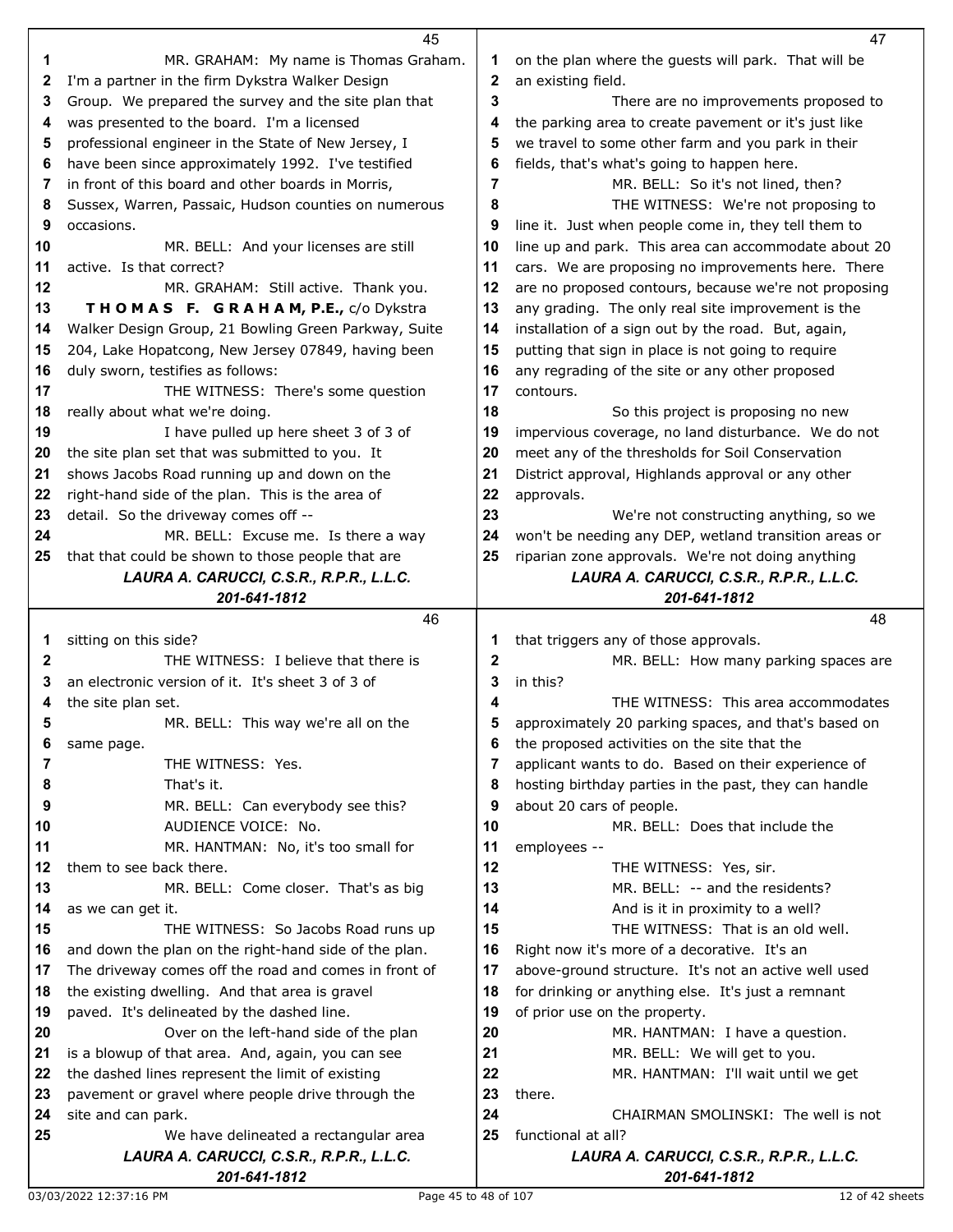|    | 49                                                       |          | 51                                                                                          |
|----|----------------------------------------------------------|----------|---------------------------------------------------------------------------------------------|
| 1  | THE WITNESS: No.                                         | 1        | proposed or testified to be proposed, would a                                               |
| 2  | CHAIRMAN SMOLINSKI: You've been to the                   | 2        | circulation plan be appropriate?                                                            |
| 3  | site?                                                    | 3        | THE WITNESS: Certainly we can show you                                                      |
| 4  | THE WITNESS: Yes, sir.                                   | 4        | the arrangement of the cars. It would just be like,                                         |
| 5  | CHAIRMAN SMOLINSKI: Okay. Have you                       | 5        | if you think of a parking lot in any small shopping                                         |
| 6  | driven around there?                                     | 6        | center, it's the same kind of circulation, but we can                                       |
| 7  | THE WITNESS: I drove into the site. I                    | 7        | provide that information. I don't have it here                                              |
| 8  | parked in the area opposite the house and then I         | 8        | today, but we can certainly provide a plan.                                                 |
| 9  | walked the site.                                         | 9        | I suspect we might be here on another                                                       |
| 10 | CHAIRMAN SMOLINSKI: Have you driven up                   | 10       | night as well, and if the board would like to see                                           |
|    | and down that slope? The ten-footer?                     |          |                                                                                             |
| 11 |                                                          | 11       | some more detail, we'd be happy to provide that.                                            |
| 12 | THE WITNESS: No, I walked there. I                       | 12       | MR. TAHAN: Since you're not planning                                                        |
| 13 | didn't drive it, but I did walk it. And I visited        | 13       | on paving this lot and since you're required to have                                        |
| 14 | other similar farm properties --                         | 14       | one handicap spot, and the requirement of the                                               |
| 15 | CHAIRMAN SMOLINSKI: I'm just asking.                     | 15       | handicap spot is that you paint the handicap symbol                                         |
| 16 | THE WITNESS: -- and this is where you                    | 16       | and the lines on the pavement, how do you propose to                                        |
| 17 | park.                                                    | 17       | meet that requirement?                                                                      |
| 18 | CHAIRMAN SMOLINSKI: I understand for                     | 18       | THE WITNESS: Based on the letter we                                                         |
| 19 | parking, I'm asking the question.                        | 19       | got from Mr. Ten Kate, we did try to look at that,                                          |
| 20 | You don't think there is not going to                    | 20       | and we did not provide this plan -- it was only                                             |
| 21 | be any improvements that are going to be needed in       | 21       | prepared yesterday, but this is a plan, the same plan                                       |
| 22 | that area at all?                                        | 22       | sheet, 3 of 3 but we revised it. We showed the                                              |
| 23 | THE WITNESS: Again, it's a farm that                     | 23       | arrangement of cars on the plan, and in the area that                                       |
| 24 | only has a limited window of activity, it's not a        | 24       | is existing gravel --                                                                       |
| 25 | shopping center where you have that many cars coming     | 25       | AUDIENCE VOICE: Can the public see it?                                                      |
|    | LAURA A. CARUCCI, C.S.R., R.P.R., L.L.C.                 |          | LAURA A. CARUCCI, C.S.R., R.P.R., L.L.C.                                                    |
|    | 201-641-1812                                             |          | 201-641-1812                                                                                |
|    |                                                          |          |                                                                                             |
|    | 50                                                       |          | 52                                                                                          |
| 1  | in back and forth. It's a very light use. And in         | 1        | THE WITNESS: We can put it up there.                                                        |
| 2  | other commercial farms in the county, people park in     | 2        | It is one of the exhibits. You don't have it, but we                                        |
| 3  | their fields all the time, and they don't have to        | 3        | will provide this to the board, but we can show a                                           |
| 4  | pave those or improve them.                              | 4        | handicap space at the access aisle and we can                                               |
| 5  | MR. HANTMAN: This is not a commercial                    | 5        | delineate that. I don't know that we'll be able to                                          |
| 6  | $-$                                                      | 6        | paint the asphalt, but if it is a requirement that                                          |
| 7  | MR. BELL: The issue is the commercial                    | 7        | this particular area be paved, it's only going to be                                        |
| 8  | nature, not the right to farm but the commercial         | 8        | 20x20, and that is certainly below the threshold of                                         |
| 9  | aspect and the number of parking stalls and people       | 9        | impervious coverage or any land disturbance that                                            |
| 10 | coming in.                                               | 10       | would trigger approvals from Soil Conservation                                              |
| 11 |                                                          | 11       | District or the Highlands. So paving that area and                                          |
| 12 | THE WITNESS: Again, the number of                        | 12       |                                                                                             |
| 13 | parking stalls is based on the historic for this         | 13       | striping it would not require any of those other<br>approvals that we talked about earlier. |
| 14 | tenant. They have had birthday events in the past        | 14       |                                                                                             |
| 15 | and this is the number of people -- and I'll let them    |          | MS. PLATTS: What did you say would be                                                       |
| 16 | really talk about what they can do, but this was the     | 15<br>16 | the dimension of the single space?                                                          |
|    | number of parking spaces we were told they require.      |          | THE WITNESS: The parking spaces are                                                         |
| 17 | MR. LOFTUS: I think you should be able                   | 17       | 9x20. The handicap spaces are 8x20 for the space and                                        |
| 18 | to tell us based on the dimensions how many spots        | 18       | for the access aisle, because the access aisle has to                                       |
| 19 | there are, not approximately.                            | 19       | be van access aisle so they're eight feet wide.                                             |
| 20 | THE WITNESS: I'm sorry. Sure.                            | 20       | So this area for the handicap space is                                                      |
| 21 | The area that we outlined is 60x90,                      | 21       | 16 feet wide by 20 feet.                                                                    |
| 22 | that's a big enough space for 20 cars, assuming cars     | 22       | MR. NICASTRO: You said there would be                                                       |
| 23 | are at 10x20 or 9x20 parking spaces.                     | 23       | 20 spots combined with everybody, residents and the                                         |
| 24 | CHAIRMAN SMOLINSKI: In addition,                         | 24       | workers?                                                                                    |
| 25 | depending upon what the uses are that are going to be    | 25       | THE WITNESS: The residents park around                                                      |
|    | LAURA A. CARUCCI, C.S.R., R.P.R., L.L.C.<br>201-641-1812 |          | LAURA A. CARUCCI, C.S.R., R.P.R., L.L.C.<br>201-641-1812                                    |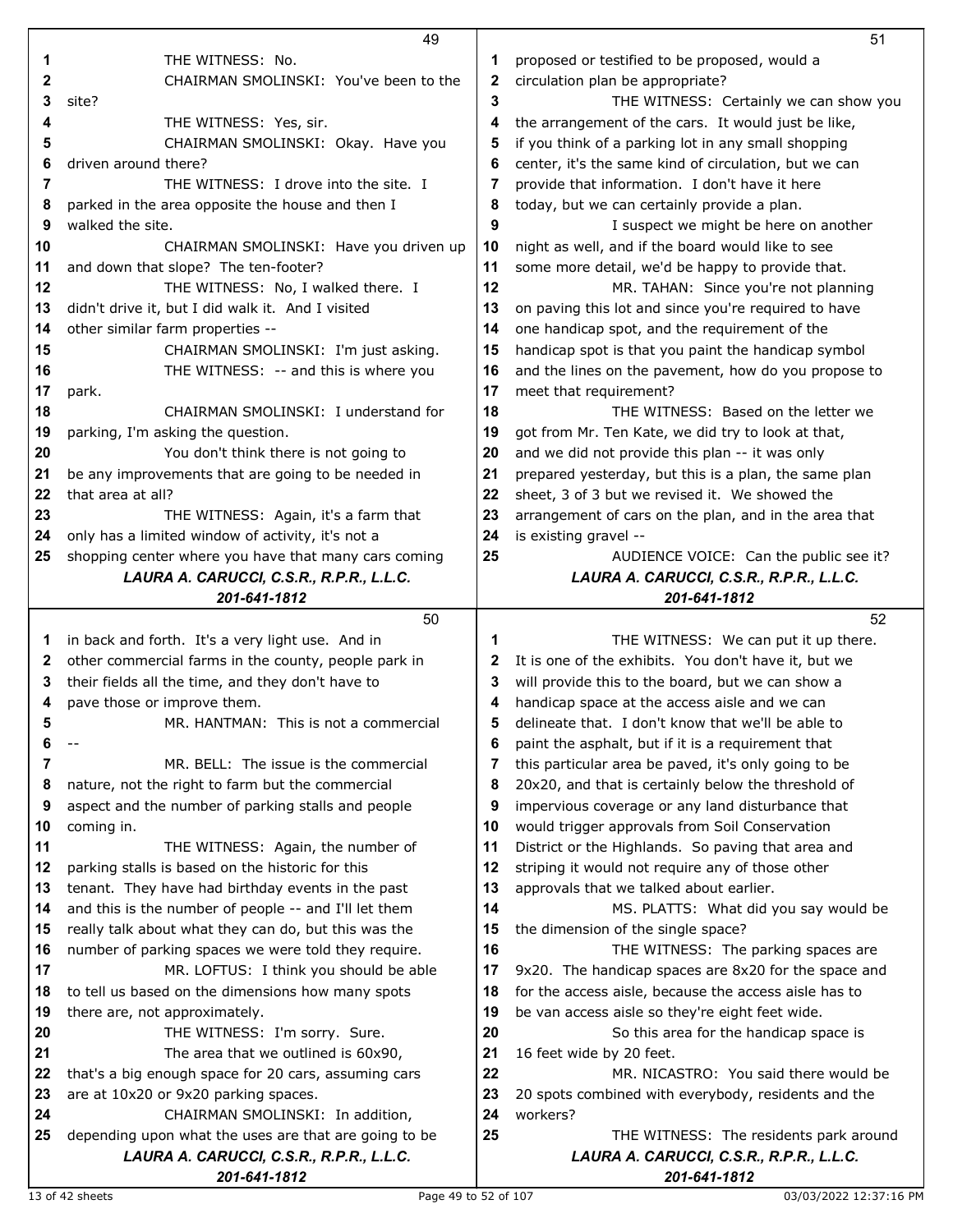|          | 53                                                                  |          | 55                                                                |
|----------|---------------------------------------------------------------------|----------|-------------------------------------------------------------------|
| 1        | their house and they have a driveway here where they                | 1        | CHAIRMAN SMOLINSKI: No, this is                                   |
| 2        | can park, but this is for guests, and again with                    | 2        | relative to completeness in a big sense and the                   |
| 3        | respect to employees, there are only 1 or 2 on                      | 3        | circulation plan -- sorry, I am not speaking loud                 |
| 4        | occasion, and I'll let the owner talk about their                   | 4        | enough for everybody.                                             |
| 5        | operations and how many people they have.                           | 5        | THE WITNESS: Sure.                                                |
| 6        | We were instructed that 20 parking                                  | 6        | But in general circulation, people come                           |
| 7        | spaces was what they required for the operations that               | 7        | in off the road, come down the driveway, and then                 |
| 8        | they want to have here.                                             | 8        | would pull up the access aisle, park the car, bring               |
| 9        | MR. NICASTRO: But before you had said                               | 9        | the kid to the party, leave, or if it's one where                 |
| 10       | it was total combined with the --                                   | 10       | they stay, they stay.                                             |
| 11       | THE WITNESS: It's guests and the                                    | 11       | Then to leave, they would back up their                           |
| 12       | people that will be working there. Residents, if I                  | 12       | space, back out into the space, pull out, and then up             |
| 13       | included them, I did not mean to, because they                      | 13       | to Jacobs Road and leave. And the arrangement that                |
| 14       | already have a place where they are going to park.                  | 14       | we have here, we use the township standards, an                   |
| 15       | MR. NICASTRO: I'm trying to get a                                   | 15       | access aisle where you have 90-degree parking is 24               |
| 16       | number, how many for just customers?                                | 16       | feet wide, and that's what we have shown here.                    |
| 17       | THE WITNESS: I would say for just                                   | 17       | CHAIRMAN SMOLINSKI: I'm going to move                             |
| 18       | customers, if they have two employees or three                      | 18       | into item No. 12 too, because it kind of plays with               |
| 19       | employees, then it would be 17 guests, guest                        | 19       | this, and, again, these two items show up farther on              |
| 20       | vehicles. It could be more than 17 people, more than                | 20       | and I think they're two big items relative to                     |
| 21       | one person in a car.                                                | 21       | completeness here.                                                |
| 22       | MR. TAHAN: You said your parking                                    | 22       | MR. DEUS: May I?                                                  |
| 23       | spaces are nine feet by 20?                                         | 23       | CHAIRMAN SMOLINSKI: Before I leave                                |
| 24       | THE WITNESS: Typical parking spaces,                                | 24       | this item -- yes, you may.                                        |
| 25       | that's the arrangement.                                             | 25       | MR. DUES: As the engineer for this                                |
|          | LAURA A. CARUCCI, C.S.R., R.P.R., L.L.C.                            |          | LAURA A. CARUCCI, C.S.R., R.P.R., L.L.C.                          |
|          | 201-641-1812                                                        |          | 201-641-1812                                                      |
|          |                                                                     |          |                                                                   |
|          | 54                                                                  |          | 56                                                                |
| 1        | MR. TAHAN: You said the handicap one                                | 1        | project, do you think that's adequate parking to hold             |
| 2        | was eight-foot by 20?                                               | 2        | weddings? Because according to their website, they                |
| 3        | THE WITNESS: That's correct.                                        | 3        | plan to have weddings there.                                      |
| 4        | MR. TAHAN: Why is that less?                                        | 4        | THE WITNESS: I did not look at their                              |
| 5        | THE WITNESS: Handicap parking spaces                                | 5        | website. The activities that were listed by Mr.                   |
| 6        | are eight feet wide and typically have an access                    | 6        | Rittie and the ones that we have been told are for                |
| 7        | aisle. The access aisle can be five feet or one out                 | 7        | birthday parties for kids, farm experiences. I'm not              |
| 8        | of every six spaces has to be a van accessible space.               | 8        | aware of the idea to host weddings.                               |
| 9        | That access adjoining space has to be eight feet                    | 9        | MR. DUES: If you want to take a look                              |
| 10       | wide.                                                               | 10       | at it, I have a picture of their website.                         |
| 11       | So, in effect, a handicap parking space                             | 11       | THE WITNESS: That's not what I was                                |
| 12       | is anywhere from 13 to 16 feet wide, when you count                 | 12       | told they were doing here.                                        |
| 13       | the access space. So it's really a wider area for                   | 13       | MR. DEUS: Would you say there's                                   |
| 14       | the use of a handicap space but the typical, the line               | 14       | adequate parking for a wedding?                                   |
| 15       | and dimensions are eight feet.                                      | 15       | THE WITNESS: It would depend on the                               |
| 16       | MR. TAHAN: So having that handicap                                  | 16       | size of the wedding.                                              |
| 17       | spot 13 feet wide still gives you enough of 9x20s for               | 17       | MR. DEUS: That doesn't answer my                                  |
| 18       |                                                                     | 18       | question.                                                         |
| 19       | THE WITNESS: Yes. You can see the                                   | 19       | THE WITNESS: How many people are going                            |
| 20<br>21 | arrangement here, we have the handicap space kind of                | 20<br>21 | to be at the wedding?                                             |
| 22       | perpendicular to the other spaces that we laid out in<br>that area. | 22       | MR. RITTIE: Mr. Chairman, we're                                   |
| 23       | MR. TAHAN: Thank you.                                               | 23       | getting into testimony.<br>CHAIRMAN SMOLINSKI: We're delving into |
| 24       | THE WITNESS: Mr. Chair, I don't want                                | 24       | testimony. We should not delve into testimony.                    |
| 25       | to go too far, so if I do, please cut me off.                       | 25       | We're not into testimony yet. We're only doing                    |
|          | LAURA A. CARUCCI, C.S.R., R.P.R., L.L.C.                            |          | LAURA A. CARUCCI, C.S.R., R.P.R., L.L.C.                          |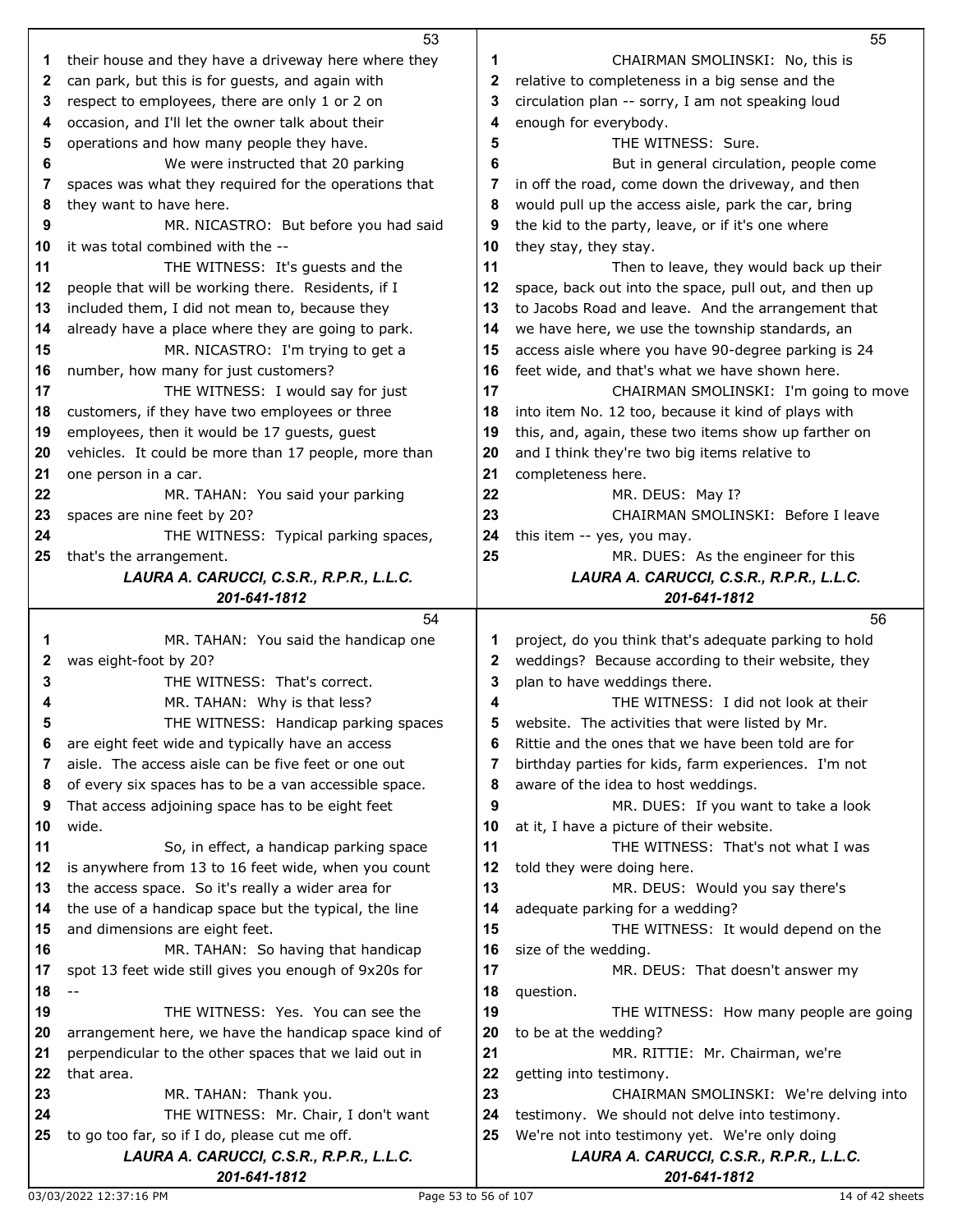|          | 57                                                       |    | 59                                                       |
|----------|----------------------------------------------------------|----|----------------------------------------------------------|
| 1        | completeness.                                            | 1  | and that's why I thought the floor plans were            |
| 2        | Please.                                                  | 2  | important to provide for the board.                      |
| 3        | Thank you.                                               | 3  | MR. RITTIE: None of the clientele or                     |
| 4        | I think I'm going to step into 12,                       | 4  | customers go inside the dwelling to use the              |
| 5        | floor plans.                                             | 5  | bathrooms, no.                                           |
| 6        | THE WITNESS: Floor plans?                                | 6  | AUDIENCE VOICE: Where do they go to                      |
| 7        | CHAIRMAN SMOLINSKI: Yes.                                 | 7  | the bathroom?                                            |
| 8        | THE WITNESS: So there are a couple of                    | 8  | AUDIENCE VOICE: Where do they go to                      |
| 9        | buildings on the site, one is the house, the dwelling    | 9  | the bathroom?                                            |
| 10       | where they live. No changes are proposed to that.        | 10 | MR. RITTIE: We'll get into the                           |
| 11       | There is a stable where they board                       | 11 | testimony, which we're not even there yet. We're         |
| 12       | horses, and the stable has stalls for the horses.        | 12 | answering the question on completeness. The question     |
| 13       | There is a stable No. 2, which I believe is used for     | 13 | was whether or not you require elevations and floor      |
| 14       | storage.                                                 | 14 | plans.                                                   |
| 15       | MR. CAINE: Three stalls.                                 | 15 | CHAIRMAN SMOLINSKI: Floor plans.                         |
| 16       | THE WITNESS: I'm sorry, three stalls.                    | 16 | MR. RITTIE: Floor plans for the                          |
| 17       | And then there is the barn where they                    | 17 | residential dwelling?                                    |
| 18       | have some chickens. They have a storage barn.            | 18 | CHAIRMAN SMOLINSKI: Well, for any of                     |
| 19       | There are no proposed internal                           | 19 | the structures, are there any activities in any of       |
| 20       | improvements to create more space or external            | 20 | the structures?                                          |
| 21       | improvements, other than maintenance of the              | 21 | MR. RITTIE: Well, I mean it's boarding                   |
| 22       | buildings.                                               | 22 | horses, so                                               |
| 23       | CHAIRMAN SMOLINSKI: But outside of                       | 23 | CHAIRMAN SMOLINSKI: There are?                           |
| 24       | improvements, are there any activities -- there's a      | 24 | MR. RITTIE: Yeah.                                        |
| 25       | various list of activities that are potentially          | 25 | CHAIRMAN SMOLINSKI: Okay. And I guess                    |
|          | LAURA A. CARUCCI, C.S.R., R.P.R., L.L.C.                 |    | LAURA A. CARUCCI, C.S.R., R.P.R., L.L.C.                 |
|          | 201-641-1812                                             |    | 201-641-1812                                             |
|          | 58                                                       |    | 60                                                       |
| 1        | proposed --                                              | 1  | if there are activities occurring inside of there,       |
| 2        | THE WITNESS: Understood.                                 | 2  | what's occurring?                                        |
| 3        | CHAIRMAN SMOLINSKI: -- with unknown                      | 3  | MR. RITTIE: It's a barn and a stable.                    |
| 4        | activities attached to them, other than residential      | 4  | AUDIENCE VOICE: Where do the clients                     |
|          | use, which is part of the home, etc.                     | 5  | go to the bathroom?                                      |
| 5        |                                                          |    |                                                          |
| 6        | For those additional uses, are any of                    | 6  | MS. PLATTS: What do the campers use?                     |
| 7        | these spaces going to be occupied during any of those    | 7  | Do the campers go inside of these structures?            |
| 8        | uses? If they are, there should be a site plan.          | 8  | Because one of the requests is for children's camps,     |
| 9        | THE WITNESS: I will have to defer that                   | 9  | so do the children go into any of these structures       |
| 10       | to the applicant. I was not made aware of any uses       | 10 | whatsoever during the camps?                             |
| 11       | inside those buildings.                                  | 11 | MR. BELL: Somebody is talking out,                       |
| 12       | CHAIRMAN SMOLINSKI: Now, we would like                   | 12 | it's not appropriate. We're asking this of the           |
| 13       | to $-$                                                   | 13 | engineer or counsel.                                     |
| 14       | AUDIENCE VOICE: We have incomplete                       | 14 | MR. RITTIE: Well, I'm not sure I                         |
| 15       | information.                                             | 15 | understand the question. Certainly the children go       |
| 16       | MR. RITTIE: I can answer that.                           | 16 | inside the barns and the stables. As I stated,           |
| 17       | The residential building that they                       | 17 | they're not going in the residential building. So        |
| 18       | reside in, there's no activities on our list that        | 18 | what floor plans would you need for inside of a          |
| 19       | occur within that dwelling. So there's absolutely no     | 19 | stable? If you're asking for architectural drawings      |
| 20       | need for floor plans or the --                           | 20 | for the inside of a barn and a stable, it seems to be    |
|          | MR. BELL: The reason I asked that                        | 21 | a bit of an overkill. We can provide pictures of it      |
| 21<br>22 | question is for hygiene issues concerning perhaps the    | 22 | and do the exact same thing.                             |
| 23       | use of bathrooms and whether or not they're handicap     | 23 | MS. PLATTS: Well, you didn't. So                         |
|          | accessible or whether or not they will be used for       | 24 | there is a requirement to provide floor plans for        |
| 24<br>25 | any of the people who participate in the activities,     | 25 | existing and proposed building, and that's why we are    |
|          | LAURA A. CARUCCI, C.S.R., R.P.R., L.L.C.<br>201-641-1812 |    | LAURA A. CARUCCI, C.S.R., R.P.R., L.L.C.<br>201-641-1812 |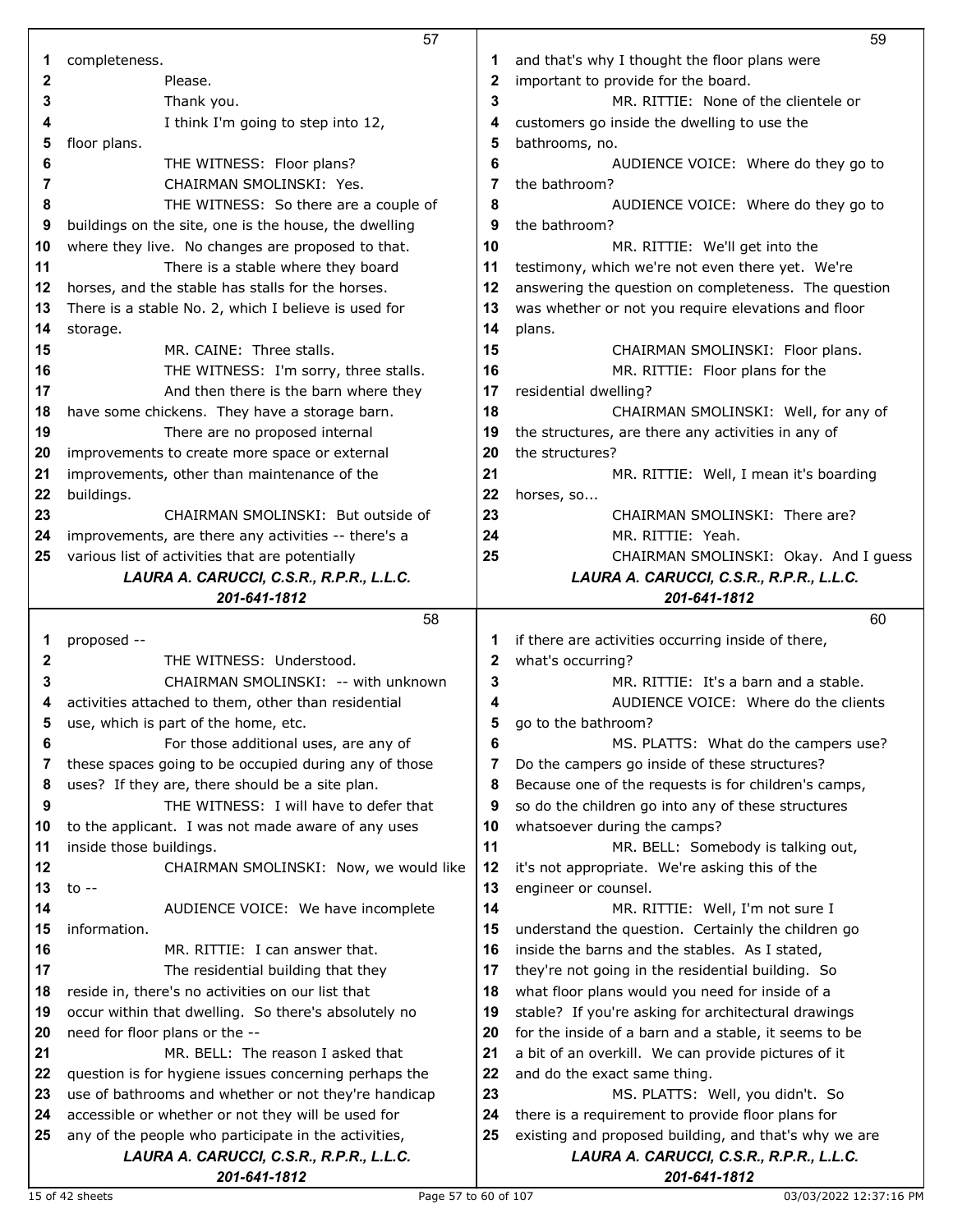|         | 61                                                    |    | 63                                                    |
|---------|-------------------------------------------------------|----|-------------------------------------------------------|
| 1       | asking.                                               | 1  | MR. BELL: They're not on the plan now?                |
| 2       | MR. RITTIE: And we requested a waiver,                | 2  | THE WITNESS: They're not on the plan                  |
| 3       | respectfully.                                         | 3  | now. We will add the detail and the location.         |
| 4       | MS. PLATTS: I understand that we're                   | 4  | MS. PLATTS: Where will they wash their                |
| 5       | addressing a waiver, sir. So I was asking if there    | 5  | hands?                                                |
| 6       | would be any use of those structures as to whether or | 6  | THE WITNESS: The port-a-johns that                    |
| 7       | not those floor plans are relevant or not. So the     | 7  | I've been in have a hand wash station. It might be a  |
| 8       | question was simply there's a request to use this     | 8  | jell. Some have a watertank that you can pump and     |
| 9       | location for children's camps. Isn't that one of      | 9  | then use water, but that's part of the facility.      |
| 10      | your applications?                                    | 10 | MS. PLATTS: They're going to have                     |
| 11      | MR. RITTIE: That's right, one of the                  | 11 | water that you can pump it?                           |
| $12 \,$ | uses.                                                 | 12 | MR. RITTIE: It might just be a jell                   |
| 13      | MS. PLATTS: And as a result we're                     |    |                                                       |
|         |                                                       | 13 | station. That seems to be more prevalent as of late.  |
| 14      | simply asking whether any of the existing structures  | 14 | MS. PLATTS: So the proposal is to have                |
| 15      | are used for the camps. Specifically do children go   | 15 | camps and not have a place to wash hands working with |
| 16      | into these structures and interact potentially with   | 16 | animals?                                              |
| 17      | animals that are in the stables? Do they go into the  | 17 | THE WITNESS: There are spots on the                   |
| 18      | stables? You just referred to chickens. That's all    | 18 | farm where they get water for the animals, and that's |
| 19      | we're asking.                                         | 19 | where they can wash their hands.                      |
| 20      | MR. RITTIE: Yes.                                      | 20 | MS. PLATTS: From buckets?                             |
| 21      | MR. CAINE: Yes.                                       | 21 | THE WITNESS: No, it comes out of a                    |
| 22      | MS. PLATTS: And you did not provide                   | 22 | faucet or spigot.                                     |
| 23      | any floor plans, correct?                             | 23 | MR. CAINE: Hot water, cold water, we                  |
| 24      | MR. RITTIE: That's right. Correct, we                 | 24 | have a sink at the front of the barn.                 |
| 25      | did not provide floor plans for stables or barns.     | 25 | CHAIRMAN SMOLINSKI: I think some of                   |
|         | LAURA A. CARUCCI, C.S.R., R.P.R., L.L.C.              |    | LAURA A. CARUCCI, C.S.R., R.P.R., L.L.C.              |
|         | 201-641-1812                                          |    | 201-641-1812                                          |
|         |                                                       |    |                                                       |
|         | 62                                                    |    | 64                                                    |
| 1       | MS. PLATTS: And they'll be used for                   | 1  | these items are items for completeness and for site   |
| 2       | the camps?                                            | 2  | plan.                                                 |
| 3       | MR. RITTIE: Yes.                                      | 3  | Moving on to Form 10, variance                        |
|         | MR. DEUS: Again, I'm addressing the                   | 4  | application, plot details and requirements, locations |
| 5       | engineer.                                             | 5  | of buildings and their setbacks.                      |
| 6       | According to your site plan, you show                 | 6  | I believe Dave addressed that fairly                  |
| 7       | an outhouse, which I believe was condemned by the     | 7  | well.                                                 |
| 8       | health department?                                    | 8  | Again, preliminary floor plans and                    |
| 9       | THE WITNESS: The health department did                | 9  | building facade elevations for existing and proposed  |
| 10      | ask that they stop using it and it has been           | 10 | dwellings, I think we just beat that to death.        |
| 11      | decommissioned.                                       | 11 | Landscaping: I know in the past,                      |
| 12      | MR. DUES: Where do the employees --                   | 12 | again, that's a item that we've waived and we've      |
| 13      | THE WITNESS: I'm sorry, I didn't hear                 | 13 | addressed with the applicants as we've moved through  |
| 14      | you.                                                  | 14 | the application.                                      |
| 15      | MR. DEUS: Where do the employees and                  | 15 | A copy of a certified list has been                   |
| 16      | guests go to the bathroom?                            | 16 | provided and notices have been adequate.              |
| 17      | THE WITNESS: There will be portable                   | 17 | Anybody have anything relative to No.                 |
| 18      | port-a-johns on site. They will be located at the     | 18 | 10?                                                   |
| 19      | rear of the parking ramp.                             | 19 | (No response.)                                        |
| 20      | MR. DEUS: All handicap accessible?                    | 20 | CHAIRMAN SMOLINSKI: Okay. So moving                   |
| 21      | THE WITNESS: Yes.                                     | 21 | to Form 11, "C" variance application, plot details    |
| 22      | MR. DEUS: On that terrain at the same                 | 22 | and requirements, copy of certified list. Again,      |
| 23      | location?                                             | 23 | that item's been addressed.                           |
| 24      | THE WITNESS: This is where they're put                | 24 | Existing and proposed topographic                     |
| 25      | in the past so they --                                | 25 | contours, I think we sort of touched upon that during |
|         | LAURA A. CARUCCI, C.S.R., R.P.R., L.L.C.              |    | LAURA A. CARUCCI, C.S.R., R.P.R., L.L.C.              |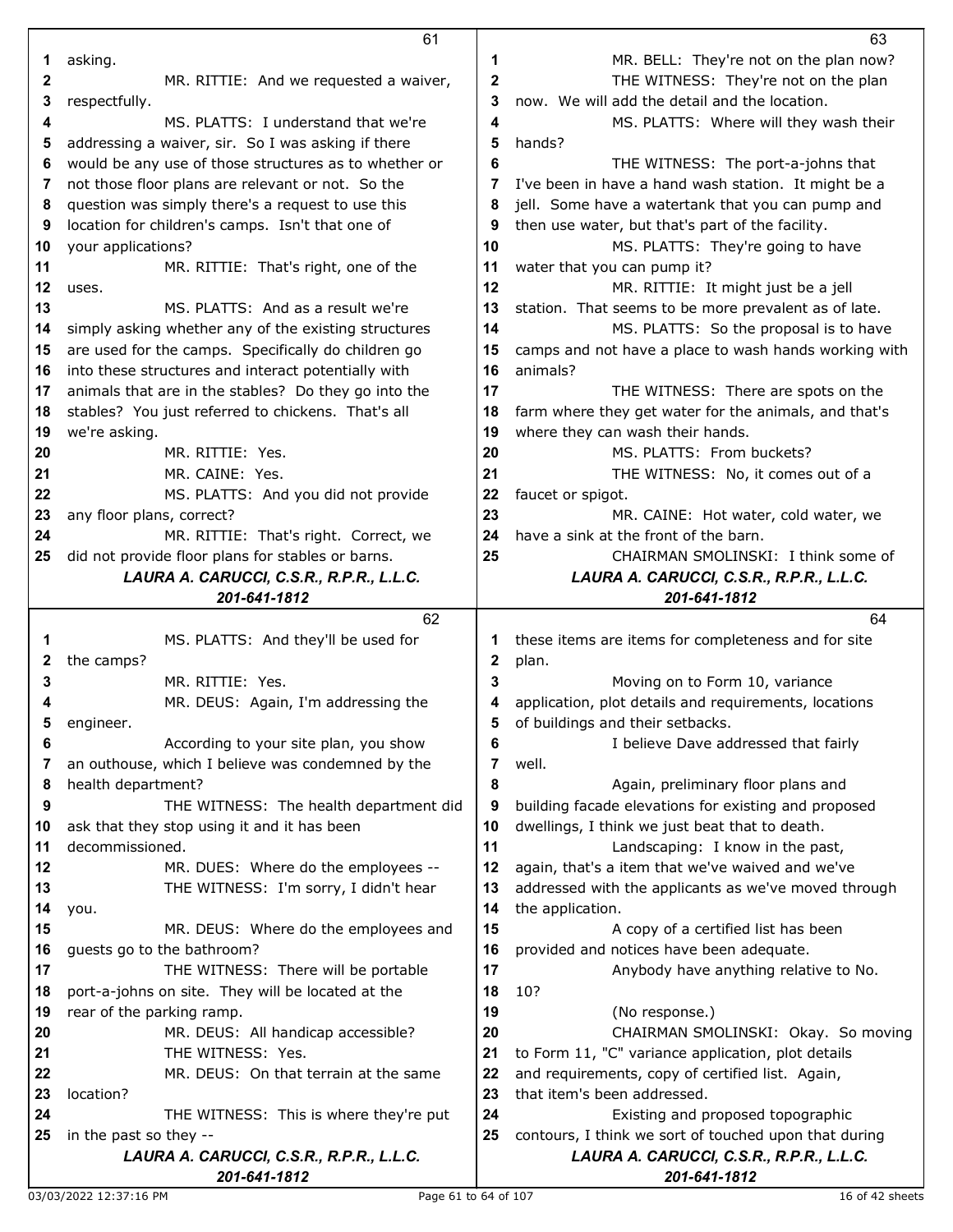|    | 65                                                                              |              | 67                                                    |
|----|---------------------------------------------------------------------------------|--------------|-------------------------------------------------------|
| 1  | the site plan.                                                                  | 1            | 120 feet is a seven and a half percent.               |
| 2  | THE WITNESS: So the plans that are                                              | $\mathbf 2$  | MR. HANTMAN: Does that exceed the                     |
| 3  | submitted are full topographic survey of the entire                             | 3            | slope allowed in parking lots and the ordinances of   |
| 4  | property. At the time the application was submitted,                            | 4            | the Township of Rockaway?                             |
| 5  | there were no proposed improvements that required                               | 5            | THE WITNESS: I would have to double                   |
| 6  | regrading of the property. So we don't have any                                 | 6            | check your ordinance.                                 |
| 7  | proposed contours, because there were no proposed                               | 7            | MR. HANTMAN: You don't know?                          |
| 8  | changes to the contours.                                                        | 8            | THE WITNESS: Off the top of my head,                  |
| 9  | CHAIRMAN SMOLINSKI: And currently                                               | 9            | no.                                                   |
| 10 | moving forward with no proposed changes?                                        | 10           | MR. HANTMAN: If I told you it was five                |
| 11 | THE WITNESS: Unless the board requires                                          | 11           | percent, does it exceed the five percent?             |
| 12 | or directs us to do something.                                                  | 12           | THE WITNESS: It does exceed five                      |
| 13 | CHAIRMAN SMOLINSKI: We're not to that                                           | 13           | percent, but five percent does sounds about what      |
| 14 | stage yet.                                                                      | 14           | would normally be expected, between 5 and 6 percent.  |
| 15 | Floor plans for existing and proposed                                           | 15           | MR. HANTMAN: And would it be fair to                  |
| 16 | buildings, again, we beat that up.                                              | 16           | say that this parking area in no way complies to any  |
| 17 | And then location, design of fencing,                                           | 17           | of the parking requirements of the ordinances of the  |
| 18 | walls, sidewalks, and other improvements.                                       | 18           | Township of Rockaway?                                 |
| 19 | THE WITNESS: Again, there were no                                               | 19           | THE WITNESS: No.                                      |
| 20 | improvements, so we don't show any of those details.                            | 20           | MR. HANTMAN: It wouldn't be fair?                     |
| 21 | CHAIRMAN SMOLINSKI: That comes with                                             | 21           | THE WITNESS: The arrangement of the                   |
| 22 | uses in time, I'm sure.                                                         | 22           | spaces, the size of the area for the spaces, the      |
| 23 | Does anybody have anything in addition                                          | 23           | access aisle, all conform with the township           |
| 24 | to go through on this or I would open it up to                                  | 24           | standards.                                            |
| 25 | counsel and then the public.                                                    | 25           | MR. HANTMAN: Except those have to be                  |
|    | LAURA A. CARUCCI, C.S.R., R.P.R., L.L.C.                                        |              | LAURA A. CARUCCI, C.S.R., R.P.R., L.L.C.              |
|    | 201-641-1812                                                                    |              | 201-641-1812                                          |
|    |                                                                                 |              |                                                       |
|    | 66                                                                              |              | 68                                                    |
| 1  | MR. HANTMAN: Question for the                                                   | 1            | delineated, according to township standards, correct? |
| 2  | engineer.                                                                       | $\mathbf{2}$ | THE WITNESS: You could delineate those                |
| 3  | CHAIRMAN SMOLINSKI: On issues of                                                | 3            | using curb stops.                                     |
| 4  | completeness only.                                                              | 4            | MR. HANTMAN: Or painted lines?                        |
| 5  | MR. HANTMAN: Right.                                                             |              | THE WITNESS: You can't paint the                      |
| 6  | I'm going to address your comments                                              | 6            | grass, but no.                                        |
| 7  | regarding the parking area. Do you know what the                                | 7            | MR. HANTMAN: But in the ordinance they                |
| 8  | grade is for the parking area slope?                                            | 8            | have to be delineated?                                |
| 9  | THE WITNESS: Give me one second, I                                              | 9            | THE WITNESS: And we could delineate                   |
| 10 | will tell you exactly.                                                          | 10           | them without paving them.                             |
| 11 | MR. TAHAN: Allen, could you put on                                              | 11           | MR. HANTMAN: But they're not?                         |
| 12 | your microphone.                                                                | 12           | THE WITNESS: They are currently not                   |
| 13 | CHAIRMAN SMOLINSKI: We have to make a                                           | 13           | shown to be delineated.                               |
| 14 | good record.                                                                    | 14           | MR. HANTMAN: So what comment do you                   |
| 15 | MR. HANTMAN: I'll do the best I can.                                            | 15           | have that tells me this somehow complies to the       |
| 16 | CHAIRMAN SMOLINSKI: So it's clear.                                              | 16           | parking ordinances of the Township of Rockaway?       |
| 17 | THE WITNESS: Okay.                                                              | 17           | THE WITNESS: The area and the                         |
| 18 | MR. BELL: And can that be coordinated                                           | 18           | arrangement of the spaces can conform. If we need to  |
| 19 | with the exhibit? Is that coordinated with the                                  | 19           | modify this plan, we can certainly regrade this small |
| 20 | exhibit?                                                                        | 20           | area to get it to five percent.                       |
| 21 | MR. RITTIE: That's the one he's                                                 | 21           | MR. HANTMAN: But you're not proposing                 |
| 22 | referring to.                                                                   | 22           | that?                                                 |
| 23 | MR. HANTMAN: I think that's the one                                             | 23           | THE WITNESS: We have not yet. If the                  |
| 24 | that's not up there.                                                            | 24           | board requires us to do so, we would be happy to do   |
| 25 | THE WITNESS: So it's nine feet over<br>LAURA A. CARUCCI, C.S.R., R.P.R., L.L.C. | 25           | SO.<br>LAURA A. CARUCCI, C.S.R., R.P.R., L.L.C.       |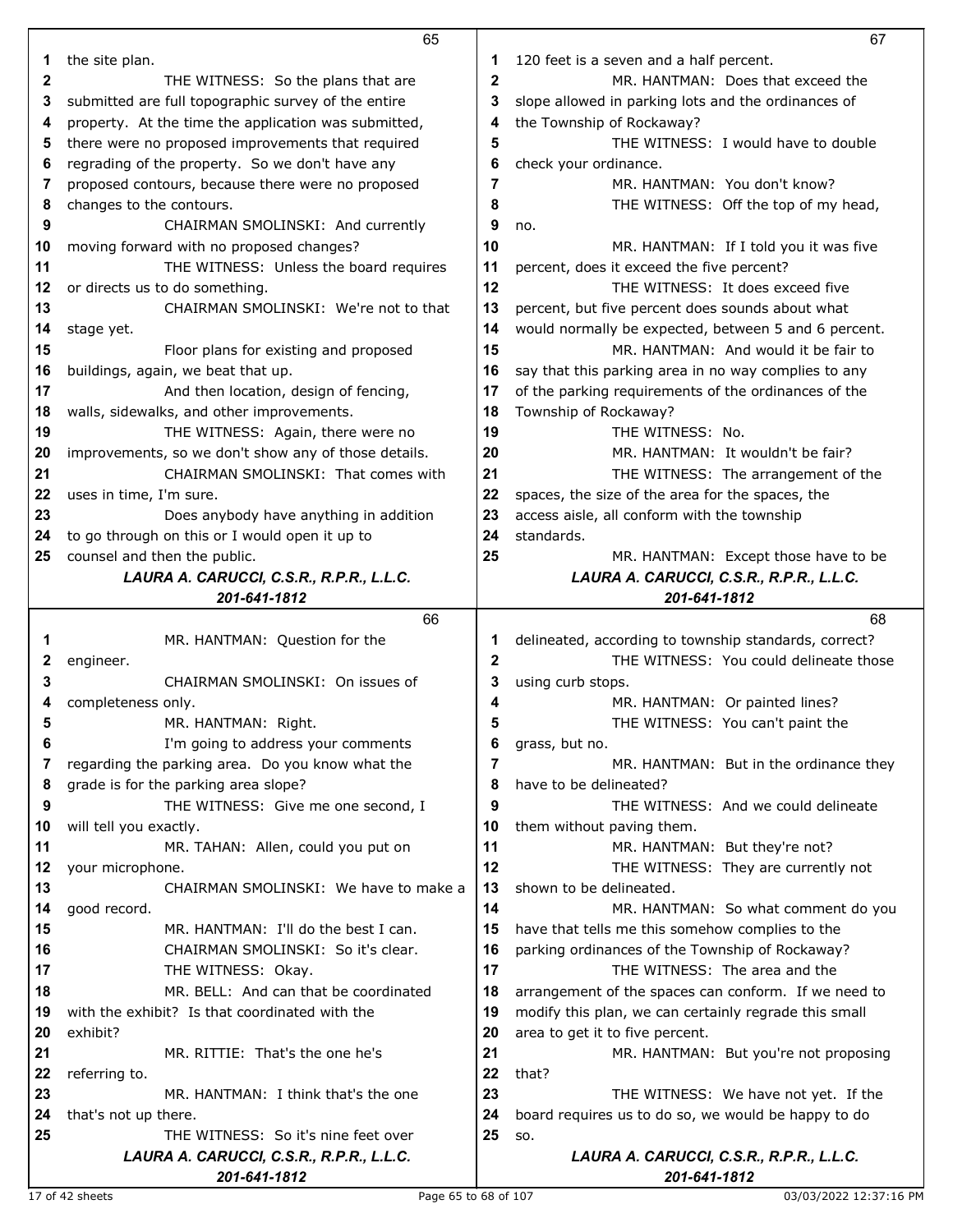|    | 69                                                    |    | 71                                                    |
|----|-------------------------------------------------------|----|-------------------------------------------------------|
| 1  | MR. HANTMAN: Thank you.                               | 1  | going to have lessons, okay, and breeding. Where do   |
| 2  | CHAIRMAN SMOLINSKI: So at this time, I                | 2  | they plan to store their manure? I'm a horsewoman,    |
| 3  | will take the public for those not represented by Mr. | 3  | and every barn that I've been at, they have concrete  |
| 4  | Hantman on completeness issues only.                  | 4  | open air structures that the manure is deposited.     |
| 5  | Name and address. Come forward.                       | 5  | And I want to know what plans they have for manure    |
| 6  | MS. HAILA: Renata Haila.                              | 6  | management according to New Jersey state standards,   |
| 7  | My question --                                        | 7  | especially since they're in the Highlands area and    |
| 8  | COURT REPORTER: I'm sorry. Spell your                 | 8  | they're near wetlands and there's a pond. And that    |
| 9  | first and last name, please.                          | 9  | manure, if it's not removed, all the manure and the   |
| 10 | CHAIRMAN SMOLINSKI: First and last                    | 10 | urine runoff with the rain can eventually leach into  |
| 11 | name and address, please, for the record.             | 11 | wetlands. And I want to know what plans they have as  |
| 12 | MS. HAILA: R-E-N-A-T-A.                               | 12 | far as the structure to contain it, where they plan   |
| 13 | CHAIRMAN SMOLINSKI: Last name?                        | 13 | to deposit it when it comes out of the barn, and I    |
| 14 | MS. HAILA: A-B-I H-A-I-L-A.                           |    |                                                       |
|    |                                                       | 14 | want to know what plans they have to remove it off    |
| 15 | CHAIRMAN SMOLINSKI: Address?                          | 15 | the property.                                         |
| 16 | MS. HAILA: 80 Timberbrook.                            | 16 | CHAIRMAN SMOLINSKI: Thank you.                        |
| 17 | My question is regarding the well. I                  | 17 | MR. KELLEY: Hello, members of the                     |
| 18 | know he stated that it's decorative. In years past,   | 18 | board, Mr. Bell, counsel, everybody that's here and   |
| 19 | they've had wells and they rearranged the well to put | 19 | members of the audience. My name is Tucker Kelley,    |
| 20 | in another part of the house and they left as         | 20 | K-E-L-L-E-Y. That's 16 Meggins Road, and that's       |
| 21 | decorative.                                           | 21 | Rockaway Township.                                    |
| 22 | My question is, the decorative well                   | 22 | First things first. Maybe Mr. Bell can                |
| 23 | that they have here, was it ever checked for -- was   | 23 | assist with this, as well as the Chairman.            |
| 24 | it closed up, does it still have access to the        | 24 | Mr. Bell, you had mentioned in the                    |
| 25 | aquifer, and how close is it to the parking lot?      | 25 | beginning here that this is a non-adversarial         |
|    | LAURA A. CARUCCI, C.S.R., R.P.R., L.L.C.              |    | LAURA A. CARUCCI, C.S.R., R.P.R., L.L.C.              |
|    | 201-641-1812                                          |    | 201-641-1812                                          |
|    |                                                       |    |                                                       |
|    | 70                                                    |    | 72                                                    |
| 1  | CHAIRMAN SMOLINSKI: Would that fall                   | 1  | meeting, we want all the facts that are here, and we  |
| 2  | under any and other approvals?                        | 2  | need to have all those facts, because we don't want   |
| 3  | MR. RITTIE: I'm not sure that's a                     | 3  | to have any issues of any potential contamination to  |
| 4  | completeness question.                                | 4  | this application, whether it be for the objectors as  |
| 5  | MR. BELL: It's not. It's more or less                 | 5  | well as the applicant.                                |
| 6  | the testimony that we'll get into.                    | 6  | MR. BELL: Let me just share something                 |
| 7  | CHAIRMAN SMOLINSKI: But that would                    | 7  | initially with you. Any correspondence that has been  |
| 8  | fall under site plan parking.                         | 8  | received, I think both Mr. Rittie and Mr. Hantman     |
| 9  | MS. HAILA: It was close to parking,                   | 9  | would indicate that I've shared with all parties so   |
| 10 | was another question, whether it was active or not.   | 10 | that there's a full and complete hearing for all      |
| 11 | I think we should open it and clarify it, if we want  | 11 | concerned.                                            |
| 12 | it to be complete complete.                           | 12 | MR. KELLEY: And, Mr. Bell, I believe                  |
| 13 | CHAIRMAN SMOLINSKI: That will be a                    | 13 | that without a doubt and that wasn't something I was  |
| 14 | fair question for under site plan testimony.          | 14 | questioning or had any concerns with; however, in our |
| 15 | MS. HAILA: Oh, okay. Thank you.                       | 15 | own Administrative Code that we have in Rockaway      |
| 16 | CHAIRMAN SMOLINSKI: Yes, ma'am.                       | 16 | Township, under the Municipal Land Use that we have   |
| 17 | MS. SCEUSI: My name is Ingrid Sceusi,                 | 17 | here, 154-6.2B, which is the membership of the zoning |
| 18 | S-C-E-U-S-I. I reside at Eight Upper Hibernia Road    | 18 | board, and under that section of the membership,      |
| 19 | and I share the property with my mother at Jacobs     | 19 | under B, it states: All members must be citizens of   |
| 20 | Road, 51 Jacobs Road.                                 | 20 | the Township of Rockaway.                             |
| 21 | CHAIRMAN SMOLINSKI: 51 that was?                      | 21 | Now, I brought a concern to you at our                |
| 22 | MS. SCEUSI: Yes.                                      | 22 | council meeting when I was a prior councilman and I   |
| 23 | Okay. And I was wondering, since                      | 23 | see on this board we have an alternate, Mrs. Garcia,  |
| 24 | they're going to have an intensity of uses of horses, | 24 | and Mrs. Garcia is not a citizen of Rockaway          |
| 25 | you're going to use quite a few horses if you're      | 25 | Township. And if in fact there is the participation   |
|    | LAURA A. CARUCCI, C.S.R., R.P.R., L.L.C.              |    | LAURA A. CARUCCI, C.S.R., R.P.R., L.L.C.              |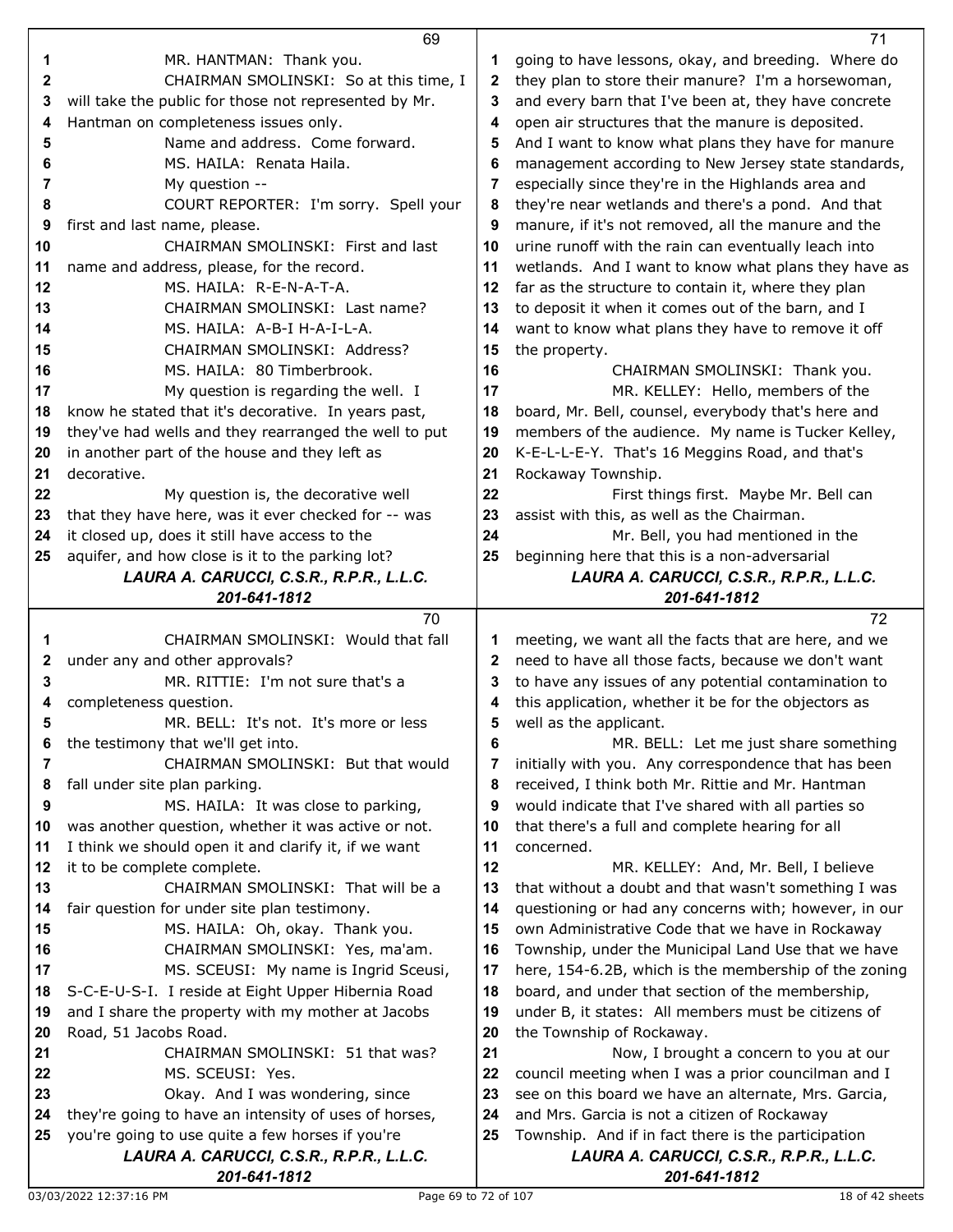|    | 73                                                       |    | 75                                                       |
|----|----------------------------------------------------------|----|----------------------------------------------------------|
| 1  | of Mrs. Garcia as an alternate and votes or              | 1  | MR. KELLEY: And your 200 year family                     |
| 2  | participates in what could be a swing vote or            | 2  | confirmed you do not live at the address.                |
| 3  | deciding vote, whether it be a waiver or approval or     | 3  | MS. GARCIA: You know what, this isn't                    |
| 4  | denial of this board, there could be contamination of    | 4  | the place for this. This isn't the place for this.       |
| 5  | this application because of that.                        | 5  | You can't pronounce my family's last name correctly,     |
| 6  | Now, when I had spoke to you once                        | 6  | sir. Okay. So let's not go there.                        |
| 7  | before and there was a documentation from you and on     | 7  | MR. KELLEY: Is your uncle George?                        |
| 8  | your behalf, you reviewed an electronic change of        | 8  | MS. GARCIA: Do you know my family's                      |
| 9  | address through Motor Vehicle for Mrs. Garcia for her    | 9  | last name?                                               |
| 10 | address to be 104 Decker Road in Rockaway Township as    | 10 | MR. KELLEY: The Deckers?                                 |
| 11 |                                                          | 11 |                                                          |
|    | well as her voting registration, again done              | 12 | MS. GARCIA: No, so you're wrong again.                   |
| 12 | electronically through the Motor Vehicle, and there      |    | MR. KELLEY: The Deckers live across                      |
| 13 | was nothing else that you reviewed other than a          | 13 | the street.                                              |
| 14 | credit card receipt.                                     | 14 | MS. GARCIA: This is part of my family.                   |
| 15 | MS. PLATTS: Chairman, is this a matter                   | 15 | That is part of my family.                               |
| 16 | of completeness?                                         | 16 | MR. KELLEY: Do you live at 104 Decker                    |
| 17 | MR. KELLEY: It is. It's necessary.                       | 17 | Road?                                                    |
| 18 | MR. BELL: It's not about completeness,                   | 18 | MS. GARCIA: Yes, I do. Yes, I do, for                    |
| 19 | but I did an examination as to the residence of Ms.      | 19 | almost 57 years, July 6, 1965.                           |
| 20 | Garcia, and I'm convinced she's a duly bona fide         | 20 | MR. KELLEY: You're at 15 Valley Road                     |
| 21 | resident of Rockaway Township. Although I think it's     | 21 | prior.                                                   |
| 22 | irrelevant to the issue at hand, I want to just          | 22 | MS. GARCIA: Yes, but that is my                          |
| 23 | clarify that.                                            | 23 | family's home. My great grandfather built that           |
| 24 | MR. KELLEY: And I thank you for that,                    | 24 | compound, and that's not their last name.                |
| 25 | unfortunate, though, because I asked the owner of the    | 25 | MR. KELLEY: Again, Mr. Bell, and I am                    |
|    | LAURA A. CARUCCI, C.S.R., R.P.R., L.L.C.                 |    | LAURA A. CARUCCI, C.S.R., R.P.R., L.L.C.                 |
|    | 201-641-1812                                             |    | 201-641-1812                                             |
|    |                                                          |    |                                                          |
|    | 74                                                       |    | 76                                                       |
| 1  | property, and confirmed that you did not ask him         | 1  | only confirming what I had talked to the owner of the    |
| 2  | directly, Mr. Rittner (phonetic) that she does not       | 2  | property, at the address that Ms. Garcia has for her     |
| 3  | live there. I didn't ask him once, I didn't ask him      | 3  | position to be on this Board of Adjustment is not        |
| 4  | twice, but I asked him three different times over the    | 4  | accurate.                                                |
| 5  | course of a year and a half of the residency of that     | 5  | MR. BELL: Okay. Thank you.                               |
| 6  | address, and only he and his brother live at that        | 6  | CHAIRMAN SMOLINSKI: Your point is                        |
| 7  | address.                                                 | 7  | taken.                                                   |
| 8  | MS. GARCIA: Excuse me, Mr. Kelley, do                    | 8  | MR. KELLEY: For the record.                              |
| 9  | you know who I am?                                       | 9  | The question I have here as far as                       |
| 10 | MS. ROYEK: She's over here.                              | 10 | completeness, and they touched it, Mr. Deus had          |
| 11 | MR. KELLEY: I'm being interrupted.                       | 11 | mentioned something with regards to septics. We do       |
| 12 | Chairman, are you going to --                            | 12 | have an engineer from Dykstra Walker, who was a          |
| 13 | CHAIRMAN SMOLINSKI: I would like to                      | 13 | professional, is an engineer, designed septics that      |
| 14 | keep this to the matter of completeness for the          | 14 | are there. There was an issue on that property that      |
| 15 | moment.                                                  | 15 | related to an illegal outhouse that had been             |
| 16 | MS. GARCIA: You do not know my family,                   | 16 | constructed on there, and there was a cease and          |
| 17 | Mr. Kelley.                                              | 17 | desist from our health department.                       |
| 18 | MR. KELLEY: I do know your family very                   | 18 | But on the plan of 2 of 3 and 3 of 3,                    |
| 19 | well.                                                    | 19 | there is an outhouse that is there. Is that the          |
| 20 | MS. GARCIA: You do not know my family                    | 20 | outhouse that was constructed illegally or was that      |
| 21 | and how dare you!                                        | 21 | an existing outhouse?                                    |
| 22 | MR. KELLEY: I am not being                               | 22 | CHAIRMAN SMOLINSKI: As was previously                    |
| 23 | adversarial.                                             | 23 | testified to, that outhouse has been --                  |
| 24 | MS. GARCIA: My family has been here                      | 24 | MR. RITTIE: Decommissioned.                              |
| 25 | for 200 years.                                           | 25 | CHAIRMAN SMOLINSKI: -- decommissioned.                   |
|    | LAURA A. CARUCCI, C.S.R., R.P.R., L.L.C.<br>201-641-1812 |    | LAURA A. CARUCCI, C.S.R., R.P.R., L.L.C.<br>201-641-1812 |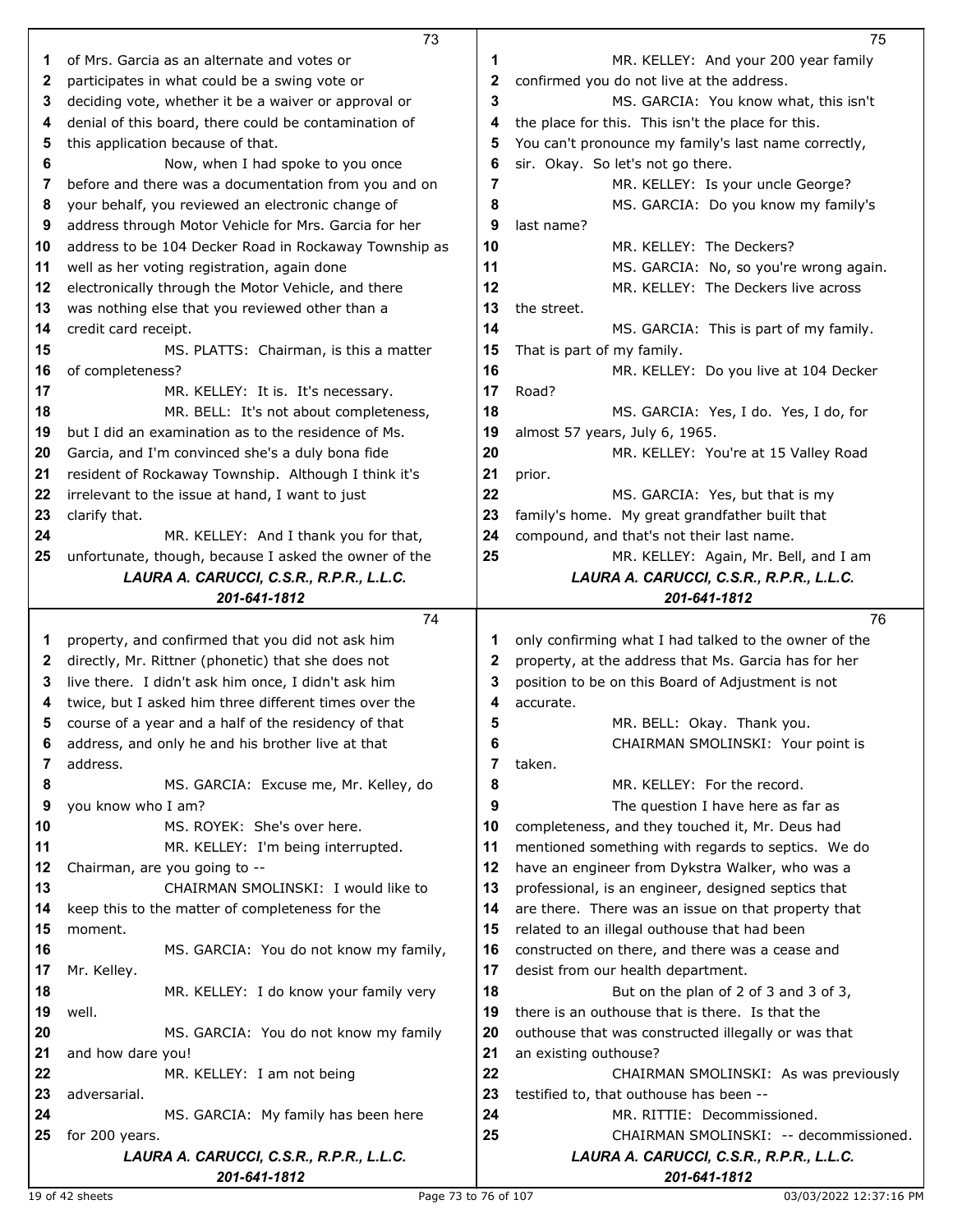|    | 77                                                       |             | 79                                                       |
|----|----------------------------------------------------------|-------------|----------------------------------------------------------|
| 1  | MR. KELLEY: So with that being said,                     | 1           | CHAIRMAN SMOLINSKI: It would be an                       |
| 2  | with the amount of port-a-johns that are there with a    | 2           | expanded area.                                           |
| 3  | wash facility --                                         | 3           | MR. KELLEY: Okay.                                        |
| 4  | CHAIRMAN SMOLINSKI: As of right now,                     | 4           | CHAIRMAN SMOLINSKI: Unimproved                           |
| 5  | there's nothing.                                         | 5           | expanded area.                                           |
| 6  | MR. KELLEY: What is the potential                        | 6           | MR. KELLEY: Okay. Based on what was                      |
| 7  | proposal of the amount of those facilities?              | 7           | stated before, that's all I have.                        |
| 8  | CHAIRMAN SMOLINSKI: We don't know yet.                   | 8           | CHAIRMAN SMOLINSKI: All right.                           |
| 9  | MR. KELLEY: Okay. And the other thing                    | 9           | MR. KELLEY: Please think about the                       |
| 10 | just to confirm is that we don't know the actual         | 10          | potential contamination to this application, Mr.         |
| 11 | amount of patrons, guests, customers, however you        | 11          | Bell.                                                    |
| 12 | want to word it, that would be attending any of these    | 12          | MS. TIDEMAN: I'm Janet Tideman. I'm                      |
| 13 | events, whether it be a potential wedding, riding or     | 13          | at 125 Jacobs.                                           |
| 14 | petting the animals, yoga, drinking and yelling, any     | 14          | COURT REPORTER: Spell your last name,                    |
| 15 | type of activities that are on that property.            | 15          | please.                                                  |
| 16 | MR. BELL: That's not part of what                        | 16          | MS. TIDEMAN: T-I-D-E-M-A-N.                              |
| 17 | we're considering at this particular time.               | 17          | MR. BELL: Now, this is going to be on                    |
| 18 | CHAIRMAN SMOLINSKI: At this point --                     | 18          | completeness?                                            |
| 19 | MR. KELLEY: Those would be related to                    | 19          | MS. TIDEMAN: Yes, this has to do with                    |
| 20 | the amount of customers or patrons, that's been a        | 20          | the major versus minor site plan, so I guess it's        |
| 21 | common statement of the use of property.                 | 21          | you.                                                     |
| 22 | CHAIRMAN SMOLINSKI: We're dealing with                   | 22          | Thank you. I know it's somebody over                     |
| 23 | completeness issues right now, so                        | 23          | there.                                                   |
| 24 | MR. KELLEY: Okay. And then the last                      | 24          | Wouldn't the driveway need to be                         |
| 25 | thing is that the home itself will not be used for       | 25          | widened to have an inbound and an outbound and that      |
|    | LAURA A. CARUCCI, C.S.R., R.P.R., L.L.C.                 |             | LAURA A. CARUCCI, C.S.R., R.P.R., L.L.C.                 |
|    | 201-641-1812                                             |             | 201-641-1812                                             |
|    |                                                          |             |                                                          |
|    | 78                                                       |             | 80                                                       |
| 1  | the facilities of any of the patrons that are there.     | 1           | would change the traffic flow on the property?           |
| 2  | Do we even know the size of the current                  | $\mathbf 2$ | And as far as the size of the parking                    |
| 3  | septic system? I don't see it even on the pages 2 of     | 3           | lot, it looks on the map as though only about a          |
| 4  | 3 or 3 of 3.                                             | 4           | quarter of the parking lot area is existing, maybe a     |
| 5  | CHAIRMAN SMOLINSKI: That we don't                        | 5           | third. It seems to me like it would fall into the        |
| 6  | know.                                                    | 6           | category of a traffic flow change.                       |
| 7  | MR. KELLEY: We don't know where the                      | 7           | MR. NOVAK: Regarding the first                           |
| 8  | location of that is currently?                           | 8           | question, which I believe was the driveway width, so     |
| 9  | MR. BELL: We can make inquiry. It's                      | 9           | right now they are not proposing to expand the width     |
| 10 | not part of the completeness process.                    | 10          | of that driveway. We have not heard any testimony        |
| 11 | MR. KELLEY: The other thing is about                     | 11          | about what that width is. For a typical commercial       |
| 12 | the parking area. Being at the adjacent property,        | 12          | development, we would typically see a driveway width     |
| 13 | which is 93 Jacobs Road over the last ten years,         | 13          | of around 24 feet, I would say.                          |
| 14 | there's a huge difference of where the parking area      | 14          | Once we hear testimony on that, there                    |
| 15 | is now, how it's laid out versus what it was before.     | 15          | is a possibility that there may be either a waiver or    |
| 16 | I'm not sure if I heard correctly, was                   | 16          | variance required for the width of that driveway.        |
| 17 | there an expansion of the parking area since the         | 17          | Regarding the expansion of the driveway                  |
| 18 | purchase of the property?                                | 18          | as it relates to minor site plan -- and just bear        |
| 19 | CHAIRMAN SMOLINSKI: As of right now,                     | 19          | with me one second, I'll bring that definition up --     |
| 20 | in terms of what we have before us today, we have a      | 20          | so, again, the classification of minor site plan         |
| 21 | plan showing what's there now, surveyed with             | 21          | includes four different items: Interior renovation       |
| 22 | topography and a proposed area shown on a map with no    | 22          | of an existing building, the alteration or               |
| 23 | proposed improvements.                                   | 23          | improvement of the exterior facade of an existing        |
| 24 | MR. KELLEY: So what we have on there                     | 24          | building such as new windows, doorways or siding         |
| 25 | we don't know --                                         | 25          | material, we'll just put those aside for now because     |
|    | LAURA A. CARUCCI, C.S.R., R.P.R., L.L.C.<br>201-641-1812 |             | LAURA A. CARUCCI, C.S.R., R.P.R., L.L.C.<br>201-641-1812 |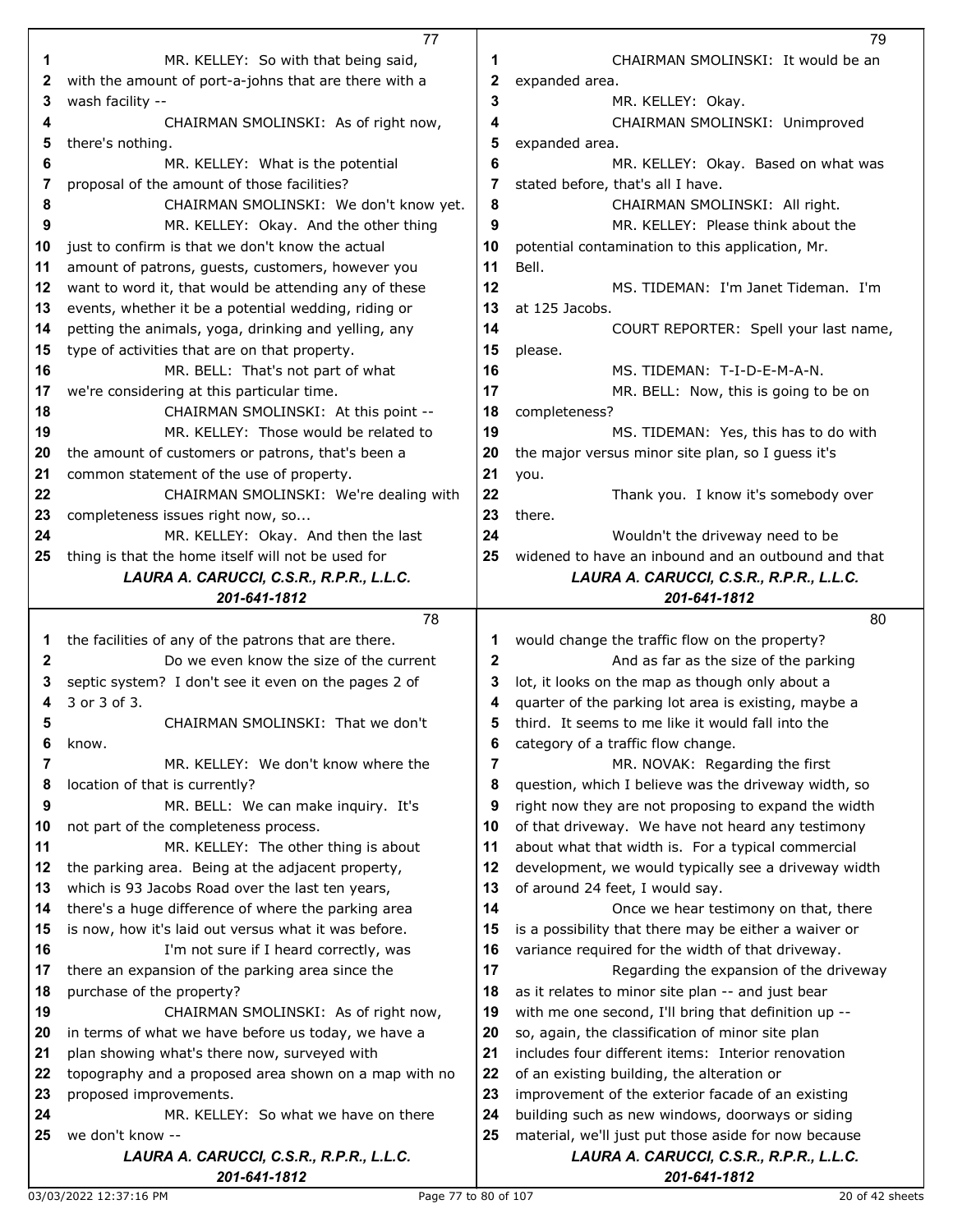|    | 81                                                                     |    | 83                                                    |
|----|------------------------------------------------------------------------|----|-------------------------------------------------------|
| 1  | that has nothing to do with the parking lot. The                       | 1  | alteration to a traffic pattern, even if it's a       |
| 2  | other would be the improvement of the existing site                    | 2  | single family dwelling on a vacant lot.               |
| 3  | facilities, i.e., drainage, parking generators or                      | 3  | MS. TIDEMAN: Okay.                                    |
| 4  | similar equipment. There is nothing in that section                    | 4  | MR. NOVAK: This is something that                     |
| 5  | that would technically limit the amount of square                      | 5  | really deals more with if it's going to be a          |
| 6  | footage of that improvement. The only thing that we                    | 6  | cul-de-sac or a new preliminary or final site plan    |
| 7  | would have for that would be item B, which is the                      | 7  | with a new street proposed, so on and so forth, maybe |
| 8  | building addition or the construction of any                           | 8  | looking for something that's a little bit more        |
| 9  | accessory structure provided that such uses are                        | 9  | substantial in nature.                                |
| 10 | specifically permitted in the zone district and that                   | 10 | MS. TIDEMAN: Okay. Thank you.                         |
| 11 | such alteration or construction does not exceed 2,000                  | 11 | MS. KRCH: Hi. I'm Denise Krch,                        |
| 12 | square feet in ground coverage.                                        | 12 | K-R-C-H. I'm at 100 Jacobs Road.                      |
| 13 | MS. TIDEMAN: No, the area I was                                        | 13 | My question is regarding the number of                |
| 14 | thinking about was in the definition of the major                      | 14 | places that are proposed for the parking lot is based |
| 15 | site plan.                                                             | 15 | on the applicant's evidence of historical use;        |
| 16 | MR. NOVAK: Well, major site plan --                                    | 16 | however, their website indicates that they're         |
| 17 | MS. TIDEMAN: I don't know if it                                        | 17 | planning to expand their activities broadly, and they |
| 18 | changed the --                                                         | 18 | have indicated on podcasts and social media that they |
| 19 | MR. NOVAK: Oh, absolutely.                                             | 19 | are campaigning to bring more people in from the      |
| 20 | So the definition of a major site plan                                 | 20 | outside, from the New York City area.                 |
| 21 | is -- not to keep you in suspense -- not defined in                    | 21 | So it seems like whatever the                         |
| 22 | the ordinance, but typically in the Municipal Land                     | 22 | historical use was previously is going to be an       |
| 23 | Use Law, which is this guiding document that helps                     | 23 | underestimate for what they hope to do in the future. |
| 24 | provide the framework for planning and zoning in New                   | 24 | So my question is whether those 20                    |
| 25 | Jersey, typically a major site plan would be defined                   | 25 | spots are really actually appropriate, based on       |
|    | LAURA A. CARUCCI, C.S.R., R.P.R., L.L.C.                               |    | LAURA A. CARUCCI, C.S.R., R.P.R., L.L.C.              |
|    | 201-641-1812                                                           |    | 201-641-1812                                          |
|    |                                                                        |    |                                                       |
|    | 82                                                                     |    | 84                                                    |
| 1  |                                                                        | 1  | historically what they've done between the time they  |
| 2  | as anything that's not a minor site plan.<br>MS. TIDEMAN: Okay. Right. | 2  | moved in, started commercial activities and to this   |
| 3  | MR. NOVAK: So there's no square                                        | 3  | date.                                                 |
| 4  | footage association for that.                                          | 4  | CHAIRMAN SMOLINSKI: Again, I think                    |
| Б  | MS. TIDEMAN: So maybe it was something                                 | 5  | that will be relative to testimony --                 |
| 6  | about the flow of -- something with the flow of                        | 6  | AUDIENCE VOICE: You're speculating on                 |
| 7  | traffic that I had read. I was surprised that it                       | 7  | the future, how is that ever relevant?                |
| 8  | wasn't a major.                                                        | 8  | CHAIRMAN SMOLINSKI: Stop.                             |
| 9  | MR. NOVAK: That would be -- I'm sorry,                                 | 9  | That's relative to testimony. That                    |
| 10 | I think I know what you're talking about.                              | 10 | will be relative to testimony, it's not a matter of   |
| 11 | MS. TIDEMAN: Okay.                                                     | 11 | completeness at this time. That's a question that     |
| 12 | MR. NOVAK: That would be within the                                    | 12 | will be relative to the time and place for testimony. |
| 13 | definition of minor site plan.                                         | 13 | MS. KRCH: Okay. Thank you.                            |
| 14 | MS. TIDEMAN: Okay.                                                     | 14 | CHAIRMAN SMOLINSKI: When the engineer                 |
| 15 | MR. NOVAK: And, again, not to keep you                                 | 15 | testifies, as well as any other professional that     |
| 16 | in suspense but I'm just getting that definition up,                   | 16 | they bring up.                                        |
| 17 | the development plan of one or more lots which does                    | 17 | MS. KRCH: Okay. Thank you.                            |
| 18 | not involve planned development, any new street,                       | 18 | MR. HARTUNIAN: Rich Hartunian,                        |
| 19 | alteration of existing traffic patterns or extension                   | 19 | H-A-R-T-U-N-I-A-N, 175A Chestnut Street in Boonton,   |
| 20 | of an off-tract improvement.                                           | 20 | and I lived at 87 Jacobs Road, the property next      |
| 21 | Typically the way the municipality has                                 | 21 | door, for over 25 years, so that's how I'm relative   |
| 22 | interpreted that would be something that's requiring                   | 22 | to this.                                              |
| 23 | or providing a new street or a new traffic                             | 23 | My question, I guess it's to                          |
| 24 | improvement. So typically any type of use that goes                    | 24 | completeness, is, was there a traffic study           |
| 25 | on a piece of property will have some sort of                          | 25 | completed?                                            |
|    | LAURA A. CARUCCI, C.S.R., R.P.R., L.L.C.                               |    | LAURA A. CARUCCI, C.S.R., R.P.R., L.L.C.              |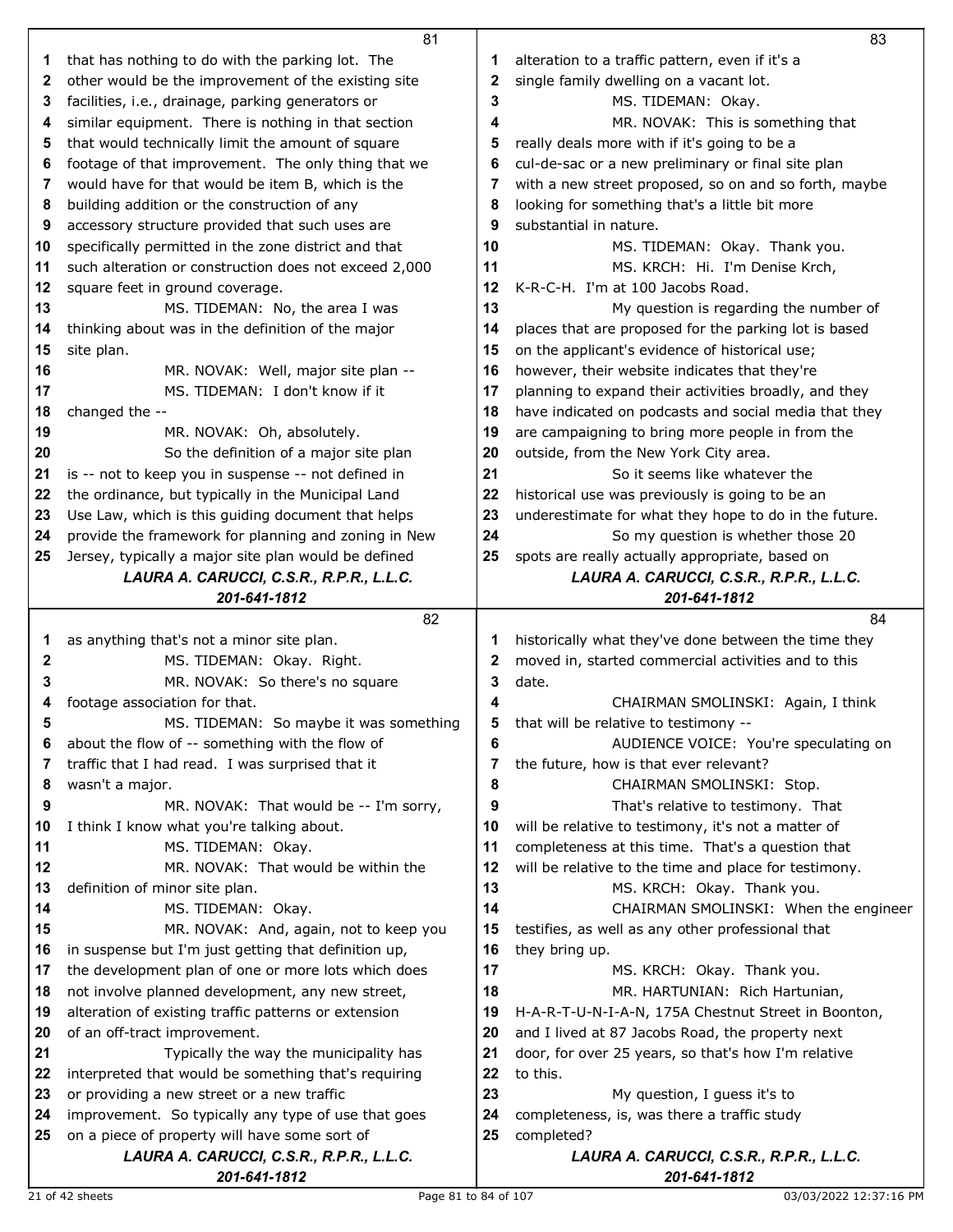|              | 85                                                                       |          | 87                                                                                                          |
|--------------|--------------------------------------------------------------------------|----------|-------------------------------------------------------------------------------------------------------------|
| 1            | That's a completeness question, right?                                   | 1        | CHAIRMAN SMOLINSKI: But we're going to                                                                      |
| $\mathbf{2}$ | CHAIRMAN SMOLINSKI: That may be                                          | 2        | have to hold back on that for a little bit.                                                                 |
| 3            | required at some point. I'm not sure that that is an                     | 3        | This is in terms of completeness and                                                                        |
| 4            | item in our checklist as relative to completeness.                       | 4        | the items that were identified as being in question                                                         |
| 5            | MR. HARTUNIAN: Okay. The reason I ask                                    | 5        | for being incomplete.                                                                                       |
| 6            | is sometimes it is. I sat on the planning board for                      | 6        | MR. TURBACK: Okay. So my question now                                                                       |
| 7            | years and the environmental commission also, and                         | 7        | changes to: All of these waivers, like I said, all                                                          |
| 8            | knowing Jacobs Road and the way it's built and the                       | 8        | of these waivers appear to be increasing the retail                                                         |
| 9            | way it has no shoulders, it has the dips, the whole                      | 9        | potential of 91 Jacobs Road.                                                                                |
| 10           | deal, I think a traffic study would be appropriate.                      | 10       | Okay. I still don't understand why                                                                          |
| 11           | Just think about that. Thank you.                                        | 11       | we're really here today. If somebody could explain                                                          |
| 12           | CHAIRMAN SMOLINSKI: Thank you.                                           | 12       | to me why we're discussing all stuff that appears to                                                        |
| 13           | MR. WILL: Jeff Will, 67 Jacobs Road.                                     | 13       | increase the retail potential of a noncommercial                                                            |
| 14           | There's a question on the parking, that                                  | 14       | farm.                                                                                                       |
| 15           | there was a parking lot there or there is a parking                      | 15       | MR. BELL: I think they are also                                                                             |
| 16           | lot there or there wasn't one and it was expanded.                       | 16       | seeking a "D" variance.                                                                                     |
| 17           | CHAIRMAN SMOLINSKI: Mr. Will, there's                                    | 17       | MR. NOVAK: You want me to?                                                                                  |
| 18           | a proposed parking area.                                                 | 18       | CHAIRMAN SMOLINSKI: Yes, please, Dave.                                                                      |
| 19           | MR. WILL: For 20 cars, correct?                                          | 19       | MR. NOVAK: Okay. So I do not want to                                                                        |
| 20           | CHAIRMAN SMOLINSKI: Correct. That is                                     | 20       | speak for the applicant, but the application that's                                                         |
| 21           | what's shown on the plan.                                                | 21       | going to be in front of this board is twofold -- and                                                        |
| 22           | MR. WILL: I was confused with doing                                      | 22       | Mr. Rittie, feel free to interrupt me, throw                                                                |
| 23           | the completeness if there was a difference between if                    | 23       | something at me, so on and so forth.                                                                        |
| 24           | there was a parking lot there, because if there was                      | 24       | The first aspect of this application,                                                                       |
| 25           | an improvement in the parking lot or they are                            | 25       | why the board is hearing this tonight and presumably                                                        |
|              | LAURA A. CARUCCI, C.S.R., R.P.R., L.L.C.                                 |          | LAURA A. CARUCCI, C.S.R., R.P.R., L.L.C.                                                                    |
|              | 201-641-1812                                                             |          | 201-641-1812                                                                                                |
|              |                                                                          |          |                                                                                                             |
|              | 86                                                                       |          | 88                                                                                                          |
| 1            | planning on putting a parking lot.                                       | 1        | nights to follow, this is an interpretation of the                                                          |
| 2            | CHAIRMAN SMOLINSKI: They are planning                                    | 2        | ordinance, i.e., the applicant will be presenting                                                           |
| 3            | on putting parking in.                                                   | 3        | information to the board, to the board's experts, and                                                       |
| 4            | MR. WILL: Because there was no parking                                   | 4        | to the public to determine whether or not the                                                               |
| 5            | lot there.                                                               | 5        | activities that they're proposing on site are                                                               |
| 6            | CHAIRMAN SMOLINSKI: Correct.                                             | 6        | identified or considered to be permitted uses in the                                                        |
| 7            | MR. WILL: Okay. I guess my question                                      | 7        | R-88 district.                                                                                              |
| 8            | is incomplete.                                                           | 8        | The R-88 district is a residential                                                                          |
| 9            | Thank you.                                                               | 9        | district, you are correct, that permits, amongst                                                            |
| 10           | MR. TURBACK: Hi. Sorry to it look so                                     | 10       | other uses, single family dwellings and also farms                                                          |
| 11           | long to get up here, but I'm limping like crazy.                         | 11       | and commercial farming activities.                                                                          |
| 12           | My name is Charles Turback,                                              | 12       | So the board will have to consider                                                                          |
| 13           | T-U-R-B-A-C-K. I live at 129 Jacobs Road.                                | 13       | what's being proposed versus the information we                                                             |
| 14           | I am listening to what's been going on                                   | 14       | receive from the county agricultural board, as well                                                         |
| 15           | here, and I have a major problem that all of these                       | 15       | as the information in our own zoning ordinance that                                                         |
| 16           | labors basically are to increase the rebuild capacity                    | 16       | identifies what constitutes as a farming activity.                                                          |
| 17           | of 91 Jacobs Road.                                                       | 17       | The board may find, after hearing that                                                                      |
| 18           | 91 Jacobs Road is not commercial                                         | 18       | information, that all of the activities they're                                                             |
| 19           | farming.                                                                 | 19       | proposing are permitted or that none of the                                                                 |
| 20<br>21     | A commercial farm is defined as                                          | 20       | activities they're proposing are permitted or that                                                          |
|              | producing agricultural or horticultural product sold                     | 21       | maybe some are and some are not.                                                                            |
| 22<br>23     | to the general population.                                               | 22       | If the board finds that some or all of                                                                      |
| 24           | CHAIRMAN SMOLINSKI: Mr. Turback, I<br>know where you're going with this. | 23<br>24 | the activities they are proposing on this site are<br>not permitted, then what they need to do is apply for |
| 25           | MR. TURBACK: Okay.                                                       | 25       | a "D-1" use variance, which is exactly what it sounds                                                       |
|              | LAURA A. CARUCCI, C.S.R., R.P.R., L.L.C.                                 |          | LAURA A. CARUCCI, C.S.R., R.P.R., L.L.C.                                                                    |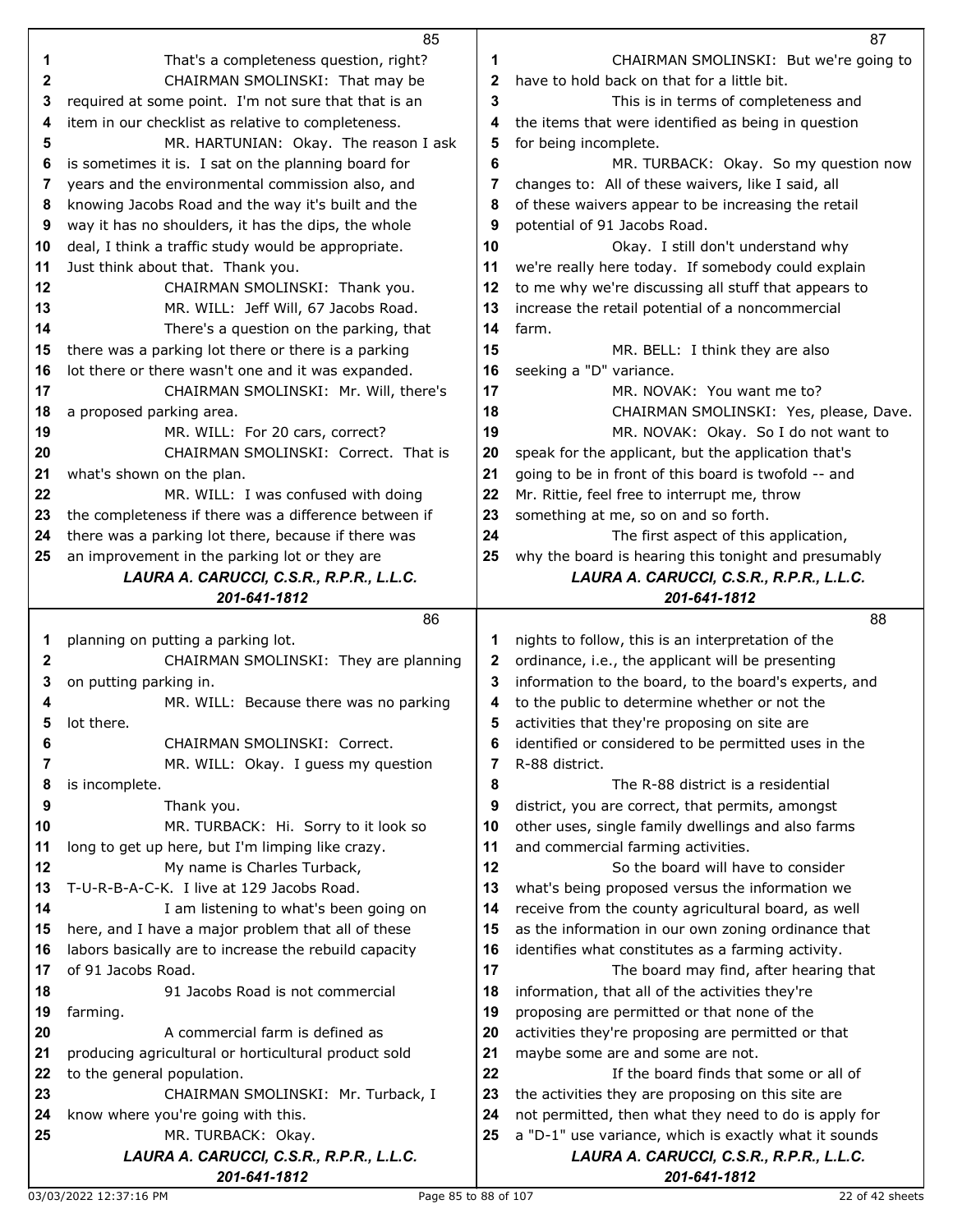|              | 89                                                       |             | 91                                                       |
|--------------|----------------------------------------------------------|-------------|----------------------------------------------------------|
| 1            | like, it's a use that is not permitted in the zoning     | 1           | waiver.                                                  |
| 2            | district in which it is proposed.                        | $\mathbf 2$ | You raised many issues during Mr. Novak                  |
| 3            | The Municipal Land Use Law, which is a                   | 3           | and questions from the board as well, and that will      |
|              |                                                          | 4           | be the question that we're going to have to address      |
| 4            | guiding document throughout New Jersey, it's a           |             |                                                          |
| 5            | blueprint for how municipalities plan and zone, allow    | 5           | when we come back.                                       |
| 6            | for applicants to submit an application for a use        | 6           | CHAIRMAN SMOLINSKI: Yes. I think I                       |
| 7            | that's otherwise not permitted in that zoning            | 7           | would like to take a ten-minute recess here.             |
| 8            | district. That's a right that's afforded to the          | 8           | MR. TURBACK: I just have one further                     |
| 9            | applicant as well as to any property owner in            | 9           | comment.                                                 |
| 10           | Rockaway Township.                                       | 10          | So what you're telling me, I could come                  |
| 11           | In order to grant a use variance,                        | 11          | before this board --                                     |
|              |                                                          | 12          |                                                          |
| 12           | however, the board will need to hear certain proofs      |             | CHAIRMAN SMOLINSKI: We're not taking                     |
| 13           | regarding the positive criteria of the application,      | 13          | comments. It's not comments. This is questions for       |
| 14           | whether or not it's particularly suited, whether or      | 14          | completeness of the application to the professionals.    |
| 15           | not there's certain special reasons for the granting     | 15          | MR. TURBACK: Okay. I'll make it as a                     |
| 16           | of the variance, as well as the negative criteria,       | 16          | question.                                                |
| 17           | whether or not the application, if approved, would       | 17          | Can I come before this board with all                    |
| 18           | have any substantial detriment to the public good or     | 18          | kinds of waivers for my particular property, even        |
| 19           | any substantial impairment to the intent of the zone     | 19          | though I know that --                                    |
| 20           | plan.                                                    | 20          | CHAIRMAN SMOLINSKI: That's not this                      |
| 21           | That's a base summary of what we're                      | 21          | application, sir.                                        |
|              |                                                          |             |                                                          |
| 22           | looking to do at the board.                              | 22          | MR. BELL: That's not the same. That's                    |
| 23           | First, to determine whether or not what                  | 23          | speculation. We can't speculate.                         |
| 24           | they're proposing on site is permitted, and if it's      | 24          | MR. TURBACK: You got me on that.                         |
| 25           | not permitted, then the applicant will have to           | 25          | CHAIRMAN SMOLINSKI: Like I said, I                       |
|              | LAURA A. CARUCCI, C.S.R., R.P.R., L.L.C.                 |             | LAURA A. CARUCCI, C.S.R., R.P.R., L.L.C.                 |
|              | 201-641-1812                                             |             | 201-641-1812                                             |
|              |                                                          |             |                                                          |
|              | 90                                                       |             | 92                                                       |
| 1            |                                                          |             |                                                          |
|              | request a variance for a use that's not permitted in     | 1           | know where you're going with this.                       |
| $\mathbf{2}$ | a residential zone.                                      | $\mathbf 2$ | MR. TURBACK: I tried, but you know                       |
| 3            | Mr. Rittie, I see a thumbs up, let the                   | 3           | where I'm going.                                         |
| 4            | record reflect.                                          | 4           | Thank you.                                               |
| 5            | MR. RITTIE: You're all good.                             | 5           | CHAIRMAN SMOLINSKI: Okay. I'm going                      |
| 6            | MR. HARTMAN: That's not the                              | 6           | to make a motion to take a ten-minute recess.            |
| 7            | definition. Mr. Rittie's position was, if I              | 7           | Do I have a second?                                      |
| 8            | understand it correctly, he wants it heard as an         | 8           | MR. TAHAN: Second.                                       |
| 9            | amalgamation, so that there is not two distinct          | 9           | CHAIRMAN SMOLINSKI: All in favor by                      |
| 10           | applications, which I think is proper, one for the       | 10          | voice.                                                   |
| 11           | interpretation, and then if the interpretation is        | 11          | (Chorus of ayes.)                                        |
| 12           |                                                          | 12          |                                                          |
|              | contrary to what his client desires, then he goes to     |             | CHAIRMAN SMOLINSKI: Okay.                                |
| 13           | a "D".                                                   | 13          | (A short recess is held.)                                |
| 14           | My understanding what his position was,                  | 14          | CHAIRMAN SMOLINSKI: All right. Can we                    |
| 15           | he wants it all at the same time, and then at the end    | 15          | go back on the record.                                   |
| 16           | you try and straighten it out as to what the             | 16          | Okay. Where did we leave off?                            |
| 17           | interpretation was and what the "D" is or is not.        | 17          | MR. RITTIE: Comments.                                    |
| 18           | That's what I understood this position to be.            | 18          | CHAIRMAN SMOLINSKI: Are there any                        |
| 19           | MR. BELL: I want to thank you for your                   | 19          | other comments relative to completeness only?            |
| 20           | explanation, Mr. Novak. I want to limit this             | 20          | (No response.)                                           |
| 21           | discussion just to the completeness aspect of            | 21          | CHAIRMAN SMOLINSKI: At this point I'm                    |
| 22           |                                                          |             |                                                          |
|              | Beautiful Farms and whether or not the board deems it    | 22          | closing to the public.                                   |
| 23           | to be complete, incomplete, whether to grant waivers,    | 23          | MR. BELL: Again, completeness is an                      |
| 24           | whether not to grant or a partial waiver. If they        | 24          | administrative process, it's not a review of the         |
| 25           | grant a waiver, the reasons why they're granting a       | 25          | merits of the application. So we're going to go by       |
|              | LAURA A. CARUCCI, C.S.R., R.P.R., L.L.C.<br>201-641-1812 |             | LAURA A. CARUCCI, C.S.R., R.P.R., L.L.C.<br>201-641-1812 |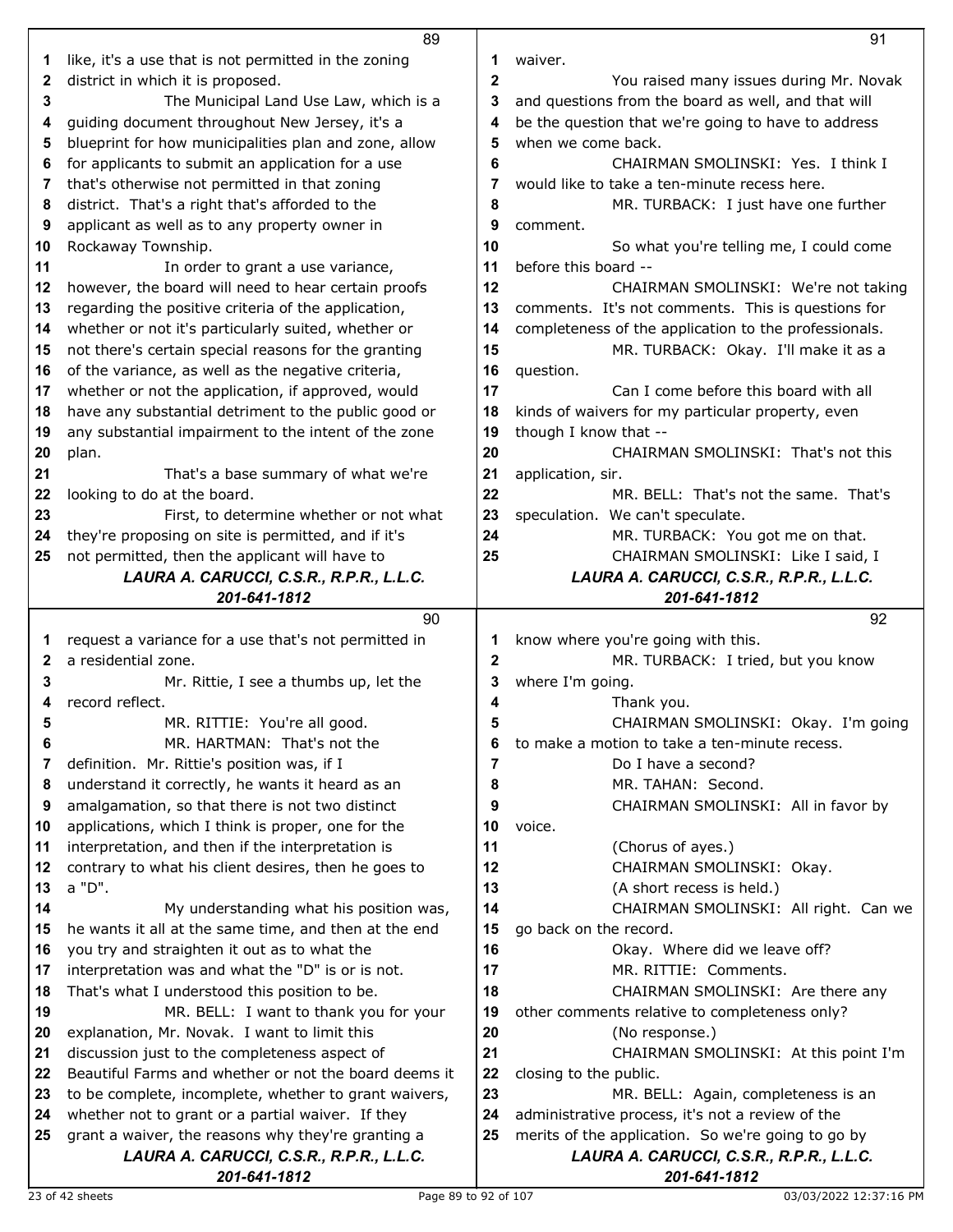|              | 93                                                    |    | 95                                                    |
|--------------|-------------------------------------------------------|----|-------------------------------------------------------|
| 1            | the checklist and see one by one.                     | 1  | CHAIRMAN SMOLINSKI: Roll call.                        |
| 2            | Mr. Novak.                                            | 2  | MS. KAHN: Mr. Smolinski?                              |
| 3            | MR. NOVAK: Okay. Hello, everybody.                    | 3  | CHAIRMAN SMOLINSKI: Yes.                              |
| 4            | David Novack, for the record, in case                 | 4  | MR. KAHN: Mr. Loftus?                                 |
| 5            | you forgot who I was.                                 | 5  | MR. LOFTUS: Yes.                                      |
| 6            | CHAIRMAN SMOLINSKI: And, Dave, if you                 | 6  | MS. KAHN: Mr. Scherwa?                                |
| 7            | could group the repetitive items that appear in       | 7  | MR. SCHERWA: Yes.                                     |
| 8            | multiple checklists.                                  | 8  | MS. KAHN: Mr. Nicastro?                               |
| 9            | MR. NOVAK: Absolutely.                                | 9  | MR. NICASTRO: Yes.                                    |
| 10           | CHAIRMAN SMOLINSKI: Just for the sake                 | 10 | MS. KAHN: Mr. Tahan?                                  |
| 11           | of time.                                              | 11 | MR. TAHAN: Yes.                                       |
| 12           | MR. NOVAK: Will do.                                   | 12 | MS. KAHN: Ms. Royek?                                  |
| 13           | And, again, I'll be referring to my                   | 13 | MS. ROYEK: Yes.                                       |
| 14           | completeness memorandum, which is dated November 1st, | 14 | MS. KAHN: Ms. Platts?                                 |
| 15           | 2021.                                                 | 15 | MS. PLATTS: Yes.                                      |
| 16           | Mr. Chair, we can begin with the                      | 16 | MS. KAHN: Approved.                                   |
| 17           | application checklist, specifically items 9, 10, and  | 17 | CHAIRMAN SMOLINSKI: Okay. As to Form                  |
| 18           | 12.                                                   | 18 | 4, minor site plan, plat details and requirements.    |
| 19           | I believe that the applicant has                      | 19 | David.                                                |
| 20           | provided some testimony on these items tonight.       | 20 | MR. NOVAK: Absolutely.                                |
| 21           | Obviously during the course of the hearing process,   | 21 | And regarding item 1, which is a                      |
| 22           | there may be changes to plans, there may be new       | 22 | general description of the proposed development, as   |
| 23           | information that comes out, but based on the          | 23 | well as item 15, landscaping, I believe that the      |
| 24           | information that we've heard thus far, I think the    | 24 | board can grant waivers from those items to proceed.  |
| 25           | board could feel comfortable granting these waivers   | 25 | And, again, if something pops up during               |
|              | LAURA A. CARUCCI, C.S.R., R.P.R., L.L.C.              |    | LAURA A. CARUCCI, C.S.R., R.P.R., L.L.C.              |
|              | 201-641-1812                                          |    | 201-641-1812                                          |
|              |                                                       |    |                                                       |
|              | 94                                                    |    | 96                                                    |
| 1            | for the time being. Again, if something pops up       | 1  | the course of this application where the board        |
| $\mathbf{2}$ | during the application process, where we hear         | 2  | requires additional information, the board can retain |
| 3            | testimony indicating that maybe approval is required  | 3  | the right to ask for that information.                |
| 4            | elsewhere, we can deal with it at that time. But I    | 4  | Regarding item 14, elevations, I don't                |
| 5            | feel in order to give this application to begin, the  | 5  | think elevations are necessary for this application.  |
| 6            | board can grant these waivers.                        | 6  | The improvements that are being proposed really are   |
| 7            | MR. BELL: Just so that the public is                  | 7  | not facade related, so it's not something that the    |
| 8            | clear, Dave, could you just outline what waivers we   | 8  | board I feel really requires in order to make a       |
| 9            | are going to be taking a vote on.                     | 9  | determination of the merits of this application.      |
| 10           | MR. NOVAK: Absolutely.                                | 10 | Regarding the floor plans for existing                |
| 11           | That's item 9, which is a statement of                | 11 | and proposed buildings, the applicant has provided    |
| 12           | any and all other approvals.                          | 12 | testimony tonight that the existing dwelling will not |
| 13           | Item 10, which is Morris County                       | 13 | be utilized in this operation.                        |
| 14           | approval.                                             | 14 | Based on that information, I don't                    |
| 15           | And item 12, which is a copy of any                   | 15 | believe floor plans for the existing dwelling are     |
| 16           | protective covenants or deed restrictions or an       | 16 | required or necessary.                                |
| 17           | affidavit that no such covenants or restrictions      | 17 | Regarding stable No. 1, stable No. 2,                 |
| 18           | exist.                                                | 18 | and the barn, I think it would be helpful for the     |
| 19           | CHAIRMAN SMOLINSKI: Okay. I'd like to                 | 19 | board to have some information regarding the interior |
| 20           | make a motion to grant the application checklist,     | 20 | layout of those buildings. Again, I don't believe it  |
|              | grant the waivers, deem this portion complete.        | 21 | needs to be necessarily prepared by a professional    |
| 21<br>22     | Did I phrase that properly?                           | 22 | architect, I think a draftsperson could prepare it,   |
| 23           | MR. BELL: 9, 10, and 12 of Mr. Novak's                | 23 | but just identifying the relevant features of those   |
| 24           | report, dated November 1st, 2021.                     | 24 | buildings, i.e., interior walls, where bathrooms are  |
|              | MR. LOFTUS: I second that.                            | 25 | located, if there's any sewer connections or well     |
| 25           | LAURA A. CARUCCI, C.S.R., R.P.R., L.L.C.              |    | LAURA A. CARUCCI, C.S.R., R.P.R., L.L.C.              |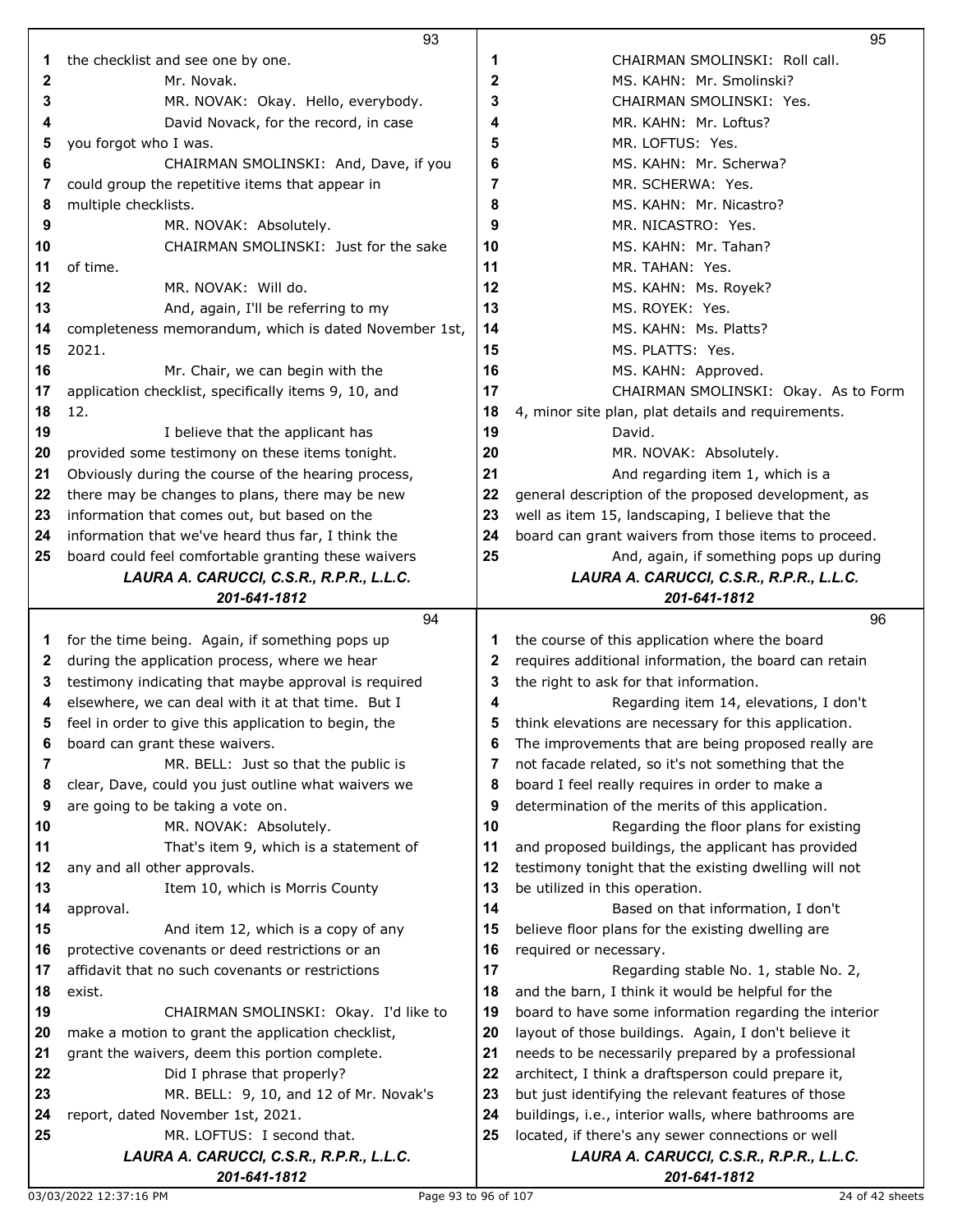|    | 97                                                       |              | 99                                                       |
|----|----------------------------------------------------------|--------------|----------------------------------------------------------|
| 1  | connections, so on and so forth. Just so that the        | 1            | MR. TAHAN: Yes.                                          |
| 2  | board has an understanding of when the applicant         | 2            | MS. KAHN: Ms. Royek?                                     |
| 3  | provides testimony on the proposed activities on the     | 3            | MS. ROYEK: Yes.                                          |
| 4  | site, they have something to visualize what's going      | 4            | MS. KAHN: Ms. Platts?                                    |
| 5  | on. And, again, I think those plans can be very          | 5            | MS. PLATTS: Yes.                                         |
| 6  | preliminary and basic, but just to give the board an     | 6            | MS. KAHN: Approved.                                      |
| 7  | idea of what's going on in those buildings and           | 7            | CHAIRMAN SMOLINSKI: Form 9.                              |
| 8  | something that they can link to the testimony to be      | 8            | MR. NOVAK: Form 9, which is appeals                      |
| 9  | provided. I don't think it needs to be prepared by       | 9            | and/or interpretation of the ordinance, details and      |
| 10 | professional architect, necessarily. I don't think       | 10           | requirements.                                            |
| 11 | we need to see the level of architectural detail that    | 11           | I certainly hope that item 5, which is                   |
| 12 | we would see with a building plan, obviously, but        | 12           | the notice of hearing, and item 6, the affidavit or      |
| 13 | something that would supplement testimony, and I         | 13           | proof of service, have been provided, otherwise we       |
| 14 | would also recommend the applicant consider taking       | 14           | would be in major trouble. Thus, I don't believe any     |
| 15 | some interior photographs as well to supplement that     | 15           | waivers are required from that item unless I hear        |
| 16 | as well.                                                 | 16           | otherwise from Mr. Bell.                                 |
| 17 | CHAIRMAN SMOLINSKI: Okay.                                | 17           | Mr. Bell has shook his head no.                          |
| 18 | MR. NOVAK: That comment, Mr. Chairman,                   | 18           | Regarding Form 10, which is the "D"                      |
| 19 | to save time, would carry forth on Form 10, item 13,     | 19           | variance application, plat details and requirements,     |
| 20 | and Form 11, item 13, both of which deal with floor      | 20           | I believe we already addressed item 13, which is the     |
| 21 | plans for existing and proposed buildings.               | 21           | preliminary floor plans, as well as item 15, which is    |
| 22 | CHAIRMAN SMOLINSKI: Okay. I want to                      | 22           | the landscaping. Again, landscaping is something         |
| 23 | make a motion to deem that item 1 -- from Form 4,        | 23           | that the board can grant a waiver from for the time      |
| 24 | minor site plan, plat details and requirements, item     | 24           | being, and during the course of this application         |
| 25 | Nos. 1, 4 [sic], and 15 are considered complete          | 25           | should they hear additional information that would       |
|    | LAURA A. CARUCCI, C.S.R., R.P.R., L.L.C.                 |              | LAURA A. CARUCCI, C.S.R., R.P.R., L.L.C.                 |
|    | 201-641-1812                                             |              | 201-641-1812                                             |
|    |                                                          |              |                                                          |
|    | 98                                                       |              | 100                                                      |
| 1  | and/or waived for the purposes of this application;      | 1            | warrant additional landscaping, the board can request    |
| 2  | item No. 12 be considered incomplete, and we will        | $\mathbf{2}$ | it at that time.                                         |
| 3  | address in each section as it carries forward in Form    | 3            | Also, regarding item 16, which is a                      |
| 4  | 10 and Form 11 as it comes up again.                     | 4            | copy of the certified list, I believe that               |
| 5  | MR. NICASTRO: I'll second that.                          | 5            | information has been provided.                           |
| 6  | MR. HANTMAN: It would be item 14, not                    | 6            | Mr. Bell shakes his head yes.                            |
| 7  | item 4.                                                  | 7            | Regarding item 12, which is the                          |
| 8  | CHAIRMAN SMOLINSKI: No -- Form 4, item                   | 8            | location of buildings and their setbacks, the            |
| 9  | 12.                                                      | 9            | applicant has provided the setbacks of the buildings     |
| 10 | MR. HANTMAN: 1, 14, and 15. I think                      | 10           | which are closest to the property lines. Typically       |
| 11 | you said 1, 4, and 15.                                   | 11           | those are the most important buildings in terms of       |
| 12 | CHAIRMAN SMOLINSKI: 1, 14, and 15 are                    | 12           | setbacks, because that's the closest. Thus, I feel       |
| 13 | waiver.                                                  | 13           | that the applicant -- pardon me, I feel as if the        |
| 14 | I may have spoken quickly. Thank you.                    | 14           | board could grant the waiver from this item. If          |
| 15 | Do we have a second?                                     | 15           | there is information over the course of the hearing      |
| 16 | MS. KAHN: Donald.                                        | 16           | as regarding what the setback is from a building to a    |
| 17 | Mr. Smolinski?                                           | 17           | property line, that could be addressed during the        |
| 18 | CHAIRMAN SMOLINSKI: Yes.                                 | 18           | course of the hearing.                                   |
| 19 | MS. KAHN: Mr. Loftus?                                    | 19           | And that would cover Form 10, "D"                        |
| 20 | MR. LOFTUS: Yes.                                         | 20           | variance application, plat details and requirements.     |
| 21 | MS. KAHN: Mr. Scherwa?                                   | 21           | CHAIRMAN SMOLINSKI: Okay. So I'm                         |
| 22 | MR. SCHERWA: Yes.                                        | 22           | going to make a motion relative to Form No. 9,           |
| 23 | MS. KAHN: Mr. Nicastro?                                  | 23           | appeals and/or interpretation of ordinance details       |
| 24 | MR. NICASTRO: Yes.                                       | 24           | and requirements, items 5 and 6 are both complete.       |
| 25 | MS. KAHN: Mr. Tahan?                                     | 25           | And Form No. 10, "D" variance application, plat          |
|    | LAURA A. CARUCCI, C.S.R., R.P.R., L.L.C.<br>201-641-1812 |              | LAURA A. CARUCCI, C.S.R., R.P.R., L.L.C.<br>201-641-1812 |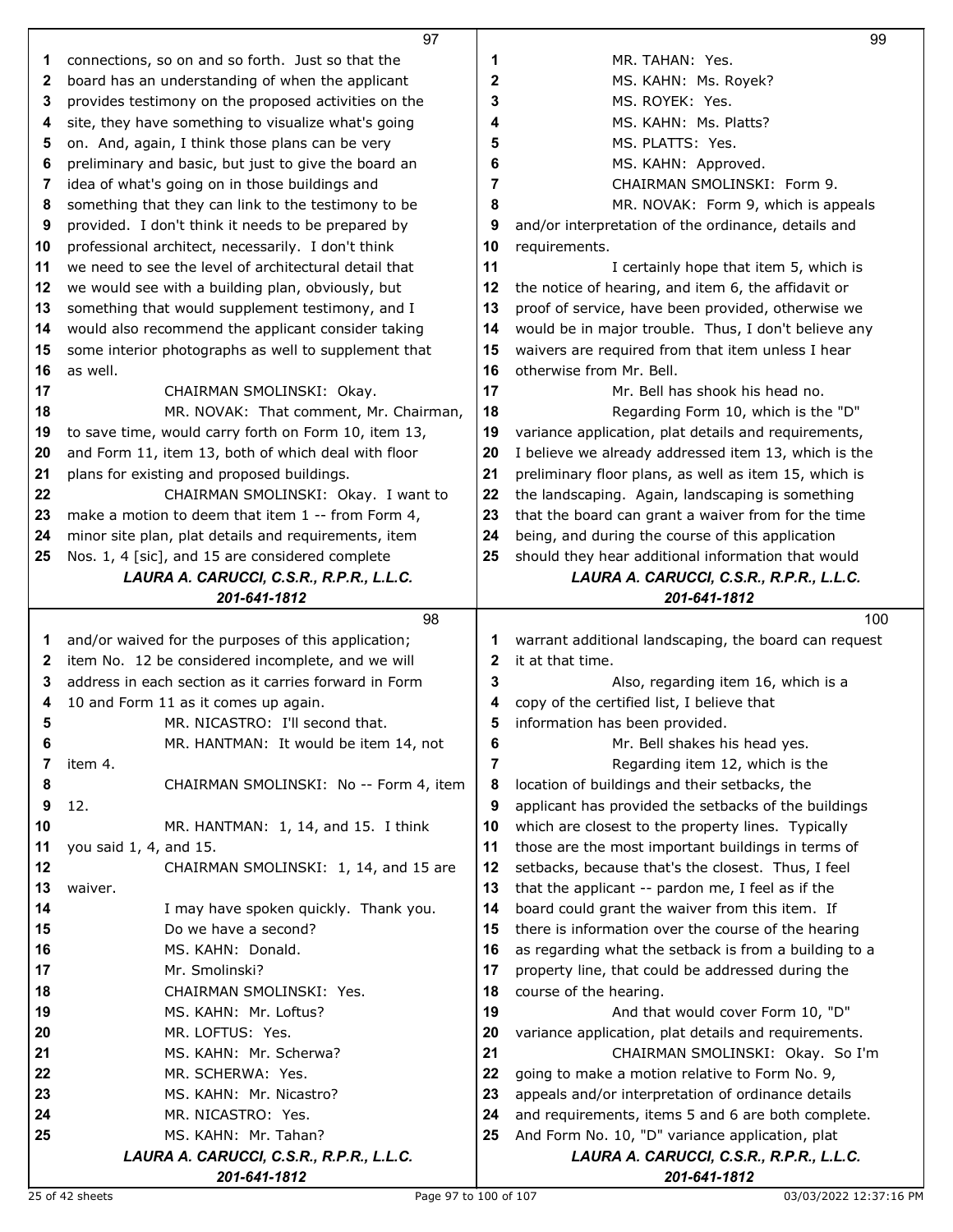|    | 101                                                      |             | 103                                                      |
|----|----------------------------------------------------------|-------------|----------------------------------------------------------|
| 1  | details and requirements, item No. 16 is complete.       | 1           | And item 16, the location and design of                  |
| 2  | Item No. 15 a waiver can be granted. Item No. 12, a      | 2           | fences, walls, sidewalks and similar improvements,       |
| 3  | waiver can be granted. And item No. 13, preliminary      | 3           | we've heard testimony tonight that the applicant is      |
| 4  | floor plans being incomplete, again for the barn         | 4           | not proposing any of those types of improvements,        |
| 5  | structure and the two stables.                           | 5           | however, during the course of this hearing, once         |
| 6  | MR. TAHAN: Wasn't item 12 a partial                      | 6           | again, should the applicant change the site plan to      |
| 7  | waiver?                                                  | 7           | provide such features, they would have to be shown on    |
| 8  | MR. NOVAK: Form 10, item 12 would be a                   | 8           | the plan. So for the time being, Mr. Chairman, I         |
| 9  | partial waiver since the applicant did provide the       | 9           | believe that a waiver could be granted from that item    |
| 10 | locations for the setbacks of the buildings closest      | 10          | with the understanding that during the course of         |
| 11 | to the property lines.                                   | 11          | these hearings, should the plans be changed, those       |
| 12 | CHAIRMAN SMOLINSKI: It would be a                        | 12          | improvements would have to be shown.                     |
| 13 | partial.                                                 | 13          | CHAIRMAN SMOLINSKI: Okay. At this                        |
| 14 | MR. TAHAN: All right. I'll second it.                    | 14          | time, I'd like to make a motion for a Form 11 "C"        |
| 15 | CHAIRMAN SMOLINSKI: Thank you.                           | 15          | variance application, plat details and requirements,     |
| 16 | MS. KAHN: Mr. Smolinski?                                 | 16          | item No. 6 is complete. Granting a waiver to             |
| 17 | CHAIRMAN SMOLINSKI: Yes.                                 | 17          | existing and proposed topographic contours.              |
| 18 | MS. KAHN: Mr. Loftus?                                    | 18          | Deem item 13 incomplete for the item                     |
| 19 | MR. LOFTUS: Yes.                                         | 19          | specified prior, that's relative to floor plans.         |
| 20 | MS. KAHN: Mr. Scherwa?                                   | 20          | And item 16, granting a waiver at this                   |
| 21 | MR. SCHERWA: Yes.                                        | 21          | time for location and design of fences, walls,           |
| 22 | MS. KAHN: Mr. Nicastro?                                  | 22          | sidewalks and other similar improvements.                |
| 23 | MR. NICASTRO: Yes.                                       | 23          | MR. LOFTUS: Second.                                      |
| 24 | MS. KAHN: Mr. Tahan?                                     | 24          | MR. TAHAN: Second.                                       |
| 25 | MR. TAHAN: Yes.                                          | 25          | CHAIRMAN SMOLINSKI: Can we have a                        |
|    | LAURA A. CARUCCI, C.S.R., R.P.R., L.L.C.                 |             | LAURA A. CARUCCI, C.S.R., R.P.R., L.L.C.                 |
|    | 201-641-1812                                             |             | 201-641-1812                                             |
|    |                                                          |             |                                                          |
|    | 102                                                      |             | 104                                                      |
| 1  | MS. KAHN: Ms. Royek?                                     | 1           | second by Jim?                                           |
| 2  | MS. ROYEK: Yes.                                          | $\mathbf 2$ | MR. TAHAN: Yes.                                          |
| 3  | MS. KAHN: Ms. Platts?                                    | 3           | MS. KAHN: Mr. Smolinski?                                 |
| 4  | MS. PLATTS: Yes.                                         | 4           | CHAIRMAN SMOLINSKI: Yes.                                 |
| 5  | MS. KAHN: Approved.                                      | 5           | MS. KAHN: Mr. Loftus?                                    |
| 6  | CHAIRMAN SMOLINSKI: Finally, Form 11,                    | 6           | MR. LOFTUS: Yes.                                         |
| 7  | criteria variance application, plat details and          | 7           | MS. KAHN: Mr. Scherwa?                                   |
| 8  | requirements.                                            | 8           | MR. SCHERWA: Yes.                                        |
| 9  | MR. NOVAK: Yes.                                          | 9           | MS. KAHN: Mr. Nicastro?                                  |
| 10 | We addressed item 6, which was a copy                    | 10          | MR. NICASTRO: Yes.                                       |
| 11 | of the certified list.                                   | 11          | MS. KAHN: Mr. Tahan?                                     |
| 12 | Regarding item 11, existing and                          | 12          | MR. TAHAN: Yes.                                          |
| 13 | proposed topographic contours. As of right now, the      | 13          | MS. KAHN: Ms. Royek?                                     |
| 14 | applicant has not proposed any proposed contours,        | 14          | MS. ROYEK: Yes.                                          |
| 15 | thus there's nothing to show on the plan. For the        | 15          | MS. KAHN: Ms. Platts?                                    |
| 16 | time being, I feel like the board could grant the        | 16          | MS. PLATTS: Yes.                                         |
| 17 | waiver from this item unless, Mr. Ten Kate disagrees     | 17          | MS. KAHN: Approved.                                      |
| 18 | with me, with the understanding that should changes      | 18          | CHAIRMAN SMOLINSKI: Mr. Rittie.                          |
| 19 | to the site plan be made during the course of this       | 19          | MR. RITTIE: Yes, sir.                                    |
| 20 | hearing, those proposed grades would obviously need      | 20          | CHAIRMAN SMOLINSKI: You've heard some                    |
| 21 | to be shown.                                             | 21          | of the questions that were asked relative to the         |
| 22 | Mr. Ten Kate, are you okay with that?                    | 22          | parking as well as, let's say, the restroom              |
| 23 | MR. TEN KATE: I agree.                                   | 23          | facilities. If those could also be addressed prior       |
| 24 | MR. NOVAK: We've addressed item 13,                      | 24          | to the next meeting, which we'll go over in a minute,    |
| 25 | which is floor plans.                                    | 25          | and there might be a few others such as -- it may        |
|    | LAURA A. CARUCCI, C.S.R., R.P.R., L.L.C.<br>201-641-1812 |             | LAURA A. CARUCCI, C.S.R., R.P.R., L.L.C.<br>201-641-1812 |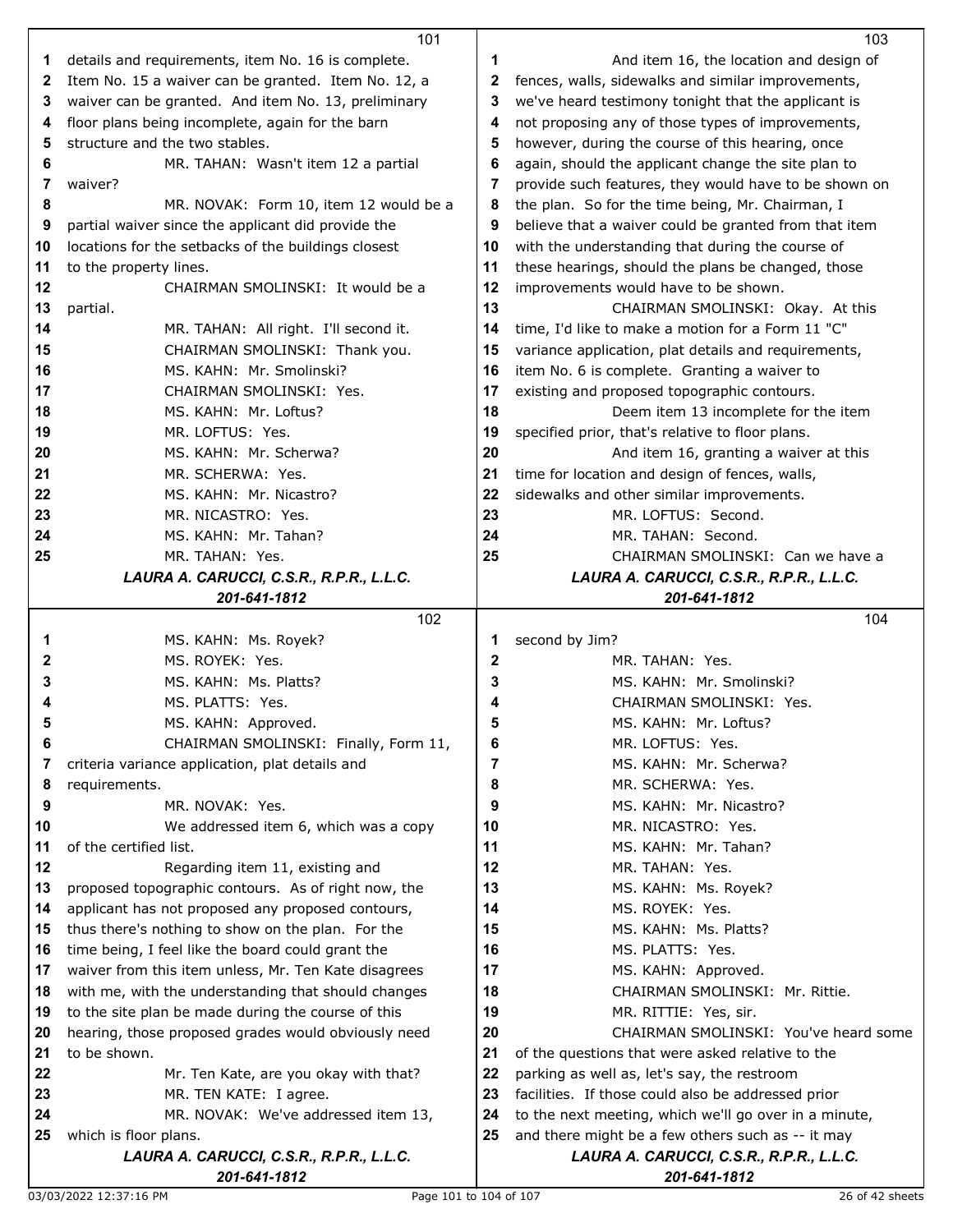|              | 105                                                   |             | 107                                                   |  |
|--------------|-------------------------------------------------------|-------------|-------------------------------------------------------|--|
| 1            | have been raised relative to the manure and septic    | 1           | CERTIFICATION                                         |  |
| $\mathbf{2}$ | system, and I wasn't sure if the existing well that   | $\mathbf 2$ |                                                       |  |
| 3            | services the house and the rest of the property, if   | 3           |                                                       |  |
| 4            | that's actually shown on the survey, and I didn't     | 4           | I, KIM O. FURBACHER, License No.                      |  |
|              |                                                       | 5           | XIO1042, a Certified Court Reporter, Registered       |  |
| 5            | quite catch it, but I'll look deeper. I see the       | 6           | Diplomate Reporter, Certified Realtime Court          |  |
| 6            | nodding of yes, so if those items could possibly be   | 7           | Reporter, and Notary Public of the State of New       |  |
| 7            | picked up to make it a little bit easier to get       | 8           | Jersey, hereby certify that the foregoing is a        |  |
| 8            | through the meat of the application, once we get      | 9           | verbatim record of the testimony provided under oath  |  |
| 9            | started.                                              | 10          | before any court, referee, board, commission or other |  |
| 10           | MR. RITTIE: Yes, sir.                                 | 11          | body created by statute of the State of New Jersey.   |  |
| 11           | CHAIRMAN SMOLINSKI: At this point, you                | 12          | I am not related to the parties                       |  |
| 12           | know, obviously the application has been deemed       | 13          | involved in this action; I have no financial          |  |
| 13           | incomplete. Hopefully these items can be addressed    | 14          | interest, nor am I related to an agent of or employed |  |
| 14           | by your client prior to the next meeting, which the   | 15          | by anyone with a financial interest in the outcome of |  |
| 15           |                                                       | 16          | this action.                                          |  |
|              | next meeting I believe we are going to provide notice | 17          | This transcript complies with                         |  |
| 16           | for, is that correct, Shelley?                        | 18          | Regulation 13:43-5.9 of the New Jersey Administrative |  |
| 17           | MS. KAHN: Yes.                                        | 19          | Code.                                                 |  |
| 18           | CHAIRMAN SMOLINSKI: Given the                         | 20          |                                                       |  |
| 19           | attendance numbers, we're looking at March 15, 7:30   | 21          |                                                       |  |
| 20           | p.m. It would be held at Chris Church this time at    | 22          |                                                       |  |
| 21           | 140 Green Pond Road in Rockaway.                      |             | KIM O. FURBACHER, CRCR, CCR, RDR                      |  |
| 22           | MR. RITTIE: Okay. That's it.                          | 23          | License #XIO1042, and Notary Public                   |  |
| 23           | CHAIRMAN SMOLINSKI: Hopefully the                     | 24          | of New Jersey                                         |  |
| 24           | acoustics are a little bit better.                    |             |                                                       |  |
| 25           | MR. BELL: I want to thank everybody                   | 25          | My Commission Expires:<br>7/11/2024                   |  |
|              | LAURA A. CARUCCI, C.S.R., R.P.R., L.L.C.              |             | LAURA A. CARUCCI, C.S.R., R.P.R., L.L.C.              |  |
|              |                                                       |             |                                                       |  |
|              |                                                       |             |                                                       |  |
|              | 201-641-1812                                          |             | 201-641-1812                                          |  |
|              | 106                                                   |             |                                                       |  |
| 1            | for their demeanor and their courtesy and their       |             |                                                       |  |
| 2            | respect for each other this evening. Well done.       |             |                                                       |  |
| 3            | 12. New Business                                      |             |                                                       |  |
| 4            | CHAIRMAN SMOLINSKI: Do we have any new                |             |                                                       |  |
| 5            | business?                                             |             |                                                       |  |
| 6            | MS. KAHN: No.                                         |             |                                                       |  |
| 7            | 13. Old Business                                      |             |                                                       |  |
| 8            | CHAIRMAN SMOLINSKI: Any old business?                 |             |                                                       |  |
| 9            | MS. KAHN: No.                                         |             |                                                       |  |
| 10           | 14. Adjourn                                           |             |                                                       |  |
| 11           | CHAIRMAN SMOLINSKI: I will entertain a                |             |                                                       |  |
| 12           | motion to adjourn.                                    |             |                                                       |  |
| 13           | MR. TAHAN: I make a motion to adjourn.                |             |                                                       |  |
|              |                                                       |             |                                                       |  |
| 14           | MR. LOFTUS: Second.                                   |             |                                                       |  |
| 15           | CHAIRMAN SMOLINSKI: All in favor by                   |             |                                                       |  |
| 16           | voice?                                                |             |                                                       |  |
| 17           | (Chorus of ayes.)                                     |             |                                                       |  |
| 18           | CHAIRMAN SMOLINSKI: Adjourned.                        |             |                                                       |  |
| 19           | (Whereupon, the Board of Adjustment                   |             |                                                       |  |
| 20           | Meeting is adjourned at 9:53 p.m.)                    |             |                                                       |  |
| 21           |                                                       |             |                                                       |  |
| 22           |                                                       |             |                                                       |  |
| 23           |                                                       |             |                                                       |  |
| 24           |                                                       |             |                                                       |  |
| 25           |                                                       |             |                                                       |  |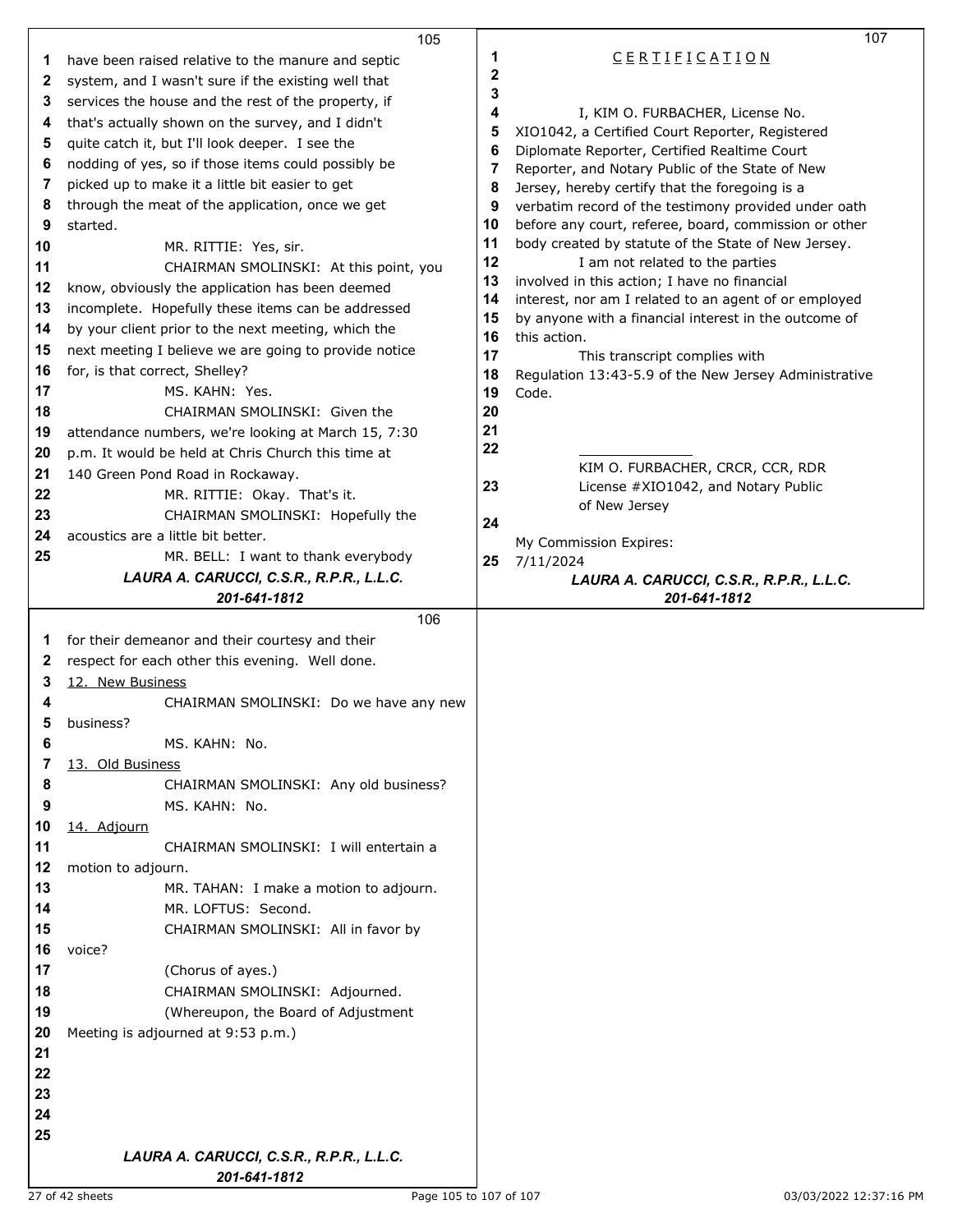| #                                                                                                                                                                                                                                                                                                                                                                                                                                                                                                         | 98:6, 98:10, 98:12,<br>106:10                                                                                                                                                                                                                                                                                                                                                                                                                                | 12:2, 84:21<br>$27$ [1] - 4:8                                                                                                                                                                                                                                                                                                                                                                                              | 6                                                                                                                                                                                                                                                                                                                                                                                                                                                     | A                                                                                                                                                                                                                                                                                                                                                                                                                                                                                                   |
|-----------------------------------------------------------------------------------------------------------------------------------------------------------------------------------------------------------------------------------------------------------------------------------------------------------------------------------------------------------------------------------------------------------------------------------------------------------------------------------------------------------|--------------------------------------------------------------------------------------------------------------------------------------------------------------------------------------------------------------------------------------------------------------------------------------------------------------------------------------------------------------------------------------------------------------------------------------------------------------|----------------------------------------------------------------------------------------------------------------------------------------------------------------------------------------------------------------------------------------------------------------------------------------------------------------------------------------------------------------------------------------------------------------------------|-------------------------------------------------------------------------------------------------------------------------------------------------------------------------------------------------------------------------------------------------------------------------------------------------------------------------------------------------------------------------------------------------------------------------------------------------------|-----------------------------------------------------------------------------------------------------------------------------------------------------------------------------------------------------------------------------------------------------------------------------------------------------------------------------------------------------------------------------------------------------------------------------------------------------------------------------------------------------|
| #21-31 [3] - 1:8, 4:4,<br>15:20<br>$#21-35$ [3] - 1:5, 3:11,<br>8:24<br>#XIO1042 [1] - 107:23                                                                                                                                                                                                                                                                                                                                                                                                             | 140 [1] - 105:21<br><b>15</b> $[14] - 1:2, 3:15,$<br>3:16, 4:3, 31:16,<br>75:20, 95:23, 97:25,<br>98:10, 98:11, 98:12,                                                                                                                                                                                                                                                                                                                                       | 3<br>$3$ [18] - 1:22, 3:5, 7:3,<br>10:23, 12:19, 18:17,                                                                                                                                                                                                                                                                                                                                                                    | $6$ [10] - 3:8, 8:12,<br>19:10, 31:5, 67:14,<br>75:19, 99:12,<br>100:24, 102:10,<br>103:16                                                                                                                                                                                                                                                                                                                                                            | A.I.C.P [1] - 10:3<br><b>Abi</b> $[1] - 4:13$<br>ABI [1] - 69:14<br>able [2] - 50:17, 52:5<br>above-ground [1] -                                                                                                                                                                                                                                                                                                                                                                                    |
| 0                                                                                                                                                                                                                                                                                                                                                                                                                                                                                                         | 99:21, 101:2, 105:19<br>150 $[1] - 2:3$                                                                                                                                                                                                                                                                                                                                                                                                                      | 45:19, 46:3, 51:22,<br>76:18, 78:4                                                                                                                                                                                                                                                                                                                                                                                         | 60x90 [1] - 50:21<br>64 $[1] - 2:12$                                                                                                                                                                                                                                                                                                                                                                                                                  | 48:17<br>absolutely [5] - 58:19,                                                                                                                                                                                                                                                                                                                                                                                                                                                                    |
| 07663 $[2] - 1:25, 2:23$<br>07834 $[2] - 2:8, 2:13$<br>07849 $[1] - 45:15$<br>07866 $[1] - 2:4$                                                                                                                                                                                                                                                                                                                                                                                                           | 154-6.2B [1] - 72:17<br>16 [11] - 14:4, 31:21,<br>33:1, 33:17, 52:21,<br>54:12, 71:20, 100:3,<br>101:1, 103:1, 103:20<br>165 $[1] - 2:7$                                                                                                                                                                                                                                                                                                                     | 30 [2] - 20:9, 21:1<br>$31st$ [3] - 5:19, 20:1,<br>20:4<br>33 $[4] - 1:6$ , 3:13, 4:9,<br>9:15<br>$34$ [3] - 1:5, 3:12, 9:14                                                                                                                                                                                                                                                                                               | 66 $[1] - 4:11$<br>67 $[2] - 37:1, 85:13$<br>69 $[1] - 4:13$<br>7                                                                                                                                                                                                                                                                                                                                                                                     | 81:19, 93:9, 94:10,<br>95:20<br>access [12] - 52:4,<br>52:18, 52:19, 54:6,<br>54:7, 54:9, 54:13,<br>55:8, 55:15, 67:23,                                                                                                                                                                                                                                                                                                                                                                             |
| 1                                                                                                                                                                                                                                                                                                                                                                                                                                                                                                         | 17 [3] - 12:5, 53:19,<br>53:20                                                                                                                                                                                                                                                                                                                                                                                                                               | $36$ [1] - 4:13<br>36.58 [2] - 10:20, 12:2                                                                                                                                                                                                                                                                                                                                                                                 | 7 [6] - 3:5, 3:6, 3:9,<br>8:17, 19:19, 23:7                                                                                                                                                                                                                                                                                                                                                                                                           | 69:24<br>accessibility [1] -                                                                                                                                                                                                                                                                                                                                                                                                                                                                        |
| 1 [18] - 1:20, 3:3, 3:6,<br>5:1, 7:7, 10:12, 11:9,<br>12:11, 20:14, 27:18,<br>53:3, 95:21, 96:17,                                                                                                                                                                                                                                                                                                                                                                                                         | 175A $[1]$ - 84:19<br>1965 [1] - 75:19<br>1992 [1] - 45:6                                                                                                                                                                                                                                                                                                                                                                                                    | 4<br>4 [16] - 1:23, 3:6, 7:7,                                                                                                                                                                                                                                                                                                                                                                                              | 7/11/2024 [1] - 107:25<br>$70$ [1] - 4:14<br>71 $[1] - 4:14$                                                                                                                                                                                                                                                                                                                                                                                          | 19:14<br>$accessible$ [3] - 54:8,<br>58:24, 62:20                                                                                                                                                                                                                                                                                                                                                                                                                                                   |
| 97:23, 97:25, 98:10,<br>98:11, 98:12<br>$1,875$ [2] - 10:22, 12:3                                                                                                                                                                                                                                                                                                                                                                                                                                         | 1st $[4] - 7:10, 10:7$ ,<br>93:14, 94:24<br>$\mathbf{2}$                                                                                                                                                                                                                                                                                                                                                                                                     | 11:3, 12:25, 18:24,<br>21:13, 30:7, 43:7,<br>43:9, 95:18, 97:23,                                                                                                                                                                                                                                                                                                                                                           | $79$ [1] - 4:15<br>$7:30$ [1] - 105:19<br>$7:31$ [1] - 1:2<br>7th [1] - 20:7                                                                                                                                                                                                                                                                                                                                                                          | accessory [4] - 17:7,<br>28:14, 40:24, 81:9<br>accommodate [2] -<br>19:22, 47:10                                                                                                                                                                                                                                                                                                                                                                                                                    |
| 10 [18] - 3:16, 15:12,<br>23:8, 29:20, 31:10,<br>41:19, 41:24, 64:3,                                                                                                                                                                                                                                                                                                                                                                                                                                      | 2 [14] - 1:21, 3:4, 5:5,<br>5:18, 10:16, 11:17,                                                                                                                                                                                                                                                                                                                                                                                                              | 97:25, 98:7, 98:8,<br>98:11<br>40 $[1] - 14:5$<br>40801 [4] - 1:9, 4:5,                                                                                                                                                                                                                                                                                                                                                    | 8                                                                                                                                                                                                                                                                                                                                                                                                                                                     | accommodates [1] -<br>48:4<br>accordance [2] - 17:8,                                                                                                                                                                                                                                                                                                                                                                                                                                                |
| 64:18, 93:17, 94:13,<br>94:23, 97:19, 98:4,<br>99:18, 100:19,<br>100:25, 101:8                                                                                                                                                                                                                                                                                                                                                                                                                            | 12:15, 18:8, 20:3,<br>53:3, 57:13, 76:18,<br>78:3, 96:17<br>$2,000$ [2] - 28:17,                                                                                                                                                                                                                                                                                                                                                                             | 15:20, 17:12<br>40:55D-42 [1] - 28:10<br>40:55D-70(c [1] - 9:10                                                                                                                                                                                                                                                                                                                                                            | $8$ [7] - 3:7, 3:8, 3:9,<br>3:10, 3:11, 8:20<br>$80$ [2] - 4:8, 69:16<br>$83$ [1] - 4:15                                                                                                                                                                                                                                                                                                                                                              | 17:25<br>according $[4] - 56:2$ ,<br>62:6, 68:1, 71:6<br>accords [1] - 36:11                                                                                                                                                                                                                                                                                                                                                                                                                        |
| $100$ [1] - 83:12<br>102 $[1] - 4:9$<br>104 [2] - 73:10, 75:16                                                                                                                                                                                                                                                                                                                                                                                                                                            | 81:11<br>$2,743$ [1] - 10:20<br>20 [11] - 47:10, 48:5,                                                                                                                                                                                                                                                                                                                                                                                                       | 41.6 [2] - 10:21, 12:3<br>42 [1] - 14:5<br>44 [1] - 4:11                                                                                                                                                                                                                                                                                                                                                                   | $84$ [1] - 4:16<br>$85$ [1] - 4:13<br>$86$ [1] - 4:16                                                                                                                                                                                                                                                                                                                                                                                                 | <b>account</b> $[2] - 12:21$ ,<br>42:18<br><b>accounts</b> $[1] - 14:2$                                                                                                                                                                                                                                                                                                                                                                                                                             |
| <b>106</b> [3] - 4:22, 4:23,<br>4:24                                                                                                                                                                                                                                                                                                                                                                                                                                                                      | 48:9, 50:22, 52:21,<br>52:23, 53:6, 53:23,                                                                                                                                                                                                                                                                                                                                                                                                                   | 5                                                                                                                                                                                                                                                                                                                                                                                                                          | 87 $[2] - 4:8, 84:20$<br>8x20 [1] - 52:17                                                                                                                                                                                                                                                                                                                                                                                                             | accurate [1] - 76:4<br>acoustics [1] - 105:24                                                                                                                                                                                                                                                                                                                                                                                                                                                       |
| 10x20 $[1] - 50:23$<br>11 $[12] - 4:3, 15:17$ ,<br>24:10, 31:23, 33:1,<br>33:2, 64:21, 97:20,<br>98:4, 102:6, 102:12,<br>103:14<br>12 [18] - 4:22, 29:21,<br>30:12, 31:10, 41:19,<br>41:24, 55:18, 57:4,<br>93:18, 94:15, 94:23,<br>98:2, 98:9, 100:7,<br>101:2, 101:6, 101:8,<br>106:3<br><b>120</b> [1] - 67:1<br><b>1243</b> [1] - 2:12<br>$125$ [1] - 79:13<br>$129$ [1] - 86:13<br><b>13</b> $[12] - 3:14, 4:23,$<br>31:13, 54:12, 54:17,<br>97:19, 97:20, 99:20,<br>101:3, 102:24,<br>103:18, 106:7 | 54:2, 83:24, 85:19<br>200 [3] - 19:25, 74:25,<br>75:1<br>201-641-1812 [1] -<br>2:24<br>201-843-0515 [1] -<br>2:24<br>2021 [6] - 20:9, 20:14,<br>21:1, 27:18, 93:15,<br>94:24<br>$2022$ [15] - 1:2, 3:6,<br>5:18, 5:20, 7:7, 7:10,<br>10:4, 10:6, 10:8,<br>12:6, 20:1, 20:3,<br>20:4, 21:9, 23:7<br><b>204</b> [1] - 45:15<br>$20x20$ [1] - 52:8<br>$21$ [1] - 45:14<br>$22004$ [3] - 1:6, 3:13,<br>9:15<br><b>22nd</b> [1] - 21:9<br>$24$ [3] - 10:6, 55:15, | $5[8] - 3:3, 3:4, 3:7,$<br>8:9, 19:4, 67:14,<br>99:11, 100:24<br><b>505</b> [2] - 1:24, 2:23<br>51 $[2] - 70:20, 70:21$<br>54-29.15(E)(2[1]-<br>18:18<br>54-29.15(E)(3[1]-<br>18:25<br>54-29.15(F)(1 <sub>[1]</sub> -<br>19:5<br>54-29.15(F)(3[1] -<br>19:11<br>54-29.15(G [1] - 19:20<br>54-30.11(C $[1]$ - 18:9<br>54-30.22(A)(3 $[1]$ -<br>17:22<br>54-30.29(E)(9[1]-<br>12:1<br>54-31 [1] - 17:25<br>54-4.1 [1] - 28:6 | 9<br>$9$ [14] - 3:15, 15:7,<br>22:25, 31:4, 34:21,<br>41:19, 41:24, 42:10,<br>93:17, 94:11, 94:23,<br>99:7, 99:8, 100:22<br>90-degree [1] - 55:15<br><b>91</b> [6] - 1:8, 4:5, 17:10,<br>86:17, 86:18, 87:9<br><b>93</b> [2] $- 4:8, 78:13$<br><b>95</b> [4] - 1:9, 4:5, 15:20,<br>17:12<br>973-442-7900 [1] - 2:4<br>973-586-4958 [1] - 2:8<br>973-627-0892 [1] -<br>2:13<br>$9:53$ [1] - 106:20<br>$9x20$ [2] - 50:23, 52:17<br>$9x20s$ [1] - 54:17 | acquired [1] - 22:11<br>acre [5] - 37:23, 44:2,<br>44:11<br>acres [1] - 18:1<br>Act $[1] - 5:8$<br><b>action</b> $[3] - 5:22$ ,<br>107:13, 107:16<br>active $[4] - 45:11$ ,<br>45:12, 48:17, 70:10<br>activities [23] - 16:21,<br>17:3, 17:7, 17:24,<br>48:6, 56:5, 57:24,<br>57:25, 58:4, 58:18,<br>58:25, 59:19, 60:1,<br>77:15, 83:17, 84:2,<br>88:5, 88:11, 88:18,<br>88:20, 88:23, 97:3<br><b>activity</b> $[2] - 49:24$ ,<br>88:16<br><b>actual</b> $[1]$ - 77:10<br><b>ADAM</b> $[1] - 1:20$ |
| 13:43-5.9 [1] - 107:18<br><b>14</b> [6] - 4:24, 96:4,                                                                                                                                                                                                                                                                                                                                                                                                                                                     | 80:13<br>$25$ [4] - 10:4, 10:18,                                                                                                                                                                                                                                                                                                                                                                                                                             | 57 [1] - $75:19$                                                                                                                                                                                                                                                                                                                                                                                                           |                                                                                                                                                                                                                                                                                                                                                                                                                                                       | add $[1] - 63:3$<br><b>addition</b> $[6] - 9:12$ ,<br>11:18, 18:10, 50:24,                                                                                                                                                                                                                                                                                                                                                                                                                          |

03/03/2022 12:37:16 PM  $201 - 641 - 1812$  28 of 42 sheets LAURA A. CARUCCI, C.S.R., R.P.R., L.L.C. 201-641-1812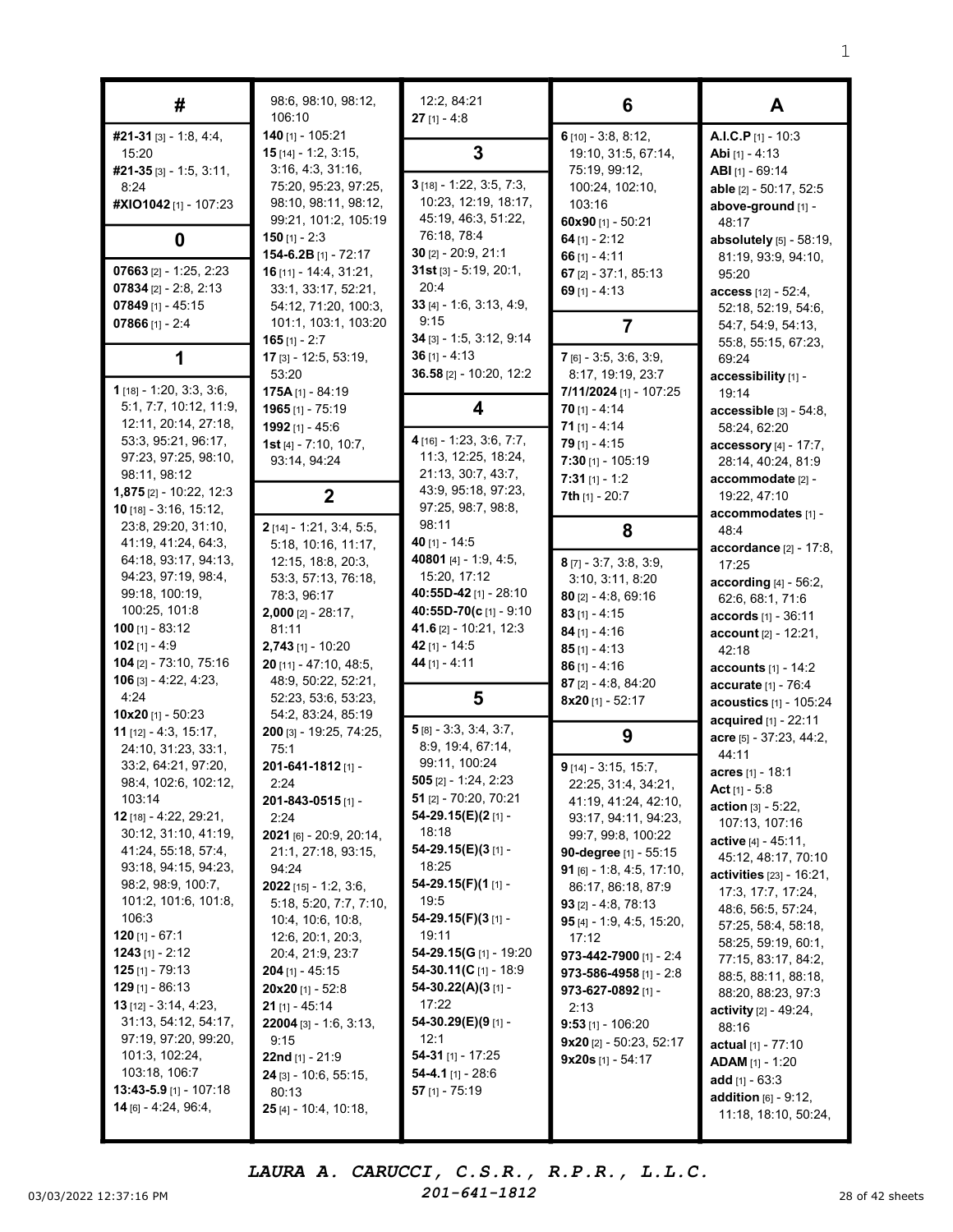| 65:23, 81:8                        |
|------------------------------------|
|                                    |
|                                    |
| additional [12] -                  |
| 20:20, 22:21, 25:18,               |
| 29:5, 30:4, 32:11,                 |
|                                    |
| 33:11, 37:21, 58:6,                |
| 96:2, 99:25, 100:1                 |
| additions [1] - 28:13              |
|                                    |
| address [19] - 22:23,              |
| 26:20, 29:12, 29:14,               |
|                                    |
| 29:17, 31:18, 38:15,               |
| 66:6, 69:5, 69:11,                 |
| 69:15, 73:9, 73:10,                |
|                                    |
| 74:6, 74:7, 75:2,                  |
| 76:2, 91:4, 98:3                   |
| addressed [13] -                   |
|                                    |
| 20:22, 30:7, 31:11,                |
| 32:16, 64:6, 64:13,                |
| 64:23, 99:20,                      |
|                                    |
| 100:17, 102:10,                    |
| 102:24, 104:23,                    |
| 105:13                             |
|                                    |
| addressing [2] - 61:5,             |
| 62:4                               |
|                                    |
| adequate [4] - 19:2,               |
| 56:1, 56:14, 64:16                 |
| adjacent [1] - 78:12               |
|                                    |
| adjoining [2] - 10:25,             |
| 54:9                               |
| adjourn [2] - 106:12,              |
|                                    |
| 106:13                             |
|                                    |
|                                    |
| Adjourn [2] - 4:24,                |
| 106:10                             |
| adjourned [2] -                    |
|                                    |
| 106:18, 106:20                     |
| ADJUSTMENT [2] -                   |
| 1:1, 1:11                          |
|                                    |
| Adjustment [10] - 2:5,             |
| 5:3, 9:1, 11:6, 11:23,             |
|                                    |
| 12:8, 16:4, 27:16,                 |
| 76:3, 106:19                       |
| ministrativ<br>dı<br>) [2] -       |
|                                    |
| 72:15, 107:18                      |
| administrative [1] -               |
| 92:24                              |
|                                    |
| adversarial [4] - 36:5,            |
| 36:7, 71:25, 74:23                 |
| affidavit [9] - 20:5,              |
|                                    |
| 21:4, 23:5, 24:8,                  |
| 29:23, 31:5, 31:8,                 |
| 94:17, 99:12                       |
|                                    |
| afforded [1] - 89:8                |
| aforesaid [1] - 12:9               |
|                                    |
| agencies [1] - 39:17               |
| agency [2] - 12:16,                |
| 12:18                              |
|                                    |
| agenda [1] - 8:15                  |
| agent [1] - 107:14                 |
| agree [2] - 38:22,                 |
|                                    |
| 102:23<br><b>agreed</b> [1] - 11:1 |

agricultural [6] -16:20, 17:3, 17:5, 17:6, 86:21, 88:14 AICP [2] - 2:18, 4:8  $air_{[1]} - 71:4$ aisle [9] - 52:4, 52:18, 52:19, 54:7, 55:8, 55:15, 67:23 Allegiance [1] - 7:6 Allen [2] - 25:11, 66:11 ALLEN [1] - 2:11 allen@ morrisandhantman .com [1] - 2:14 **ALLISON** [1] - 2:19 allow [1] - 89:5 allowed [1] - 67:3 almost [1] - 75:19 ALT [4] - 1:20, 1:21, 1:22, 1:23 alteration [7] - 28:8, 28:16, 28:18, 80:22, 81:11, 82:19, 83:1 altered [2] - 22:1, 23:23 alternate [2] - 72:23, 73:1 alternative [2] - 16:6, 33:15 amalgamation [1] -90:9 amount [6] - 37:22, 77:2, 77:7, 77:11, 77:20, 81:5 ancillary [1] - 40:4 animals [5] - 17:3, 61:17, 63:16, 63:18, 77:14 answer [7] - 34:2, 37:18, 39:20, 40:25, 41:1, 56:17, 58:16 answering [1] - 59:12 anticipated  $[1]$  - 12:23 appeals [2] - 99:8, 100:23 appear [2] - 87:8, 93:7 applicant  $[45]$  -  $9:16$ , 16:2, 16:3, 16:11, 17:19, 18:14, 18:22, 20:19, 21:5, 21:16, 21:23, 22:2, 22:4, 22:14, 23:19, 23:23, 24:4, 24:13, 24:19, 24:23, 25:24, 26:2, 29:5, 29:17, 31:8, 32:3, 36:12, 43:11, 48:7, 58:10, 72:5, 87:20, 88:2, 89:9, 89:25, 93:19, 96:11,

97:2, 97:14, 100:9, 100:13, 101:9, 102:14, 103:3, 103:6 Applicant  $[8]$  - 2:9, 9:9, 10:8, 10:13, 10:21, 11:1, 12:11, 12:25 applicant's [3] - 16:17, 18:6, 83:15 Applicant's [1] - 10:10 applicants [2] - 64:13, 89:6 application [65] - 9:2, 9:9, 12:15, 15:21, 21:9, 21:12, 22:9, 22:17, 23:14, 26:13, 26:15, 27:4, 27:6, 27:22, 29:1, 29:5, 29:16, 30:2, 30:6, 30:9, 30:24, 31:2, 31:20, 31:24, 34:21, 37:25, 39:23, 40:5, 40:16, 41:4, 41:13, 43:15, 64:4, 64:14, 64:21, 65:4, 72:4, 73:5, 79:10, 87:20, 87:24, 89:6, 89:13, 89:17, 91:14, 91:21, 92:25, 93:17, 94:2, 94:5, 94:20, 96:1, 96:5, 96:9, 98:1, 99:19, 99:24, 100:20, 100:25, 102:7, 103:15, 105:8, 105:12 **Application**  $[1]$  - 10:9 applications [2] - 61:10, 90:10 applied  $[2] - 16:4$ , 29:1 apply [1] - 88:24 approach [2] - 29:7, 36:19 appropriate [6] - 19:16, 35:9, 51:2, 60:12, 83:25, 85:10 Approval [2] - 3:6, 7:7 approval [25] - 7:9, 9:3, 9:10, 11:25, 12:4, 12:16, 13:1, 13:4, 16:7, 16:8, 16:13, 17:2, 20:25, 30:23, 31:18, 31:19, 37:6, 40:3, 41:25, 42:2, 47:21, 73:3, 94:3, 94:14 approvals [23] - 12:9, 16:9, 16:11, 20:19, 20:21, 29:19, 30:5, 34:22, 37:8, 37:10,

39:15, 39:18, 40:4, 42:11, 42:20, 47:22, 47:25, 48:1, 52:10, 52:13, 70:2, 94:12 approve [1] - 14:8 approved [11] - 8:8, 9:20, 9:22, 9:24, 10:1, 30:24, 89:17, 95:16, 99:6, 102:5, 104:17 approving  $[1]$  -  $9:2$ aquifer [1] - 69:25 architect [2] - 96:22, 97:10 architectural [2] - 60:19, 97:11 area [51] - 11:19, 16:14, 18:13, 19:7, 22:20, 27:24, 27:25, 28:23, 28:25, 29:2, 32:9, 32:21, 33:11, 37:4, 37:20, 38:15, 43:11, 43:14, 45:22, 46:18, 46:21, 46:25, 47:4, 47:10, 48:4, 49:8, 49:22, 50:21, 51:23, 52:7, 52:11, 52:20, 54:13, 54:22, 66:7, 66:8, 67:16, 67:22, 68:17, 68:20, 71:7, 78:12, 78:14, 78:17, 78:22, 79:2, 79:5, 80:4, 81:13, 83:20, 85:18 areas [6] - 18:19, 18:23, 19:3, 19:9, 47:24 arguably [1] - 40:22 arrangement [8] -19:8, 51:4, 51:23, 53:25, 54:20, 55:13, 67:21, 68:18 aside [1] - 80:25 aspect [4] - 29:12, 50:9, 87:24, 90:21 asphalt [1] - 52:6 assist [2] - 17:5, 71:23 associated [1] - 16:7 Associates  $[4]$  - 14:3, 14:4, 20:14, 27:15 association [1] - 82:4 assuming [1] - 50:22 AT  $[1] - 1:2$ attached [1] - 58:4 attendance [1] -105:19 attending [1] - 77:12 **Attorney** [2] - 2:9,  $2:14$ attorney [2] - 16:1,

25:12 AUDIENCE [16] - 5:12, 5:13, 9:4, 9:5, 34:11, 34:12, 35:24, 36:3, 41:20, 46:10, 51:25, 58:14, 59:6, 59:8, 60:4, 84:6 audience [1] - 71:19 Ave [1] - 14:5 Avenue [1] - 14:5 avoid [1] - 10:24 aware [2] - 56:8, 58:10 ayes [2] - 92:11, 106:17 B backtrack [1] - 29:16 BARBARITO [1] - 2:6 Barbarito [1] - 15:25 **barn**  $[9] - 57:17$ , 57:18, 60:3, 60:20, 63:24, 71:3, 71:13, 96:18, 101:4 barns [2] - 60:16, 61:25 base [1] - 89:21 **based** [18] - 12:4, 12:9, 16:21, 25:20, 34:15, 34:17, 39:21, 40:20, 48:5, 48:7, 50:12, 50:18, 51:18, 79:6, 83:14, 83:25, 93:23, 96:14 **basic**  $[1]$  - 97:6 basis [2] - 26:16, 27:9 bathroom [4] - 59:7, 59:9, 60:5, 62:16 bathrooms [3] - 58:23, 59:5, 96:24 **bear** [1] - 80:18 beat [2] - 64:10, 65:16 Beautiful [6] - 2:9, 4:4, 15:20, 16:3, 17:17, 90:22 became [2] - 22:2, 23:24 bees [1] - 16:22 begin [2] - 93:16, 94:5 beginning [2] - 39:9, 71:25 behalf [1] - 73:8 BEING [1] - 1:12 bell [8] - 8:23, 31:6, 71:18, 71:24, 75:25, 99:16, 99:17, 100:6 BELL [54] - 2:2, 2:3, 6:23, 8:25, 9:6, 13:25, 26:20, 26:25, 32:2, 35:1, 35:8,

29 of 42 sheets  $201 - 641 - 1812$   $201 - 641 - 1812$   $3/03/2022$  12:37:16 PM LAURA A. CARUCCI, C.S.R., R.P.R., L.L.C. 201-641-1812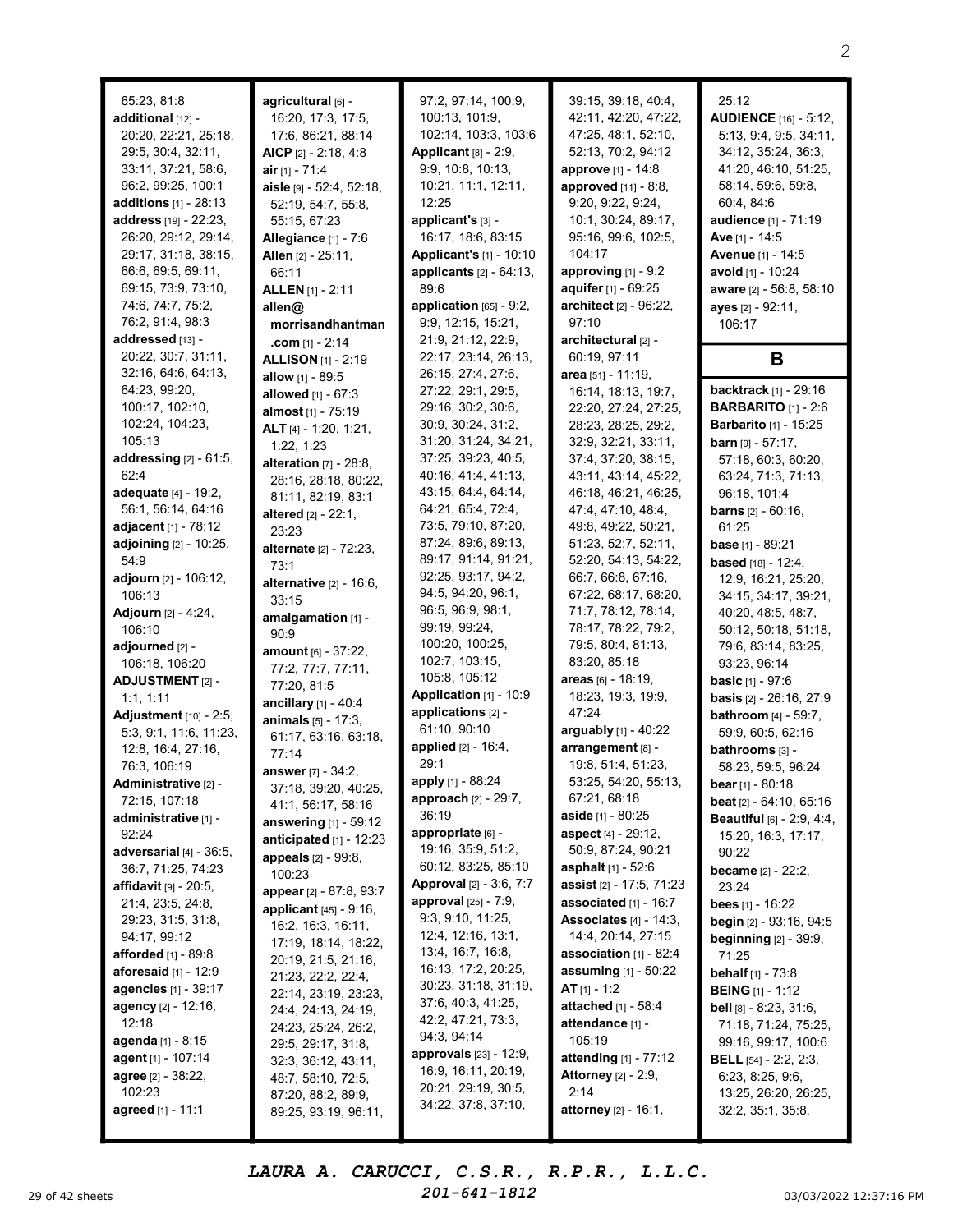| 35:15, 35:19, 35:25,<br>36:4, 36:23, 37:9,<br>37:15, 38:3, 39:7, | 88:22, 89:12, 89:22,<br>90:22, 91:3, 91:11,<br>91:17, 93:25, 94:6, | 4:22, 4:23, 8:17,<br>106:3, 106:7<br><b>business</b> $[4] - 8:19$ , | chair [2] - 54:24,<br>93:16<br>CHAIRMAN [147] -        | <b>change</b> [4] - 73:8,<br>80:1, 80:6, 103:6<br>changed [2] - 81:18, |
|------------------------------------------------------------------|--------------------------------------------------------------------|---------------------------------------------------------------------|--------------------------------------------------------|------------------------------------------------------------------------|
| 41:5, 44:17, 44:20,                                              | 95:24, 96:1, 96:2,                                                 | 15:19, 106:5, 106:8                                                 | 1:13, 1:14, 5:2, 5:6,                                  | 103:11                                                                 |
| 44:25, 45:10, 45:24,                                             | 96:8, 96:19, 97:2,                                                 | BY [3] - 2:3, 2:7, 2:11                                             | 5:14, 6:1, 7:4, 7:8,                                   | changes [9] - 22:8,                                                    |
| 46:5, 46:9, 46:13,                                               | 97:6, 99:23, 100:1,                                                |                                                                     | 7:13, 7:16, 8:10,                                      | 33:13, 33:24, 57:10,                                                   |
| 47:7, 48:2, 48:10,                                               | 100:14, 102:16,                                                    | C                                                                   | 8:13, 8:18, 8:21,                                      | 65:8, 65:10, 87:7,                                                     |
| 48:13, 48:21, 50:7,                                              | 107:10                                                             | $C.S.R$ [2] - 1:23, 2:22                                            | 13:7, 14:11, 15:8,                                     | 93:22, 102:18                                                          |
| 58:21, 60:11, 63:1,<br>66:18, 70:5, 72:6,                        | <b>BOARD</b> [2] - 1:1, 1:11<br><b>board's</b> $[1] - 88:3$        | $c/o$ [1] - 45:13                                                   | 15:13, 15:18, 25:9,<br>27:13, 29:8, 29:13,             | changing [1] - 33:8                                                    |
| 73:18, 76:5, 77:16,                                              | <b>boarding</b> $[2] - 16:20$ ,                                    | <b>CAINE</b> $[3] - 57:15$ ,                                        | 32:5, 32:25, 33:18,                                    | charged [1] - 36:8<br>Charles [2] - 4:16,                              |
| 78:9, 79:17, 87:15,                                              | 59:21                                                              | 61:21, 63:23                                                        | 34:3, 34:6, 34:13,                                     | 86:12                                                                  |
| 90:19, 91:22, 92:23,                                             | <b>boards</b> $[1] - 45:7$                                         | Caine [2] - 17:17,                                                  | 35:21, 38:20, 39:8,                                    | check [1] - 67:6                                                       |
| 94:7, 94:23, 105:25                                              | body [1] - 107:11                                                  | 22:10                                                               | 39:12, 40:6, 41:11,                                    | checked [1] - 69:23                                                    |
| Bell [4] - 6:22, 71:22,                                          | <b>bona</b> $[1]$ - 73:20                                          | campaigning [1] -                                                   | 41:23, 42:4, 42:8,                                     | checklist [9] - 21:14,                                                 |
| 72:12, 79:11                                                     | <b>Boonton</b> [1] - 84:19                                         | 83:19                                                               | 42:12, 42:15, 42:24,                                   | 29:16, 30:2, 34:21,                                                    |
| <b>below</b> [1] - 52:8                                          | <b>Boswell</b> [1] - 14:3                                          | campers [2] - 60:6,                                                 | 43:2, 43:4, 43:21,                                     | 41:17, 85:4, 93:1,                                                     |
| <b>beneath</b> $[1] - 44:12$                                     | <b>BOTWINICK</b> $[1] - 2:6$                                       | 60:7                                                                | 44:15, 48:24, 49:2,                                    | 93:17, 94:20                                                           |
| <b>beneficial</b> $[1] - 40:16$                                  | <b>Botwinick [1] - 16:1</b>                                        | camps [6] - 60:8,                                                   | 49:5, 49:10, 49:15,<br>49:18, 50:24, 55:1,             | checklists $[1]$ - $93:8$                                              |
| <b>best</b> $[2] - 36:11, 66:15$<br>better [1] - 105:24          | <b>Bowling</b> [1] - 45:14                                         | 60:10, 61:9, 61:15,<br>62:2, 63:15                                  | 55:17, 55:23, 56:23,                                   | Chestnut [1] - 84:19                                                   |
| between [3] - 67:14,                                             | <b>Box</b> $[1] - 2:12$                                            | cannot [1] - 26:18                                                  | 57:7, 57:23, 58:3,                                     | chickens [2] - 57:18,<br>61:18                                         |
| 84:1, 85:23                                                      | <b>BOX</b> [2] - 1:24, 2:23<br>breeding [3] - 16:18,               | capacity [1] - 86:16                                                | 58:12, 59:15, 59:18,                                   | children [4] - 16:24,                                                  |
| big $[5]$ - 38:12, 46:13,                                        | 16:19, 71:1                                                        | car $[2] - 53:21, 55:8$                                             | 59:23, 59:25, 63:25,                                   | 60:9, 60:15, 61:15                                                     |
| 50:22, 55:2, 55:20                                               | <b>Brian</b> [3] - 17:17,                                          | card $[1] - 73:14$                                                  | 64:20, 65:9, 65:13,                                    | children's [2] - 60:8,                                                 |
| <b>birthday</b> $[4] - 17:2$ ,                                   | 17:18, 22:6                                                        | care [2] - 16:23, 16:25                                             | 65:21, 66:3, 66:13,                                    | 61:9                                                                   |
| 48:8, 50:13, 56:7                                                | <b>brief</b> $[1] - 16:2$                                          | <b>CAROL</b> [1] - 1:23                                             | 66:16, 69:2, 69:10,                                    | Chorus [2] - 92:11,                                                    |
| bit [6] - 28:1, 60:21,                                           | briefly [1] - 17:20                                                | carries [1] - 98:3                                                  | 69:13, 69:15, 70:1,                                    | 106:17                                                                 |
| 83:8, 87:2, 105:7,                                               | bring [5] - 5:15, 55:8,                                            | carry [1] - 97:19                                                   | 70:7, 70:13, 70:16,                                    | Chris [1] - 105:20                                                     |
| 105:24                                                           | 80:19, 83:19, 84:16                                                | cars $[8] - 47:11, 48:9,$                                           | 70:21, 71:16, 74:13,<br>76:6, 76:22, 76:25,            | Christy [3] - 17:17,                                                   |
| <b>BLOCK</b> $[2] - 1:6, 1:9$                                    | <b>broadly</b> $[1]$ - 83:17                                       | 49:25, 50:22, 51:4,                                                 | 77:4, 77:8, 77:18,                                     | 17:18, 22:7                                                            |
| <b>Block</b> $[5] - 3:13, 4:5,$                                  | <b>BROOK</b> [2] - 1:25,                                           | 51:23, 85:19                                                        | 77:22, 78:5, 78:19,                                    | Church [1] - 105:20                                                    |
| 9:14, 15:20, 17:12<br><b>blowup</b> $[1] - 46:21$                | 2:23                                                               | <b>CARUCCI</b> [2] - 1:23,<br>2:22                                  | 79:1, 79:4, 79:8,                                      | circulate [1] - 25:1                                                   |
| blueprint [1] - 89:5                                             | <b>brother</b> $[1] - 74:6$<br><b>brought</b> [1] - 72:21          | case [3] - 10:11, 35:5,                                             | 84:4, 84:8, 84:14,                                     | circulation $[4]$ - 51:2,<br>51:6, 55:3, 55:6                          |
| <b>BOA</b> [6] - 1:5, 1:8,                                       | <b>buckets</b> [1] - 63:20                                         | 93:4                                                                | 85:2, 85:12, 85:17,                                    | citizen [1] - 72:24                                                    |
| 3:11, 4:4, 8:24,                                                 | <b>building</b> [15] - 10:1,                                       | Cassidy [4] - 3:12,                                                 | 85:20, 86:2, 86:6,                                     | Citizen [4] - 5:16,                                                    |
| 15:20                                                            | 12:19, 23:17, 28:13,                                               | 9:2, 9:8, 10:12                                                     | 86:23, 87:1, 87:18,                                    | 5:18, 20:2                                                             |
| <b>Board</b> [18] - 2:5, 2:17,                                   | 28:19, 31:14, 58:17,                                               | <b>CASSIDY</b> [1] - 1:5                                            | 91:6, 91:12, 91:20,<br>91:25, 92:5, 92:9,              | citizens [1] - 72:19                                                   |
| 2:18, 2:18, 5:3, 9:1,                                            | 60:17, 60:25, 64:9,                                                | catch [1] - 105:5                                                   | 92:12, 92:14, 92:18,                                   | City [1] - $83:20$                                                     |
| 9:18, 10:10, 11:6,                                               | 80:22, 80:24, 81:8,                                                | <b>category</b> $[1] - 80:6$                                        | 92:21, 93:6, 93:10,                                    | clarification [1] -                                                    |
| 11:23, 12:8, 12:12,                                              | 97:12, 100:16                                                      | CCR $[1]$ - 107:22                                                  | 94:19, 95:1, 95:3,                                     | 32:11                                                                  |
| 16:4, 20:8, 27:16,<br>39:24, 76:3, 106:19                        | <b>buildings</b> [33] - 21:22,                                     | cease [1] - 76:16                                                   | 95:17, 97:17, 97:22,                                   | clarify $[2] - 70:11$ ,                                                |
| <b>board</b> $[68] - 18:4, 20:6,$                                | 21:25, 23:9, 23:10,                                                | center [2] - 49:25,                                                 | 98:8, 98:12, 98:18,                                    | 73:23                                                                  |
| 22:15, 23:1, 23:6,                                               | 23:11, 23:21, 23:22,<br>24:18, 24:20, 28:13,                       | 51:6<br><b>certain</b> $[2] - 89:12$ ,                              | 99:7, 100:21,                                          | classes' [1] - 28:11<br>classification [1] -                           |
| 25:15, 25:21, 27:25,                                             | 30:11, 30:15, 30:16,                                               | 89:15                                                               | 101:12, 101:15,                                        | 80:20                                                                  |
| 30:3, 30:12, 30:16,                                              | 30:18, 32:23, 38:16,                                               | certainly [9] - 22:23,                                              | 101:17, 102:6,                                         | classified [1] - 29:4                                                  |
| 30:22, 31:17, 32:19,                                             | 42:23, 43:17, 57:9,                                                | 35:10, 40:2, 51:3,                                                  | 103:13, 103:25,<br>104:4, 104:18,                      | clear $[2] - 66:16, 94:8$                                              |
| 33:4, 34:25, 35:7,                                               | 57:22, 58:11, 64:5,                                                | 51:8, 52:8, 60:15,                                                  | 104:20, 105:11,                                        | clearly $[1] - 19:7$                                                   |
| 35:10, 35:17, 36:6,                                              | 65:16, 96:11, 96:20,                                               | 68:19, 99:11                                                        | 105:18, 105:23,                                        | <b>Clerk</b> $[1] - 5:10$                                              |
| 36:7, 37:25, 39:19,<br>41:19, 43:20, 43:25,                      | 96:24, 97:7, 97:21,                                                | <b>Certified</b> [2] - 107:5,                                       | 106:4, 106:8,                                          | client [2] - 90:12,                                                    |
| 44:6, 44:22, 45:4,                                               | 100:8, 100:9,                                                      | 107:6                                                               | 106:11, 106:15,                                        | 105:14                                                                 |
| 45:7, 51:10, 52:3,                                               | 100:11, 101:10<br><b>built</b> $[2]$ - 75:23, 85:8                 | certified $[8] - 24:3$ ,                                            | 106:18                                                 | <b>clientele</b> $[1] - 59:3$                                          |
| 57:11, 59:2, 65:11,                                              | <b>bulk</b> $[3] - 16:8$ , $16:15$ ,                               | 24:11, 31:21, 31:25,<br>64:15, 64:22, 100:4,                        | chairman [3] - 25:7,                                   | clients [2] - 26:6, 60:4                                               |
| 68:24, 71:18, 72:18,                                             | 41:3                                                               | 102:11                                                              | 34:23, 74:12                                           | close [3] - 8:16, 69:25,<br>70:9                                       |
| 72:23, 73:4, 85:6,                                               | <b>Burgis</b> [3] - 14:3,                                          | <b>CERTIFIED</b> $[2] - 1:24$ ,                                     | <b>Chairman</b> $[6] - 43:9$ ,<br>56:21, 71:23, 73:15, | closed [1] - 69:24                                                     |
| 87:21, 87:25, 88:3,                                              | 20:14, 27:15                                                       | 2:22                                                                | 97:18, 103:8                                           | closer $[1] - 46:13$                                                   |
| 88:12, 88:14, 88:17,                                             | <b>Business</b> $[6]$ - $3:9$ ,                                    | certify [1] - 107:8                                                 |                                                        | closest [4] - 23:12,                                                   |
|                                                                  |                                                                    |                                                                     |                                                        |                                                                        |

03/03/2022 12:37:16 PM  $201-641-1812$  30 of 42 sheets LAURA A. CARUCCI, C.S.R., R.P.R., L.L.C.

201-641-1812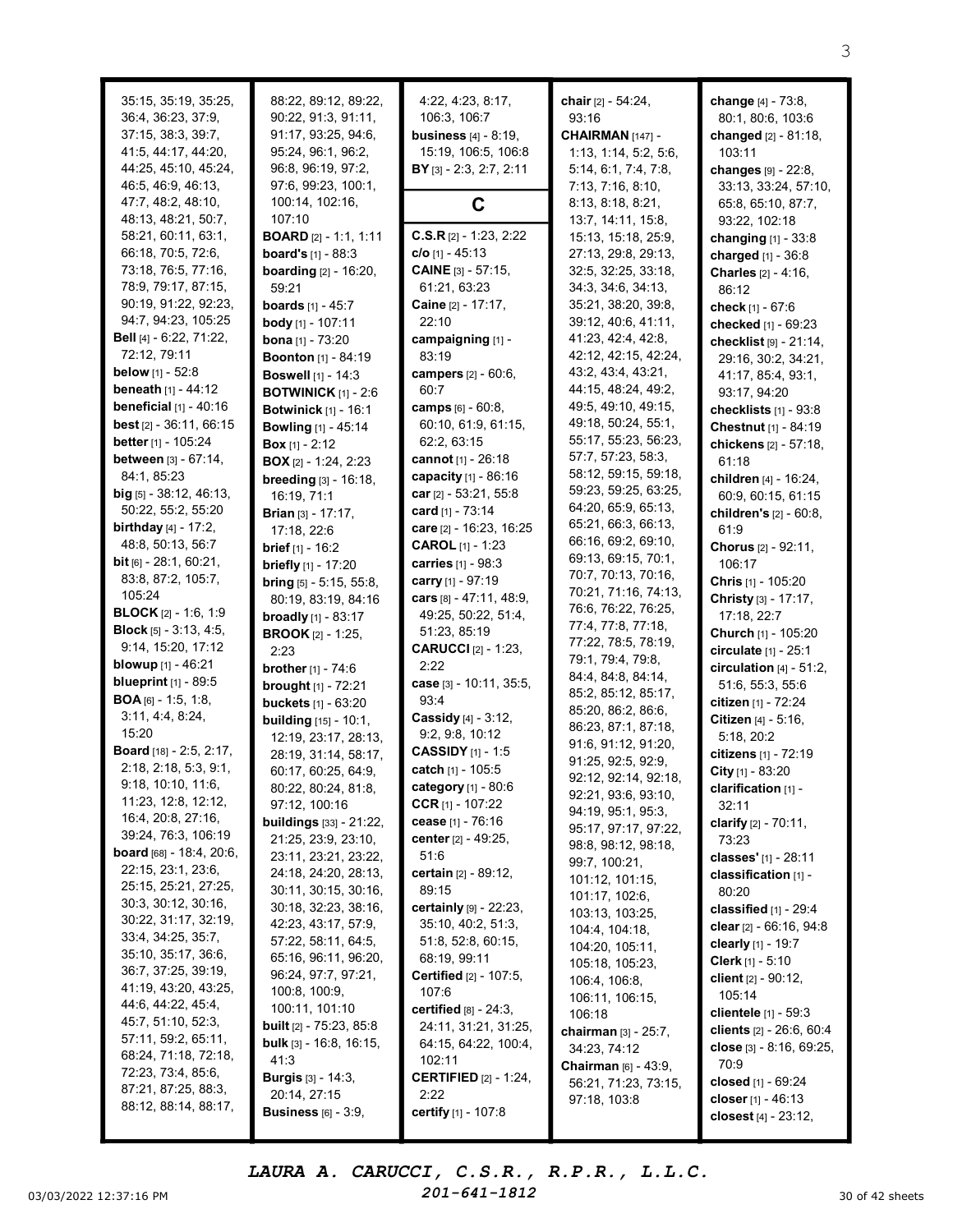| 100:10, 100:12,<br>101:10<br>closing $[1] - 92:22$<br><b>Coalition</b> $[1] - 37:6$<br>Code [2] - 72:15,<br>107:19<br>cold $_{[1]}$ - 63:23<br>combined [2] - 52:23,<br>53:10<br>comfortable [1] -<br>93:25<br>coming [2] - 49:25,<br>50:10<br><b>COMMENCING [1] -</b><br>1:2<br>comment [23] - 20:19,<br>20:24, 21:2, 21:5,<br>21:22, 23:9, 23:19,<br>24:1, 24:4, 24:10,<br>24:18, 24:22, 25:8,<br>25:20, 34:24, 35:5,<br>35:8, 35:17, 36:2,<br>36:3, 68:14, 91:9,<br>97:18<br>commenting [1] -<br>36:14 | 66:4, 69:4, 70:4,<br>73:16, 73:18, 74:14,<br>76:10, 77:23, 78:10,<br>79:18, 84:11, 84:24,<br>85:1, 85:4, 85:23,<br>87:3, 90:21, 91:14,<br>92:19, 92:23, 93:14<br>complies $[3] - 67:16$ ,<br>68:15, 107:17<br>comply [1] - 12:11<br>compound [1] - 75:24<br>concern [1] - 72:21<br>concerned [2] - 33:16,<br>72:11<br>concerning $[1]$ - 58:22<br>concerns [1] - 72:14<br>conclusions $[1]$ - 11:8<br>concrete [1] - 71:3<br>condemned [1] - 62:7<br>condition [3] - 30:23,<br>31:18,40:3<br>conditions [1] - 12:10<br>conducting [1] - 16:20<br>configuration [1] -<br>11:14<br>confirm [3] - 21:6, | 28:13, 28:16, 81:8,<br>81:11<br>consultant [1] - 27:16<br>consulted [2] - 38:7,<br>38:8<br>cont'd $[1] - 4:1$<br>contain [1] - 71:12<br>contamination [3] -<br>72:3, 73:4, 79:10<br>contours [14] - 24:13,<br>24:15, 32:1, 32:4,<br>32:6, 33:5, 47:12,<br>47:17, 64:25, 65:7,<br>65:8, 102:13,<br>102:14, 103:17<br>contrary [1] - 90:12<br>conversation [1] -<br>22:22<br>convinced [1] - 73:20<br>coordinated [2] -<br>66:18, 66:19<br>copies [2] - 21:9,<br>25:18<br>copy [12] - 21:2, 24:3,<br>24:10, 25:16, 29:21,<br>31:21, 31:25, 64:15, | course [12] - 12:13,<br>22:22, 23:15, 74:5,<br>93:21, 96:1, 99:24,<br>100:15, 100:18,<br>102:19, 103:5,<br>103:10<br>Court [2] - 107:5,<br>107:6<br><b>COURT</b> [4] - 1:24,<br>2:22, 69:8, 79:14<br>court [1] - 107:10<br>courtesy [1] - 106:1<br>covenants [10] - 21:3<br>21:4, 21:7, 21:12,<br>29:22, 29:23, 30:1,<br>42:7, 94:16, 94:17<br>cover $[2] - 25:4,$<br>100:19<br>coverage [13] - 9:11,<br>10:19, 11:11, 12:2,<br>28:17, 37:21, 37:22<br>44:2, 44:12, 47:19,<br>52:9, 81:12<br><b>covered</b> $[3] - 22:3$ ,<br>23:25, 38:17<br>crazy $[1]$ - 86:11 |
|-----------------------------------------------------------------------------------------------------------------------------------------------------------------------------------------------------------------------------------------------------------------------------------------------------------------------------------------------------------------------------------------------------------------------------------------------------------------------------------------------------------|------------------------------------------------------------------------------------------------------------------------------------------------------------------------------------------------------------------------------------------------------------------------------------------------------------------------------------------------------------------------------------------------------------------------------------------------------------------------------------------------------------------------------------------------------------------------------------------------------|-------------------------------------------------------------------------------------------------------------------------------------------------------------------------------------------------------------------------------------------------------------------------------------------------------------------------------------------------------------------------------------------------------------------------------------------------------------------------------------------------------------------------------------------------|-------------------------------------------------------------------------------------------------------------------------------------------------------------------------------------------------------------------------------------------------------------------------------------------------------------------------------------------------------------------------------------------------------------------------------------------------------------------------------------------------------------------------------------------------------------------|
| <b>comments</b> [16] - 9:21,<br>9:23, 9:25, 10:2,<br>10:4, 10:6, 11:4,<br>25:6, 39:3, 43:10,                                                                                                                                                                                                                                                                                                                                                                                                              | 23:1, 77:10<br>confirmation [1] -<br>12:20<br>confirmed [3] - 24:6,                                                                                                                                                                                                                                                                                                                                                                                                                                                                                                                                  | 64:22, 94:15, 100:4,<br>102:10<br><b>correct</b> $[13] - 15:10$ ,<br>21:19, 42:8, 45:11,                                                                                                                                                                                                                                                                                                                                                                                                                                                        | CRCR [1] - 107:22<br>create [2] - 47:4, 57:2<br>created [1] - 107:11<br>credit [1] - 73:14                                                                                                                                                                                                                                                                                                                                                                                                                                                                        |
| 66:6, 91:13, 92:17,<br>92:19                                                                                                                                                                                                                                                                                                                                                                                                                                                                              | 74:1, 75:2<br>confirming [1] - 76:1                                                                                                                                                                                                                                                                                                                                                                                                                                                                                                                                                                  | 54:3, 61:23, 61:24,<br>68:1, 85:19, 85:20,                                                                                                                                                                                                                                                                                                                                                                                                                                                                                                      | criteria [4] - 11:16,<br>89:13, 89:16, 102:7                                                                                                                                                                                                                                                                                                                                                                                                                                                                                                                      |
| commercial [11] -<br>16:13, 17:8, 50:2,<br>50:5, 50:7, 50:8,<br>80:11, 84:2, 86:18,<br>86:20, 88:11                                                                                                                                                                                                                                                                                                                                                                                                       | conform $[3] - 18:15$ ,<br>67:23, 68:18<br>confused [1] - 85:22<br>conjunction [1] -<br>22:16                                                                                                                                                                                                                                                                                                                                                                                                                                                                                                        | 86:6, 88:9, 105:16<br><b>corrected</b> $[1] - 26:18$<br>correctly [3] - 75:5,<br>78:16, 90:8<br>correspondence [2] -                                                                                                                                                                                                                                                                                                                                                                                                                            | cul $[1] - 83:6$<br>cul-de-sac [1] - 83:6<br>curb $[1] - 68:3$<br>current [5] - 12:21,<br>12:22, 12:23, 24:9,                                                                                                                                                                                                                                                                                                                                                                                                                                                     |
| commission [2] -<br>85:7, 107:10                                                                                                                                                                                                                                                                                                                                                                                                                                                                          | connection $[1]$ - $9:11$                                                                                                                                                                                                                                                                                                                                                                                                                                                                                                                                                                            | 8:10, 72:7                                                                                                                                                                                                                                                                                                                                                                                                                                                                                                                                      | 78:2                                                                                                                                                                                                                                                                                                                                                                                                                                                                                                                                                              |
| Commission [1] -<br>107:24<br><b>Committee</b> [2] - 3:15,                                                                                                                                                                                                                                                                                                                                                                                                                                                | connections [2] -<br>96:25, 97:1<br>Conservation [2] -                                                                                                                                                                                                                                                                                                                                                                                                                                                                                                                                               | Correspondence <sup>[2]</sup> -<br>3:7,8:9<br>Council [1] - 44:14                                                                                                                                                                                                                                                                                                                                                                                                                                                                               | customers [5] - 53:16<br>53:18, 59:4, 77:11,<br>77:20                                                                                                                                                                                                                                                                                                                                                                                                                                                                                                             |
| 15:7                                                                                                                                                                                                                                                                                                                                                                                                                                                                                                      | 47:20, 52:10<br>consider [2] - 88:12,                                                                                                                                                                                                                                                                                                                                                                                                                                                                                                                                                                | council [1] - 72:22<br>councilman [1] -                                                                                                                                                                                                                                                                                                                                                                                                                                                                                                         | <b>cut</b> $[1] - 54:25$                                                                                                                                                                                                                                                                                                                                                                                                                                                                                                                                          |
| <b>committee</b> [1] - 15:9                                                                                                                                                                                                                                                                                                                                                                                                                                                                               | 97:14                                                                                                                                                                                                                                                                                                                                                                                                                                                                                                                                                                                                | 72:22                                                                                                                                                                                                                                                                                                                                                                                                                                                                                                                                           | D                                                                                                                                                                                                                                                                                                                                                                                                                                                                                                                                                                 |
| common [1] - 77:21<br>complete [10] - 10:10.                                                                                                                                                                                                                                                                                                                                                                                                                                                              | considerably [1] -<br>11:10                                                                                                                                                                                                                                                                                                                                                                                                                                                                                                                                                                          | Counsel [1] - 2:5<br>counsel [8] - 25:16,                                                                                                                                                                                                                                                                                                                                                                                                                                                                                                       | $D''$ [1] - 90:13                                                                                                                                                                                                                                                                                                                                                                                                                                                                                                                                                 |
| 70:12, 72:10, 90:23,<br>94:21, 97:25,<br>100:24, 101:1,                                                                                                                                                                                                                                                                                                                                                                                                                                                   | considered $[3] - 88:6$ ,<br>97:25, 98:2                                                                                                                                                                                                                                                                                                                                                                                                                                                                                                                                                             | 34:18, 35:5, 38:24,<br>39:6, 60:13, 65:25,<br>71:18                                                                                                                                                                                                                                                                                                                                                                                                                                                                                             | D-1 $[1]$ - 88:25<br>Daily [4] - 5:17, 5:19,<br>20:2, 20:3                                                                                                                                                                                                                                                                                                                                                                                                                                                                                                        |
| 103:16                                                                                                                                                                                                                                                                                                                                                                                                                                                                                                    | considering [1] -<br>77:17                                                                                                                                                                                                                                                                                                                                                                                                                                                                                                                                                                           | count [1] - 54:12                                                                                                                                                                                                                                                                                                                                                                                                                                                                                                                               | dare [1] - 74:21                                                                                                                                                                                                                                                                                                                                                                                                                                                                                                                                                  |
| completed [1] - 84:25                                                                                                                                                                                                                                                                                                                                                                                                                                                                                     | consistency [2] -                                                                                                                                                                                                                                                                                                                                                                                                                                                                                                                                                                                    | <b>counties</b> [1] - 45:8                                                                                                                                                                                                                                                                                                                                                                                                                                                                                                                      | dashed [2] - 46:19,                                                                                                                                                                                                                                                                                                                                                                                                                                                                                                                                               |
| completeness [45] -<br>20:12, 20:13, 25:5,                                                                                                                                                                                                                                                                                                                                                                                                                                                                | 38:1, 44:7                                                                                                                                                                                                                                                                                                                                                                                                                                                                                                                                                                                           | counts [2] - 44:1, 44:4                                                                                                                                                                                                                                                                                                                                                                                                                                                                                                                         | 46:22                                                                                                                                                                                                                                                                                                                                                                                                                                                                                                                                                             |
| 26:21, 26:24, 27:19,                                                                                                                                                                                                                                                                                                                                                                                                                                                                                      | consisting $[1]$ - $20:15$                                                                                                                                                                                                                                                                                                                                                                                                                                                                                                                                                                           | County [9] - 5:17,<br>5:19, 20:8, 20:24,                                                                                                                                                                                                                                                                                                                                                                                                                                                                                                        | date [3] - 12:6, 44:5,<br>84:3                                                                                                                                                                                                                                                                                                                                                                                                                                                                                                                                    |
| 27:21, 29:7, 34:15,                                                                                                                                                                                                                                                                                                                                                                                                                                                                                       | constitutes [1] - 88:16<br>constructed [4] -                                                                                                                                                                                                                                                                                                                                                                                                                                                                                                                                                         | 29:20, 39:24, 41:25,                                                                                                                                                                                                                                                                                                                                                                                                                                                                                                                            | dated [9] - 10:4, 10:5                                                                                                                                                                                                                                                                                                                                                                                                                                                                                                                                            |
| 34:19, 36:22, 36:25,                                                                                                                                                                                                                                                                                                                                                                                                                                                                                      | 22:1, 23:23, 76:16,                                                                                                                                                                                                                                                                                                                                                                                                                                                                                                                                                                                  | 42:2, 94:13                                                                                                                                                                                                                                                                                                                                                                                                                                                                                                                                     | 12:5, 20:9, 20:14,                                                                                                                                                                                                                                                                                                                                                                                                                                                                                                                                                |
| 37:5, 38:14, 38:18,                                                                                                                                                                                                                                                                                                                                                                                                                                                                                       | 76:20                                                                                                                                                                                                                                                                                                                                                                                                                                                                                                                                                                                                | <b>county</b> $[3] - 12:18$ ,                                                                                                                                                                                                                                                                                                                                                                                                                                                                                                                   | 21:1, 27:18, 93:14,                                                                                                                                                                                                                                                                                                                                                                                                                                                                                                                                               |
| 41:6, 41:9, 41:13,<br>42:19, 55:2, 55:21,                                                                                                                                                                                                                                                                                                                                                                                                                                                                 | constructing [1] -                                                                                                                                                                                                                                                                                                                                                                                                                                                                                                                                                                                   | 50:2, 88:14                                                                                                                                                                                                                                                                                                                                                                                                                                                                                                                                     | 94:24                                                                                                                                                                                                                                                                                                                                                                                                                                                                                                                                                             |
| 57:1, 59:12, 64:1,                                                                                                                                                                                                                                                                                                                                                                                                                                                                                        | 47:23                                                                                                                                                                                                                                                                                                                                                                                                                                                                                                                                                                                                | couple [2] - 38:18,                                                                                                                                                                                                                                                                                                                                                                                                                                                                                                                             | Dave [6] - 27:15,<br>43:21, 64:6, 87:18,                                                                                                                                                                                                                                                                                                                                                                                                                                                                                                                          |
|                                                                                                                                                                                                                                                                                                                                                                                                                                                                                                           | construction [4] -                                                                                                                                                                                                                                                                                                                                                                                                                                                                                                                                                                                   | 57:8                                                                                                                                                                                                                                                                                                                                                                                                                                                                                                                                            |                                                                                                                                                                                                                                                                                                                                                                                                                                                                                                                                                                   |

urse [12] - 12:13, 22:22, 23:15, 74:5, 93:21, 96:1, 99:24, 00:15, 100:18, 102:19, 103:5, 03:10 ourt [2] - 107:5, 107:6 **DURT** [4] - 1:24, 2:22, 69:8, 79:14  $urt_{[1]} - 107:10$ urtesy [1] - 106:1 venants [10] - 21:3, 21:4, 21:7, 21:12, 29:22, 29:23, 30:1, 42:7, 94:16, 94:17  $ver$  [2] - 25:4, 00:19 verage [13] - 9:11, 10:19, 11:11, 12:2, 28:17, 37:21, 37:22, 44:2, 44:12, 47:19, 52:9, 81:12 vered [3] - 22:3, 23:25, 38:17 azy [1] - 86:11 **CR** [1] - 107:22 eate [2] - 47:4, 57:20 eated [1] - 107:11 edit [1] - 73:14 teria [4] - 11:16, 89:13, 89:16, 102:7 cul [1] - 83:6 l**l-de-sac** [1] - 83:6 rb [1] - 68:3 rrent [5] - 12:21, 12:22, 12:23, 24:9, 8:2 **stomers**  $[5]$  - 53:16, 53:18, 59:4, 77:11,  $7:20$ **t** [1] - 54:25 D  $[1] - 90:13$ **1** [1] - 88:25 illy [4] - 5:17, 5:19, 20:2, 20:3 re [1] - 74:21 shed  $[2] - 46:19$ , 46:22 te [3] - 12:6, 44:5,  $4.3$ ted [9] - 10:4, 10:5, 12:5, 20:9, 20:14, 21:1, 27:18, 93:14, 94:24 i**ve** [6] - 27:15,

93:6, 94:8 DAVID [2] - 2:18, 4:8 David [3] - 10:3, 93:4, 95:19 de [1] - 83:6 deal [4] - 41:2, 85:10, 94:4, 97:20 dealing [1] - 77:22 deals [2] - 28:3, 83:5 dealt [1] - 30:23 death [1] - 64:10 debate [1] - 35:11 deciding [1] - 73:3 decision [1] - 36:11 deck [1] - 22:7 Decker [2] - 73:10, 75:16 Deckers [2] - 75:10, 75:12 decommissioned [3] - 62:11, 76:24, 76:25 decorative [4] - 48:16, 69:18, 69:21, 69:22 deed [4] - 21:3, 21:6, 29:22, 94:16 deem [2] - 94:21, 97:23 Deem [1] - 103:18 deemed [3] - 10:9, 11:15, 105:12 deems [1] - 90:22 deeper [1] - 105:5 defect [1] - 26:17 defer [2] - 31:6, 58:9 defined [4] - 28:5, 81:21, 81:25, 86:20 definition  $[8]$  -  $28:3$ , 29:1, 80:19, 81:14, 81:20, 82:13, 82:16, 90:7 deliberation [1] -40:18 delineate [3] - 52:5, 68:2, 68:9 delineated [5] - 46:19, 46:25, 68:1, 68:8, 68:13 delve [1] - 56:24 delving [1] - 56:23 demeanor [1] - 106:1 denial [1] - 73:4 Denise [2] - 4:15, 83:11 Denville [4] - 2:8, 2:13, 16:1, 25:12 DEP [1] - 47:24 department [4] - 40:2, 62:8, 62:9, 76:17 Department [5] - 9:20, 9:22, 9:24, 10:1,

31 of 42 sheets  $201-641-1812$   $303/03/2022$  12:37:16 PM LAURA A. CARUCCI, C.S.R., R.P.R., L.L.C. 201-641-1812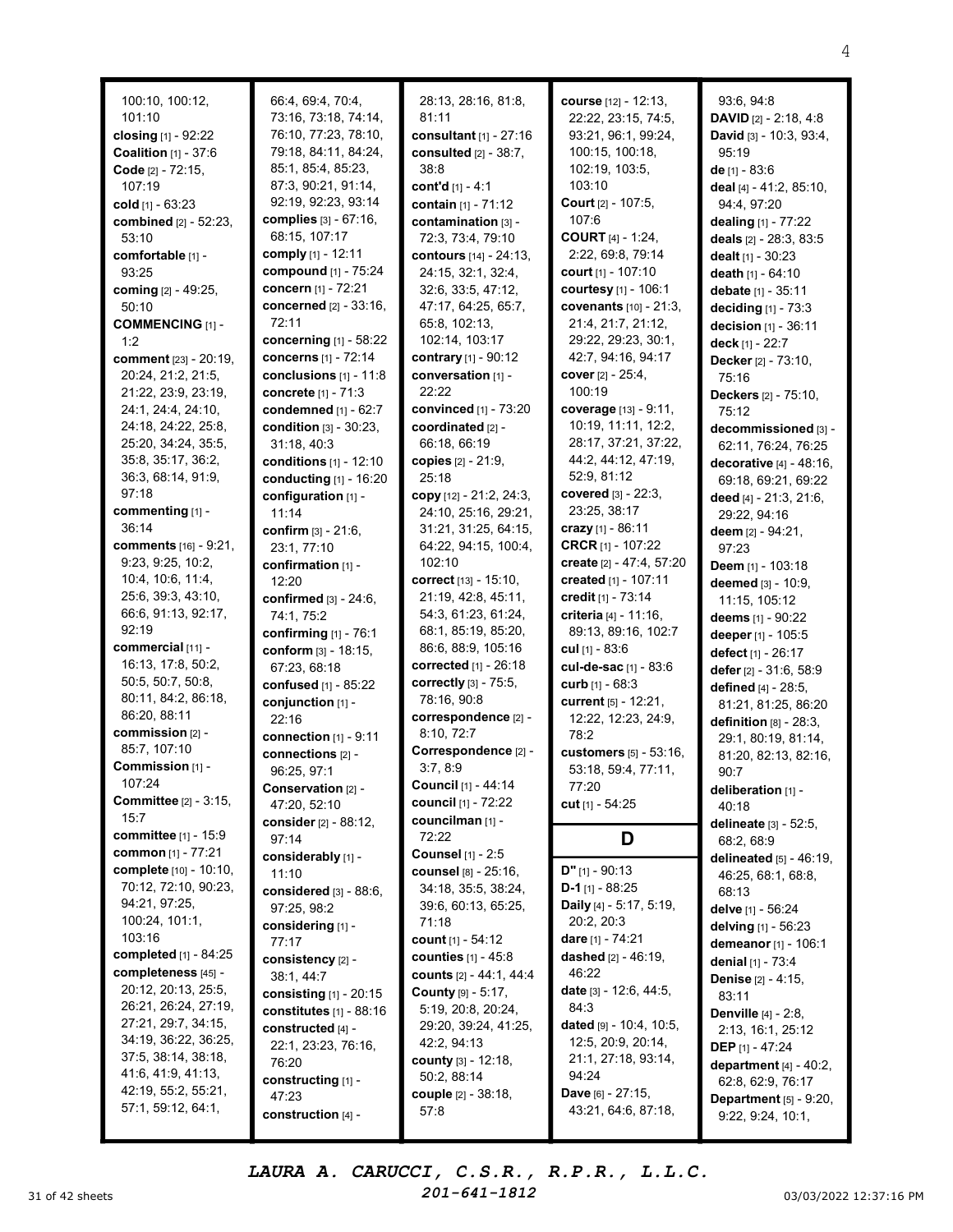| 13:2                              | dimension $[1]$ - 52:15           | drive [2] - 46:23, 49:13     | elsewhere [1] - 94:4                             | exceed [5] - 28:16,              |
|-----------------------------------|-----------------------------------|------------------------------|--------------------------------------------------|----------------------------------|
| deposit [1] - 71:13               | dimensions [2] -                  | driven $[2] - 49:6$ ,        | email [3] - 3:4, 5:5,                            | 67:2, 67:11, 67:12,              |
|                                   |                                   | 49:10                        |                                                  | 81:11                            |
| deposited [1] - 71:4              | 50:18, 54:15                      |                              | 5:21                                             |                                  |
| depth [1] - 11:14                 | Diplomate [1] - 107:6             | driveway [10] - 45:23,       | employed [1] - 107:14                            | exceeded [1] - 11:13             |
| described $[1]$ - 10:15           | dips $[1] - 85:9$                 | 46:17, 53:1, 55:7,           | employees [6] - 48:11.                           | exceeds [1] - 11:14              |
| description [3] -                 | Direct [1] - 4:11                 | 79:24, 80:8, 80:10,          | 53:3, 53:18, 53:19,                              | except [1] - 67:25               |
| 21:15, 30:19, 95:22               | direct [1] - 10:24                | 80:12, 80:16, 80:17          | 62:12, 62:15                                     | exception [2] - 20:25,           |
| <b>DESCRIPTION</b> [1] -          | direction $[1] - 40:12$           | driveways [2] - 18:20,       | encourage [1] - 36:9                             | 29:19                            |
| 4:19                              | directly [1] - 74:2               | 18:23                        | end [3] - 39:4, 40:17,                           | exceptions $[1]$ - $16:9$        |
| Design [2] - 45:2,                | directs [1] - 65:12               | drove [1] - 49:7             | 90:15                                            | excuse [2] - 45:24,              |
| 45:14                             |                                   |                              | ended [1] - 35:12                                |                                  |
|                                   | <b>disabled</b> $[2] - 19:13$ ,   | dry $[2] - 11:1, 12:25$      |                                                  | 74:8                             |
| design [8] - 19:21,               | 19:17                             | DUES [4] - 8:3, 55:25,       | engineer [12] - 25:3,                            | <b>exemption</b> [2] - 20:8,     |
| 24:21, 30:17, 32:15,              | disagrees [1] - 102:17            | 56:9, 62:12                  | 31:12, 33:4, 38:14,                              | 39:25                            |
| 33:17, 65:17, 103:1,              | discretion [1] - 36:10            | duly [2] - 45:16, 73:20      | 45:5, 55:25, 60:13,                              | exercise [1] - 36:10             |
| 103:21                            | discuss [1] - 15:14               | duplicate [2] - 24:1,        | 62:5, 66:2, 76:12,                               | exhibit [2] - 66:19,             |
| designated [2] -                  | discussed [1] - 42:10             | 24:10                        | 76:13, 84:14                                     | 66:20                            |
| 17:12, 19:22                      | discusses $[1] - 27:19$           | <b>during</b> [21] - 12:13,  | <b>Engineer</b> [2] - 2:18,                      | exhibits $[1] - 52:2$            |
| designed [2] - 19:12,             | discussing $[1]$ - 87:12          | 20:22, 22:3, 22:22,          | 2:19                                             | exist [5] - 21:4, 21:7,          |
| 76:13                             |                                   | 23:15, 23:25, 31:19,         | engineering [1] -                                | 24:20, 29:24, 94:18              |
| desires [1] - 90:12               | discussion [5] -                  | 38:17, 58:7, 60:10,          | 32:17                                            |                                  |
|                                   | 10:23, 34:8, 34:16,               |                              |                                                  | existing [53] - 10:19,           |
| desist [1] - 76:17                | 35:22, 90:21                      | 64:25, 91:2, 93:21,          | Engineering [1] - 13:1                           | 11:11, 12:3, 21:22,              |
| Detached [1] - 17:15              | displaying [1] - 19:15            | 94:2, 95:25, 99:24,          | ensures [1] - 11:20                              | 22:5, 22:20, 23:18,              |
| detail [7] - 28:1, 31:24,         | distinct [1] - 90:9               | 100:17, 102:19,              | entertain [1] - 106:11                           | 24:12, 24:14, 24:17,             |
| 43:7, 45:23, 51:11,               | District [2] - 47:21,             | 103:5, 103:10                | entire $[3] - 40:16$ ,                           | 27:24, 28:8, 28:12,              |
| 63:3, 97:11                       | 52:11                             | dwelling [10] - 9:12,        | 41:4, 65:3                                       | 28:19, 28:20, 28:23,             |
| details $[14] - 21:13$ ,          | district [11] - 10:17,            | 10:14, 46:18, 57:9,          | entirely [1] - 35:7                              | 28:25, 30:11, 32:1,              |
| 30:8, 64:4, 64:21,                | 17:15, 17:24, 18:11,              | 58:19, 59:4, 59:17,          | entitled [1] - 35:5                              | 32:5, 32:6, 32:12,               |
| 65:20, 95:18, 97:24,              | 28:15, 81:10, 88:7,               | 83:2, 96:12, 96:15           | entity [2] - 37:12, 38:5                         | 32:20, 32:21, 33:5,              |
| 99:9, 99:19, 100:20,              | 88:8, 88:9, 89:2,                 | dwellings [3] - 23:19,       | environmental [1] -                              | 33:7, 33:9, 33:13,               |
| 100:23, 101:1,                    | 89:8                              | 64:10, 88:10                 | 85:7                                             | 33:25, 37:20, 43:12,             |
| 102:7, 103:15                     |                                   | Dykstra [3] - 45:2,          | equipment [2] - 28:22,                           | 46:18, 46:22, 47:2,              |
| determination [3] -               | <b>districts</b> [2] - 18:11,     | 45:13, 76:12                 | 81:4                                             | 51:24, 60:25, 61:14,             |
| 38:1, 44:7, 96:9                  | 18:21                             |                              |                                                  | 64:9, 64:24, 65:15,              |
|                                   | disturbance [5] -                 |                              | <b>Escrow</b> $[2] - 3:14$ ,                     | 76:21, 80:4, 80:22,              |
| <b>determine</b> [5] - 32:23,     | 37:23, 44:3, 44:11,               | Е                            | 13:24                                            | 80:23, 81:2, 82:19,              |
| 43:14, 43:19, 88:4,               | 47:19, 52:9                       | easements [2] - 21:10,       | escrow [2] - 12:21,                              |                                  |
| 89:23                             | document [2] - 81:23,             |                              | 14:1                                             | 96:10, 96:12, 96:15,             |
| detriment [1] - 89:18             | 89:4                              | 29:24                        | especially $[2]$ - 36:15,                        | 97:21, 102:12,                   |
| Deus [5] - 6:16, 8:2,             | documentation [1] -               | easier [1] - 105:7           | 71:7                                             | 103:17, 105:2                    |
| 13:18, 15:1, 76:10                | 73:7                              | education [2] - 16:24,       | <b>ESQUIRE</b> $[3] - 2:3$                       | exists [1] - 22:20               |
| DEUS [11] - 1:21, 6:17,           | <b>DOMINICK</b> [1] - 1:17        | 17:1                         | 2:7, 2:11                                        | expand [2] - 80:9,               |
| 13:19, 15:2, 55:22,               | Donald [1] - 98:16                | effect [3] - 11:18,          | <b>ESQUIRES</b> $[2] - 2:2$ ,                    | 83:17                            |
| 56:13, 56:17, 62:4,               | done [7] - 22:11,                 | 38:3, 54:11                  | 2:11                                             | expanded [3] - 79:2,             |
| 62:15, 62:20, 62:22               | 26:19, 32:13, 42:9,               | effectively $[1]$ - 27:10    | essentially [1] - 36:6                           | 79:5, 85:16                      |
| development [21] -                | 73:11, 84:1, 106:2                | efficiency $[1] - 40:14$     | etc [2] - 39:19, 58:5                            | <b>expansion</b> $[2] - 78:17$ , |
| 16:5, 17:21, 18:9,                |                                   | <b>Eight</b> $[1]$ - 70:18   |                                                  | 80:17                            |
| 18:18, 18:25, 19:5,               | door $[1] - 84:21$                | eight $[5]$ - 52:19, 54:2,   | evaluating $[1]$ - 26:10<br>evening [10] - 5:23, | <b>expected</b> $[3] - 25:1$ ,   |
| 19:11, 19:20, 21:15,              | doorways [2] - 28:19,             | 54:6, 54:9, 54:15            |                                                  | 34:23, 67:14                     |
|                                   | 80:24                             | eight-foot $[1]$ - 54:2      | 7:9, 8:15, 15:15,                                | experience $[1]$ - 48:7          |
| 28:6, 28:7, 28:11,                | double [1] - 67:5                 |                              | 15:19, 15:23, 27:14,                             |                                  |
| 30:20, 37:24, 44:1,               | doubt [1] - 72:13                 | <b>Einhorn</b> $[1]$ - 15:25 | 37:11, 40:9, 106:2                               | experiences [1] - 56:7           |
| 44:4, 44:10, 80:12,               | down [6] - 39:4, 39:22,           | <b>EINHORN</b> $[1] - 2:6$   | events [2] - 50:13.                              | <b>experts</b> $[1] - 88:3$      |
| 82:17, 82:18, 95:22               | 45:21, 46:16, 49:11,              | either [2] - 18:5, 80:15     | 77:13                                            | <b>Expires</b> [1] - 107:24      |
| deviations $[1]$ - 16:9           | 55:7                              | electronic [2] - 46:3,       | eventual [1] - 41:14                             | explain [1] - 87:11              |
| <b>Dewberry</b> $[1]$ - 14:2      | draftsperson [1] -                | 73:8                         | eventually [1] - 71:10                           | explanation [1] -                |
| <b>Diamond</b> $[1] - 2:12$       | 96:22                             | electronically [1] -         | <b>EVID</b> $[1] - 4:19$                         | 90:20                            |
| difference [3] - 40:13,           | drainage [4] - 10:24,             | 73:12                        | evidence [1] - 83:15                             | explicitly $[1]$ - 40:22         |
| 78:14, 85:23                      |                                   | elevations [11] - 22:4,      | <b>exact</b> $[1] - 60:22$                       | extension $[2] - 28:9$ ,         |
|                                   |                                   |                              |                                                  |                                  |
| <b>different</b> $[2] - 74:4,$    | 19:2, 28:21, 81:3                 | 22:12, 23:18, 30:25,         |                                                  | 82:19                            |
| 80:21                             | drawings $[1] - 60:19$            | 31:1, 31:15, 33:16,          | exactly [4] - 22:6,                              |                                  |
|                                   | <b>drinking</b> [2] - 48:18,      | 59:13, 64:9, 96:4,           | 42:4, 66:10, 88:25                               | exterior [2] - 28:18,<br>80:23   |
| difficult $[2] - 30:12$ ,<br>35:1 | 77:14<br><b>Drive</b> $[1] - 2:3$ | 96:5                         | examination [1] -<br>73:19                       | external [1] - 57:20             |

03/03/2022 12:37:16 PM  $201-641-1812$  32 of 42 sheets LAURA A. CARUCCI, C.S.R., R.P.R., L.L.C. 201-641-1812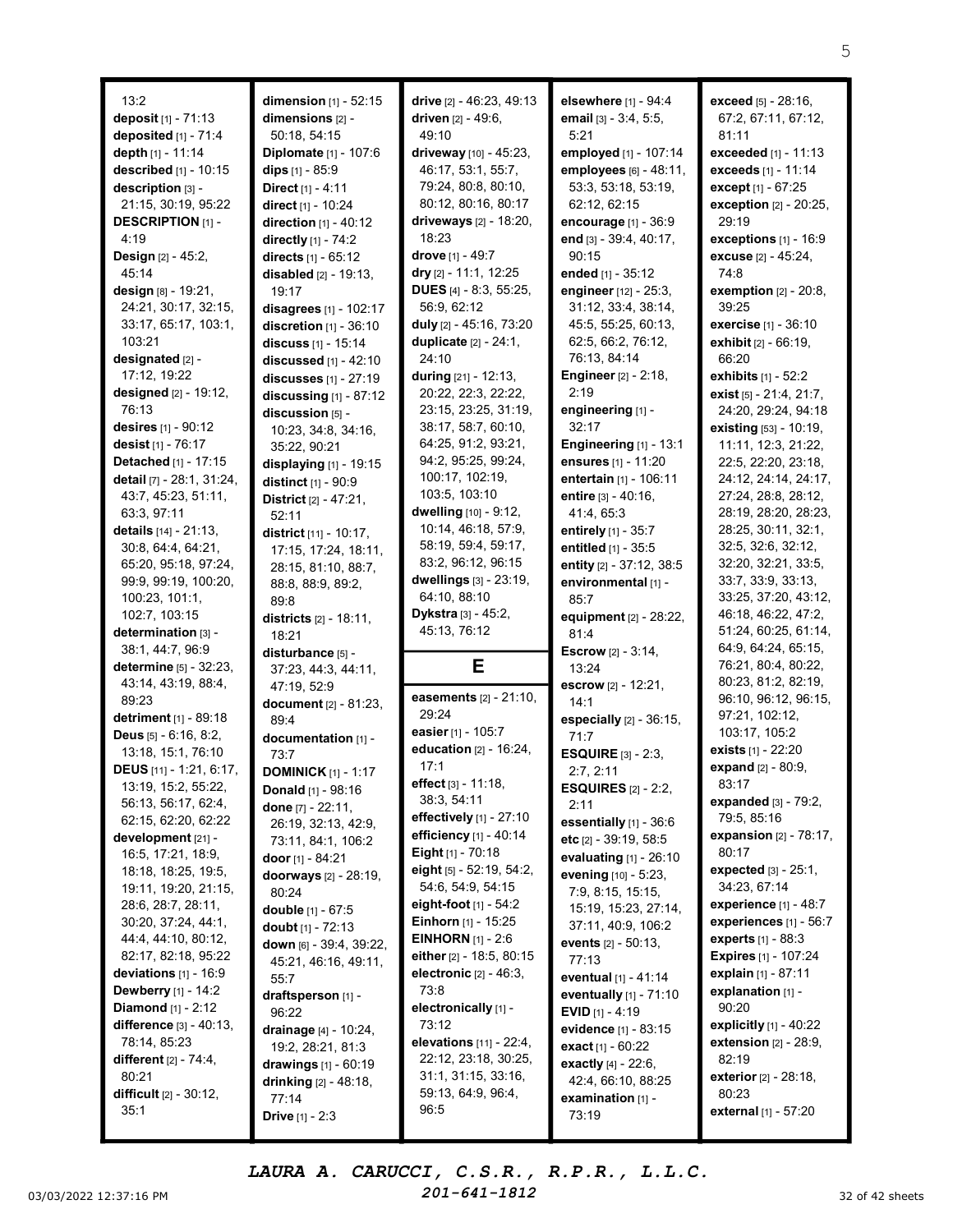| F                                                       | feet [21] - 10:20,<br>10:22, 12:3, 18:13,              | <b>follows</b> $[2] - 11:25$ ,<br>45:16        | general [6] - 21:15,<br>30:19, 41:17, 55:6,                | 62:16, 77:11<br>guiding [2] - 81:23,                |
|---------------------------------------------------------|--------------------------------------------------------|------------------------------------------------|------------------------------------------------------------|-----------------------------------------------------|
| facade [7] - 23:18,                                     | 19:25, 28:17, 52:19,                                   | foot $[1] - 54:2$                              | 86:22, 95:22                                               | 89:4                                                |
| 28:18, 30:25, 31:14,                                    | 52:21, 53:23, 54:6,                                    | footage [2] - 81:6,                            | generators [2] - 28:21,                                    |                                                     |
| 64:9, 80:23, 96:7                                       | 54:7, 54:9, 54:12,                                     | 82:4                                           | 81:3                                                       | Н                                                   |
| facilities $[6] - 19:2$ ,                               | 54:15, 54:17, 55:16,                                   | footer [1] - 49:11                             | gentlemen [1] - 15:24                                      |                                                     |
| 28:21, 77:7, 78:1,                                      | 66:25, 67:1, 80:13,                                    | foregoing [1] - 107:8                          | George [1] - 75:7                                          | $H-A-I-L-A$ [1] - 69:14                             |
| 81:3, 104:23                                            | 81:12                                                  | forest [2] - 16:23, 17:1                       | given [6] - 22:18,                                         | <b>habit</b> $[1] - 41:5$<br>Haila [2] - 4:13, 69:6 |
| facility [2] - 63:9, 77:3                               | fences [6] - 24:21,<br>25:2, 32:15, 33:17,             | forestry [1] - 16:18                           | 23:14, 27:11, 34:16,<br>34:17, 105:18                      | HAILA [6] - 69:6.                                   |
| fact [6] - 11:8, 25:21,<br>32:21, 38:4, 42:21,          | 103:2, 103:21                                          | forgetting [1] - 26:2<br>forgive [1] - 32:7    | government [1] -                                           | 69:12, 69:14, 69:16,                                |
| 72:25                                                   | <b>fencing</b> $[1] - 65:17$                           | forgot [1] - 93:5                              | 42:20                                                      | 70:9, 70:15                                         |
| facts $[4] - 36:8, 36:9,$                               | <b>FERRANTE</b> [1] - 2:19                             | Form [27] - 22:25,                             | governmental [5] -                                         | half [2] - 67:1, 74:5                               |
| 72:1, 72:2                                              | few $[2] - 70:25, 104:25$                              | 23:8, 24:10, 30:7,                             | 12:16, 20:21, 37:10,                                       | hand $[6] - 44:18$ ,                                |
| failure [1] - 26:15                                     | fide [1] - 73:20                                       | 31:4, 31:10, 31:23,                            | 37:12, 38:5                                                | 45:22, 46:16, 46:20,                                |
| fair $[3] - 67:15, 67:20,$                              | field $[1] - 47:2$                                     | 33:2, 43:9, 64:3,                              | grade [1] - 66:8                                           | 63:7, 73:22                                         |
| 70:14                                                   | fields $[2] - 47:6, 50:3$                              | 64:21, 95:17, 97:19,                           | <b>grades</b> $[3] - 33:8$ ,                               | handicap [15] - 19:23,                              |
| fairly $[1] - 64:6$                                     | file $[1] - 21:8$                                      | 97:20, 97:23, 98:3,                            | 33:13, 102:20                                              | 51:14, 51:15, 52:4,                                 |
| fall $[3] - 70:1, 70:8,$                                | filed $[2] - 5:10$ , 39:23                             | 98:4, 98:8, 99:7,                              | grading $[1] - 47:13$                                      | 52:17, 52:20, 54:1,                                 |
| 80:5                                                    | final $[2] - 29:4, 83:6$                               | 99:8, 99:18, 100:19,                           | <b>GRAHAM</b> $[5] - 4:10$ ,                               | 54:5, 54:11, 54:14,                                 |
| Family [1] - 17:15                                      | finally $[3] - 20:7$ ,                                 | 100:22, 100:25,                                | 44:19, 44:24, 45:1,                                        | 54:16, 54:20, 58:23,<br>62:20                       |
| <b>family</b> $[12] - 9:12$ ,<br>10:14, 22:5, 74:16,    | 32:14, 102:6<br><b>financial</b> $[2] - 107:13$ ,      | 101:8, 102:6, 103:14<br>form [2] - 27:21, 43:7 | 45:12<br>Graham [3] - 38:14,                               | handle [2] - 29:10,                                 |
| 74:18, 74:20, 74:24,                                    | 107:15                                                 | formal [1] - 5:22                              | 44:19, 45:1                                                | 48:8                                                |
| 75:1, 75:14, 75:15,                                     | findings $[1] - 11:8$                                  | forth $[9] - 17:25$ ,                          | grandfather [1] -                                          | handled [1] - 42:22                                 |
| 83:2, 88:10                                             | fine $[2] - 35:20, 35:23$                              | 25:23, 27:6, 43:20,                            | 75:23                                                      | <b>handles</b> [1] - 27:18                          |
| family's $[3] - 75:5$ ,                                 | finish $[1]$ - 35:18                                   | 50:1, 83:7, 87:23,                             | <b>GRANT</b> [1] - 11:24                                   | <b>hands</b> $[3] - 63:5$ ,                         |
| 75:8, 75:23                                             | fire $[1] - 9:22$                                      | 97:1, 97:19                                    | grant $[13] - 30:3$ ,                                      | 63:15, 63:19                                        |
| far $[6] - 33:16, 54:25,$                               | firm $[2] - 15:25, 45:2$                               | <b>forward</b> $[5] - 26:18$ ,                 | 30:13, 89:11, 90:23,                                       | HANTMAN [35] - 2:11,                                |
| 71:12, 76:9, 80:2,                                      | first [24] - 7:8, 17:20,                               | 41:13, 65:10, 69:5,                            | 90:24, 90:25, 94:6,                                        | 2:11, 25:7, 25:11,                                  |
| 93:24                                                   | 20:18, 21:14, 22:25,                                   | 98:3                                           | 94:20, 94:21, 95:24,                                       | 26:22, 27:3, 34:23,                                 |
| <b>farm</b> $[13] - 16:12$ ,                            | 27:20, 29:10, 29:12,                                   | <b>four</b> $[1]$ - 80:21                      | 99:23, 100:14,                                             | 35:3, 35:13, 35:16,                                 |
| 16:13, 16:21, 17:2,                                     | 29:17, 33:23, 34:9,                                    | framework [1] - 81:24                          | 102:16                                                     | 35:20, 35:23, 37:7,<br>46:11, 48:20, 48:22,         |
| 17:7, 47:5, 49:14,                                      | 38:23, 39:5, 40:10,                                    | frankly [1] - 32:10                            | granted [8] - 12:9,<br>30:4, 30:20, 31:19,                 | 50:5, 66:1, 66:5,                                   |
| 49:23, 50:8, 56:7,<br>63:18, 86:20, 87:14               | 41:6, 43:13, 44:6,<br>69:9, 69:10, 71:22,              | free [1] - 87:22<br>freestanding [2] -         | 42:1, 101:2, 101:3,                                        | 66:15, 66:23, 67:2,                                 |
| Farm [2] - 17:9, 18:1                                   | 80:7, 87:24, 89:23                                     | 16:16, 18:15                                   | 103:9                                                      | 67:7, 67:10, 67:15,                                 |
| farm-based [1] - 16:21                                  | five [8] - 18:1, 31:4,                                 | front $[4] - 45:7, 46:17$ ,                    | granting [5] - 89:15,                                      | 67:20, 67:25, 68:4,                                 |
| farming [3] - 86:19,                                    | 54:7, 67:10, 67:11,                                    | 63:24, 87:21                                   | 90:25, 93:25,                                              | 68:7, 68:11, 68:14,                                 |
| 88:11, 88:16                                            | 67:12, 67:13, 68:20                                    | frontage [1] - 11:15                           | 103:16, 103:20                                             | 68:21, 69:1, 98:6,                                  |
| <b>farms</b> $[3] - 17:8, 50:2,$                        | <b>Flag</b> $[2] - 3:5, 7:3$                           | <b>FROST</b> $[1] - 2:6$                       | grass $[1] - 68:6$                                         | 98:10                                               |
| 88:10                                                   | floor $[31] - 21:21$ ,                                 | <b>Frost</b> $[1]$ - 15:25                     | gravel [3] - 46:18,                                        | <b>Hantman</b> $[7] - 4:11$ ,                       |
| <b>Farms</b> $[6] - 2.9, 4.4,$                          | 23:17, 24:17, 30:11,                                   | full $[2] - 65:3, 72:10$                       | 46:23, 51:24                                               | 25:11, 25:13, 36:1,<br>36:16, 69:4, 72:8            |
| 15:20, 16:3, 17:18,                                     | 31:3, 31:14, 32:24,                                    | functional [1] - 48:25                         | qreat $[1] - 75:23$                                        | <b>Hantman's</b> $[1]$ - 42:18                      |
| 90:22                                                   | 42:23, 43:17, 43:20,                                   | FURBACHER [2] -                                | <b>greater</b> $[1] - 37:23$                               | happy $[2] - 51:11$ ,                               |
| <b>fashion</b> $[1] - 39:1$<br><b>fatal</b> [1] - 26:17 | 57:5, 57:6, 58:20,<br>59:1, 59:13, 59:15,              | 107:4, 107:22                                  | Green [2] - 45:14,<br>105:21                               | 68:24                                               |
| <b>faucet</b> $[1] - 63:22$                             | 59:16, 60:18, 60:24,                                   | future [2] - 83:23, 84:7                       | ground [3] - 28:17,                                        | <b>hard</b> [1] - $33:24$                           |
| <b>favor</b> $[2] - 92:9$ ,                             | 61:7, 61:23, 61:25,                                    | G                                              | 48:17, 81:12                                               | hardship [1] - 11:16                                |
| 106:15                                                  | 64:8, 65:15, 96:10,                                    |                                                | <b>Group</b> $[2] - 45:3$                                  | <b>HARTMAN</b> [1] - 90:6                           |
| <b>FAX</b> [1] - 2:24                                   | 96:15, 97:20, 99:21,                                   | Garcia [10] - 6:18, 8:4,                       | 45:14                                                      | HARTUNIAN [3] -                                     |
| features [2] - 96:23,                                   | 101:4, 102:25,                                         | 13:20, 15:3, 72:23,                            | group [8] - 16:24,                                         | 84:18, 84:19, 85:5                                  |
| 103:7                                                   | 103:19                                                 | 72:24, 73:1, 73:9,                             | 25:13, 25:17, 42:25,                                       | <b>Hartunian</b> $[2] - 4:16$ ,                     |
| <b>FEBRUARY</b> $[1] - 1:2$                             | flow $[4] - 80:1, 80:6,$                               | 73:20, 76:2                                    | 43:1, 43:6, 93:7                                           | 84:18                                               |
| <b>February</b> [8] - 3:6,                              | 82:6                                                   | <b>GARCIA</b> [15] - 1:22,                     | <b>guess</b> $[5] - 40:8$ ,                                | harvesting [2] - 16:19,                             |
| 5:18, 7:7, 7:10, 10:7,                                  | focus $[1] - 16:24$                                    | 6:19, 8:5, 13:21,                              | 59:25, 79:20, 84:23,                                       | 16:22<br>head $[3] - 67:8, 99:17$ ,                 |
| 20:3, 20:7, 23:7                                        | follow [1] - 88:1                                      | 15:4, 74:8, 74:16,                             | 86:7                                                       | 100:6                                               |
| federal $[1] - 12:18$                                   | <b>following</b> $[6] - 9:19$ ,<br>10:11, 11:7, 12:10, | 74:20, 74:24, 75:3,<br>75:8, 75:11, 75:14,     | <b>guest</b> $[1] - 53:19$<br><b>guests</b> $[6] - 47:1$ , | <b>heading</b> $[1]$ - 39:9                         |
| fees [3] - 12:22, 12:23,<br>12:24                       | 17:23, 28:11                                           | 75:18, 75:22                                   | 53:2, 53:11, 53:19,                                        | <b>health</b> $[7] - 9:24$ ,                        |
|                                                         |                                                        |                                                |                                                            |                                                     |

LAURA A. CARUCCI, C.S.R., R.P.R., L.L.C.

201-641-1812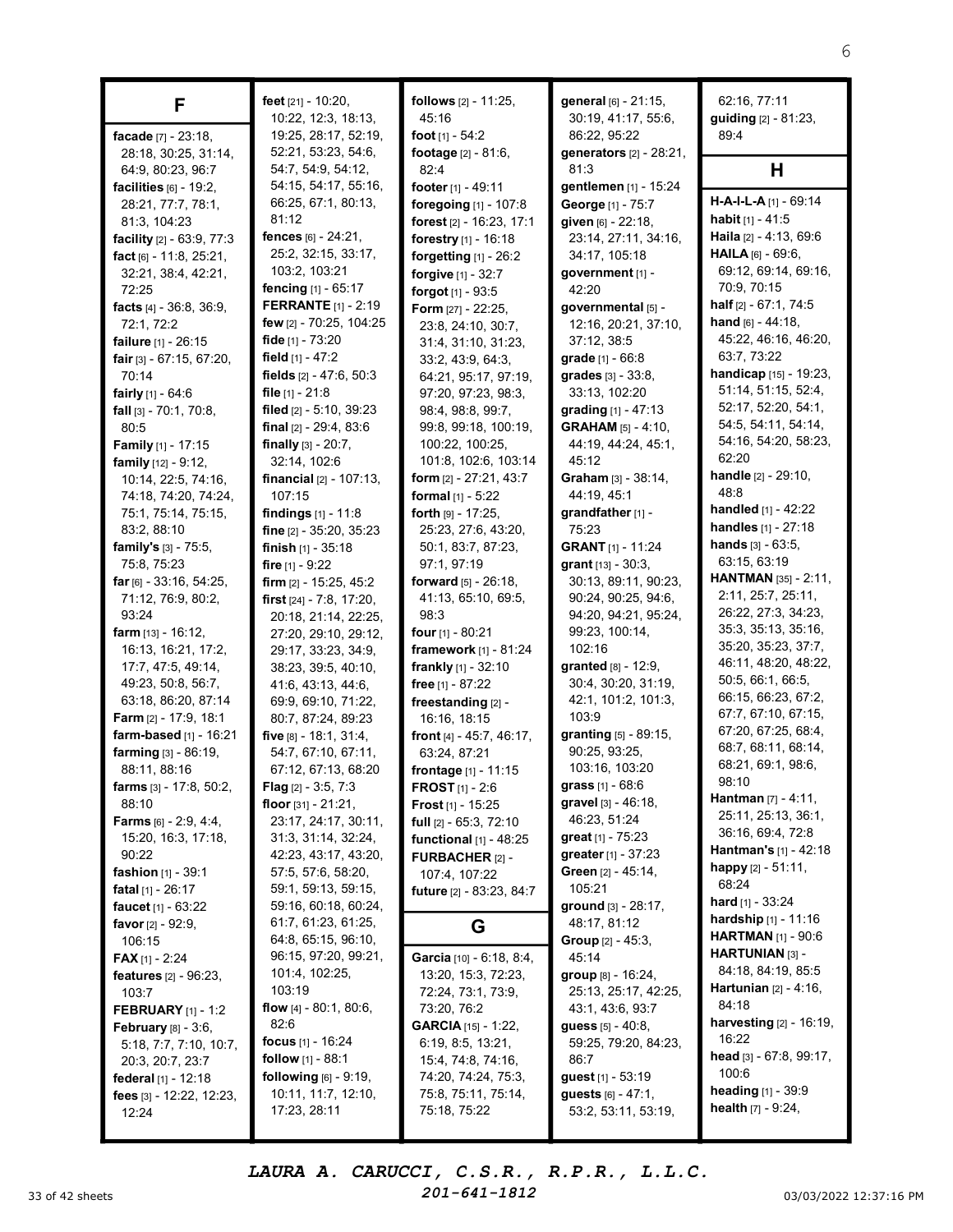|                                                   |                                              | 65:20, 78:23, 96:6,                       | 19:13                                       |                                              |
|---------------------------------------------------|----------------------------------------------|-------------------------------------------|---------------------------------------------|----------------------------------------------|
| 39:19, 40:1, 62:8,<br>62:9, 76:17                 | horse $[4] - 16:22$ ,<br>16:23, 16:25        | 103:2, 103:4,                             | interpretation [11] -                       |                                              |
| hear [21] - 5:12, 9:5,                            | horses [7] - 16:19,                          | 103:12, 103:22                            | 16:5, 40:10, 40:15,                         |                                              |
| 31:7, 32:19, 34:1,                                | 16:20, 57:12, 59:22,                         | $IN [1] - 1:3$                            | 40:19, 41:3, 88:1,                          | <b>JACOBS</b> [1] - 1:8                      |
| 34:11, 34:12, 35:1,                               | 70:24, 70:25                                 | inbound [1] - 79:25                       | 90:11, 90:17, 99:9,                         | <b>Jacobs</b> [18] - 4:5,                    |
| 36:23, 37:25, 38:12,                              | horsewoman [1] -                             | include [4] - 16:17,                      | 100:23                                      | 17:11, 37:2, 45:21,                          |
| 39:11, 41:20, 43:10,                              | 71:2                                         | 19:16, 28:12, 48:10                       | interpreted $[2]$ - 18:4,                   | 46:15, 55:13, 70:19,<br>70:20, 78:13, 79:13, |
| 43:24, 62:13, 80:14,                              | horticultural [1] -                          | included [1] - 53:13                      | 82:22                                       | 83:12, 84:20, 85:8,                          |
| 89:12, 94:2, 99:15,                               | 86:21                                        | includes [1] - 80:21                      | interrupt [1] - 87:22                       | 85:13, 86:13, 86:17,                         |
| 99:25                                             | host $[1] - 56:8$                            | including [3] - 10:11,                    | interrupted [1] - 74:11                     | 86:18, 87:9                                  |
| <b>heard</b> $[7] - 10:10$ ,                      | <b>hosting</b> $[1] - 48:8$                  | 12:17, 16:18                              | introduction [1] -                          | JAMES [1] - 1:15                             |
| 78:16, 80:10, 90:8,                               | hot $[1] - 63:23$                            | incomplete [8] -                          | 20:10                                       | Janet [2] - 4:15, 79:12                      |
| 93:24, 103:3, 104:20                              | house [5] - 49:8, 53:1,                      | 58:14, 86:8, 87:5,                        | involve [2] - 28:7,                         | January [6] - 5:19,                          |
| <b>HEARING</b> $[1] - 1:7$                        | 57:9, 69:20, 105:3                           | 90:23, 98:2, 101:4,                       | 82:18                                       | 10:4, 10:6, 12:5,                            |
| hearing [23] - 10:7,                              | Hudson [1] - 45:8                            | 103:18, 105:13                            | involved [1] - 107:13                       | 20:1, 20:4                                   |
| 11:3, 12:13, 20:23,                               | huge [1] - 78:14                             | incorporating [1] -                       | irrelevant $[1]$ - 73:22                    | JASON [2] - 1:13, 2:7                        |
| 21:18, 22:23, 23:1,                               | humble [1] - 40:21                           | 17:4                                      | issue [8] - 12:19,                          | <b>Jason</b> $[2] - 15:24$ ,                 |
| 23:16, 24:6, 31:5,                                | husbandry [2] - 16:23,                       | increase [3] - 10:21,                     | 26:23, 27:2, 31:13,                         | 39:10                                        |
| 31:7, 41:10, 44:5,                                | 16:25                                        | 86:16, 87:13                              | 39:24, 50:7, 73:22,                         | Jeff $[1] - 85:13$                           |
| 72:10, 87:25, 88:17,                              | hygiene [1] - 58:22                          | increasing $[1]$ - 87:8                   | 76:14                                       | Jeffrey [2] - 4:13, 37:1                     |
| 93:21, 99:12,                                     |                                              | indicate [2] - 26:14,                     | <b>issued</b> [1] - 20:8                    | jell [2] - 63:8, 63:12                       |
| 100:15, 100:18,                                   |                                              | 72:9                                      | <b>issues</b> [8] - 26:21,                  | Jersey [13] - 2:4, 2:8,                      |
| 102:20, 103:5                                     |                                              | indicated [4] - 27:17,                    | 32:18, 58:22, 66:3,                         | 2:13, 5:7, 45:5,                             |
| <b>Hearing</b> $[2] - 4:3$ ,                      | i.e $[5]$ - 28:21, 44:10,                    | 29:25, 36:7, 83:18                        | 69:4, 72:3, 77:23,                          | 45:15, 71:6, 81:25,                          |
| 15:17                                             | 81:3, 88:2, 96:24                            | indicates [3] - 21:17,                    | 91:2                                        | 89:4, 107:8, 107:11,                         |
| hearings [1] - 103:11                             | ID $[2] - 4:19, 19:17$                       | 26:15, 83:16                              | Item [4] - 31:16, 94:13,                    | 107:18, 107:23                               |
| heights $[1] - 25:1$                              | idea [2] - 56:8, 97:7                        | indicating $[1]$ - $94:3$                 | 101:2                                       | Jim $[1] - 104:1$                            |
| held [3] - 5:7, 92:13,                            | identified [7] - 19:15,                      | <b>individual</b> $[1]$ - 29:11           | item [58] - 21:16,                          | johns [3] - 62:18,                           |
| 105:20                                            | 23:11, 23:12, 25:2,                          | individuals $[1]$ - 36:17                 | 21:21, 21:23, 22:5,                         | 63:6, 77:2                                   |
| hello [2] - 71:17, 93:3                           | 40:23, 87:4, 88:6                            | information [20] -                        | 22:15, 23:20, 24:14,                        | <b>JOSEPH</b> $[1] - 2:3$                    |
| helpful [3] - 32:10,                              | identifies [2] - 27:24,                      | 21:17, 25:15, 32:19,                      | 24:24, 29:20, 29:21,                        | $JR$ [1] - 2:3                               |
| 43:23, 96:18                                      | 88:16                                        | 43:19, 43:24, 51:7,                       | 30:11, 31:4, 31:5,                          | JRittie@                                     |
| helps $[1] - 81:23$                               | identify [1] - 25:9                          | 58:15, 88:3, 88:13,                       | 31:10, 31:13, 31:21,                        | einhornlawyers.                              |
| hereby $[3] - 11:7$ ,<br>11:24, 107:8             | identifying [1] - 96:23                      | 88:15, 88:18, 93:23,                      | 34:21, 43:16, 55:18,<br>55:24, 64:12, 81:7, | com $[1] - 2:9$                              |
| hereinafter [1] - 9:8                             | <b>illegal</b> [1] - 76:15                   | 93:24, 96:2, 96:3,                        | 85:4, 94:11, 94:15,                         | July [1] - 75:19                             |
| hi [2] - 83:11, 86:10                             | illegally [1] - 76:20                        | 96:14, 96:19, 99:25,                      | 95:21, 95:23, 96:4,                         | jurisdiction [2] -                           |
| Hibernia [2] - 14:4,                              | impact [2] - 11:20,<br>21:12                 | 100:5, 100:15<br>Ingrid [2] - 4:14, 70:17 | 97:19, 97:20, 97:23,                        | 12:17, 25:21                                 |
| 70:18                                             | impairment [1] - 89:19                       | <b>inquiry</b> [1] - 78:9                 | 97:24, 98:2, 98:6,                          |                                              |
| <b>Highlands</b> [14] - 37:3,                     | impervious [10] -                            | inside [7] - 58:11,                       | 98:7, 98:8, 99:11,                          | K                                            |
| 37:4, 37:5, 37:13,                                | 9:11, 10:18, 11:11,                          | 59:4, 60:1, 60:7,                         | 99:12, 99:15, 99:20,                        | $K$ -E-L-L-E-Y[1] -                          |
| 38:1, 38:6, 38:8,                                 | 12:1, 37:21, 38:11,                          | 60:16, 60:18, 60:20                       | 99:21, 100:3, 100:7,                        | 71:20                                        |
| 39:16, 44:1, 44:6,                                | 44:2, 44:12, 47:19,                          | <b>install</b> [2] - 11:1, 12:25          | 100:14, 101:1,                              | <b>K-R-C-H</b> $[1]$ - 83:12                 |
| 44:14, 47:21, 52:11,                              | 52:9                                         | installation $[1]$ - 47:14                | 101:3, 101:6, 101:8,                        | <b>KAHN</b> [84] - 2:17,                     |
| 71:7                                              | important $[2] - 59:2$ ,                     | instructed [1] - 53:6                     | 102:10, 102:12,                             | 5:25, 6:2, 6:4, 6:6,                         |
| <b>himself</b> $[1]$ - 9:17                       | 100:11                                       | intend [1] - 33:10                        | 102:17, 102:24,                             | 6:8, 6:10, 6:12, 6:14,                       |
| historic [1] - 50:12                              | <b>improve</b> [1] - 50:4                    | intensity [1] - 70:24                     | 103:1, 103:9,                               | 6:16, 6:18, 6:20,                            |
| historical [2] - 83:15,                           | improvement [12] -                           | <b>intent</b> $[2] - 33:10$ ,             | 103:16, 103:18,                             | 6:22, 6:24, 7:1, 7:15,                       |
| 83:22                                             | 28:2, 28:9, 28:18,                           | 89:19                                     | 103:20                                      | 7:17, 7:19, 7:21,                            |
| historically $[1]$ - 84:1                         | 28:20, 37:21, 47:13,                         | <b>interact</b> $[1] - 61:16$             | item's [1] - 64:23                          | 7:23, 7:25, 8:2, 8:4,                        |
| hold $[3] - 39:3, 56:1,$                          | 80:23, 81:2, 81:6,                           | interest [4] - 36:11,                     | <b>items</b> [19] - 20:17,                  | 8:6, 8:8, 8:11, 13:6,                        |
| 87:2                                              | 82:20, 82:24, 85:25                          | 36:12, 107:14,                            | 27:19, 33:1, 38:13,<br>38:16, 38:23, 55:19, | 13:8, 13:10, 13:12,                          |
| <b>home</b> $[4]$ - 22:6, 58:5,                   | improvements [28] -                          | 107:15                                    | 55:20, 64:1, 80:21,                         | 13:14, 13:16, 13:18,                         |
| 75:23, 77:25                                      | 10:15, 16:15, 22:11,                         | interested $[1]$ - 30:17                  | 87:4, 93:7, 93:17,                          | 13:20, 13:22, 14:10,<br>14:12, 14:14, 14:16, |
| <b>honey</b> [1] - 16:22<br>Hopatcong [1] - 45:15 | 22:19, 24:22, 24:25,<br>28:24, 32:13, 32:16, | Interested $[1]$ - 2:14                   | 93:20, 95:24,                               | 14:18, 14:20, 14:22,                         |
| <b>hope</b> $[2] - 83:23$ ,                       | 33:6, 33:19, 38:11,                          | interior [6] - 28:12,                     | 100:24, 105:6,                              | 14:24, 15:1, 15:3,                           |
| 99:11                                             | 39:21, 47:3, 47:11,                          | 30:17, 80:21, 96:19,<br>96:24, 97:15      | 105:13                                      | 15:5, 15:11, 15:16,                          |
| hopefully [2] - 105:13,                           | 49:21, 57:20, 57:21,                         | internal [1] - 57:19                      | itself $[1]$ - $77:25$                      | 39:10, 95:2, 95:4,                           |
| 105:23                                            | 57:24, 65:5, 65:18,                          | international [1] -                       |                                             | 95:6, 95:8, 95:10,                           |
|                                                   |                                              |                                           |                                             |                                              |

03/03/2022 12:37:16 PM  $201-641-1812$  34 of 42 sheets LAURA A. CARUCCI, C.S.R., R.P.R., L.L.C. 201-641-1812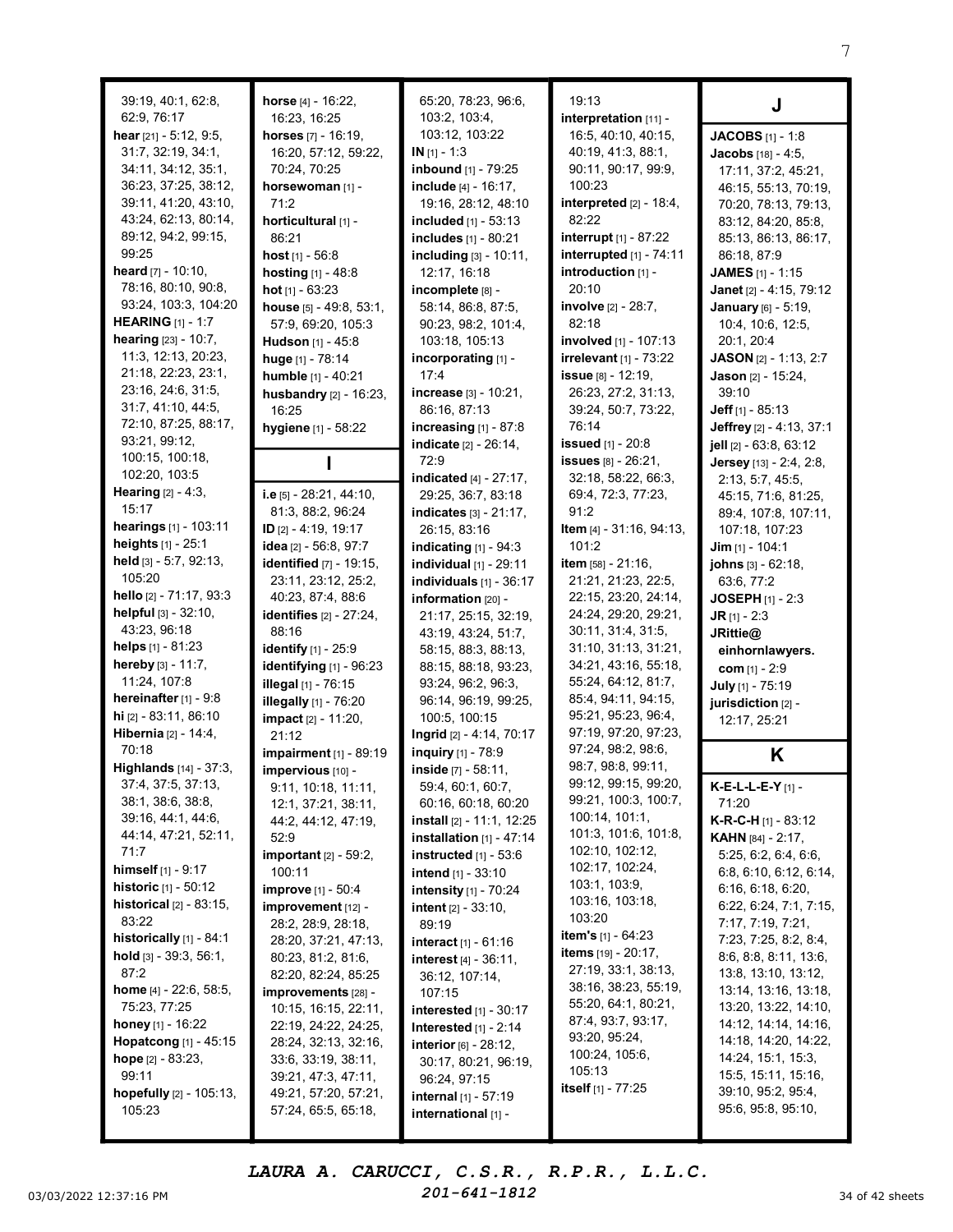| 95:12, 95:14, 95:16,             | Land [3] - 72:16,                | 64:22, 100:4, 102:11             | mailed [1] - 5:11             | 72:17, 72:18                  |
|----------------------------------|----------------------------------|----------------------------------|-------------------------------|-------------------------------|
| 98:16, 98:19, 98:21,             | 81:22, 89:3                      | listed [1] - 56:5                | <b>Main</b> $[1] - 2:7$       | memo [1] - 27:18              |
| 98:23, 98:25, 99:2,              | landscaping [11] -               | listen [3] - 22:23,              | main $[1] - 40:7$             | memorandum [1] -              |
|                                  |                                  |                                  |                               |                               |
| 99:4, 99:6, 101:16,              | 22:14, 22:16, 22:20,             | 25:21, 27:7                      | maintained [1] - 19:8         | 93:14                         |
| 101:18, 101:20,                  | 24:2, 30:22, 31:16,              | listening [1] - 86:14            | maintenance [1] -             | mentioned [2] - 71:24,        |
| 101:22, 101:24,                  | 64:11, 95:23, 99:22,             | live [8] - 37:1, 57:10,          | 57:21                         | 76:11                         |
| 102:1, 102:3, 102:5,             | 100:1                            | 74:3, 74:6, 75:2,                | major [11] - 37:24,           | merits [2] - 92:25,           |
| 104:3, 104:5, 104:7,             | larger [1] - 31:3                | 75:12, 75:16, 86:13              | 44:1, 44:4, 79:20,            | 96:9                          |
| 104:9, 104:11,                   | $last$ [8] - 69:9, 69:10,        | lived [1] - 84:20                | 81:14, 81:16, 81:20,          | met <sub>[1]</sub> - 11:12    |
| 104:13, 104:15,                  | 75:5, 75:9, 75:24,               | livestock [1] - 17:5             | 81:25, 82:8, 86:15,           | $mic_{[1]} - 39:11$           |
| 104:17, 105:17,                  | 77:24, 78:13, 79:14              | <b>LLC</b> $[3] - 2:9, 16:3,$    | 99:14                         | microphone [2] -              |
| 106:6, 106:9                     | <b>Last</b> $[1] - 69:13$        | 17:18                            | management [1] -              | 41:22, 66:12                  |
| Kate [7] - 6:24, 10:5,           | late $[1] - 63:13$               | loading [3] - 19:3,              | 71:6                          | might [4] - 51:9, 63:7,       |
| 33:4, 37:16, 51:19,              | LAURA [2] - 1:23, 2:22           | 19:7, 19:9                       | <b>MANUEL</b> [1] - 1:21      | 63:12, 104:25                 |
| 102:17, 102:22                   | LauraACaruccillc@                |                                  |                               |                               |
| <b>KATE</b> $[7] - 2:18, 4:9,$   |                                  | located [3] - 17:10,             | manure $[6] - 71:2$ ,         | <b>Mineral</b> $[1] - 2:3$    |
| 6:25, 33:3, 33:20,               | gmail.com [2] - 1:25,            | 62:18, 96:25                     | 71:4, 71:5, 71:9,             | $minimal [3] - 11:18,$        |
| 34:5, 102:23                     | 2:25                             | <b>location</b> $[12] - 11:17$ , | 105:1                         | 39:2, 39:21                   |
|                                  | Law [2] - 81:23, 89:3            | 23:8, 24:21, 32:14,              | map [3] - 17:13, 78:22,       | minimum $[1] - 11:13$         |
| Kate's [1] - 33:1                | law [3] - 11:8, 15:25,           | 61:9, 62:23, 63:3,               | 80:3                          | minor [19] - 15:21,           |
| <b>KATEY</b> [1] - 1:19          | 19:18                            | 65:17, 78:8, 100:8,              | March [1] - 105:19            | 16:7, 16:13, 21:13,           |
| keep [4] - 39:2, 74:14,          | layout [1] - 96:20               | 103:1, 103:21                    | mark $[1] - 31:3$             | 22:18, 27:21, 28:3,           |
| 81:21, 82:15                     | leach [1] - 71:10                | locations [3] - 23:10,           | marked [2] - 4:20,            | 28:5, 28:25, 30:7,            |
| <b>KELLEY</b> [26] - 71:17,      | leave [6] - 37:15, 55:9,         | 64:4, 101:10                     | 19:7                          | 30:9, 43:15, 79:20,           |
| 72:12, 73:17, 73:24,             | 55:11, 55:13, 55:23,             | <b>Loftus</b> $[8] - 6:2, 7:17,$ | Marks [1] - 14:5              | 80:18, 80:20, 82:1,           |
| 74:11, 74:18, 74:22,             | 92:16                            | 13:10, 14:12, 95:4,              | <b>mask</b> $[1] - 9:6$       | 82:13, 95:18, 97:24           |
| 75:1, 75:7, 75:10,               | Lee [1] - 17:17                  | 98:19, 101:18, 104:5             |                               | minute [3] - 91:7,            |
| 75:12, 75:16, 75:20,             |                                  | <b>LOFTUS</b> $[14] - 1:15$ ,    | master [2] - 38:2, 44:7       | 92:6, 104:24                  |
| 75:25, 76:8, 77:1,               | left [3] - 39:13, 46:20,         |                                  | <b>material</b> [2] - 28:20,  |                               |
| 77:6, 77:9, 77:19,               | 69:20                            | 6:3, 7:18, 13:3,                 | 80:25                         | minutes $[1] - 7:9$           |
| 77:24, 78:7, 78:11,              | left-hand [1] - 46:20            | 13:11, 14:13, 50:17,             | materials $[1] - 27:23$       | <b>Minutes</b> [2] - 3:6, 7:7 |
|                                  | legal [1] - 19:24                | 94:25, 95:5, 98:20,              | matter [6] - 7:8, 8:15,       | misinterpreted [1] -          |
| 78:24, 79:3, 79:6,               | $less$ [3] - 11:12, 54:4,        | 101:19, 103:23,                  | 12:14, 73:15, 74:14,          | 41:8                          |
| 79:9                             | 70:5                             | 104:6, 106:14                    | 84:10                         | modify $[1]$ - 68:19          |
| Kelley [4] - 4:14,               | <b>lessons</b> $[5] - 16:22$ ,   | long-winded [1] - 41:1           | <b>MATTERS</b> [1] - 1:3      | moment [1] - 74:15            |
| 71:19, 74:8, 74:17               | 16:25, 17:4, 17:6,               | <b>look</b> $[12] - 26:1, 26:7,$ | <b>Matters</b> $[2] - 3:16$ , | moot $[1]$ - 38:23            |
| kid [1] - 55:9                   | 71:1                             | 34:10, 34:14, 40:13,             | 15:12                         | <b>MORRIS</b> $[1] - 2:11$    |
| <b>kids</b> [1] - 56:7           | letter [4] - 20:8, 20:13,        | 41:12, 41:16, 51:19,             | matters [1] - 15:14           | Morris [11] - 5:16,           |
| KIM [2] - 107:4, 107:22          | 20:25, 51:18                     | 56:4, 56:9, 86:10,               | maximum [2] - 10:18,          | 5:19, 20:7, 20:24,            |
| kind [3] - 51:6, 54:20,          | level [1] - 97:11                | 105:5                            | 12:2                          | 25:12, 29:20, 39:24,          |
| 55:18                            |                                  | looking [9] - 27:22,             |                               |                               |
| kinds [1] - 91:18                | license [1] - 40:1               | 30:10, 40:8, 40:9,               | mean $[3] - 38:13$ ,          | 41:25, 42:2, 45:7,<br>94:13   |
| knowing [1] - 85:8               | License [2] - 107:4,             | 40:11, 40:18, 83:8,              | 53:13, 59:21                  |                               |
| <b>known</b> $[4] - 9:14$ ,      | 107:23                           | 89:22, 105:19                    | means [4] - 26:6, 27:8,       | $most$ [3] - 23:15, 25:4,     |
| 17:12, 24:7                      | <b>licensed</b> $[1] - 45:4$     |                                  | 27:11, 37:24                  | 100:11                        |
|                                  | licenses [1] - 45:10             | <b>looks</b> $[1]$ - 80:3        | <b>meant</b> $[1] - 41:9$     | mother [1] - 70:19            |
| knows [1] - 43:25                | light $[1] - 50:1$               | <b>LOT</b> $[2] - 1:6, 1:9$      | <b>meat</b> $[1]$ - 105:8     | motion [10] - 7:11,           |
| <b>Krch</b> $[2] - 4:15, 83:11$  | limit [4] - 10:19, 46:22,        | <b>loud</b> $[1]$ - 55:3         | media [1] - 83:18             | 13:3, 14:7, 92:6,             |
| <b>KRCH</b> $[3] - 83:11$ ,      | 81:5, 90:20                      | <b>LUCAS</b> $[8] - 1:23$        | meet [2] - 47:20, 51:17       | 94:20, 97:23,                 |
| 84:13, 84:17                     | limited [3] - 11:20,             | 6:21, 8:7, 13:23,                | meeting [7] - 5:2, 5:6,       | 100:22, 103:14,               |
|                                  | 28:11, 49:24                     | 15:6, 42:17, 43:1,               | 72:1, 72:22, 104:24,          | 106:12, 106:13                |
| L                                | limping [1] - 86:11              | 43:3                             | 105:14, 105:15                | Motor [2] - 73:9, 73:12       |
|                                  | $line_{[5] - 46:19, 47:9,}$      | <b>Lucas</b> $[4] - 6:20, 8:6,$  | <b>Meeting</b> [1] - 106:20   | move $[2] - 15:19$ ,          |
| <b>L.L.C</b> $[2] - 1:23, 2:22$  |                                  | 13:22, 15:5                      | Meetings $[1] - 5:7$          | 55:17                         |
| labors [1] - 86:16               | 47:10, 54:14, 100:17             | $lumbar_{[1]} - 16:19$           |                               | moved $[2] - 64:13$ ,         |
| <b>ladies</b> $[1]$ - 15:23      | <b>lined</b> [1] - 47:7          | <b>Lusardi</b> [2] - 6:14,       | <b>Meggins</b> [1] - 71:20    | 84:2                          |
| <b>laid</b> $[2] - 54:21, 78:15$ | lines $[6] - 23:12$ ,            | 14:24                            | member [1] - 37:13            |                               |
| <b>Lake</b> [1] - $45:15$        | 46:22, 51:16, 68:4,              | LUSARDI [3] - 1:20,              | <b>MEMBER</b> $[4] - 1:16$ ,  | moving $[4] - 31:23$ ,        |
| <b>Lakeland</b> $[1]$ - 12:5     | 100:10, 101:11                   |                                  | 1:17, 1:18, 1:19              | 64:3, 64:20, 65:10            |
|                                  | link [1] - 97:8                  | 6:15, 14:25                      | <b>members</b> [9] - 34:17,   | <b>MR</b> [277] - 6:3, 6:5,   |
| land $[10] - 16:5, 17:21,$       | <b>list</b> $[14] - 24:3, 24:9,$ |                                  | 35:4, 35:10, 35:22,           | 6:7, 6:9, 6:15, 6:17,         |
| 18:8, 18:17, 18:24,              | 24:11, 25:16, 25:24,             | M                                | 39:5, 41:18, 71:17,           | 6:23, 6:25, 7:2, 7:11,        |
| 19:4, 19:10, 19:19,              | 31:22, 31:25, 36:17,             |                                  | 71:19, 72:19                  | 7:12, 7:18, 7:20,             |
| 47:19, 52:9                      | 57:25, 58:18, 64:15,             | $ma'am_{[1]} - 70:16$            | membership [2] -              | 7:22, 8:3, 8:25, 9:6,         |

35 of 42 sheets  $201-641-1812$   $201-641-1812$   $03/03/2022$  12:37:16 PM LAURA A. CARUCCI, C.S.R., R.P.R., L.L.C. 201-641-1812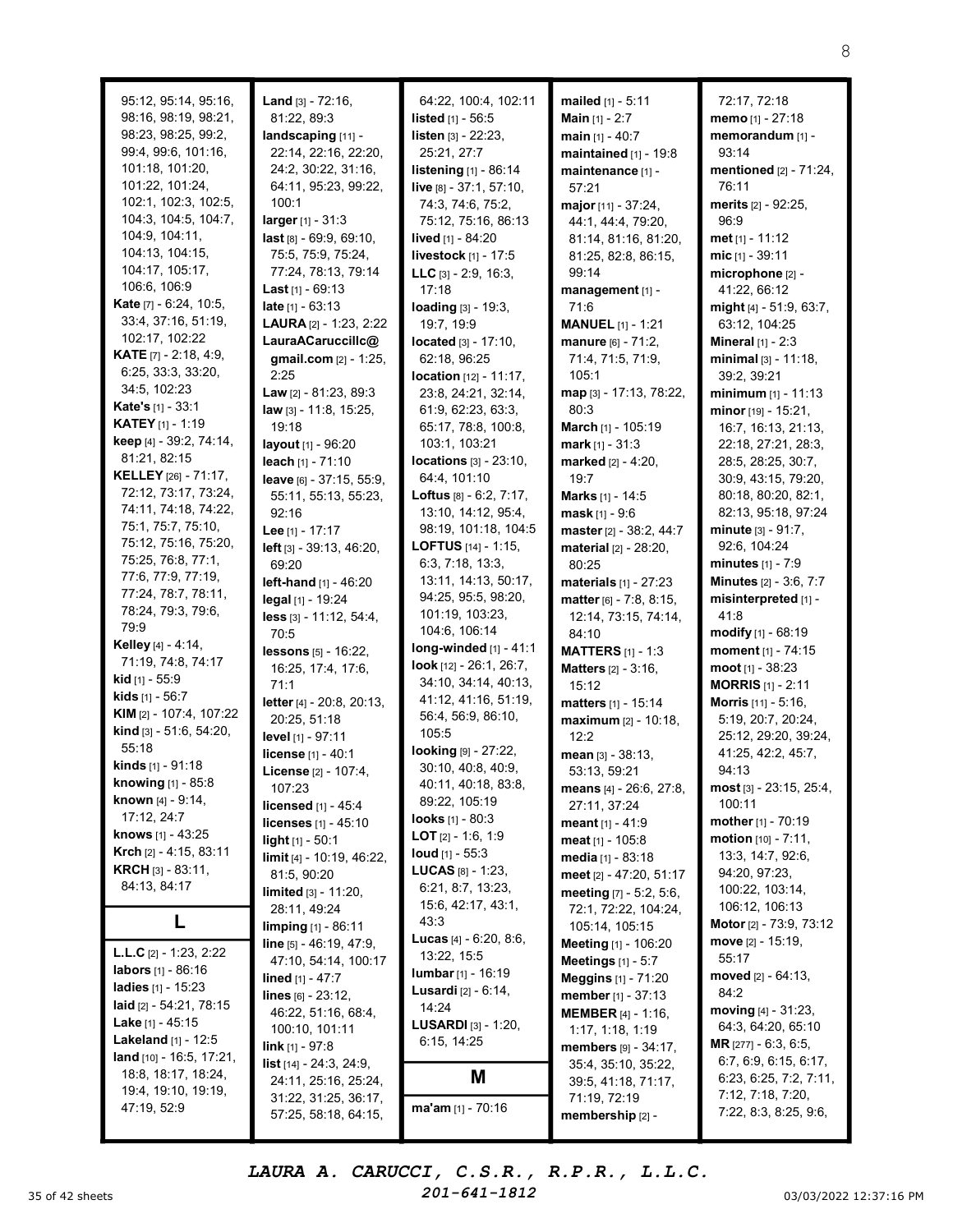| 13:3, 13:5, 13:9,                           | 80:7, 81:16, 81:19,                          | 79:19, 81:13, 81:17,                            | needed [1] - 49:21                         | <b>nothing</b> $[7] - 8:11$ ,                  |
|---------------------------------------------|----------------------------------------------|-------------------------------------------------|--------------------------------------------|------------------------------------------------|
| 13:11, 13:13, 13:19,                        | 82:3, 82:9, 82:12,                           | 82:2, 82:5, 82:11,                              | needing [1] - 47:24                        | 44:22, 73:13, 77:5,                            |
| 13:25, 14:7, 14:9,                          | 82:15, 83:4, 84:18,                          | 82:14, 83:3, 83:10,                             | needs [4] - 27:25,                         | 81:1, 81:4, 102:15                             |
| 14:13, 14:15, 14:17,                        | 85:5, 85:13, 85:19,                          | 83:11, 84:13, 84:17,                            | 32:19, 96:21, 97:9                         | Notice [2] - 3:4, 5:5                          |
| 14:19, 14:25, 15:2,                         | 85:22, 86:4, 86:7,                           | 95:2, 95:6, 95:8,                               | negative [1] - 89:16                       | notice [16] - 5:9, 5:21,                       |
| 15:23, 25:7, 25:11,                         | 86:10, 86:25, 87:6,                          | 95:10, 95:12, 95:13,                            | neighbors [1] - 25:14                      | 19:18, 19:25, 20:1,                            |
| 26:20, 26:22, 26:25,                        | 87:15, 87:17, 87:19,                         | 95:14, 95:15, 95:16,                            | New [16] - 2:4, 2:8,                       | 22:25, 26:5, 27:6,                             |
| 27:3, 27:14, 29:9,                          | 90:5, 90:6, 90:19,                           | 98:16, 98:19, 98:21,                            | 2:13, 4:22, 5:7, 45:5,                     | 27:10, 27:11, 27:12,                           |
| 29:15, 32:2, 32:3,                          | 91:8, 91:15, 91:22,                          | 98:23, 98:25, 99:2,                             | 45:15, 71:6, 81:24,                        | 31:4, 31:7, 99:12,                             |
| 32:6, 33:3, 33:20,                          | 91:24, 92:2, 92:8,                           | 99:3, 99:4, 99:5,                               | 83:20, 89:4, 106:3,                        | 105:15                                         |
| 34:5, 34:23, 35:1,                          | 92:17, 92:23, 93:3,                          | 99:6, 101:16,                                   | 107:7, 107:11,                             | noticed [2] - 23:2,                            |
| 35:3, 35:8, 35:13,                          | 93:9, 93:12, 94:7,                           | 101:18, 101:20,                                 | 107:18, 107:23                             | 27:8                                           |
| 35:15, 35:16, 35:19,                        | 94:10, 94:23, 94:25,                         | 101:22, 101:24,                                 | new [14] - 11:1, 28:8,                     | notices [2] - 26:13,                           |
| 35:20, 35:23, 35:25,<br>36:4, 36:21, 36:23, | 95:4, 95:5, 95:7,<br>95:9, 95:11, 95:20,     | 102:1, 102:2, 102:3,<br>102:4, 102:5, 104:3,    | 28:19, 29:2, 44:3,                         | 64:16                                          |
| 36:24, 37:7, 37:9,                          | 97:18, 98:5, 98:6,                           | 104:5, 104:7, 104:9,                            | 47:18, 80:24, 82:18,                       | <b>notify</b> $[1]$ - 26:16                    |
| 37:14, 37:15, 37:17,                        | 98:10, 98:20, 98:22,                         | 104:11, 104:13,                                 | 82:23, 83:6, 83:7,                         | <b>Novack</b> [2] - 27:15,                     |
| 37:18, 38:3, 38:10,                         | 98:24, 99:1, 99:8,                           | 104:14, 104:15,                                 | 93:22, 106:4                               | 93:4                                           |
| 39:7, 39:20, 40:14,                         | 101:6, 101:8,                                | 104:16, 104:17,                                 | newspaper $[1]$ - $20:2$                   | <b>NOVAK</b> $[32] - 2:18$                     |
| 41:5, 41:8, 41:21,                          | 101:14, 101:19,                              | 105:17, 106:6, 106:9                            | newspapers [2] - 3:4,                      | 4:8, 7:2, 27:14, 29:9,                         |
| 42:2, 42:6, 42:9,                           | 101:21, 101:23,                              | multiple [1] - 93:8                             | 5:5                                        | 29:15, 32:3, 32:6,                             |
| 42:14, 43:9, 43:22,                         | 101:25, 102:9,                               | <b>Municipal</b> $[4] - 5:10$ ,                 | next [12] - 13:25,                         | 37:18, 41:21, 43:9,<br>43:22, 80:7, 81:16,     |
| 44:17, 44:19, 44:20,                        | 102:23, 102:24,                              | 72:16, 81:22, 89:3                              | 20:24, 21:2, 21:21,<br>23:8, 24:12, 42:25, | 81:19, 82:3, 82:9,                             |
| 44:24, 44:25, 45:1,                         | 103:23, 103:24,                              | municipal [1] - 12:17                           | 43:1, 84:20, 104:24,                       | 82:12, 82:15, 83:4,                            |
| 45:10, 45:12, 45:24,                        | 104:2, 104:6, 104:8,                         | municipalities [1] -                            | 105:14, 105:15                             | 87:17, 87:19, 93:3,                            |
| 46:5, 46:9, 46:11,                          | 104:10, 104:12,                              | 89:5                                            | <b>NICASTRO</b> [16] - 1:17,               | 93:9, 93:12, 94:10,                            |
| 46:13, 47:7, 48:2,                          | 104:19, 105:10,                              | municipality [1] -                              | 6:7, 7:11, 7:20, 13:5,                     | 95:20, 97:18, 99:8,                            |
| 48:10, 48:13, 48:20,                        | 105:22, 105:25,                              | 82:21                                           | 13:13, 14:7, 14:17,                        | 101:8, 102:9, 102:24                           |
| 48:21, 48:22, 50:5,                         | 106:13, 106:14                               | must $[1]$ - 72:19                              | 52:22, 53:9, 53:15,                        | <b>Novak</b> $[8] - 7:1, 10:3,$                |
| 50:7, 50:17, 51:12,                         | MS [154] - 5:25, 6:2,                        |                                                 | 95:9, 98:5, 98:24,                         | 11:11, 27:13, 37:16,                           |
| 52:22, 53:9, 53:15,                         | 6:4, 6:6, 6:8, 6:10,                         | N                                               | 101:23, 104:10                             | 90:20, 91:2, 93:2                              |
| 53:22, 54:1, 54:4,                          | 6:11, 6:12, 6:13,                            |                                                 |                                            |                                                |
|                                             |                                              |                                                 | Nicastro [8] - 6:6,                        | <b>Novak's</b> [2] - 10:17,                    |
| 54:16, 54:23, 55:22,                        | 6:14, 6:16, 6:18,                            | $N.J.S.A[2] - 9:10,$                            | 7:19, 13:12, 14:16,                        | 94:23                                          |
| 55:25, 56:9, 56:13,                         | 6:19, 6:20, 6:21,                            | 28:10                                           | 95:8, 98:23, 101:22,                       | November [4] - 20:14,                          |
| 56:17, 56:21, 57:15,                        | 6:22, 6:24, 7:1, 7:15,                       | name [18] - 15:24,                              | 104:9                                      | 27:18, 93:14, 94:24                            |
| 58:16, 58:21, 59:3,                         | 7:17, 7:19, 7:21,                            | 25:11, 27:15, 33:3,                             | night [1] - 51:10                          | number [6] - 50:9,                             |
| 59:10, 59:16, 59:21,                        | 7:23, 7:24, 7:25, 8:1,                       | 37:1, 44:18, 45:1,                              | nights [1] - 88:1                          | 50:11, 50:14, 50:16,                           |
| 59:24, 60:3, 60:11,                         | 8:2, 8:4, 8:5, 8:6,                          | 69:5, 69:9, 69:11,                              | nine [2] - 53:23, 66:25                    | 53:16, 83:13                                   |
| 60:14, 61:2, 61:11,                         | 8:7, 8:8, 8:11, 13:6,                        | 69:13, 70:17, 71:19,                            | NJ [2] - 1:25, 2:23                        | numbers [1] - 105:19                           |
| 61:20, 61:21, 61:24,                        | 13:8, 13:10, 13:12,                          | 75:5, 75:9, 75:24,                              | <b>NJDEP</b> [1] - 39:17                   | numerous [1] - 45:8                            |
| 62:3, 62:4, 62:12,<br>62:15, 62:20, 62:22,  | 13:14, 13:15, 13:16,<br>13:17, 13:18, 13:20, | 79:14, 86:12                                    | $NO$ [1] - 4:19                            |                                                |
| 63:1, 63:12, 63:23,                         | 13:21, 13:22, 13:23,                         | <b>nameplate</b> [1] - 18:13                    | non [2] - 36:7, 71:25                      | O                                              |
| 66:1, 66:5, 66:11,                          | 14:10, 14:12, 14:14,                         | <b>narrow</b> [1] - 39:4<br>nature [8] - 11:17, | non-adversarial [2] -                      |                                                |
| 66:15, 66:18, 66:21,                        | 14:16, 14:18, 14:20,                         | 16:23, 17:1, 17:5,                              | 36:7, 71:25                                | oath [1] - 107:9                               |
| 66:23, 67:2, 67:7,                          | 14:21, 14:22, 14:23,                         | 23:14, 26:10, 50:8,                             | nonapplicable [1] -                        | objection $[1]$ - 27:12                        |
| 67:10, 67:15, 67:20,                        | 14:24, 15:1, 15:3,                           | 83:9                                            | 22:13                                      | objections $[1] - 42:18$                       |
| 67:25, 68:4, 68:7,                          | 15:4, 15:5, 15:6,                            | Nazarelli [1] - 14:6                            | noncommercial [1] -                        | objectors [1] - 72:4                           |
| 68:11, 68:14, 68:21,                        | 15:11, 15:16, 39:10,                         | near $[1] - 71:8$                               | 87:13                                      | obtaining [1] - 36:8<br>obviously [8] - 20:22, |
| 69:1, 70:3, 70:5,                           | 42:17, 43:1, 43:3,                           | necessarily [3] -                               | <b>None</b> [1] - 4:20                     | 30:21, 31:6, 41:25,                            |
| 71:17, 72:6, 72:12,                         | 52:14, 60:6, 60:23,                          | 30:14, 96:21, 97:10                             | none [4] - 8:16, 15:11,<br>59:3, 88:19     | 93:21, 97:12,                                  |
| 73:17, 73:18, 73:24,                        | 61:4, 61:13, 61:22,                          | necessary [5] - 18:5,                           | normally [2] - 42:19,                      | 102:20, 105:12                                 |
| 74:11, 74:18, 74:22,                        | 62:1, 63:4, 63:10,                           | 20:21, 73:17, 96:5,                             | 67:14                                      | <b>occasion</b> $[1] - 53:4$                   |
| 75:1, 75:7, 75:10,                          | 63:14, 63:20, 69:6,                          | 96:16                                           | Nos [1] - 97:25                            | occasions $[1] - 45:9$                         |
| 75:12, 75:16, 75:20,                        | 69:12, 69:14, 69:16,                         | need [16] - 10:24,                              | <b>Notary</b> [2] - 107:7,                 | <b>occupied</b> $[2] - 22:6$ ,                 |
| 75:25, 76:5, 76:8,<br>76:24, 77:1, 77:6,    | 70:9, 70:15, 70:17,                          | 25:18, 29:2, 33:6,                              | 107:23                                     | 58:7                                           |
| 77:9, 77:16, 77:19,                         | 70:22, 73:15, 74:8,<br>74:10, 74:16, 74:20,  | 39:25, 40:4, 42:21,                             | note [1] - 24:14                           | occupy [1] - 16:12                             |
| 77:24, 78:7, 78:9,                          | 74:24, 75:3, 75:8,                           | 58:20, 60:18, 68:18,                            | noted [3] - 10:17,                         | occur $[1] - 58:19$                            |
| 78:11, 78:24, 79:3,                         | 75:11, 75:14, 75:18,                         | 72:2, 79:24, 88:24,                             | 11:10, 21:1                                | <b>occurring</b> $[2] - 60:1$ ,                |
| 79:6, 79:9, 79:17,                          | 75:22, 79:12, 79:16,                         | 89:12, 97:11, 102:20                            | notes $[1] - 24:5$                         | 60:2                                           |

03/03/2022 12:37:16 PM  $201-641-1812$  36 of 42 sheets LAURA A. CARUCCI, C.S.R., R.P.R., L.L.C. 201-641-1812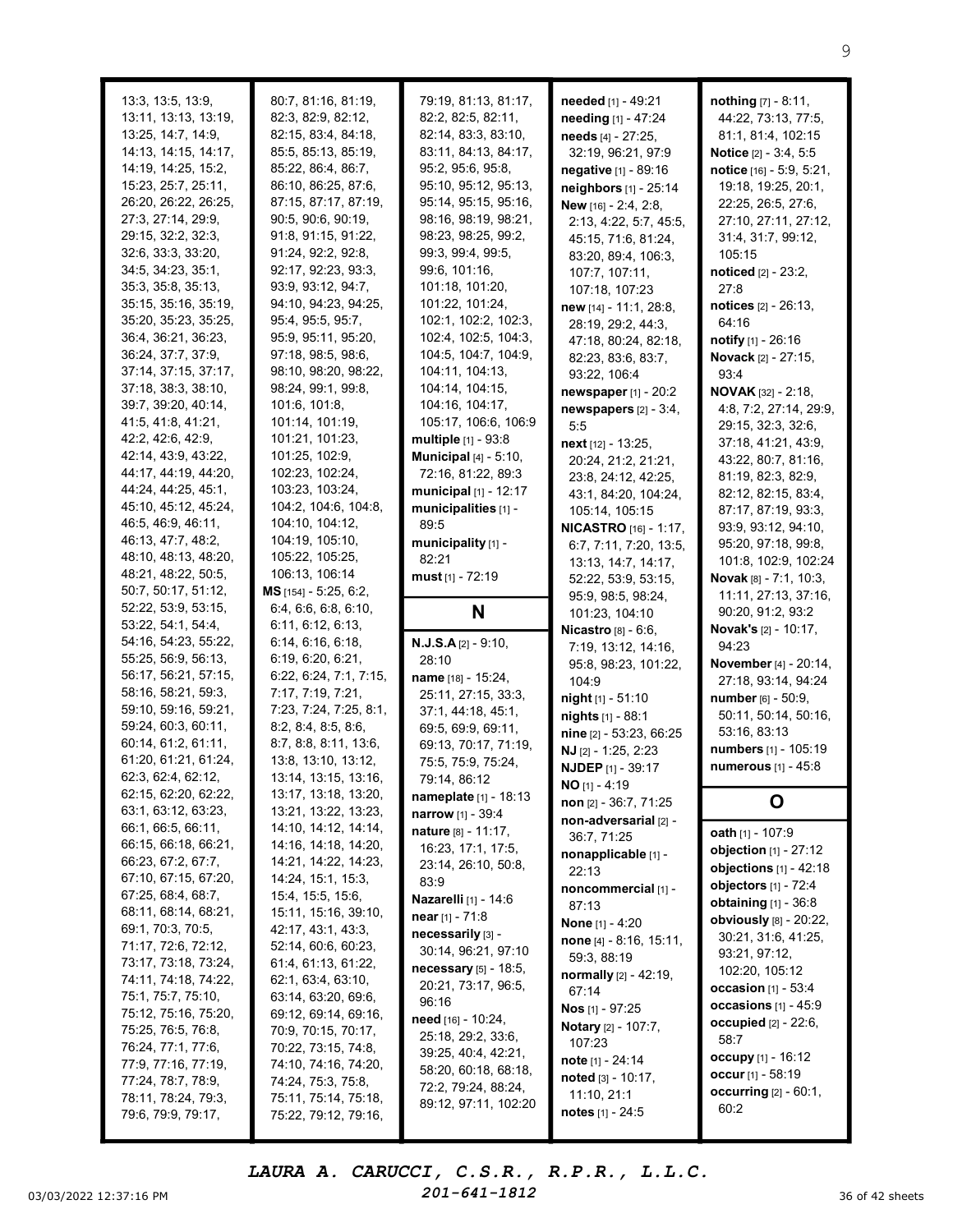| October [1] - 21:9<br>OF [4] - 1:1, 1:3, 1:11<br>off-tract [2] - 28:9,<br>82:20<br>offices [1] - 25:12<br>official [1] - 17:13<br>often [3] - 30:23,<br>31:17, 32:8<br>old $[2] - 48:15, 106:8$<br>Old $[2] - 4:23, 106:7$<br>once [5] - 73:6, 74:3,<br>80:14, 103:5, 105:8<br>one [44] - 9:5, 17:20,<br>18:12, 20:18, 24:12,<br>28:6, 29:14, 29:16,<br>33:25, 34:8, 34:9,<br>34:16, 35:13, 35:15,<br>35:17, 36:18, 36:20,<br>39:17, 51:14, 52:2,<br>53:21, 54:1, 54:7,<br>55:9, 57:9, 60:8, | outbound [1] - 79:25<br>outcome [1] - 107:15<br>outhouse [6] - 62:7,<br>76:15, 76:19, 76:20,<br>76:21, 76:23<br><b>outline</b> [1] - 94:8<br>outlined [2] - 38:13,<br>50:21<br>outside [2] - 57:23,<br>83:20<br>outstanding [1] -<br>32:18<br>overkill [1] - 60:21<br><b>overview</b> [1] - 32:22<br>own [2] - 72:15, 88:15<br>owned [1] - 17:18<br>owner [7] - 10:13,<br>22:2, 23:24, 53:4,<br>73:25, 76:1, 89:9<br><b>owners</b> [5] - 11:19,<br>17:16, 19:25, 24:4, | 48:2, 48:5, 49:19,<br>50:9, 50:12, 50:16,<br>50:23, 51:5, 52:16,<br>53:6, 53:22, 53:24,<br>54:5, 54:11, 55:15,<br>56:1, 56:14, 62:19,<br>66:7, 66:8, 67:3,<br>67:16, 67:17, 68:16,<br>69:25, 70:8, 70:9,<br>78:12, 78:14, 78:17,<br>80:2, 80:4, 81:1,<br>81:3, 83:14, 85:14,<br>85:15, 85:18, 85:24,<br>85:25, 86:1, 86:3,<br>86:4, 104:22<br>Parkway [1] - 45:14<br>part [15] - 11:1, 17:23,<br>18:5, 22:8, 26:22,<br>26:23, 37:5, 41:4,<br>58:5, 63:9, 69:20,<br>75:14, 75:15, 77:16, | payment [1] - 14:1<br>penalty [1] - 19:17<br>people [22] - 25:13,<br>25:17, 26:14, 27:8,<br>35:25, 36:13, 36:15,<br>39:2, 45:25, 46:23,<br>47:9, 48:9, 50:2,<br>50:9, 50:14, 53:5,<br>53:12, 53:20, 55:6,<br>56:19, 58:25, 83:19<br>percent [13] - 10:18,<br>10:20, 10:21, 12:2,<br>12:3, 67:1, 67:11,<br>67:13, 67:14, 68:20<br>perhaps [1] - 58:22<br><b>permits</b> [2] - 12:19,<br>88:9<br>permitted [18] - 12:2,<br>17:6, 17:23, 18:2,<br>18:11, 18:12, 28:15,<br>40:23, 81:10, 88:6, | 46:16, 46:20, 47:1,<br>51:2, 51:8, 51:20,<br>51:21, 51:23, 55:3,<br>56:3, 58:8, 62:6,<br>63:1, 63:2, 64:2,<br>65:1, 68:19, 70:8,<br>70:14, 71:2, 71:12,<br>76:18, 78:21, 79:20,<br>80:18, 80:20, 81:15,<br>81:16, 81:20, 81:25,<br>82:1, 82:13, 82:17,<br>83:6, 85:21, 89:5,<br>89:20, 95:18, 97:12,<br>97:24, 102:15,<br>102:19, 103:6, 103:8<br><b>PLAN</b> $[1] - 1:10$<br><b>Plan</b> $[1] - 4:6$<br>planned [2] - 28:7,<br>82:18<br><b>planner</b> [1] - 26:2<br>Planner [1] - 2:18 |
|----------------------------------------------------------------------------------------------------------------------------------------------------------------------------------------------------------------------------------------------------------------------------------------------------------------------------------------------------------------------------------------------------------------------------------------------------------------------------------------------|------------------------------------------------------------------------------------------------------------------------------------------------------------------------------------------------------------------------------------------------------------------------------------------------------------------------------------------------------------------------------------------------------------------------------------------------------------------------|-----------------------------------------------------------------------------------------------------------------------------------------------------------------------------------------------------------------------------------------------------------------------------------------------------------------------------------------------------------------------------------------------------------------------------------------------------------------------------------------|--------------------------------------------------------------------------------------------------------------------------------------------------------------------------------------------------------------------------------------------------------------------------------------------------------------------------------------------------------------------------------------------------------------------------------------------------------------------------------------------|------------------------------------------------------------------------------------------------------------------------------------------------------------------------------------------------------------------------------------------------------------------------------------------------------------------------------------------------------------------------------------------------------------------------------------------------------------------------------------------|
| 61:9, 61:11, 66:9,<br>66:21, 66:23, 80:19,<br>82:17, 85:16, 90:10,<br>91:8,93:1<br>ones [2] - 38:21, 56:6<br>Open [3] - 3:8, 5:7,                                                                                                                                                                                                                                                                                                                                                            | 24:9<br>P<br>$P.C$ [1] - 2:6<br><b>P.E</b> [5] - 2:18, 4:9,                                                                                                                                                                                                                                                                                                                                                                                                            | 78:10<br><b>partial</b> $[6] - 23:13$ ,<br>31:10, 90:24, 101:6,<br>101:9, 101:13<br>participate [1] - 58:25<br>participates [1] - 73:2                                                                                                                                                                                                                                                                                                                                                  | 88:19, 88:20, 88:24,<br>89:1, 89:7, 89:24,<br>89:25, 90:1<br>perpendicular [1] -<br>54:21<br>person [1] - 53:21                                                                                                                                                                                                                                                                                                                                                                            | <b>Planning</b> [2] - 20:8,<br>39:24<br>planning [7] - 27:16,<br>51:12, 81:24, 83:17,<br>85:6, 86:1, 86:2<br>plans [38] - 21:21,                                                                                                                                                                                                                                                                                                                                                         |
| 8:12<br>open [8] - 8:14, 35:11,<br>35:12, 35:18, 38:25,<br>65:24, 70:11, 71:4<br>open-ended [1] -<br>35:12                                                                                                                                                                                                                                                                                                                                                                                   | 4:10, 10:5, 45:13<br>$p.m$ [2] - 105:20,<br>106:20<br><b>P.M</b> $[1] - 1:2$<br>$P.O$ [3] - 1:24, 2:12,<br>2:23                                                                                                                                                                                                                                                                                                                                                        | participation [2] -<br>36:9, 72:25<br>particular $[6]$ - 25:14,<br>35:6, 35:17, 52:7,<br>77:17, 91:18<br>particularly [3] -                                                                                                                                                                                                                                                                                                                                                             | persons [4] - 5:11,<br>19:13, 19:17, 19:23<br><b>PETER</b> $[2] - 2:18, 4:9$<br>Peter [3] - $10:5, 33:3,$<br>34:6<br>petting [1] - 77:14                                                                                                                                                                                                                                                                                                                                                   | 23:17, 24:17, 30:11,<br>31:3, 31:14, 32:24,<br>42:23, 43:17, 43:20,<br>57:5, 57:6, 58:20,<br>59:1, 59:14, 59:15,<br>59:16, 60:18, 60:24,                                                                                                                                                                                                                                                                                                                                                 |
| opened [1] - 11:3<br>opening [1] - 27:1<br>operation [1] - 96:13<br>operations $[2]$ - 53:5,<br>53:7                                                                                                                                                                                                                                                                                                                                                                                         | <b>P.P</b> [3] $- 2:18, 4:8,$<br>10:3<br>package [1] - 40:11<br>page [2] - 23:8, 46:6<br><b>PAGE</b> $[2] - 3:2, 4:2$                                                                                                                                                                                                                                                                                                                                                  | 27:23, 31:1, 89:14<br>parties [5] - 17:2,<br>48:8, 56:7, 72:9,<br>107:12<br><b>Parties</b> [1] - 2:14<br>partner [2] - 15:24,                                                                                                                                                                                                                                                                                                                                                           | phase [1] - 29:7<br>phonetic [1] - 74:2<br>photographs [1] -<br>97:15<br>phrase [1] - 94:22<br>physical [1] - 28:2                                                                                                                                                                                                                                                                                                                                                                         | 61:7, 61:23, 61:25,<br>64:8, 65:2, 65:15,<br>71:5, 71:11, 71:14,<br>93:22, 96:10, 96:15,<br>97:5, 97:21, 99:21,<br>101:4, 102:25,                                                                                                                                                                                                                                                                                                                                                        |
| opinion [3] - 26:17,<br>33:1, 40:21<br>opportunity [2] -<br>20:11, 36:2<br>opposite [1] - 49:8<br>orally [1] - 12:12<br>order $[7] - 5.4, 8.19$                                                                                                                                                                                                                                                                                                                                              | Page [1] - 4:7<br>pages [2] - 20:15, 78:3<br>paint [3] - 51:15, 52:6,<br>68:5<br>painted [2] - 19:14,<br>68:4<br>paper $[2] - 5:21, 27:9$                                                                                                                                                                                                                                                                                                                              | 45:2<br><b>parts</b> $[1]$ - 33:22<br><b>party</b> [1] - 55:9<br><b>Passaic</b> [1] - 45:8<br>past [5] - 48:8, 50:13,<br>62:25, 64:11, 69:18                                                                                                                                                                                                                                                                                                                                            | picked [1] - 105:7<br><b>picture</b> $[2] - 38:13$ ,<br>56:10<br>pictures [1] - 60:21<br><b>piece</b> $[2] - 25:14$ ,<br>82:25                                                                                                                                                                                                                                                                                                                                                             | 103:11, 103:19<br>plat [10] - 30:8, 31:24,<br>43:7, 95:18, 97:24,<br>99:19, 100:20,<br>100:25, 102:7,<br>103:15                                                                                                                                                                                                                                                                                                                                                                          |
| 15:19, 43:18, 89:11,<br>94:5, 96:8<br>Order $[4] - 3:3, 3:9,$<br>5:1, 8:17<br><b>orderly</b> [1] - 39:1<br>ordinance [10] -                                                                                                                                                                                                                                                                                                                                                                  | pardon [1] - 100:13<br>park [10] - 46:24, 47:1,<br>47:5, 47:10, 49:17,<br>50:2, 52:25, 53:2,<br>53:14, 55:8<br><b>parked</b> [1] - 49:8                                                                                                                                                                                                                                                                                                                                | <b>Patrick</b> $[3] - 9:2, 9:8,$<br>10:12<br><b>patrons</b> $[3] - 77:11$ ,<br>77:20, 78:1<br><b>pattern</b> [1] - 83:1<br><b>patterns</b> [2] - 28:8,                                                                                                                                                                                                                                                                                                                                  | <b>place</b> [6] - 47:15,<br>53:14, 63:15, 75:4,<br>84:12<br>places [1] - 83:14<br>plan [78] - 11:21,<br>15:21, 16:7, 16:13,                                                                                                                                                                                                                                                                                                                                                               | <b>Platts</b> $[8] - 6:12, 7:25,$<br>13:16, 14:22, 95:14,<br>99:4, 102:3, 104:15<br><b>PLATTS</b> $[21] - 1:19$ ,<br>6:13, 8:1, 13:17,<br>14:23, 52:14, 60:6,<br>60:23, 61:4, 61:13,                                                                                                                                                                                                                                                                                                     |
| 11:21, 17:9, 25:24,<br>67:6, 68:7, 81:22,<br>88:2, 88:15, 99:9,<br>100:23<br>ordinances $[3] - 67:3$ ,<br>67:17, 68:16<br><b>otherwise</b> [5] - 11:12,<br>31:9, 89:7, 99:13,<br>99:16                                                                                                                                                                                                                                                                                                       | parking [70] - 16:14,<br>18:19, 18:23, 19:2,<br>19:6, 19:9, 19:12,<br>19:21, 19:22, 22:19,<br>27:24, 27:25, 28:21,<br>28:23, 28:25, 29:2,<br>32:9, 32:21, 33:11,<br>37:20, 38:15, 43:11,<br>43:14, 43:24, 47:4,                                                                                                                                                                                                                                                        | 82:19<br>pave [2] - 18:22, 50:4<br><b>paved</b> [4] - $18:21$ ,<br>19:3, 46:19, 52:7<br>pavement [4] - 19:14,<br>46:23, 47:4, 51:16<br><b>paving</b> $[3] - 51:13$ ,<br>52:11, 68:10<br>pay [1] - 12:23                                                                                                                                                                                                                                                                                 | 21:13, 22:16, 24:15,<br>25:4, 27:21, 27:23,<br>27:24, 28:4, 28:5,<br>28:6, 28:25, 29:4,<br>29:12, 30:7, 30:9,<br>30:10, 31:19, 33:23,<br>38:2, 40:10, 43:7,<br>43:15, 44:8, 45:3,<br>45:20, 45:22, 46:4,                                                                                                                                                                                                                                                                                   | 61:22, 62:1, 63:4,<br>63:10, 63:14, 63:20,<br>73:15, 95:15, 99:5,<br>102:4, 104:16<br><b>plays</b> [1] - 55:18<br>Pledge [1] - 7:6<br>pledged [1] - 36:13<br>plethora [1] - 40:20                                                                                                                                                                                                                                                                                                        |

37 of 42 sheets 201-641-1812 201-641-1812 03/03/2022 12:37:16 PM LAURA A. CARUCCI, C.S.R., R.P.R., L.L.C. 201-641-1812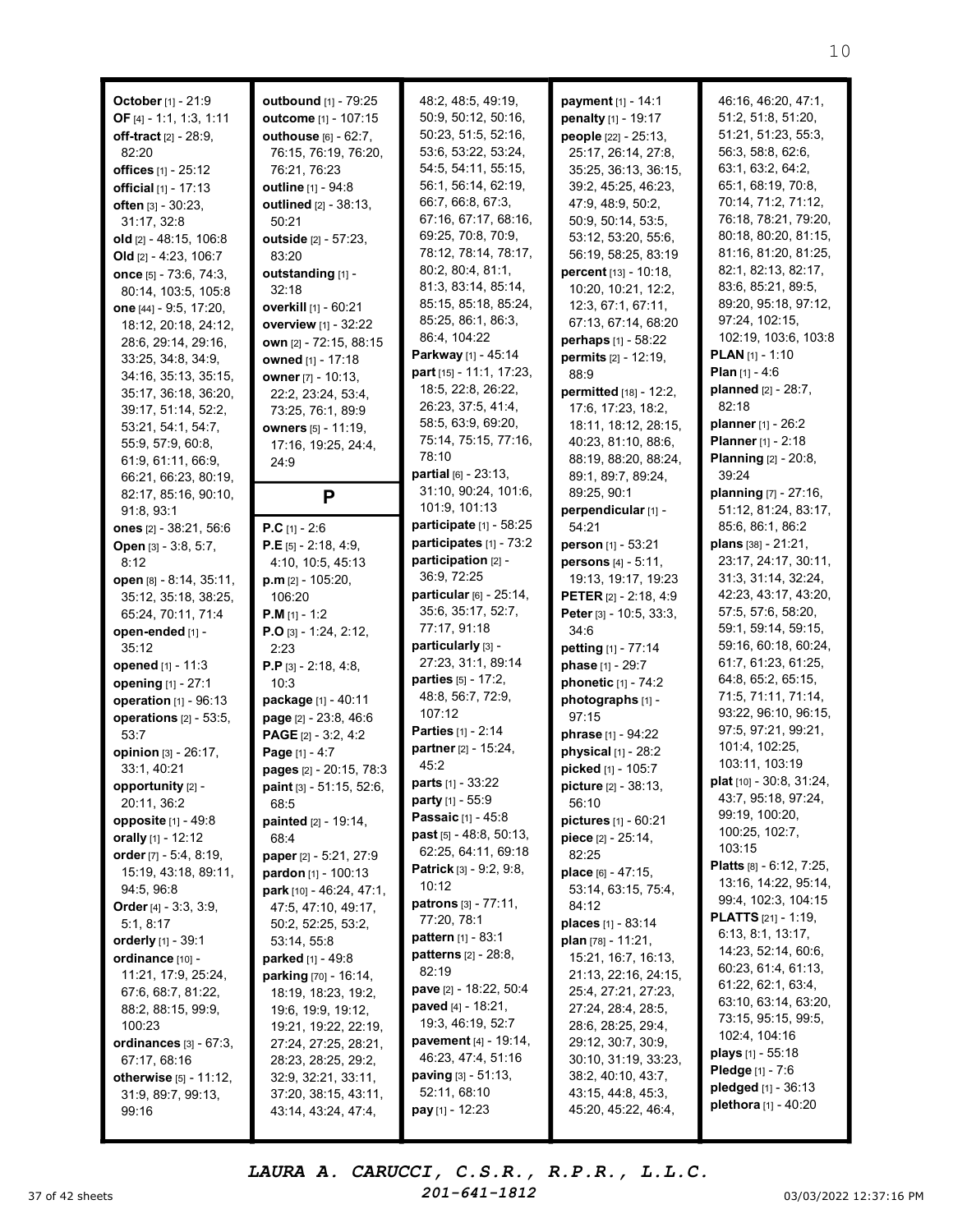| $plot [3] - 21:13, 64:4,$        | process [6] - 31:20,                        | 37:22, 40:21, 42:23,               | 20:3, 20:4                                | rear [1] - 62:19                                      |
|----------------------------------|---------------------------------------------|------------------------------------|-------------------------------------------|-------------------------------------------------------|
| 64:21                            | 36:5, 78:10, 92:24,                         | 43:12, 44:10, 47:3,                | pull [2] - 55:8, 55:12                    | rearranged [1] - 69:19                                |
| podcasts [1] - 83:18             | 93:21, 94:2                                 | 47:12, 47:16, 48:6,                | pulled [1] - 45:19                        | reason [4] - 25:25,                                   |
| point [7] - 7:5, 42:20,          | producing [1] - 86:21                       | 51:1, 57:10, 57:19,                | <b>pump</b> [2] - 63:8, 63:11             | 28:3, 58:21, 85:5                                     |
| 76:6, 77:18, 85:3,               | product [1] - 86:21                         | 58:1, 60:25, 64:9,                 | purchase [1] - 78:18                      | reasons [4] - 26:8,                                   |
| 92:21, 105:11                    | professional [7] -                          | 64:24, 65:5, 65:7,                 | purposes [3] - 30:16,                     | 27:5, 89:15, 90:25                                    |
| Pond [1] - 105:21                | 12:22, 12:24, 45:5,                         | 65:10, 65:15, 78:22,               | 40:15, 98:1                               | rebuild [1] - 86:16                                   |
| pond [1] - 71:8                  | 76:13, 84:15, 96:21,                        | 78:23, 83:7, 83:14,                | <b>pursuant</b> $[2] - 5:7$ ,             | receipt [2] - 9:18,                                   |
| pops [2] - 94:1, 95:25           | 97:10                                       | 85:18, 88:13, 89:2,                | 28:10                                     | 73:14                                                 |
| population $[1]$ - 86:22         | professionals [3] -                         | 95:22, 96:6, 96:11,                | put $[6] - 41:2, 52:1,$                   | receive [1] - 88:14                                   |
| port [3] - 62:18, 63:6,          | 14:1, 34:18, 91:14                          | 97:3, 97:21, 102:13,               | 62:24, 66:11, 69:19,                      | received [2] - 31:25,                                 |
| 77:2                             | programs [1] - 16:24                        | 102:14, 102:20,                    | 80:25                                     | 72:8                                                  |
| port-a-johns [3] -               | prohibit $[1] - 36:14$                      | 103:17                             | putting [3] - 47:15,                      | recess [3] - 91:7, 92:6,                              |
| 62:18, 63:6, 77:2                | prohibited $[1]$ - 18:3                     | proposes [1] - 10:21               | 86:1, 86:3                                | 92:13                                                 |
| portable [1] - 62:17             | project [4] - 11:2,                         | proposing [17] -                   |                                           | recitation $[1] - 7:6$                                |
| portion $[1] - 94:21$            | 37:3, 47:18, 56:1                           | 18:14, 18:22, 22:19,               | Q                                         | recommend [2] -                                       |
| position [5] - 26:6,             | pronounce [1] - 75:5                        | 22:21, 39:22, 47:8,                |                                           | 43:10, 97:14                                          |
| 76:3, 90:7, 90:14,               | proof [6] - 20:5, 23:5,                     | 47:11, 47:12, 47:18,               | qualify [1] - 37:24                       | record [12] - 19:24,                                  |
| 90:18                            | 24:8, 31:5, 31:8,                           | 68:21, 80:9, 88:5,                 | quality [1] - 26:10                       | 21:8, 21:10, 23:3,                                    |
| positive [1] - 89:13             | 99:13                                       | 88:19, 88:20, 88:23,               | quarter [3] - 44:2,                       | 38:19, 66:14, 69:11,                                  |
| possibility $[1]$ - 80:15        | proofs $[2] - 26:11$ ,                      | 89:24, 103:4                       | 44:11, 80:4                               | 76:8, 90:4, 92:15,                                    |
| possibly [1] - 105:6             | 89:12                                       | prorated [1] - 28:10               | questioning [1] -                         | 93:4, 107:9                                           |
| posted [1] - 5:9                 | <b>proper</b> $[2] - 26:5$ ,                | protected [1] - 29:22              | 72:14                                     | <b>Record</b> [4] - 5:17,                             |
| potential $[6]$ - $72:3$ ,       | 90:10                                       | protective $[6] - 21:3$ ,          | <b>questions</b> [8] - 38:23,             | 5:19, 20:2, 20:4                                      |
|                                  | properly [3] - 5:9,                         | 21:7, 21:11, 29:25,                | 39:2, 39:3, 39:4,                         | records [1] - 29:24                                   |
| 77:6, 77:13, 79:10,              | 23:2, 94:22                                 | 42:6, 94:16                        | 39:16, 91:3, 91:13,                       | recreational [1] -                                    |
| 87:9, 87:13                      | properties [4] - 10:25,                     | provide [21] - 20:20,              | 104:21                                    | 16:21                                                 |
| potentially [2] - 57:25,         | 18:1, 18:12, 49:14                          | 21:19, 23:5, 25:17,                | Questions $[1] - 4:12$                    | rectangular $[1]$ - 46:25                             |
| 61:16                            | property [42] - 9:13,                       | 29:19, 29:24, 31:8,                | quickly [1] - 98:14                       | redundant $[1] - 24:18$                               |
| <b>poultry</b> [1] - 16:18       | 10:13, 10:14, 10:16,                        | 51:7, 51:8, 51:11,                 | quite [3] - 32:10,                        |                                                       |
| practice [1] - 41:5              | 11:9, 11:15, 11:19,                         | 51:20, 52:3, 59:2,                 | 70:25, 105:5                              | referee [1] - 107:10<br>referred [2] - 9:9,           |
| preliminary [7] - 29:4,          | 12:21, 16:12, 17:10,                        | 60:21, 60:24, 61:22,               |                                           | 61:18                                                 |
| 31:14, 64:8, 83:6,               | 17:14, 17:16, 19:25,                        | 61:25, 81:24, 101:9,               | R                                         |                                                       |
| 97:6, 99:21, 101:3               | 21:11, 22:12, 23:12,                        | 103:7, 105:15                      |                                           | referring [3] - 20:16,                                |
| Preliminary [1] - 23:17          | 23:24, 24:4, 24:9,                          | provided [21] - 5:16,              | $R-13$ [1] - 10:16                        | 66:22, 93:13                                          |
| prepare [1] - 96:22              | 25:14, 33:22, 48:19,                        | 20:6, 21:17, 21:24,                | $R-88$ [5] - 17:15,                       | reflect [1] - 90:4                                    |
| <b>prepared</b> $[5] - 12:5$ ,   | 65:4, 65:6, 70:19,                          | 23:21, 24:5, 24:15,                | 17:24, 18:11, 88:7,                       | regarding [32] - 10:23,                               |
| 45:3, 51:21, 96:21,              | 71:15, 74:1, 76:2,                          | 24:24, 28:14, 31:22,               | 88:8                                      | 29:15, 29:21, 30:2,                                   |
| 97:9                             | 76:14, 77:15, 77:21,                        | 32:2, 32:3, 64:16,                 | $R$ -E-N-A-T-A $[1]$ -                    | 30:4, 30:10, 30:19,                                   |
| <b>prescribed</b> $[1] - 41:14$  | 78:12, 78:18, 80:1,                         | 81:9, 93:20, 96:11,                | 69:12                                     | 30:25, 31:4, 31:6,                                    |
| present [4] - 6:1, 6:3,          | 82:25, 84:20, 89:9,                         | 97:9, 99:13, 100:5,                | <b>R.P.R</b> $[2] - 1:23, 2:22$           | 31:14, 32:20, 43:11,                                  |
| 7:14, 44:21                      | 91:18, 100:10,                              | 100:9, 107:9                       | rain [1] - 71:10                          | 43:13, 43:16, 43:24,                                  |
| <b>PRESENT</b> $[1] - 1:12$      | 100:17, 101:11,                             | provides [1] - 97:3                | raise [2] - 29:3, 44:17                   | 66:7, 69:17, 80:7,                                    |
| <b>presented</b> $[1] - 45:4$    | 105:3                                       | <b>providing</b> $[1] - 82:23$     | raised [4] - 27:2.                        | 80:17, 83:13, 89:13,<br>95:21, 96:4, 96:10,           |
| presenting $[1]$ - 88:2          | proposal [2] - 63:14,                       | provisions $[1]$ - 19:1            | 39:16, 91:2, 105:1                        | 96:17, 96:19, 99:18,                                  |
| presumably [1] -                 | 77:7                                        | <b>proximity</b> $[1] - 48:14$     | raising [3] - 16:18,                      | 100:3, 100:7,                                         |
| 87:25                            | <b>propose</b> $[2] - 33:15$ ,              | <b>PUBLIC</b> $[1] - 1:7$          | 16:19, 16:21                              |                                                       |
| prevalent [1] - 63:13            | 51:16                                       | Public [8] - 3:8, 4:3,             | <b>ramp</b> [1] - 62:19                   | 100:16, 102:12                                        |
| previously $[3]$ - 10:8,         | proposed [73] - 9:11,                       | 4:12, 5:7, 8:12,                   | rather $[1] - 41:1$                       | regards [2] - 27:21,<br>76:11                         |
| 76:22, 83:22                     | 10:15, 11:18, 12:3,                         | 15:17, 107:7, 107:23               | rationale [1] - 26:8                      |                                                       |
| <b>principal</b> $[2] - 17:23$ , | 16:14, 16:16, 16:17,                        | public [19] - 8:14,                | RAY [1] - 1:14                            | regional [2] - 38:2,                                  |
| 40:24                            | 18:6, 21:15, 21:22,                         | 10:25, 11:4, 19:22,                | <b>RDR</b> [1] - 107:22                   | 44:7                                                  |
| <b>private</b> [1] - 16:22       | 22:8, 22:9, 23:18,                          | 20:23, 24:5, 26:16,                |                                           | Registered [1] - 107:5                                |
| <b>problem</b> $[1]$ - 86:15     | 24:12, 24:18, 24:25,                        | 35:4, 38:25, 39:6,                 | read [2] - 27:8, 82:7                     | registration [1] -                                    |
| <b>proceed</b> $[5] - 40:8$ ,    | 27:25, 28:2, 30:11,                         | 43:18, 51:25, 65:25,               | reading [1] - 33:23                       | 73:11                                                 |
| 40:9, 40:12, 41:2,               |                                             | 69:3, 88:4, 89:18,                 | real [1] - 47:13                          | regrade $[1] - 68:19$                                 |
| 95:24                            |                                             |                                    | really $[9] - 39:22$ ,                    | regrading [2] - 47:16,                                |
|                                  | 30:20, 31:16, 32:1,                         |                                    |                                           |                                                       |
| <b>PROCEEDING</b> $[1]$ -        | 32:4, 32:9, 32:12,                          | 92:22, 94:7                        | 45:18, 50:15, 54:13,                      | 65:6                                                  |
| 1:4                              | 32:20, 32:21, 33:7,                         | publication $[2]$ - 20:6,          | 83:5, 83:25, 87:11,                       | regular [1] - 8:19                                    |
| proceeding [2] - 7:5,            | 33:9, 33:11, 33:14,<br>33:24, 33:25, 37:19, | 24:8<br>published $[3]$ - $20:1$ , | 96:6, 96:8<br><b>Realtime</b> [1] - 107:6 | Regular [2] - 3:9, 8:17<br>regulation $[2] - 37:12$ , |

03/03/2022 12:37:16 PM  $201-641-1812$  38 of 42 sheets LAURA A. CARUCCI, C.S.R., R.P.R., L.L.C. 201-641-1812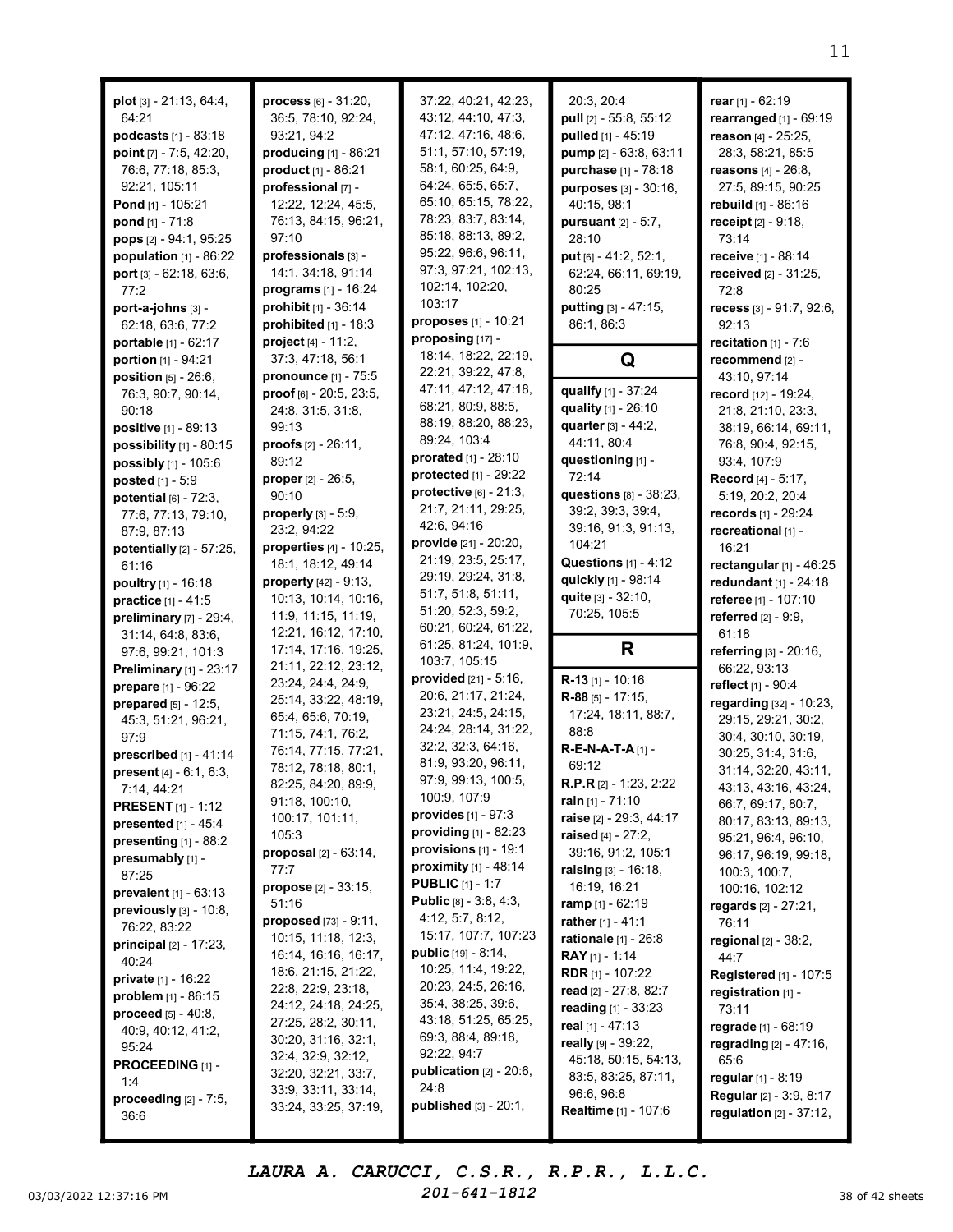| 107:18                           | 24:23, 26:1, 35:6,               | 21:4, 21:6, 29:22,               | 73:10, 73:21, 89:10,         | section [3] - 72:18,         |
|----------------------------------|----------------------------------|----------------------------------|------------------------------|------------------------------|
| regulations $[8] - 16:6$ ,       | 42:22, 60:8                      | 29:23, 94:16, 94:17              | 105:21                       | 81:4, 98:3                   |
| 17:21, 18:9, 18:18,              | require [9] - 18:6,              | restroom [1] - 104:22            | roll [3] - 5:24, 7:13,       | see [16] - 30:17, 34:18,     |
| 18:25, 19:5, 19:11,              | 23:13, 29:5, 38:6,               | result [2] - 22:9, 61:13         | 95:1                         | 46:9, 46:12, 46:21,          |
| 19:20                            | 42:10, 47:15, 50:16,             | retail [2] - 87:8, 87:13         | room $[1] - 26:8$            | 51:10, 51:25, 54:19,         |
| related [10] - 14:4,             | 52:12, 59:13                     | retain [1] - 96:2                | <b>ROYEK</b> [10] - 1:18,    | 72:23, 78:3, 80:12,          |
| 16:14, 16:20, 17:3,              | required [18] - 12:20,           | review [4] - 12:22,              | 6:11, 7:24, 13:15,           | 90:3, 93:1, 97:11,           |
| 21:10, 76:15, 77:19,             | 16:10, 19:18, 19:23,             | 20:13, 25:5, 92:24               | 14:21, 74:10, 95:13,         | 97:12, 105:5                 |
| 96:7, 107:12, 107:14             | 30:5, 32:24, 36:9,               | reviewed [2] - 73:8.             | 99:3, 102:2, 104:14          | seeing [1] - 8:16            |
| relates [1] - 80:18              | 37:10, 42:3, 42:13,              | 73:13                            | Royek [8] - 6:10, 7:23,      | seeking [2] - 16:11,         |
| relative [14] - 55:2,            | 51:13, 53:7, 65:5,               | revised [1] - 51:22              | 13:14, 14:20, 95:12,         | 87:16                        |
| 55:20, 64:17, 84:5,              | 80:16, 85:3, 94:3,               | revision $[1] - 12:6$            | 99:2, 102:1, 104:13          | segregate [1] - 38:21        |
| 84:9, 84:10, 84:12,              | 96:16, 99:15                     | Rich [2] - 4:16, 84:18           | run $[1]$ - 26:12            | send [1] - 24:9              |
| 84:21, 85:4, 92:19,              | requirement [4] -                | riding [3] - 16:22,              | running [1] - 45:21          | sense [1] - 55:2             |
| 100:22, 103:19,                  | 51:14, 51:17, 52:6,              | 16:25, 77:13                     | runoff $[2] - 10:24$ ,       | sent [4] - 19:25, 23:6,      |
| 104:21, 105:1                    | 60:24                            |                                  | 71:10                        | 26:14, 44:13                 |
| relevancy [1] - 31:2             | requirements [18] -              | right-hand [2] - 45:22,<br>46:16 | runs $[1] - 46:15$           | September [2] - 20:9,        |
| relevant [4] - 17:22,            | 18:16, 21:14, 30:8,              |                                  |                              | 21:1                         |
| 61:7, 84:7, 96:23                | 31:24, 41:17, 43:8,              | rights $[1] - 36:12$             |                              |                              |
| relief [3] - 16:8, 16:16,        | 64:4, 64:22, 67:17,              | riparian [2] - 39:18,            | S                            | septic [2] - 78:3, 105:1     |
| 18:7                             | 95:18, 97:24, 99:10,             | 47:25                            | S-C-E-U-S-I [1] - 70:18      | septics [2] - 76:11,         |
|                                  | 99:19, 100:20,                   | rise $[2] - 7:4, 7:6$            | sac [1] - 83:6               | 76:13                        |
| remember [1] - 36:5              | 100:24, 101:1,                   | <b>RITTIE</b> $[29] - 2:7$ ,     |                              | series [1] - 17:19           |
| <b>remnant</b> $[1] - 48:18$     | 102:8, 103:15                    | 15:23, 38:10, 39:20,             | <b>SADDLE</b> [2] - 1:25,    | service [6] - 20:5,          |
| remove [1] - 71:14               | requires [7] - 27:4,             | 40:14, 41:8, 56:21,              | 2:23                         | 23:6, 24:8, 31:6,            |
| removed [1] - 71:9               | 27:5, 33:11, 65:11,              | 58:16, 59:3, 59:10,              | sake [1] - 93:10             | 31:9, 99:13                  |
| <b>Renata</b> [2] - 4:13, 69:6   |                                  | 59:16, 59:21, 59:24,             | Salute [2] - 3:5, 7:3        | services [2] - 14:1,         |
| renovation [1] - 80:21           | 68:24, 96:2, 96:8                | 60:3, 60:14, 61:2,               | Sami [1] - 17:17             | 105:3                        |
| renovations [1] -                | requiring [1] - 82:22            | 61:11, 61:20, 61:24,             | Sarkissian [1] - 14:5        | set [5] - 17:24, 25:23,      |
| 28:12                            | reserving [1] - 34:24            | 62:3, 63:12, 66:21,              | <b>sat</b> $[1] - 85:6$      | 27:5, 45:20, 46:4            |
| repeated [1] - 39:3              | reside [2] - 58:18,              | 70:3, 76:24, 90:5,               | satisfy [1] - 11:16          | setback [1] - 100:16         |
| repetitive [1] - 93:7            | 70:18                            | 92:17, 104:19,                   | satisfying [1] - 29:20       | setbacks [7] - 23:9,         |
| report [5] - 10:3, 10:5,         | residence [1] - 73:19            | 105:10, 105:22                   | save [1] - 97:19             | 23:11, 64:5, 100:8,          |
| 10:18, 25:5, 94:24               | residency [1] - 74:5             | Rittie [10] - 15:24,             | <b>Sceusi</b> [2] - 4:14,    | 100:9, 100:12,               |
| <b>REPORTER</b> [2] - 69:8,      | resident $[1]$ - 73:21           | 27:17, 29:25, 38:9,              | 70:17                        | 101:10                       |
| 79:14                            | residential [11] -               | 41:7, 56:6, 72:8,                | <b>SCEUSI</b> [2] - 70:17,   | seven [1] - 67:1             |
| Reporter [3] - 107:5,            | 10:17, 18:12, 18:20,             | 87:22, 90:3, 104:18              | 70:22                        | several [1] - 20:16          |
| 107:6, 107:7                     | 44:3, 58:4, 58:17,               | <b>Rittie's [1] - 90:7</b>       | schedule [1] - 44:5          | sewer [1] - 96:25            |
| <b>REPORTERS [2] -</b>           | 59:17, 60:17, 88:8,              | Rittner [1] - 74:2               | <b>SCHERWA</b> [7] - 1:16,   | shakes [1] - 100:6           |
| 1:24, 2:22                       | 90:2                             | Road [24] - 2:12, 4:5,           | 6:5, 14:15, 95:7,            | shall [9] - 12:11,           |
| <b>Reports</b> [2] - 3:15,       | Residential [1] - 17:15          | 17:11, 37:2, 45:21,              | 98:22, 101:21, 104:8         | 12:19, 12:25, 18:21,         |
| 15:7                             | <b>residents</b> $[4] - 48:13$ , | 46:15, 55:13, 70:18,             | Scherwa [6] - 6:4,           | 19:1, 19:7, 19:13,           |
| reports [2] - 9:19, 15:9         | 52:23, 52:25, 53:12              | 70:20, 71:20, 73:10,             | 14:14, 95:6, 98:21,          | 19:15, 19:23                 |
| represent [2] - 25:13,           | resolution $[2] - 13:25$ ,       | 75:17, 75:20, 78:13,             | 101:20, 104:7                | share [2] - 70:19, 72:6      |
| 46:22                            | 38:4                             | 83:12, 84:20, 85:8,              | <b>scope</b> $[1]$ - 11:20   | <b>shared</b> [1] - 72:9     |
| representations [1] -            | Resolutions [2] -                | 85:13, 86:13, 86:17,             | second [16] - 7:12,          | Shawnee [2] - 14:5           |
| 12:12                            | 3:10, 8:20                       | 86:18, 87:9, 105:21              | 13:5, 14:9, 43:16,           | <b>sheet</b> [4] - 27:23,    |
| represented $[5]$ - $9:16$ ,     | resolutions $[2] - 8:22$ ,       | road $[3] - 46:17$ ,             | 66:9, 80:19, 92:7,           | 45:19, 46:3, 51:22           |
| 25:16, 36:1, 36:16,              | 8:25                             | 47:14, 55:7                      | 92:8, 94:25, 98:5,           | <b>SHELLEY</b> $[1]$ - 2:17  |
| 69:3                             | RESOLUTIONS [1] -                | <b>ROAD</b> $[1] - 1:8$          | 98:15, 101:14,               | Shelley [1] - 105:16         |
| request $[5] - 22:15$ ,          | 1:4                              | roadway [1] - 10:25              | 103:23, 103:24,              | ship [1] - 44:6              |
| 25:23, 61:8, 90:1,               | resolved [3] - 11:5,             | <b>ROBIN</b> $[1]$ - 1:22        | 104:1, 106:14                | <b>SHIVAS</b> [1] - 2:2      |
| 100:1                            | 11:22, 12:7                      | robust $[1]$ - 35:12             | <b>secretary</b> [2] - 20:6, | <b>shook</b> [1] - 99:17     |
| requested [5] - 20:16,           | respect [3] - 41:24,             | <b>ROCKAWAY</b> [2] - 1:1,       | 23:7                         | Shop [1] - 14:6              |
| 22:13, 26:7, 31:19,              | 53:3, 106:2                      | 1:11                             | Secretary [1] - 2:17         | shopping [2] - 49:25,        |
| 61:2                             | respectfully [1] - 61:3          | Rockaway [21] - 2:4,             | <b>SECRETARY</b> [1] -       | 51:5                         |
| requesting $[4] - 5:11$ ,        | <b>response</b> $[2] - 64:19$ ,  | 5:3, 5:11, 9:2, 9:15,            | 1:15                         | <b>short</b> $[2] - 39:20$ , |
| 16:15, 17:1, 25:25               | 92:20                            | 11:7, 11:24, 12:8,               | Section [10] - 12:1,         | 92:13                        |
| <b>requests</b> $[12] - 17:19$ , | rest $[1]$ - 105:3               | 17:11, 17:13, 67:4,              | 17:21, 17:25, 18:9,          | shoulders [1] - 85:9         |
| 21:16, 21:23, 22:4,              | restricted $[1]$ - 35:7          | 67:18, 68:16, 71:21,             | 18:18, 18:25, 19:5,          | show $[8]$ - 19:8, 19:24,    |
| 22:14, 23:19, 24:13,             | restrictions $[7]$ - 21:3,       | 72:15, 72:20, 72:24,             | 19:11, 19:20, 28:6           | 51:3, 52:3, 55:19,           |
|                                  |                                  |                                  |                              |                              |

39 of 42 sheets  $201-641-1812$  03/03/2022 12:37:16 PM LAURA A. CARUCCI, C.S.R., R.P.R., L.L.C. 201-641-1812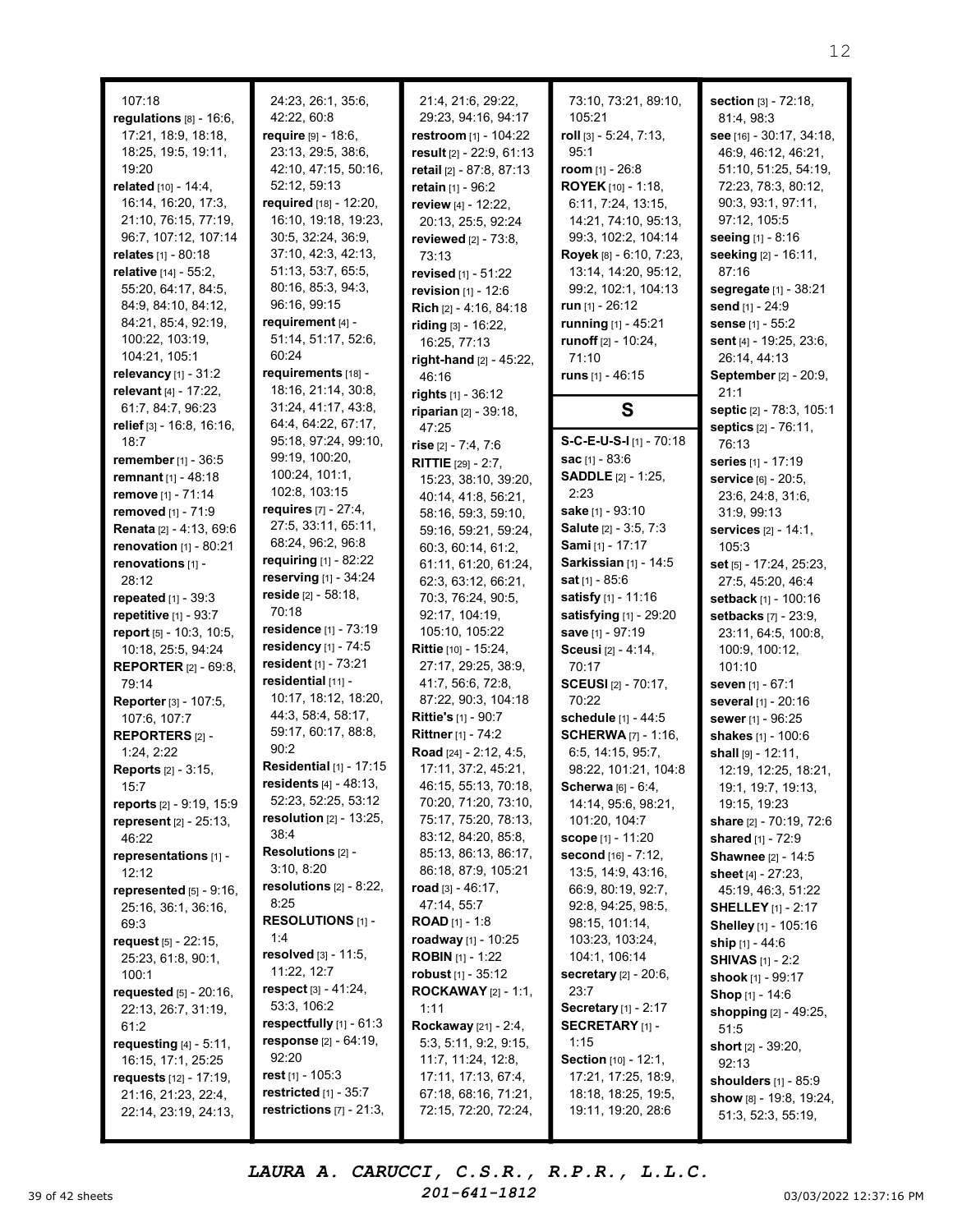| 62:6, 65:20, 102:15                       | 67:22, 78:2, 80:2                | so [2] - 59:22, 77:23                      | stalls [5] - 50:9, 50:12,                          | 26:1, 26:11, 45:20,                      |
|-------------------------------------------|----------------------------------|--------------------------------------------|----------------------------------------------------|------------------------------------------|
| showed [1] - 51:22                        | slope [3] - 49:11, 66:8,         | social [1] - 83:18                         | 57:12, 57:15, 57:16                                | 65:3, 65:4                               |
| showing [1] - 78:21                       | 67:3                             | Soil [2] - 47:20, 52:10                    | <b>standard</b> $[1] - 40:3$                       | subsequent [1] - 12:6                    |
| shown [11] - 33:5,                        | small [3] - 46:11, 51:5,         | sold [1] - 86:21                           | <b>standards</b> $[4] - 55:14$ ,                   | substantial [4] -                        |
| 33:22, 45:25, 55:16,                      | 68:19                            | solemnly [1] - 44:20                       | 67:24, 68:1, 71:6                                  | 11:20, 83:9, 89:18,                      |
| 68:13, 78:22, 85:21,                      | Smolinski [8] - 5:25,            | sometimes [1] - 85:6                       | start $[1] - 34:20$                                | 89:19                                    |
| 102:21, 103:7,                            | 7:15, 13:6, 14:10,               | sorry [13] - 9:7, 32:4,                    | <b>started</b> $[2] - 84:2$ ,                      | sufficient [1] - 12:23                   |
| 103:12, 105:4                             | 95:2, 98:17, 101:16,             | 35:2, 36:23, 39:12,                        | 105:9                                              | suggesting [1] - 27:3                    |
| shows [1] - 45:21                         | 104:3                            | 43:3, 50:20, 55:3,                         | State [3] - 45:5, 107:7,                           | Suite [1] - 45:14                        |
| sic [1] - 97:25                           | SMOLINSKI [146] -                | 57:16, 62:13, 69:8,                        | 107:11                                             | suited [1] - 89:14                       |
| side [5] - 40:15, 45:22,                  | 1:13, 5:2, 5:6, 5:14,            | 82:9, 86:10                                | state [4] - 12:18,                                 | summary [2] - 16:2,                      |
| 46:1, 46:16, 46:20                        | 6:1, 7:4, 7:8, 7:13,             | sort [2] - 64:25, 82:25                    | 39:23, 44:18, 71:6                                 | 89:21                                    |
| sidewalks $[5] - 24:22$ ,                 | 7:16, 8:10, 8:13,                | <b>sounds</b> [2] - 67:13.                 | statement $[8] - 20:18$ ,                          | supplement [2] -                         |
| 32:15, 65:18, 103:2,                      | 8:18, 8:21, 13:7,                | 88:25                                      | 27:1, 29:18, 30:5,                                 | 97:13, 97:15                             |
| 103:22                                    | 14:11, 15:8, 15:13,              | space [14] - 50:22,                        | 34:21, 39:15, 77:21,                               | suppose [1] - 27:20                      |
| siding [2] - 28:20,                       | 15:18, 25:9, 27:13,              | 52:4, 52:15, 52:17,                        | 94:11                                              | surprised [1] - 82:7                     |
| 80:24                                     | 29:8, 29:13, 32:5,               | 52:20, 54:8, 54:9,                         | statements [1] - 38:19                             | survey [5] - 10:9, 12:4,                 |
| sign [6] - 16:16, 18:13,                  | 32:25, 33:18, 34:3,              | 54:11, 54:13, 54:14,                       | states [14] - 17:22,                               | 45:3, 65:3, 105:4                        |
| 18:15, 19:15, 47:14,                      | 34:6, 34:13, 35:21,              | 54:20, 55:12, 57:20                        | 18:10, 18:19, 19:1,                                | surveyed [1] - 78:21                     |
| 47:15                                     | 38:20, 39:8, 39:12,              | spaces [21] - 19:6,                        | 19:6, 19:12, 19:21,                                | Surveying [1] - 12:5                     |
| signs [1] - 18:10                         | 40:6, 41:11, 41:23,              | 19:8, 19:12, 19:15,                        | 21:5, 21:22, 23:9,                                 | <b>SUSAN [1] - 1:18</b>                  |
| similar [7] - 24:22,                      | 42:4, 42:8, 42:12,               | 19:22, 48:2, 48:5,                         | 23:19, 24:4, 24:23,                                | suspect [1] - 51:9                       |
| 28:22, 32:15, 49:14,                      | 42:15, 42:24, 43:2,              | 50:16, 50:23, 52:16,                       | 72:19                                              | suspense [2] - 81:21,                    |
| 81:4, 103:2, 103:22                       | 43:4, 43:21, 44:15,              | 52:17, 53:7, 53:23,                        | <b>station</b> $[2] - 63:7$ ,                      | 82:16                                    |
| simply $[2] - 61:8$ ,                     | 48:24, 49:2, 49:5,               | 53:24, 54:5, 54:8,                         | 63:13                                              | <b>Sussex</b> [1] - 45:8                 |
| 61:14                                     | 49:10, 49:15, 49:18,             | 54:21, 58:7, 67:22,                        | statute [1] - 107:11                               | swear [2] - 44:15,                       |
| single $[6] - 9:12$ ,                     | 50:24, 55:1, 55:17,              | 68:18                                      | stay [2] - 55:10                                   | 44:20                                    |
| 10:14, 22:5, 52:15,                       | 55:23, 56:23, 57:7,              | speaker/Witness [1] -                      | step $[1] - 57:4$                                  | swing [1] - 73:2                         |
| 83:2, 88:10                               | 57:23, 58:3, 58:12,              | 4:7                                        | still [5] - 45:10, 45:12,                          | sworn [1] - 45:16                        |
| Single [1] - 17:15                        | 59:15, 59:18, 59:23,             | speaking [1] - 55:3                        | 54:17, 69:24, 87:10                                | symbol [3] - 19:13,                      |
| sink $[1] - 63:24$                        | 59:25, 63:25, 64:20,             | special [1] - 89:15                        | stop $[2] - 62:10, 84:8$                           | 19:16, 51:15                             |
|                                           |                                  |                                            |                                                    |                                          |
|                                           | 65:9, 65:13, 65:21,              |                                            |                                                    |                                          |
| Site $[1] - 4:6$                          | 66:3, 66:13, 66:16,              | specifically [7] - 18:2,                   | stops [1] - 68:3                                   | system [2] - 78:3,                       |
| site [68] - 15:21, 16:7,                  | 69:2, 69:10, 69:13,              | 28:15, 30:10, 34:25,                       | storage [2] - 57:14,                               | 105:2                                    |
| 16:13, 16:14, 21:13,                      | 69:15, 70:1, 70:7,               | 61:15, 81:10, 93:17                        | 57:18                                              |                                          |
| 21:25, 22:2, 22:16,                       | 70:13, 70:16, 70:21,             | specified [1] - 103:19                     | store [1] - 71:2                                   | Т                                        |
| 23:22, 24:15, 25:1,                       | 71:16, 74:13, 76:6,              | speculate [1] - 91:23                      | straighten [1] - 90:16                             |                                          |
| 25:4, 27:21, 27:23,                       | 76:22, 76:25, 77:4,              | speculating $[1]$ - 84:6                   | Street [4] - 2:7, 3:12,                            | T-I-D-E-M-A-N [1] -                      |
| 28:4, 28:5, 28:20,                        | 77:8, 77:18, 77:22,              | speculation [1] -<br>91:23                 | 9:14, 84:19                                        | 79:16                                    |
| 28:25, 29:4, 29:12,<br>30:7, 30:9, 31:19, | 78:5, 78:19, 79:1,               |                                            | street [5] - 28:8,                                 | T-U-R-B-A-C-K $[1]$ -                    |
| 33:6, 33:18, 33:23,                       | 79:4, 79:8, 84:4,                | Spell [1] - 79:14                          | 75:13, 82:18, 82:23,                               | 86:13                                    |
| 40:10, 43:7, 43:14,                       | 84:8, 84:14, 85:2,               | spell [1] - 69:8                           | 83:7                                               | table [1] - 42:5                         |
| 43:15, 45:3, 45:20,                       | 85:12, 85:17, 85:20,             | spigot [1] - 63:22                         | <b>STREET</b> [1] - 1:5                            | <b>Tahan</b> $[8] - 6:8, 7:21,$          |
| 46:4, 46:24, 47:13,                       | 86:2, 86:6, 86:23,               | spoken [1] - 98:14                         | <b>striping</b> $[1]$ - 52:12                      | 13:8, 14:18, 95:10,                      |
| 47:16, 48:6, 49:3,                        | 87:1, 87:18, 91:6,               | spot $[3] - 51:14$ ,                       | structure [5] - 28:14,                             | 98:25, 101:24,<br>104:11                 |
| 49:7, 49:9, 57:9,                         | 91:12, 91:20, 91:25,             | 51:15, 54:17                               | 48:17, 71:12, 81:9,                                |                                          |
| 58:8, 62:6, 62:18,                        | 92:5, 92:9, 92:12,               | <b>spots</b> $[4] - 50:18$ ,               | 101:5                                              | <b>TAHAN</b> [28] - 1:14,                |
| 64:1, 65:1, 70:8,                         | 92:14, 92:18, 92:21,             | 52:23, 63:17, 83:25                        | <b>structures</b> [10] - 22:1,                     | 6:9, 7:12, 7:22, 13:9,                   |
| 70:14, 79:20, 80:18,                      | 93:6, 93:10, 94:19,              | <b>Spring</b> $[1]$ - 2:12                 | 23:22, 59:19, 59:20,                               | 14:9, 14:19, 42:2,<br>42:6, 42:9, 42:14, |
| 80:20, 81:2, 81:15,                       | 95:1, 95:3, 95:17,               | <b>Springs</b> $[1] - 2:3$                 | 60:7, 60:9, 61:6,                                  | 51:12, 53:22, 54:1,                      |
| 81:16, 81:20, 81:25,                      | 97:17, 97:22, 98:8,              | square [8] - 10:20,                        | 61:14, 61:16, 71:4<br><b>study</b> $[2] - 84:24$ , | 54:4, 54:16, 54:23,                      |
| 82:1, 82:13, 83:6,                        | 98:12, 98:18, 99:7,              | 10:22, 12:3, 18:13,                        | 85:10                                              | 66:11, 92:8, 95:11,                      |
| 88:5, 88:23, 89:24,                       | 100:21, 101:12,                  | 28:17, 81:5, 81:12,<br>82:3                | <b>stuff</b> $[1]$ - 87:12                         | 99:1, 101:6, 101:14,                     |
| 95:18, 97:4, 97:24,                       | 101:15, 101:17,                  |                                            |                                                    | 101:25, 103:24,                          |
| 102:19, 103:6                             | 102:6, 103:13,                   | stable [8] - 57:11,                        | subject [13] - 9:13,                               | 104:2, 104:12,                           |
| <b>SITE</b> $[1]$ - 1:10                  | 103:25, 104:4,                   | 57:12, 57:13, 60:3,<br>60:19, 60:20, 96:17 | 10:13, 11:9, 12:15,<br>13:1, 16:12, 17:10,         | 106:13                                   |
| <b>sitting</b> $[1] - 46:1$               | 104:18, 104:20,                  | <b>stables</b> [5] - 60:16,                | 17:14, 17:16, 21:11,                               | <b>tax</b> $[1]$ - 17:13                 |
| <b>situated</b> $[1] - 17:14$             | 105:11, 105:18,                  | 61:17, 61:18, 61:25,                       | 30:3, 37:11, 38:4                                  | <b>taxes</b> $[1]$ - 12:21               |
| $\sin$ [1] - 54:8                         | 105:23, 106:4,                   | 101:5                                      | submit [1] - 89:6                                  | Technical $[1]$ - 2:19                   |
| size [6] - 11:13, 56:16,                  | 106:8, 106:11,<br>106:15, 106:18 | stage [1] - 65:14                          | submitted $[6]$ - 10:8,                            | technically [1] - 81:5                   |

03/03/2022 12:37:16 PM  $201-641-1812$  40 of 42 sheets LAURA A. CARUCCI, C.S.R., R.P.R., L.L.C. 201-641-1812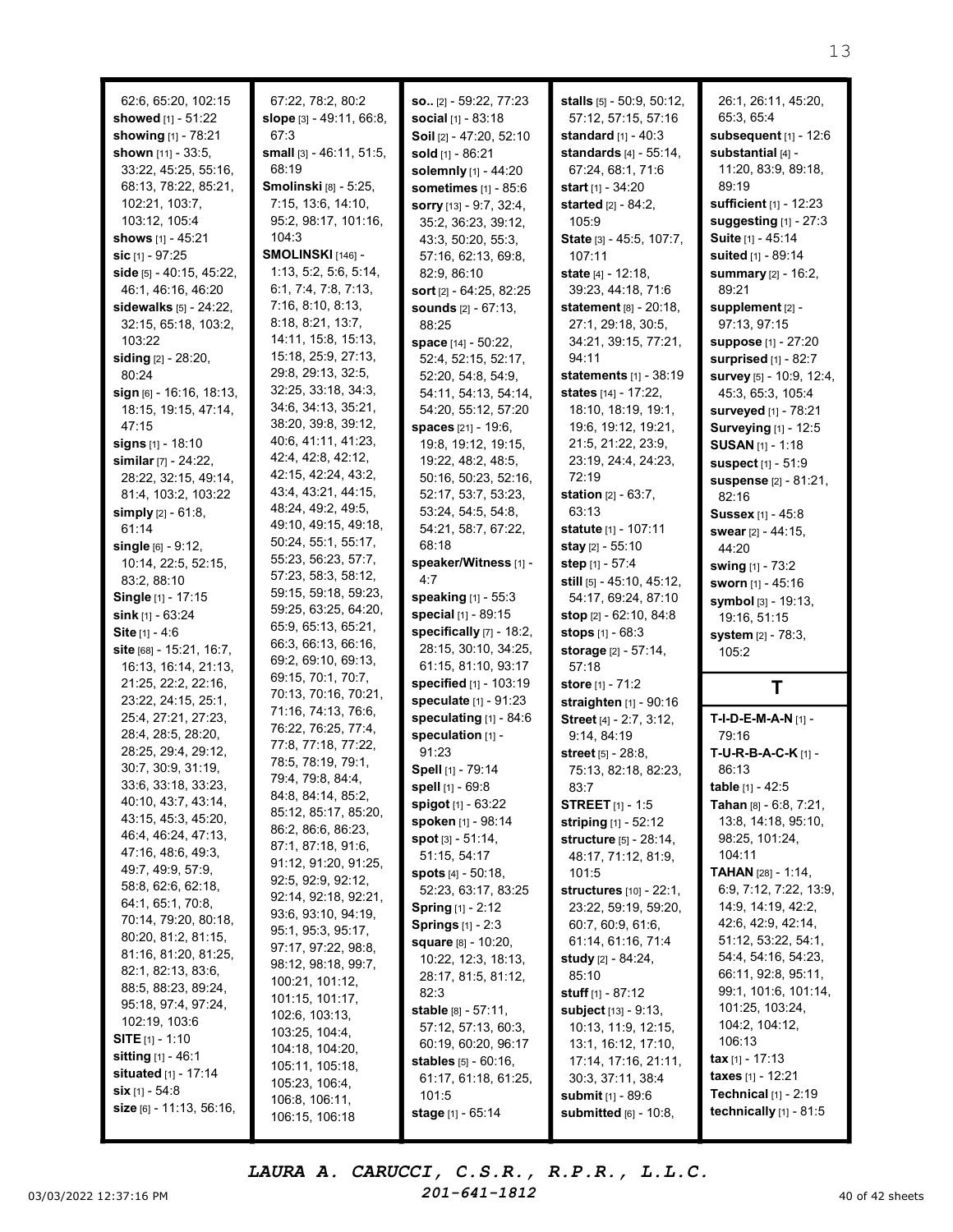| TEN $[7]$ - 2:18, 4:9,<br>6:25, 33:3, 33:20,<br>34:5, 102:23<br>ten [4] - 49:11, 78:13,<br>91:7, 92:6<br>Ten [8] - 6:24, 10:5,<br>33:1, 33:3, 37:16,<br>51:19, 102:17,<br>102:22<br>ten-footer [1] - 49:11<br>ten-minute [2] - 91:7,<br>92:6<br><b>tenancies</b> $[1] - 41:15$<br>tenant [1] - 50:13<br>terms [11] - 28:2,<br>34:19, 34:20, 39:8,<br>39:14, 39:17, 40:8,<br>41:18, 78:20, 87:3,<br>100:11<br>terrain [1] - 62:22<br>testified $[6] - 10:12$ ,<br>23:15, 38:24, 45:6,<br>51:1, 76:23<br><b>testifies</b> $[2] - 45:16$ ,<br>84:15<br>testimony [49] - 20:20,<br>21:6, 21:24, 22:3,<br>22:10, 23:20, 23:25,<br>24:19, 24:24, 26:19,<br>27:7, 29:18, 30:4, | 66:25, 67:5, 67:8,<br>67:12, 67:19, 67:21,<br>68:2, 68:5, 68:9,<br>68:12, 68:17, 68:23<br>THERE [1] - 1:12<br>therefore [3] - 11:5,<br>11:22, 27:10<br>they've [2] - 69:19,<br>84:1<br>thinking [1] - 81:14<br>third [1] - 80:5<br><b>THOMAS</b> $[1] - 4:10$<br><b>Thomas</b> $[2] - 44:19$ ,<br>45:1<br>thoughts $[4] - 41:19$ ,<br>41:24, 42:16, 42:17<br>three [8] - 14:3, 20:15,<br>27:23, 44:3, 53:18,<br>57:15, 57:16, 74:4<br><b>threshold</b> $[2] - 44:13$ ,<br>52:8<br><b>thresholds</b> $[1] - 47:20$<br>throughout $[1]$ - 89:4<br>throw [1] - 87:22<br>thumbs [1] - 90:3<br>TIDEMAN [11] - 79:12,<br>79:16, 79:19, 81:13,<br>81:17, 82:2, 82:5,<br>82:11, 82:14, 83:3,<br>83:10 | 72:20, 72:25, 73:10,<br>73:21, 89:10<br>township [3] - 55:14,<br>67:23, 68:1<br><b>TOWNSHIP</b> $[2] - 1:1$ ,<br>1:11<br>tract [2] - 28:9, 82:20<br>traffic $[9] - 28:8, 80:1,$<br>80:6, 82:7, 82:19,<br>82:23, 83:1, 84:24,<br>85:10<br>transcript [1] - 107:17<br><b>TRANSCRIPT</b> [1] - 1:3<br>transition $[1]$ - 47:24<br>travel [1] - 47:5<br>tried [1] - 92:2<br>trigger [2] - 38:11,<br>52:10<br><b>triggers</b> $[1] - 48:1$<br>trouble [1] - 99:14<br>truth [2] - 44:22, 44:23<br>try [4] - 38:25, 39:4,<br>51:19, 90:16<br>trying $[2] - 38:21$ ,<br>53:15<br>Tucker [2] - 4:14,<br>71:19<br><b>TUESDAY</b> [1] - 1:2<br>Turback [3] - 4:16,<br>86:12, 86:23 | 90:18<br>unfortunate [1] -<br>73:25<br>unimproved [1] - 79:4<br>units $[1] - 44:3$<br>unknown [1] - 58:3<br>unless [5] - 12:20,<br>25:6, 65:11, 99:15,<br>102:17<br>up [31] - 5:13, 5:15,<br>9:4, 22:22, 37:4,<br>37:15, 38:14, 38:25,<br>45:19, 45:21, 46:15,<br>47:10, 49:10, 52:1,<br>55:8, 55:11, 55:12,<br>55:19, 65:16, 65:24,<br>66:24, 69:24, 80:19,<br>82:16, 84:16, 86:11,<br>90:3, 94:1, 95:25,<br>98:4, 105:7<br>updated [1] - 10:9<br>Upper [2] - 14:4, 70:18<br>urine [1] - 71:10<br>uses [22] - 16:17.<br>17:23, 17:24, 18:2,<br>18:6, 18:20, 28:14,<br>39:22, 40:21, 40:24,<br>41:14, 50:25, 58:6,<br>58:8, 58:10, 61:12,<br>65:22, 70:24, 81:9, | Variance/"D [1] - 4:6<br><b>VARIANCE/MINOR [1]</b><br>- 1:10<br>Variance/Minor [1] -<br>4:6<br>variances [2] - 17:20,<br>41:4<br>various [1] - 57:25<br>Vehicle [2] - 73:9,<br>73:12<br>vehicles [1] - 53:20<br>verbatim [1] - 107:9<br>verified [1] - 33:9<br>version [1] - 46:3<br>versus [4] - 40:19,<br>78:15, 79:20, 88:13<br>via $[3] - 3:4, 5:5, 5:21$<br><b>VICE</b> $[1]$ - 1:14<br>violations [1] - 19:18<br><b>visited</b> $[1] - 49:13$<br>visitors [1] - 24:25<br>visualize [1] - 97:4<br><b>VOICE</b> $[16] - 5:12$ ,<br>5:13, 9:4, 9:5, 34:11,<br>34:12, 35:24, 36:3,<br>41:20, 46:10, 51:25,<br>58:14, 59:6, 59:8,<br>60:4, 84:6<br>voice [2] - 92:10,<br>106:16 |
|-------------------------------------------------------------------------------------------------------------------------------------------------------------------------------------------------------------------------------------------------------------------------------------------------------------------------------------------------------------------------------------------------------------------------------------------------------------------------------------------------------------------------------------------------------------------------------------------------------------------------------------------------------------------------|-----------------------------------------------------------------------------------------------------------------------------------------------------------------------------------------------------------------------------------------------------------------------------------------------------------------------------------------------------------------------------------------------------------------------------------------------------------------------------------------------------------------------------------------------------------------------------------------------------------------------------------------------------------------------------------------------|-------------------------------------------------------------------------------------------------------------------------------------------------------------------------------------------------------------------------------------------------------------------------------------------------------------------------------------------------------------------------------------------------------------------------------------------------------------------------------------------------------------------------------------------------------------------------------------------------------------------------------------------------------------------------|------------------------------------------------------------------------------------------------------------------------------------------------------------------------------------------------------------------------------------------------------------------------------------------------------------------------------------------------------------------------------------------------------------------------------------------------------------------------------------------------------------------------------------------------------------------------------------------------------------------------------------------------------------------|----------------------------------------------------------------------------------------------------------------------------------------------------------------------------------------------------------------------------------------------------------------------------------------------------------------------------------------------------------------------------------------------------------------------------------------------------------------------------------------------------------------------------------------------------------------------------------------------------------------------------------------------------------------------------------|
| 30:14, 30:21, 31:11,<br>32:11, 32:17, 33:6,<br>33:12, 34:1, 34:15,<br>34:17, 35:10, 38:12,<br>38:17, 41:2, 44:21,<br>56:22, 56:24, 56:25,<br>59:11, 70:6, 70:14,<br>80:10, 80:14, 84:5,                                                                                                                                                                                                                                                                                                                                                                                                                                                                                 | <b>Tideman</b> $[2] - 4:15$ ,<br>79:12<br>ties $[1] - 41:12$<br>Timberbrook [1] -<br>69:16<br><b>TIMOTHY</b> $[1]$ - 1:16<br>today [3] - 51:8, 78:20,<br>87:11                                                                                                                                                                                                                                                                                                                                                                                                                                                                                                                                | <b>TURBACK</b> [7] - 86:10,<br>86:25, 87:6, 91:8,<br>91:15, 91:24, 92:2<br>turn [1] - 15:22<br>twice [1] - 74:4<br>two [8] - 14:2, 14:3,<br>18:13, 53:18, 55:19,                                                                                                                                                                                                                                                                                                                                                                                                                                                                                                        | 88:6, 88:10<br>utilization $[2] - 21:24$ ,<br>23:21<br>utilized [3] - 32:23,<br>43:18, 96:13<br>utilizing [1] - 17:4<br>$\mathbf v$                                                                                                                                                                                                                                                                                                                                                                                                                                                                                                                              | vote $[6] - 34:9, 34:16,$<br>36:19, 73:2, 73:3,<br>94:9<br>votes $[1] - 73:1$<br>voting [1] - 73:11<br>W                                                                                                                                                                                                                                                                                                                                                                                                                                                                                                                                                                         |
| 84:9, 84:10, 84:12,<br>93:20, 94:3, 96:12,<br>97:3, 97:8, 97:13,<br>103:3, 107:9<br>THE [65] - 1:3, 45:17,<br>46:2, 46:7, 46:15,<br>47:8, 48:4, 48:12,<br>48:15, 49:1, 49:4,<br>49:7, 49:12, 49:16,<br>49:23, 50:11, 50:20,<br>51:3, 51:18, 52:1,                                                                                                                                                                                                                                                                                                                                                                                                                       | together [2] - 40:11,<br>41:12<br><b>Tom</b> $[1] - 38:14$<br>tonight [8] - 16:2,<br>31:9, 36:16, 44:22,<br>87:25, 93:20, 96:12,<br>103:3<br>top [1] - 67:8<br>topographic [6] -<br>24:13, 32:1, 64:24,<br>65:3, 102:13, 103:17                                                                                                                                                                                                                                                                                                                                                                                                                                                               | 55:20, 90:9, 101:5<br>twofold [1] - 87:21<br>type [4] - 41:10, 44:9,<br>77:15, 82:24<br>types [1] - 103:4<br>typical [3] - 53:24,<br>54:14, 80:11<br>typically [8] - 43:25,<br>54:6, 80:12, 81:22,<br>81:25, 82:21, 82:24,<br>100:10                                                                                                                                                                                                                                                                                                                                                                                                                                    | vacant [1] - 83:2<br><b>valid</b> [1] - 19:17<br>Valley [1] - 75:20<br>van $[2] - 52:19, 54:8$<br><b>VARIANCE</b> [1] - 1:6<br><b>variance</b> [24] - 9:3,<br>9:10, 11:24, 15:21,<br>16:7, 16:8, 16:15,<br>18:6, 31:24, 40:19,<br>41:3, 64:3, 64:21,                                                                                                                                                                                                                                                                                                                                                                                                             | wait [2] - 35:17, 48:22<br>waiting [1] - 27:6<br>waived $[2] - 64:12$ ,<br>98:1<br>waiver $[32] - 21:14$ ,<br>21:16, 21:23, 22:5,<br>22:12, 22:15, 23:13,<br>23:20, 24:14, 24:23,<br>25:23, 30:13, 31:11,<br>35:6, 61:2, 61:5,<br>73:3, 80:15, 90:24,                                                                                                                                                                                                                                                                                                                                                                                                                            |
| 52:16, 52:25, 53:11,<br>53:17, 53:24, 54:3,<br>54:5, 54:19, 54:24,<br>55:5, 56:4, 56:11,<br>56:15, 56:19, 57:6,<br>57:8, 57:16, 58:2,<br>58:9, 62:9, 62:13,<br>62:17, 62:21, 62:24,<br>63:2, 63:6, 63:17,<br>63:21, 65:2, 65:11,<br>65:19, 66:9, 66:17,                                                                                                                                                                                                                                                                                                                                                                                                                 | topography [1] -<br>78:22<br>total $[1] - 53:10$<br>touched [2] - 64:25,<br>76:10<br>tough $[1] - 9:6$<br>Township [19] - 5:3,<br>5:10, 9:1, 9:15, 11:6,<br>11:23, 12:8, 17:11,<br>17:13, 67:4, 67:18,<br>68:16, 71:21, 72:16,                                                                                                                                                                                                                                                                                                                                                                                                                                                                | U<br>uncle [1] - 75:7<br>under [9] - 9:9, 33:1,<br>70:2, 70:8, 70:14,<br>72:16, 72:18, 72:19,<br>107:9<br>underestimate [1] -<br>83:23<br>undersized $[1]$ - 11:10<br>understood [2] - 58:2,                                                                                                                                                                                                                                                                                                                                                                                                                                                                            | 80:16, 87:16, 88:25,<br>89:11, 89:16, 90:1,<br>99:19, 100:20,<br>100:25, 102:7,<br>103:15<br><b>Variance</b> $[1] - 3:13$<br>VARIANCE/"C [1] -<br>1:9<br>Variance/"C [1] - 4:6<br>VARIANCE/"D [1] -<br>1:9                                                                                                                                                                                                                                                                                                                                                                                                                                                       | 90:25, 91:1, 98:13,<br>99:23, 100:14,<br>101:2, 101:3, 101:7,<br>101:9, 102:17,<br>103:9, 103:16,<br>103:20<br>waivers [23] - 16:9,<br>20:16, 25:22, 25:25,<br>26:17, 26:23, 27:5,<br>27:10, 29:6, 29:11,<br>30:3, 42:22, 87:7,                                                                                                                                                                                                                                                                                                                                                                                                                                                  |

41 of 42 sheets  $201-641-1812$   $201-641-1812$   $03/03/2022$  12:37:16 PM LAURA A. CARUCCI, C.S.R., R.P.R., L.L.C. 201-641-1812